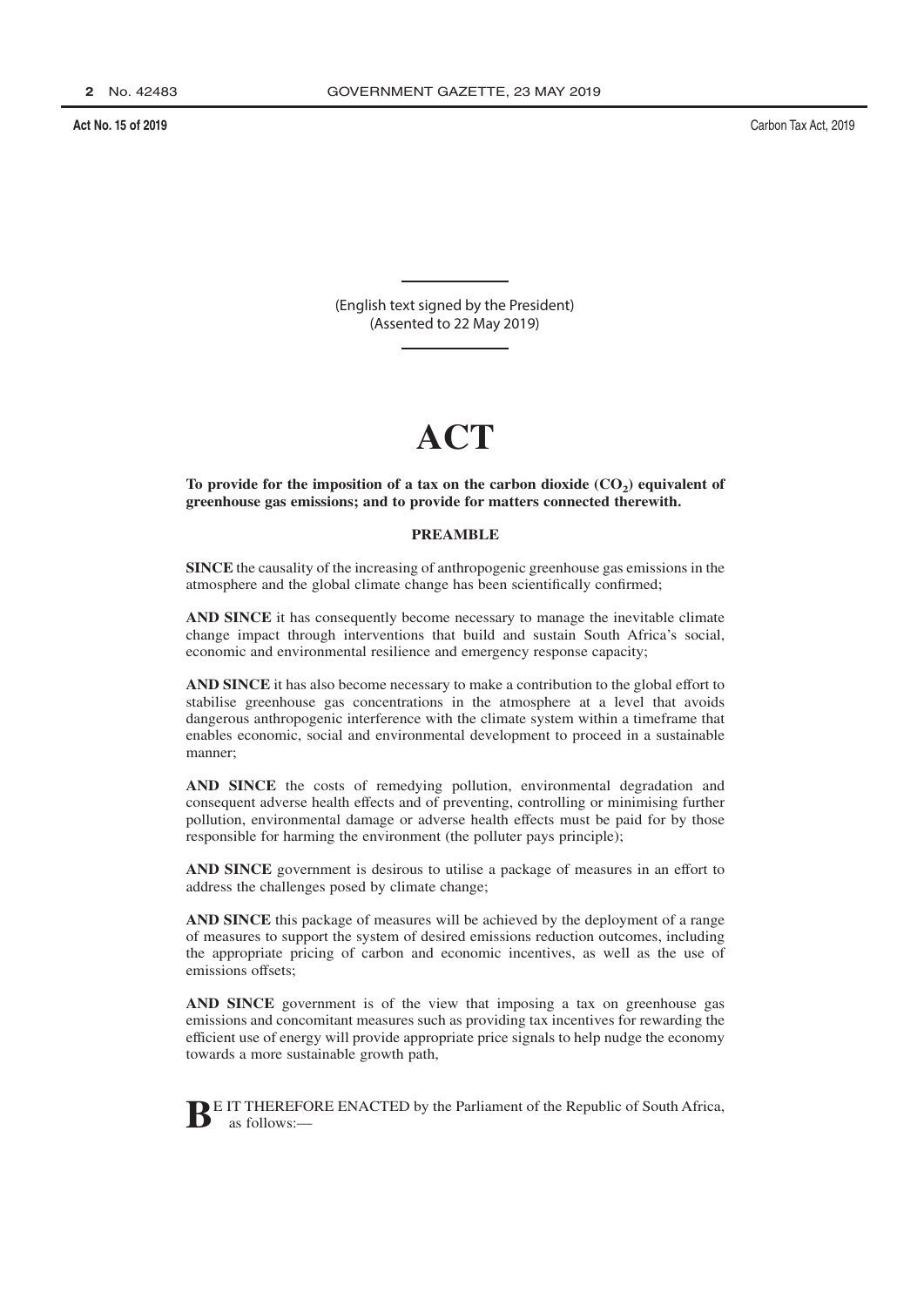Wet No. 15 van 2019

(Engelse teks deur die President geteken) (Goedgekeur op 22 Mei 2019)

Om voorsiening te maak vir die oplegging van 'n belasting op die koolstofdioksied (CO<sub>2</sub>) ekwivalent van kweekhuisgasvrystellings; en om voorsiening te maak vir aangeleenthede wat daarmee in verband staan.

## **AANHEF**

AANGESIEN die oorsaaklikheid van die toename van antropogeniese kweekhuisgasvrystellings in die atmosfeer en die wêreldwye klimaatsverandering wetenskaplik bevestig is;

EN AANGESIEN dit gevolglik nodig geword het om die onvermydelike klimaatsveranderingsimpak te bestuur deur ingrypings wat Suid-Afrika se sosiale, ekonomiese en omgewingsveerkragtigheid en -noodreaksiekapasiteit bou en volhou;

**EN AANGESIEN** dit ook nodig geword het om 'n bydrae te maak tot die wêreldwye poging om kweekhuisgaskonsentrasies in die atmosfeer te stabiliseer op 'n vlak wat gevaarlike antropogeniese inmenging met die klimaatsisteem vermy binne 'n tydbestek wat ekonomiese, sosiale en omgewingsontwikkeling in staat stel om op 'n volhoubare wyse voort te gaan;

EN AANGESIEN die koste van die regstelling van besoedeling, omgewingsagteruitgang en gevolglike nadelige gesondheidseffekte en van voorkoming, vermyding of beperking van verdere besoedeling, omgewingskade of nadelige gesondheidseffekte betaal moet word deur diegene verantwoordelik vir beskadiging van die omgewing (die besoedelaar-betaal-beginsel);

EN AANGESIEN die regering graag 'n bondel maatreëls wil gebruik in 'n poging om die uitdagings deur klimaatsverandering geskep, die hoof te bied;

**EN AANGESIEN** hierdie bondel maatreëls bereik sal word deur die ontplooiing van 'n verskeidenheid van maatreëls ter ondersteuning van die sisteem van gewenste vrystellingsverminderingsuitkomste, met inbegrip van die gepaste prysvasstelling van koolstof en ekonomiese aansporings, asook die gebruik van vrylatingsverrekenings;

EN AANGESIEN die regering van mening is dat die oplegging van 'n belasting op kweekhuisgasvrystellings en gepaardgaande maatreëls soos die voorsiening van belastingaansporings om die doeltreffende aanwending van energie te beloon gepaste prysseine sal voorsien om te help om die ekonomie in die rigting van 'n meer volhoubare pad van groei te stoot,



JORD DAAR DERHALWE bepaal deur die Parlement van die Republiek van Suid-Afrika, soos volg:-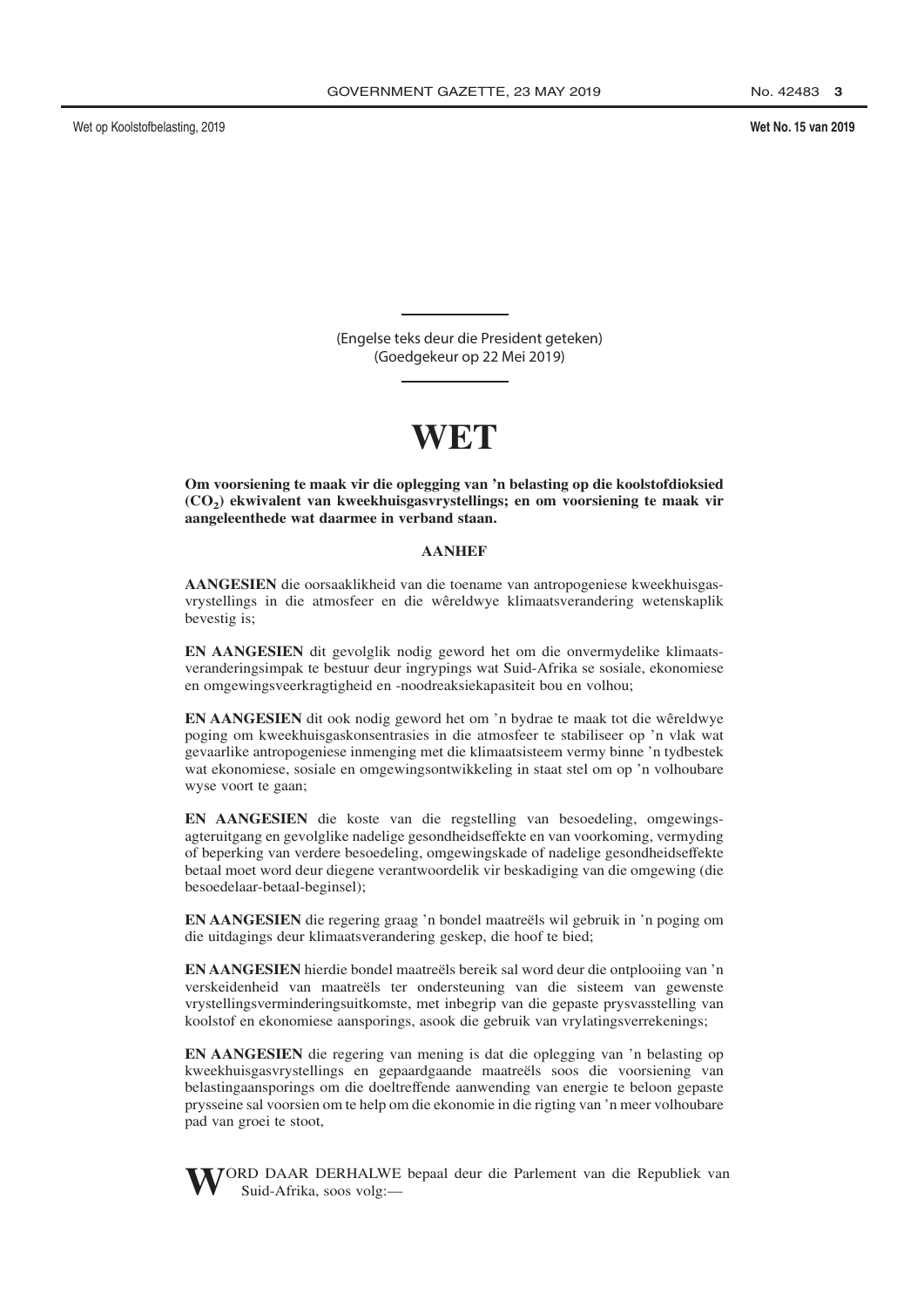Carbon Tax Act, 2019

## $\overline{4}$

## **ARRANGEMENT OF SECTIONS**

**Sections** 

## Part I

## Definitions and general provisions relating to imposition of carbon tax

| 1. | Definitions                          | 5  |
|----|--------------------------------------|----|
| 2. | Imposition of carbon tax             |    |
| 3. | Persons subject to tax               |    |
| 4. | Tax base                             |    |
| 5. | Rate of tax                          |    |
| 6. | Calculation of amount of tax payable | 10 |
|    | <b>Part II</b>                       |    |
|    | <i>Allowanoos</i>                    |    |

#### **Allowances**

|     | Part III                                   | 20 |
|-----|--------------------------------------------|----|
|     | 13. Offset allowance                       |    |
|     | 12. Carbon budget allowance                |    |
| 11. | Performance allowance                      |    |
| 10. | Trade exposure allowance                   |    |
| 9.  | Allowance in respect of fugitive emissions | 15 |
| 8.  | Allowance for industrial process emissions |    |
| 7.  | Allowance for fossil fuel combustion       |    |
|     |                                            |    |

Part III

## **Limitation of allowances**

| Limitation of sum of allowances<br>14. |  |
|----------------------------------------|--|
|----------------------------------------|--|

## Part IV

## Administration, tax period and payment of tax

|                                                 | 15. Administration | ገ ና |
|-------------------------------------------------|--------------------|-----|
|                                                 | 16. Tax period     |     |
| the contract of the contract of the contract of |                    |     |

17. Payment of tax

## Part V

## **Miscellaneous**

|     | 18. Reporting                | 30 |
|-----|------------------------------|----|
|     | 19. Regulations              |    |
|     | 20. Amendment of laws        |    |
| 21. | Short title and commencement |    |
|     |                              |    |

## **SCHEDULE 1**

## **SCHEDULE 2**

35

## **SCHEDULE 3**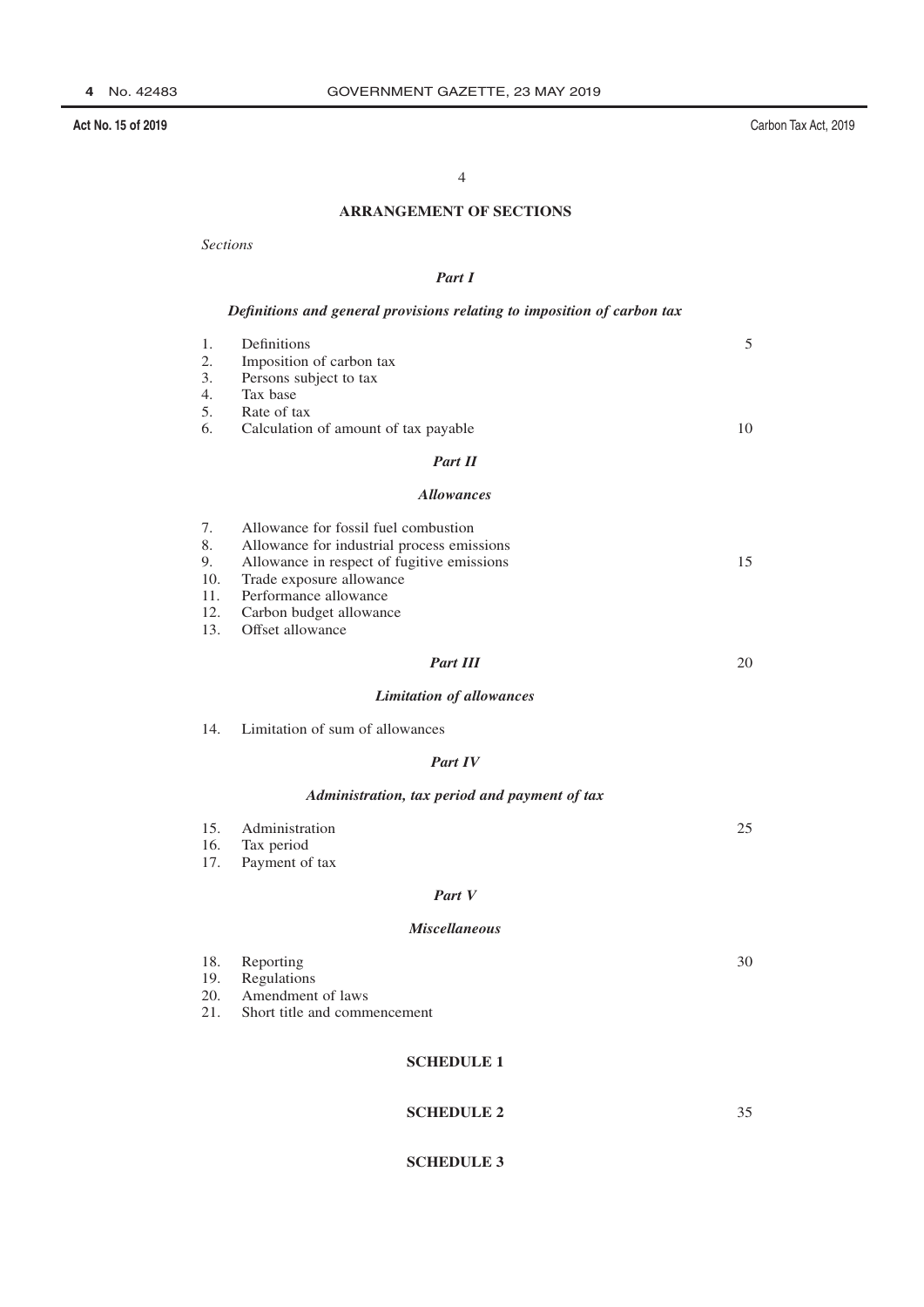## Wet No. 15 van 2019

5

## **INDELING VAN ARTIKELS**

Artikels

## Deel I

|                                     | Woordomskrywings en algemene bepalings met betrekking tot oplegging<br>van koolstofbelasting                                                                                                                             | 5  |
|-------------------------------------|--------------------------------------------------------------------------------------------------------------------------------------------------------------------------------------------------------------------------|----|
| 1.<br>2.<br>3.<br>4.<br>5.<br>6.    | Woordomskrywing<br>Oplegging van koolstofbelasting<br>Persone onderworpe aan belasting<br>Belastingbasis<br>Belastingkoers<br>Berekening van bedrag van belasting betaalbaar                                             | 10 |
|                                     | <b>Deel II</b>                                                                                                                                                                                                           |    |
|                                     | <b>Toelaes</b>                                                                                                                                                                                                           |    |
| 7.<br>8.<br>9.<br>10.<br>11.<br>12. | Toelae vir fossielbrandstofverbranding<br>Toelae vir industriële proses-vrystellings<br>Toelae ten opsigte van vlugtige vrystellings<br>Toelae vir handelsblootstelling<br>Verrigtingstoelae<br>Koolstofbegrotingstoelae | 15 |
| 13.                                 | Verrekeningstoelae                                                                                                                                                                                                       | 20 |
|                                     | <b>Deel III</b>                                                                                                                                                                                                          |    |
|                                     | <b>Beperking van toelaes</b>                                                                                                                                                                                             |    |
| 14.                                 | Beperking van som van toelaes                                                                                                                                                                                            |    |
|                                     | <b>Deel IV</b>                                                                                                                                                                                                           |    |
|                                     | Administrasie, belastingtydperk en betaling van belasting                                                                                                                                                                | 25 |
| 15.<br>16.<br>17.                   | Administrasie<br>Belastingtydperk<br>Betaling van belasting                                                                                                                                                              |    |
|                                     | <b>Deel</b> V                                                                                                                                                                                                            |    |
|                                     | <b>Diverse</b>                                                                                                                                                                                                           | 30 |
| 18.<br>19.<br>20.<br>21.            | Verslagdoening<br>Regulasies<br>Wysiging van wette<br>Kort titel en inwerkingtreding                                                                                                                                     |    |
|                                     | <b>BYLAE 1</b>                                                                                                                                                                                                           | 35 |
|                                     |                                                                                                                                                                                                                          |    |

# **BYLAE 2**

# **BYLAE 3**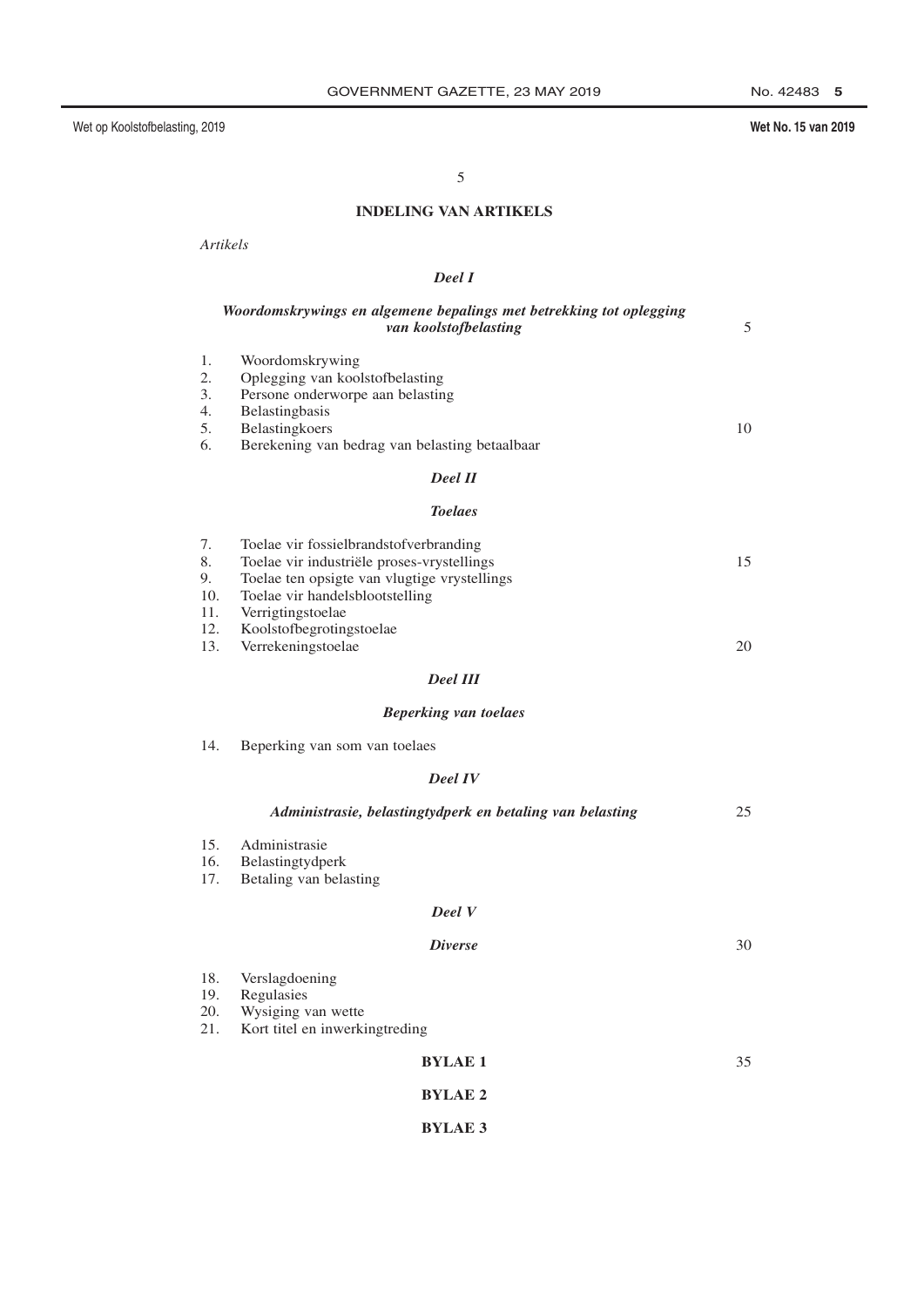## 6

## Part 1

#### Definitions and general provisions relating to imposition of carbon tax

## **Definitions**

1. In this Act, unless the context otherwise indicates-

"allowance" means any amount allowed to be taken into account in terms of  $\overline{\mathcal{L}}$ Part II, subject to section 14, for the purposes of determining the amount of carbon tax payable;

"carbon budget" means an amount of greenhouse gas emissions permitted, against which direct emissions arising from the operations of a person during a defined time period will be accounted for;

 $1<sub>0</sub>$ 

25

 $30$ 

 $35$ 

40

"carbon dioxide  $(CO_2)$  equivalent" means the concentration of carbon dioxide that would cause the same amount of radiative forcing (the difference of sunlight absorbed by the Earth and energy radiated back to space) as a given mixture of carbon dioxide and other greenhouse gases;

"carbon tax" means a tax on the carbon dioxide  $(CO<sub>2</sub>)$  equivalent of greenhouse 15 gas emissions imposed in terms of section 2;

"combustion" means the exothermic reaction of a fuel with oxygen;

"Commissioner" means the Commissioner for the South African Revenue Service:

"emission factor" means the average emission rate of a given greenhouse gas for 20 a given source, relative to the activity data of a source stream assuming complete oxidation for combustion and complete conversion for all other chemical reactions; "emissions" means-

(a) the release of greenhouse gases or their precursors; or

 $(b)$  the release of greenhouse gases and their precursors,

into the atmosphere, over a specified area and period of time;

"emissions intensity" means an indicator of the result of the measurement of the quantity of greenhouse gas emissions in relation to an activity;

"emissions intensity benchmark" means the result of the measurement in respect of an activity that creates greenhouse gas emissions-

- $(a)$  expressed as a predetermined value of the quantity of specified greenhouse gas emissions:
- in relation to an activity that is differentiated from other activities by means of a product, a type of fuel or a technology; and

 $(c)$  compared against the quantity of greenhouse gas emissions,

in relation to an identical activity undertaken by another person;

"fugitive emissions" means emissions that are released into the atmosphere by any other means than through an intentional release through stack or vent including extraction, processing, delivery and burning for energy production of fossil fuels, including leaks from industrial plant and pipelines;

"greenhouse gas" means gaseous constituents of the atmosphere, both natural and anthropogenic, that absorb and re-emit infrared radiation, and includes carbon dioxide  $(CO_2)$ , methane  $(CH_4)$ , nitrous oxide  $(N_2O)$ , hydrofluorocarbons (HFCs), perfluorocarbons (PFCs) and sulphur hexafluoride ( $SF<sub>6</sub>$ );

"industrial process" means a manufacturing process that chemically or physi-45 cally transforms materials;

"IPCC" means the Intergovernmental Panel on Climate Change established for the purposes of providing internationally co-ordinated scientific assessments of the magnitude, timing and potential environmental and socio-economic impact of climate change by the United Nations Environment Programme (UNEP) and the World Meteorological Organization (WMO) and endorsed by the United Nations by General Assembly Resolution 43/53 made at the 70th plenary meeting on 6 December 1988:

"IPCC code" means the source code in respect of an activity resulting in the emission of a greenhouse gas as stipulated in the "Guidelines for National 55 Greenhouse Gas Inventories" (2006) issued by the IPCC;

- "Minister" means the Minister of Finance;
- "person" includes-

 $(a)$  a partnership;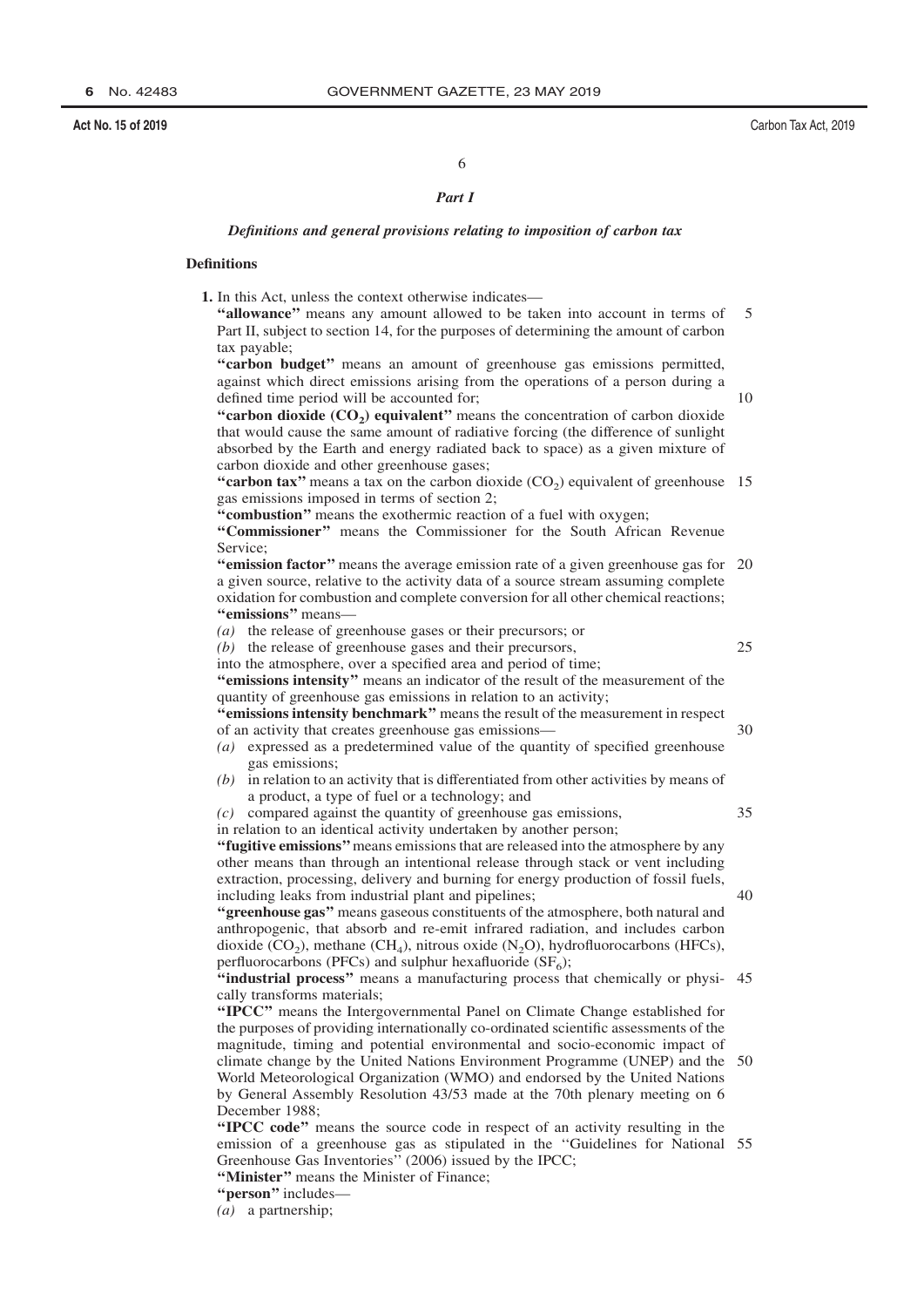$\overline{5}$ 

25

#### Wet No. 15 van 2019

 $\overline{7}$ 

#### Deel I

## Woordomskrywing en algemene bepalings met betrekking tot oplegging van koolstofbelasting

#### Woordomskrywings

1. In hierdie Wet, tensy uit die samehang anders blyk, beteken— "belasting pligtige" in persoon aanspreeklik vir die koolstofbelasting ingevolge artikel  $3$ 

"belastingtydperk" 'n tydperk ten opsigte waarvan belasting betaalbaar is soos voorgeskryf kragtens artikel 16;

"industriële proses" 'n vervaardigingsproses wat materiaal chemies of fisies 10 transformeer<sup>.</sup>

"IPCC" die "Intergovernmental Panel on Climate Change" gestig met die doel om internasionaal gekoördineerde wetenskaplike assesserings van die grootte, tydsberekening en moontlike omgewings- en sosio-ekonomiese impak van klimaatsverandering te voorsien deur die "United Nations Environment 15 Programme (UNEP)" en die "World Meteorological Organization (WMO)" en geëndosseer deur die Verenigde Nasies deur "General Assembly Resolution 43/53" gemaak by die 70ste volle vergadering op 6 Desember 1988;

"IPCC-kode" die bronkode ten opsigte van 'n aktiwiteit wat lei tot die vrystelling van 'n kweekhuisgas soos voorgeskryf in die "Guidelines for National Greenhouse 20 Gas Inventories" (2006) uitgereik deur die IPCC;

"Kommissaris" die Kommissaris vir die Suid-Afrikaanse Inkomstediens;

"koolstofbegroting" in toegelate hoeveelheid kweekhuisgasse wat vrygestel mag word, waarteen regstreekse vrystellings wat voortspruit vanuit die bedrywighede van 'n persoon, tydens 'n omskrewe tydperk in ag geneem sal word; "koolstofbelasting" 'n belasting op die koolstofdioksied  $(CO_2)$ -ekwivalent van

kweekhuisgasvrystellings opgelê kragtens artikel 2; "koolstofdioksied (CO<sub>2</sub>) -ekwivalent" die konsentrasie van koolstofdioksied wat dieselfde hoeveelheid stralingsdwang sou veroorsaak (die verskil van sonlig geabsorbeer deur die aarde en energie teruggestraal na die ruimte) as 'n gegewe 30 mengsel van koolstofdioksied en ander kweekhuisgasse;

"kweekhuisgas" gasvormige bestanddele van die atmosfeer, beide natuurlik en antropogenies, wat infrarooi straling absorbeer en hervestig, en sluit koolstofdioksied  $(CO_2)$ , metaan  $(CH_4)$ , stikstofoksied  $(N_2O)$ , hidrofluorokoolstowwe (HFC's), perfluorokoolstowwe (PFCs) en swael heksafluoried (SF $_{6}$ ) in:  $35$ "Minister" die Minister van Finansies;

"persoon" ook-

 $\overline{a}$  'n vennootskap;

 $(b)$  'n trust;

- 'n munisipale entiteit soos omskryf in artikel 1 van die Wet op Plaaslike 40  $(c)$ Regering: Munisipale Stelsels, 2000 (Wet No. 32 van 2000); en
- 'n openbare entiteit gelys in Bylaes 2, 3A, 3B, 3C en 3D by die Wet op  $(d)$ Openbare Finansiële Bestuur, 1999 (Wet No. 1 van 1999);

"toelae" enige bedrag toegelaat om in ag geneem te word ingevolge Deel II, behoudens artikel 14, vir die doeleindes om die bedrag koolstofbelasting 45 betaalbaar te bereken;

"verbranding" die eksotermiese reaksie van 'n brandstof met suurstof;

"vlugtige vrystellings" vrystellings wat in die atmosfeer vrygestel word op enige ander manier as deur 'n opsetlike vrystelling deur skoorsteen of luggat insluitend onttrekking, verwerking, aflewering en verbranding vir energieproduksie van 50 fossielbrandstof, insluitend lekkasies uit industriële aanleg en pypleidings; "vrystellings"-

(a) die vrystelling van kweekhuisgasse of hulle voorlopers; of

(b) die vrystelling van kweekhuisgasse en hulle voorlopers,

in die atmosfeer, oor 'n gespesifiseerde area en tydperk;

55

"vrystellingsfaktor" die gemiddelde vrystellingskoers van 'n gegewe kweekhuisgas vir 'n gegewe bron, relatief tot die aktiwiteitsdata van 'n bronstroom met 'n veronderstelling van algehele oksidasie vir verbranding en algehele omskakeling vir alle ander chemiese reaksies;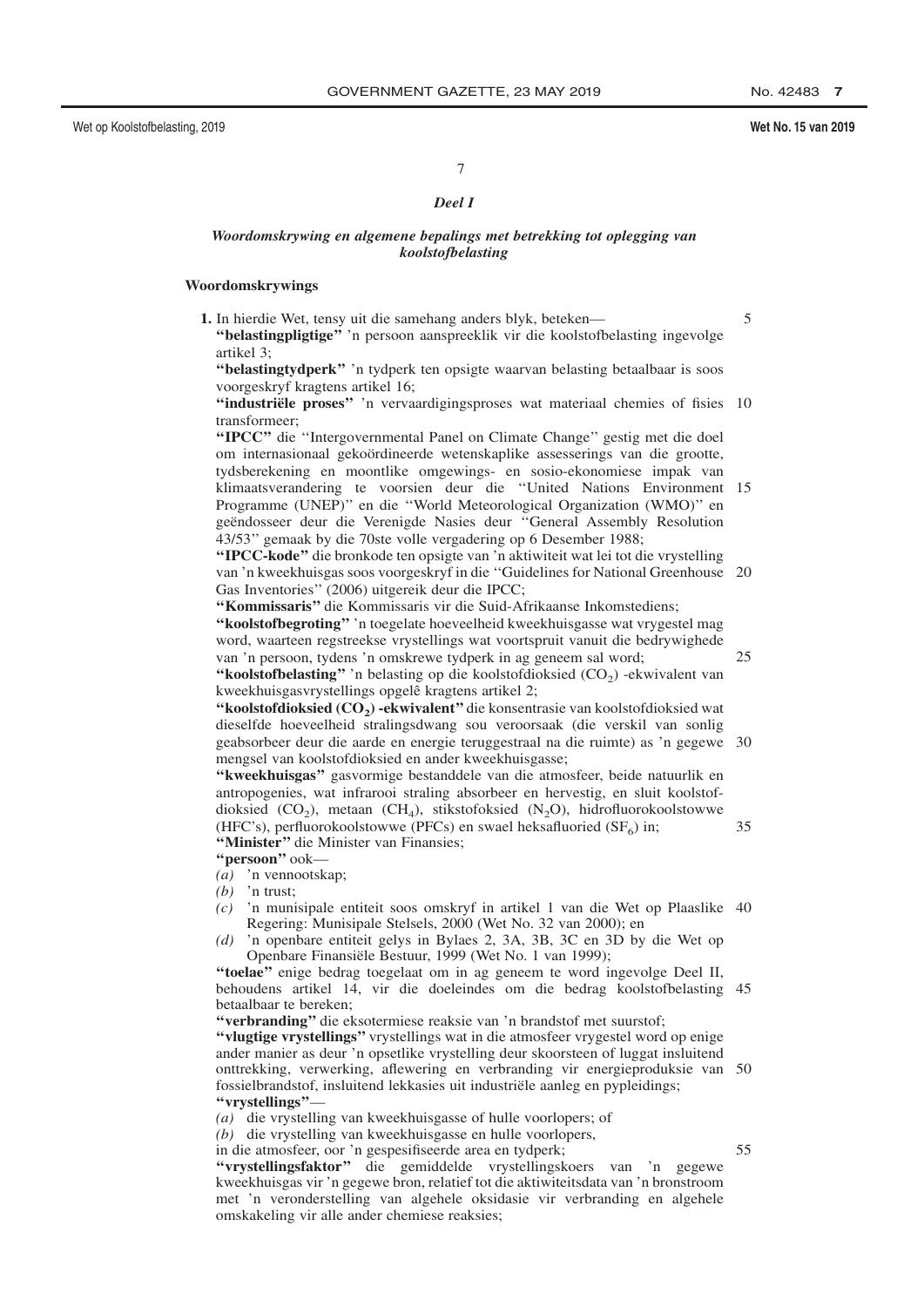$\overline{\mathcal{L}}$ 

 $40$ 

8

- $(b)$  a trust;
- $(c)$  a municipal entity as defined in section 1 of the Local Government: Municipal Systems Act, 2000 (Act No. 32 of 2000); and
- a public entity listed in Schedules 2, 3A, 3B, 3C and 3D to the Public Finance  $(d)$ Management Act, 1999 (Act No. 1 of 1999);

"taxpayer" means a person liable for the carbon tax in terms of section 3; and "tax period" means a period in respect of which tax is payable as prescribed under section 16.

#### **Imposition of carbon tax**

2. There must be levied and collected for the benefit of the National Revenue Fund, 10 a tax to be known as the carbon tax.

#### Persons subject to tax

3. A person is—

- (a) a taxpayer for the purposes of this Act; and
- (b) liable to pay an amount of carbon tax calculated as contemplated in section  $6\quad 15$ in respect of a tax period as specified in section 16,

if that person conducts an activity in the Republic resulting in greenhouse gas emissions above the threshold determined by matching the activity listed in the column "Activity/ Sector" in Schedule 2 with the number in the corresponding line of the column "Threshold" of that table. 20

#### **Tax base**

4. (1) The carbon tax must be levied in respect of the sum of the greenhouse gas emissions of a taxpayer in respect of a tax period expressed as the carbon dioxide equivalent of those greenhouse gas emissions resulting from fuel combustion and industrial processes, and fugitive emissions in accordance with the emissions factors 25 determined in accordance with a reporting methodology approved by the Department of Environmental Affairs.

(2) If a reporting methodology approved by the Department of Environmental Affairs for the purposes of determining emission factors does not exist in respect of the calculation of greenhouse gas emissions resulting from fuel combustion, and industrial 30 processes, and fugitive emissions the carbon tax must be levied in respect of the sum of the greenhouse gas emissions of a taxpayer in respect of a tax period expressed as the carbon dioxide equivalent of those greenhouse gas emissions resulting from-

(a) fuel combustion in respect of that tax period that is a number constituted by the sum of the respective numbers determined for each type of fuel in respect 35 of which a greenhouse gas is emitted in respect of that tax period which respective numbers must be determined in accordance with the formula:

$$
E = (A \times B)
$$

in which formula-

- (i)  $"E"$  represents the number to be determined;
- (ii) "A" represents the mass of any one type of the fuel expressed in tonne that is the source of the greenhouse gas emission, other than any fuel utilised for the purposes of international aviation and maritime transport:
- (iii) "B" represents the greenhouse gas emission factor in carbon dioxide equivalent per tonne that must be determined in accordance with the 45 formula<sup>.</sup>

$$
X = \{(C \times 1) + (M \times 23) + (N \times 296)\} \times D
$$

in which formula-

- (*aa*) " $X$ " represents the number to be determined;
- (bb) " $C$ " represents the carbon dioxide emissions of a fuel type determined 50 by matching the fuel type listed in the column "fuel type" in Table 1 of Schedule 1 with the number in the corresponding line of the column "CO<sub>2</sub> (KGCO<sub>2</sub>/TJ)" of that table;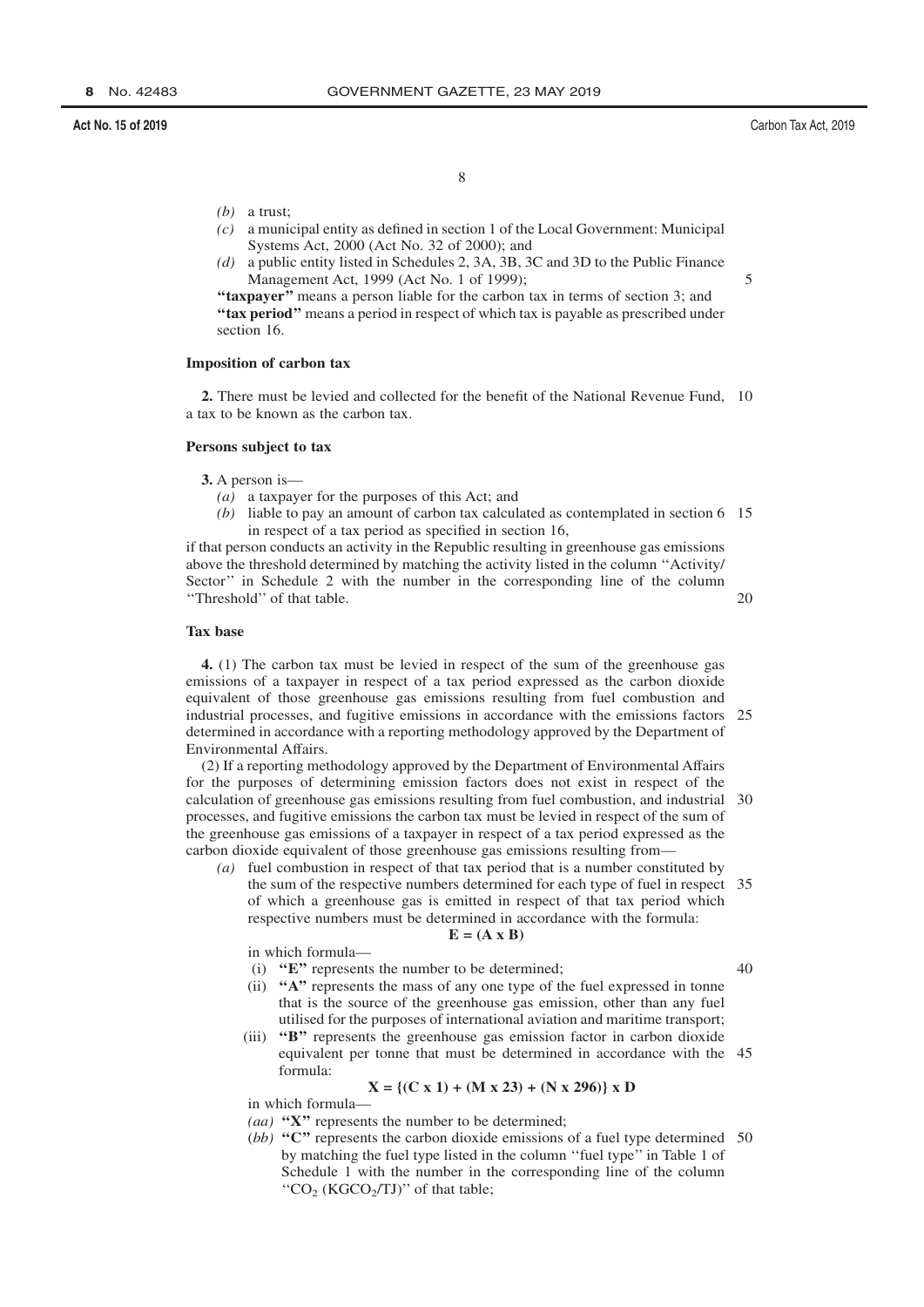"vrystellingsintensiteit" 'n aanwyser van die uitslag van die meting van die hoeveelheid kweekhuisgasvrystellings met betrekking tot 'n aktiwiteit;

"vrystellingsintensiteit-standaard" die uitslag van die meting van 'n aktiwiteit wat kweekhuisgasse vrystel-

- (a) uitgedruk as 'n voorafbepaalde waarde van die hoeveelheid van  $\overline{\mathcal{L}}$ gespesifiseerde kweekhuisgasvrystellings;
- $(h)$ in verband met 'n aktiwiteit wat onderskei is van ander aktiwiteite deur middel van 'n produk, 'n tipe brandstof of 'n tegnologie; en
- $(c)$  vergelyk teen die hoeveelheid kweekhuisgasvrystellings,

in verband met 'n identiese aktiwiteit onderneem deur 'n ander persoon.  $10$ 

#### **Oplegging van koolstofbelasting**

2. Daar word gehef en ingevorder ten behoewe van die Nasionale Inkomstefonds, 'n belasting wat bekend staan as die koolstofbelasting.

#### Persone onderworpe aan belasting

3. 'n Persoon is—

(a) 'n belastingpligtige by die toepassing van hierdie Wet; en

(b) aanspreeklik om 'n bedrag van koolstofbelasting te betaal, bereken soos beoog in artikel 6 ten opsigte van 'n belastingtydperk soos vermeld in artikel 16.

indien daardie persoon 'n aktiwiteit in die Republiek uitvoer wat lei tot 20 kweekhuisgasvrystellings bo die drempel bepaal deur die aktiwiteit gelys in die kolom "Aktiwiteit/Sektor" in Bylae 2 by die getal in die ooreenstemmende reël in die kolom "Drempel" van daardie tabel te pas.

#### **Belastingbasis**

4. (1) Die koolstofbelasting word gehef ten opsigte van die som van die 25 kweekhuisgasvrystellings van 'n belastingpligtige ten opsigte van 'n belastingtydperk uitgedruk as die koolstofdioksied-ekwivalent van daardie kweekhuisgasvrystellings as gevolg van brandstofverbranding en industriële prosesse, en vlugtige vrystellings in ooreenstemming met die vrystellingsfaktore bepaal in ooreenstemming met verslagdoeningsmetodologie goedgekeur deur die Departement van Omgewingsake.

(2) Indien 'n verslagdoeningsmetodologie goedgekeur deur die Departement van Omgewingsake vir die doeleindes van die berekening van vrystellingsfaktore nie bestaan nie ten opsigte van die berekening van kweekhuisgasvrystellings as gevolg van brandstofverbranding, en industriële prosesse, en vlugtige vrystellings, word die koolstofbelasting gehef ten opsigte van die som van die kweekhuisgasvrystellings van 35 'n belastingpligtige ten opsigte van 'n belastingtydperk uitgedruk as die koolstofdioksiedekwivalent van daardie kweekhuisgasvrystellings as gevolg van

 $(a)$  brandstofverbranding ten opsigte van daardie belastingtydperk wat 'n getal is saamgestel deur die som van die onderskeie getalle bepaal vir elke tipe van brandstof ten opsigte waarvan 'n kweekhuisgas vrygestel word ten opsigte 40 van daardie belastingtydperk welke onderskeie getalle bepaal word ooreenkomstig die formule:

 $E = (A \times B)$ 

in welke formule-

- (i) "E" die bedrag verteenwoordig wat bepaal staan te word;
- (ii) "A" die massa verteenwoordig van enige van een soort van die brandstof uitgedruk in ton wat die bron is van die kweekhuisgasvrystelling, buiten enige brandstof gebruik vir die doeleindes van internasionale lugvaart en seevaart:
- (iii) "B" die kweekhuisgasvrystellingsfaktor in koolstofdioksied-ekwivalent 50 per ton verteenwoordig wat bepaal word ooreenkomstig die formule:  $X = \{(C \times 1) + (M \times 23) + (N \times 296)\}\times D$

in welke formule-

- (aa) "X" die getal verteenwoordig wat bepaal staan te word;
- (bb) "C" die koolstofdioksiedvrystellings verteenwoordig van 'n brandstof- 55 soort bepaal deur die brandstofsoort gelys in die kolom "brandstofsoort" in Tabel 1 van Bylae 1 te pas met die getal in die ooreenstemmende reël van die kolom "CO<sub>2</sub> (KGCO<sub>2</sub>/TJ)" van daardie tabel;

 $15$ 

 $30$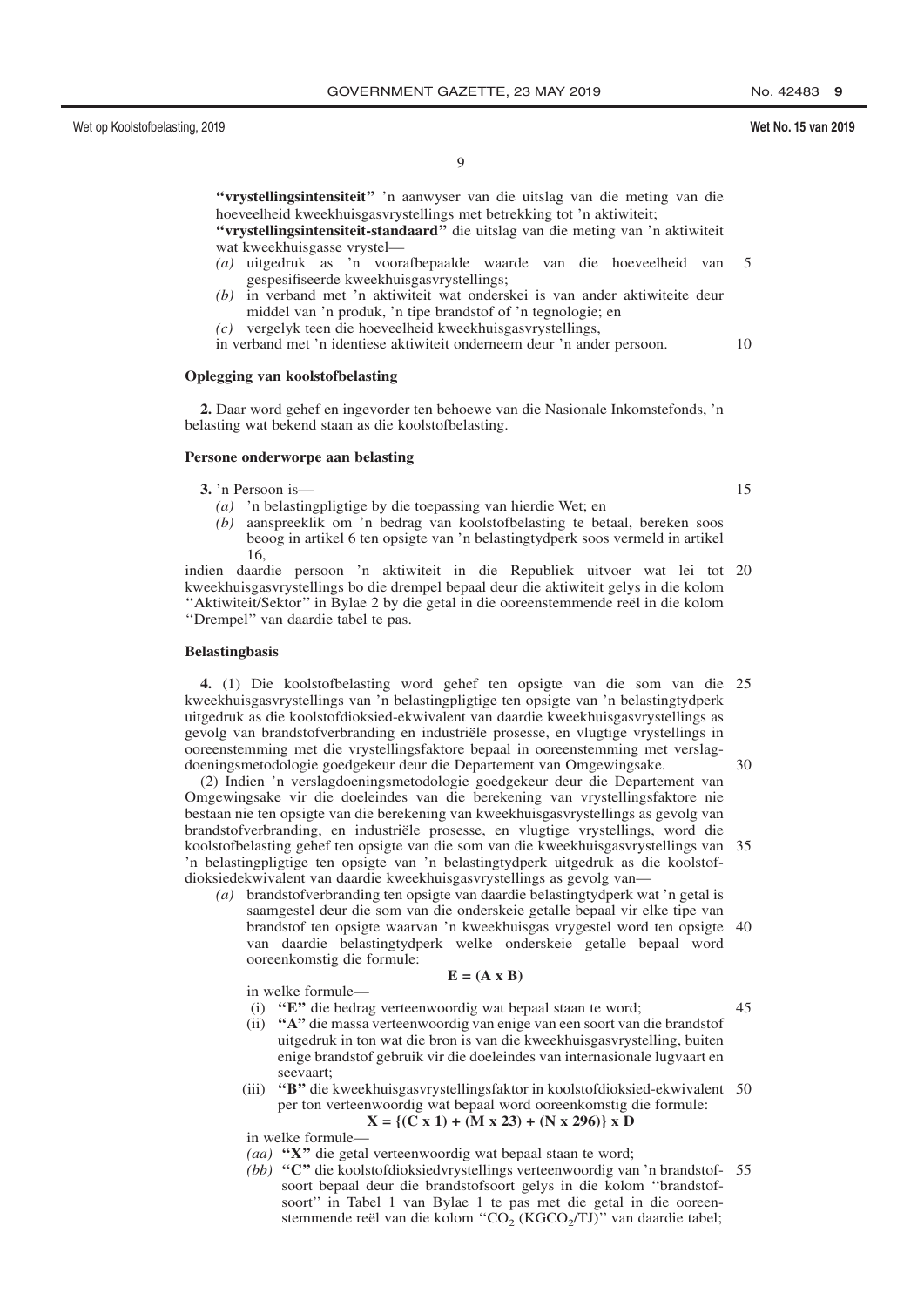$1<sub>0</sub>$ 

- $(cc)$  "M" represents the methane emissions of a fuel type determined by matching the fuel type listed in the column "fuel type" in Table 1 of Schedule 1 with the number in the corresponding line of the column "CH<sub>4</sub> (KGCH<sub>4</sub>/TJ)" of that table';
- (dd) "N" represents the Nitrous Oxide emissions of a fuel type determined  $\overline{5}$ by matching the fuel type listed in the column "fuel type" in Table 1 of Schedule 1 with the number in the corresponding line of the column "N<sub>2</sub>O (KGN<sub>2</sub>O/TJ)" of that table; and
- (ee) " $\mathbf{D}^{\mathbf{r}}$  represents the default calorific value (terajoule per tonne) of a fuel type determined by matching the fuel type listed in the column "fuel 10 type" in Table 1 of Schedule 1 with the number in the corresponding line of the column "DEFAULT CALORIFIC VALUE (TJ/TONNE)" of that table;
- (b) fugitive emissions that is a number constituted by the sum of the respective numbers determined for each type of commodity, fuel or technology in respect 15 of which the greenhouse gas is emitted in respect of a tax period which respective numbers must be determined in accordance with the formula:

 $F = (N \times Q)$ 

in which formula-

- (i) "F" represents the number to be determined;
- (ii) "N" represents the mass expressed in tonne in the case of solid fuels or the volume of each type of fuel expressed in cubic metres in the case of fuels other than solid fuels, in respect of the greenhouse gas emission; and
- (iii) "Q" represents the greenhouse gas emission factor in carbon dioxide 25 equivalent per tonne or cubic metres that must be determined in accordance with the formula:

$$
X = (C x 1) + (M x 23) + (N x 296)
$$

in which formula-

- (aa) " $X$ " represents the number to be determined; (bb) " $C$ " represents the carbon dioxide emissions of a fuel type determined by matching the fuel type listed in the column "fuel type" in Table 2 of
- Schedule 1 with the number in the corresponding line of the column " $CO<sub>2</sub>$ " of that table; (cc) " $M$ " represents the methane emissions of a fuel type determined by 35 matching the fuel type listed in the column "fuel type" in Table 2 of Schedule 1 with the number in the corresponding line of the column
- "CH<sub>4</sub>" of that table;  $(dd)$  "N" represents the Nitrous Oxide emissions of a fuel type determined by matching the fuel type listed in the column "fuel type" in Table 2 of 40 Schedule 1 with the number in the corresponding line of the column "N<sub>2</sub>O" of that table; and
- $(c)$  industrial process in respect of a tax period that is a number constituted by the sum of the respective numbers determined for each type of commodity, fuel or technology in respect of which the greenhouse gas is emitted in respect of that 45 tax period which respective numbers must be determined in accordance with the formula:  $P = (G \times H)$

in which formula-

- (i) " $P$ " represents the amount to be determined that must not be less than 50 zero;
- (ii) "G" represents the mass of each raw material used or product produced expressed in tonne in respect of which the greenhouse gas is emitted in respect of that tax period; and
- (iii) "H<sup>"</sup> represents the greenhouse gas emission factor in carbon dioxide 55 emissions equivalent per tonne for each raw material used or product produced that must be determined in accordance with the formula:

$$
X = (C x 1) + (M x 23) + (N x 296) + (H x 11 900) + (T x 5 700) + (S x 22 200)
$$

in which formula-

(aa) " $X$ " represents the number to be determined;

 $30$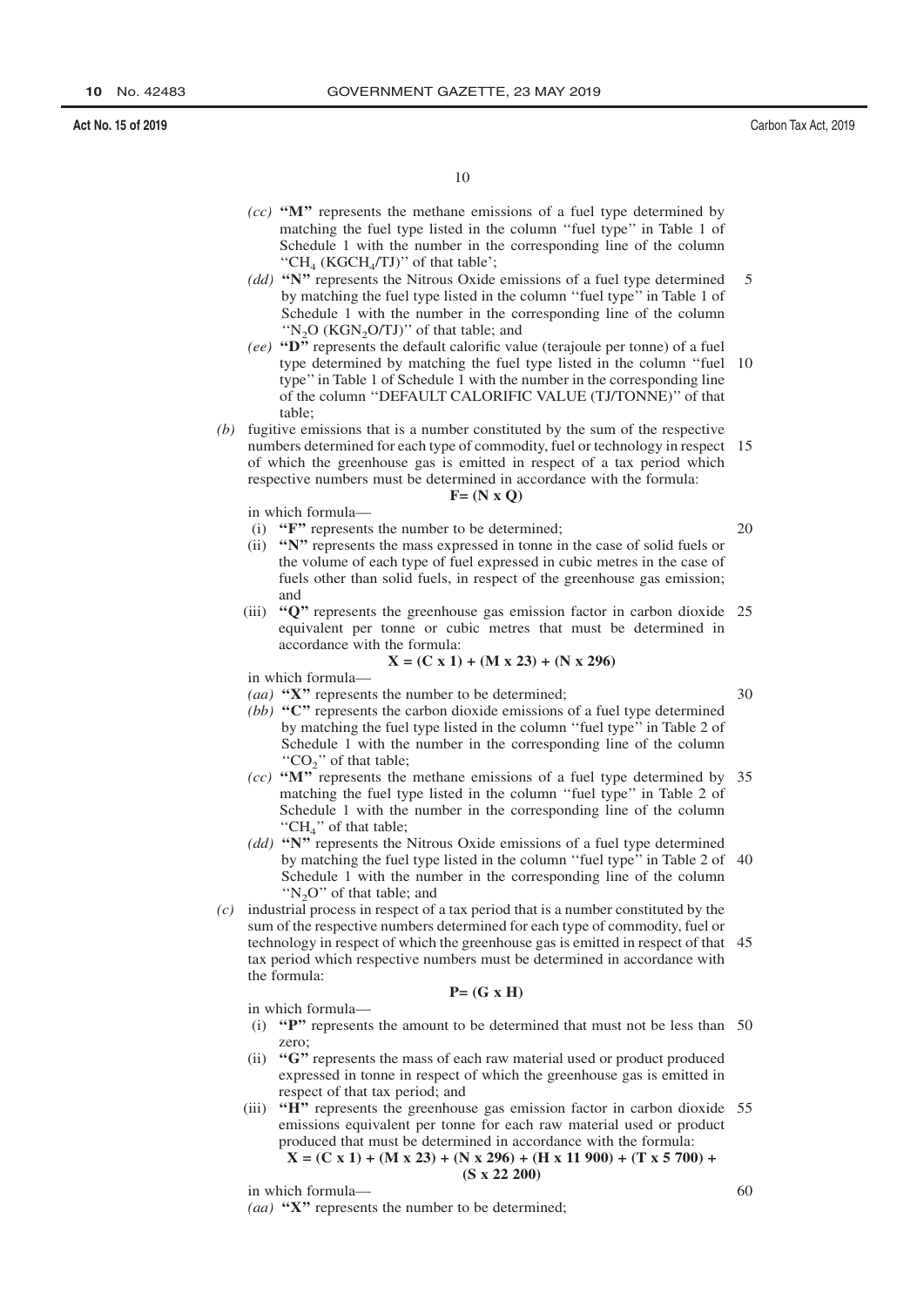#### Wet No. 15 van 2019

 $11$ 

- $(cc)$  "M" die metaanvrystellings verteenwoordig van 'n brandstofsoort bepaal deur die brandstofsoort gelys in die kolom "brandstofsoort" in Tabel 1 van Bylae 1 te pas by die getal in die ooreenstemmende reël van die kolom "CH<sub>4</sub> (KGCH<sub>4</sub>/TJ)" van daardie tabel;
- (dd) "N" die stikstofoksiedvrystellings verteenwoordig van 'n brandstof-5 soort bepaal deur die brandstofsoort gelys in die kolom "brandstofsoort" in Tabel 1 van Bylae 1 te pas by die getal in die ooreenstemmende reël van die kolom "N<sub>2</sub>O (KGN<sub>2</sub>O/TJ)" van daardie tabel; en
- (ee) "D" die standaard verbrandingswaarde (terajoule per ton) verteenwoordig van 'n brandstofsoort bepaal deur die brandstofsoort 10 gelys in die kolom "brandstofsoort" in Tabel 1 van Bylae 1 te pas by die getal in die ooreenstemmende reël van die kolom "STANDAARD VERBRANDINGSWAARDE (TJ/TONNE)" van daardie tabel; en
- $(b)$  vlugtige vrystellings wat 'n getal is saamgestel deur die som van die onderskeie getalle bepaal vir elke soort kommoditeit, brandstof of tegnologie 15 ten opsigte waarvan die kweekhuisgas vrygestel is ten opsigte van 'n belastingtydperk welke onderskeie getalle bepaal word ooreenkomstig die formule:

$$
\mathbf{F} = (\mathbf{N} \times \mathbf{Q})
$$

in welke formule-

- (i) "F" die getal verteenwoordig wat bepaal staan te word;
- (ii) "N" die massa verteenwoordig uitgedruk in ton in die geval van vaste brandstof of die volume van elke soort brandstof uitgedruk in kubieke meter in die geval van brandstof buiten vaste brandstof, ten opsigte van die kweekhuisgasvrystelling; en
- (iii) "O" die kweekhuisgasvrystellingsfaktor verteenwoordig in koolstofdioksied ekwivalent per ton of kubieke meter wat bepaal word ooreenkomstig die formule-

$$
X = (C x 1) + (M x 23) + (N x 296)
$$

in welke formule-

- (aa) "X" die getal wat bepaal staan te word verteenwoordig;
- (bb) "C" die koolstofdioksied van 'n brandstofsoort verteenwoordig bepaal deur die brandstofsoort gelys in die kolom "brandstofsoort" in Tabel 2 van Bylae 1 te pas by die getal in die ooreenstemmende reël van die kolom "CO<sub>2</sub>" van daardie tabel;
- (cc) "M" die metaan van 'n brandstofsoort verteenwoordig bepaal deur die brandstofsoort gelys in die kolom "brandstofsoort" in Tabel 2 van Bylae 1 te pas by die getal in die ooreenstemmende reël van die kolom "CH<sub>4</sub>" van daardie tabel;
- (dd) "N" die stikstofoksied van 'n brandstofsoort verteenwoordig bepaal 40 deur die brandstofsoort gelys in die kolom "brandstofsoort" in Tabel 2 van Bylae 1 te pas by die getal in die ooreenstemmende reël van die kolom "N<sub>2</sub>O" van daardie tabel; en
- $(c)$  industriële proses ten opsigte van 'n belastingtydperk wat 'n getal is saamgestel deur die som van die onderskeie getalle bepaal vir elke soort 45 kommoditeit, brandstof of tegnologie ten opsigte waarvan die kweekhuisgas vrygestel is ten opsigte van daardie belastingtydperk welke onderskeie getalle bepaal word ooreenkomstig die formule:  $P = (G \times H)$

in welke formule-

- (i) "P" die bedrag verteenwoordig wat bepaal staan te word wat nie minder as nul is nie:
- (ii) "G" die massa van elke grondstof gebruik of produk vervaardig uitgedruk in ton verteenwoordig ten opsigte waarvan die kweekhuisgas vrygestel is ten opsigte van daardie belastingtydperk; en
- $(iii)$  " $\overline{H}$ " die kweekhuisgasvrystellingsfaktor in koolstofdioksied vrystellingsekwivalent per ton verteenwoordig vir elke grondstof gebruik of produk vervaardig bepaal ooreenkomstig die formule:  $X = (C \times 1) + (M \times 23) + (N \times 296) + (H \times 11900) + (T \times 5700) +$ 60

 $(S \times 22\ 200)$ 

in welke formule-

(aa) "X" die getal wat bepaal staan te word verteenwoordig;

35

 $30$ 

 $25$ 

20

50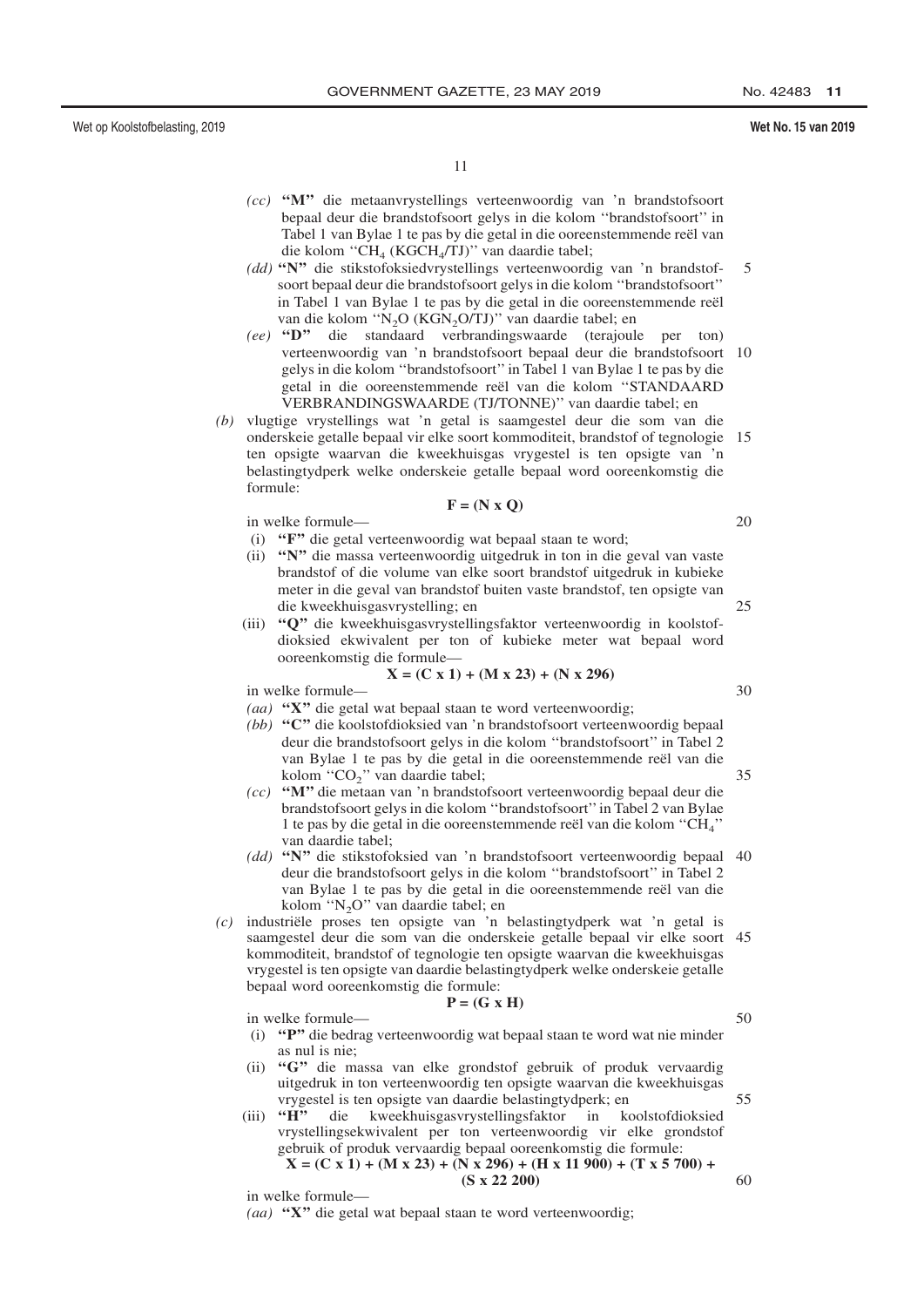12

- (bb) " $C$ " represents the carbon dioxide emissions of a raw material or product determined by matching the fuel type listed in the column "SOURCE CATEGORY ACTIVITY / RAW MATERIAL / PROD-UCT" in Table 3 of Schedule 1 with the number in the corresponding line of the column " $CO<sub>2</sub>/tonne product$ " of that table;
- $(cc)$  "M" represents the methane emissions of a raw material or product determined by matching the fuel type listed in the column "SOURCE CATEGORY ACTIVITY / RAW MATERIAL / PRODUCT" in Table 3 of Schedule 1 with the number in the corresponding line of the column "CH<sub>4</sub>/tonne product" of that table;
- (dd) "N" represents the Nitrous Oxide emissions of a raw material or product determined by matching the fuel type listed in the column "SOURCE CATEGORY ACTIVITY / RAW MATERIAL / PRODUCT" in Table 3 of Schedule 1 with the number in the corresponding line of the column " $N_2$ O/ tonne product" of that table;
- (ee) "H" represents the Hexafluoroethane  $(C_2F_6)$  emissions of a raw material or product determined by matching the fuel type listed in the column "SOURCE CATEGORY ACTIVITY / RAW MATERIAL / PRODUCT" in Table 3 of Schedule 1 with the number in the corresponding line of the column " $C_2F_6$ /tonne product" of that table; 20
- "T" represents the carbon tetrafluoride  $(CF_4)$  emissions of a raw  $(f\mathbf{f})$ material or product determined by matching the fuel type listed in the column "SOURCE CATEGORY ACTIVITY / RAW MATERIAL / PRODUCT" in Table 3 of Schedule 1 with the number in the corresponding line of the column " $CF<sub>4</sub>/tonne product$ " of that table; 25 and
- (gg) "S" represents the Sulphur hexafluoride (SF<sub>6</sub>) emissions of a raw material or product determined by matching the fuel type listed in the column "SOURCE CATEGORY ACTIVITY / RAW MATERIAL / PRODUCT" in Table 3 of Schedule 1 with the number in the 30 corresponding line of the column " $SF<sub>6</sub>/tonne product$ " of that table.

#### Rate of tax

5. (1) The rate of the carbon tax on greenhouse gas emissions must, subject to subsections (2) and (3), be imposed at an amount of R120 per ton carbon dioxide equivalent of the greenhouse gas emissions of a taxpayer.

(2) The rate of tax specified in subsection (1) must be increased by the amount of the consumer price inflation plus two per cent for the preceding tax period as determined by Statistics South Africa per year until 31 December 2022.

(3) The rate of tax must be increased after 31 December 2022 by the amount of the consumer price inflation for the preceding tax year as determined by Statistics South 40 Africa.

#### Calculation of amount of tax payable

**6.** (1) Subject to subsection (2), the amount of tax payable by a taxpayer in respect of a tax period must be calculated in accordance with the formula:

 $X = \langle [(E - S) x (1 - C)] - [D x (1 - M)] \rangle + \{P x (1 - J)\} + \{F x (1 - K)\} > x R$ 45 in which formula-

- (a) " $X$ " represents the amount to be determined that must not be less than zero;
- (b) " $E$ " represents the number in respect of the total fuel combustion related greenhouse gas emissions of the taxpayer in respect of that tax period expressed as a carbon dioxide equivalent determined in terms of section  $4(1)$  50 or  $(2)(a)$ ;
- $(c)$  "S" represents the number in respect of greenhouse gas emissions, expressed in terms of carbon dioxide equivalent that were sequestrated in respect of that tax period as verified and certified by the Department of Environmental Affairs;

15

 $1<sub>0</sub>$ 

 $\overline{5}$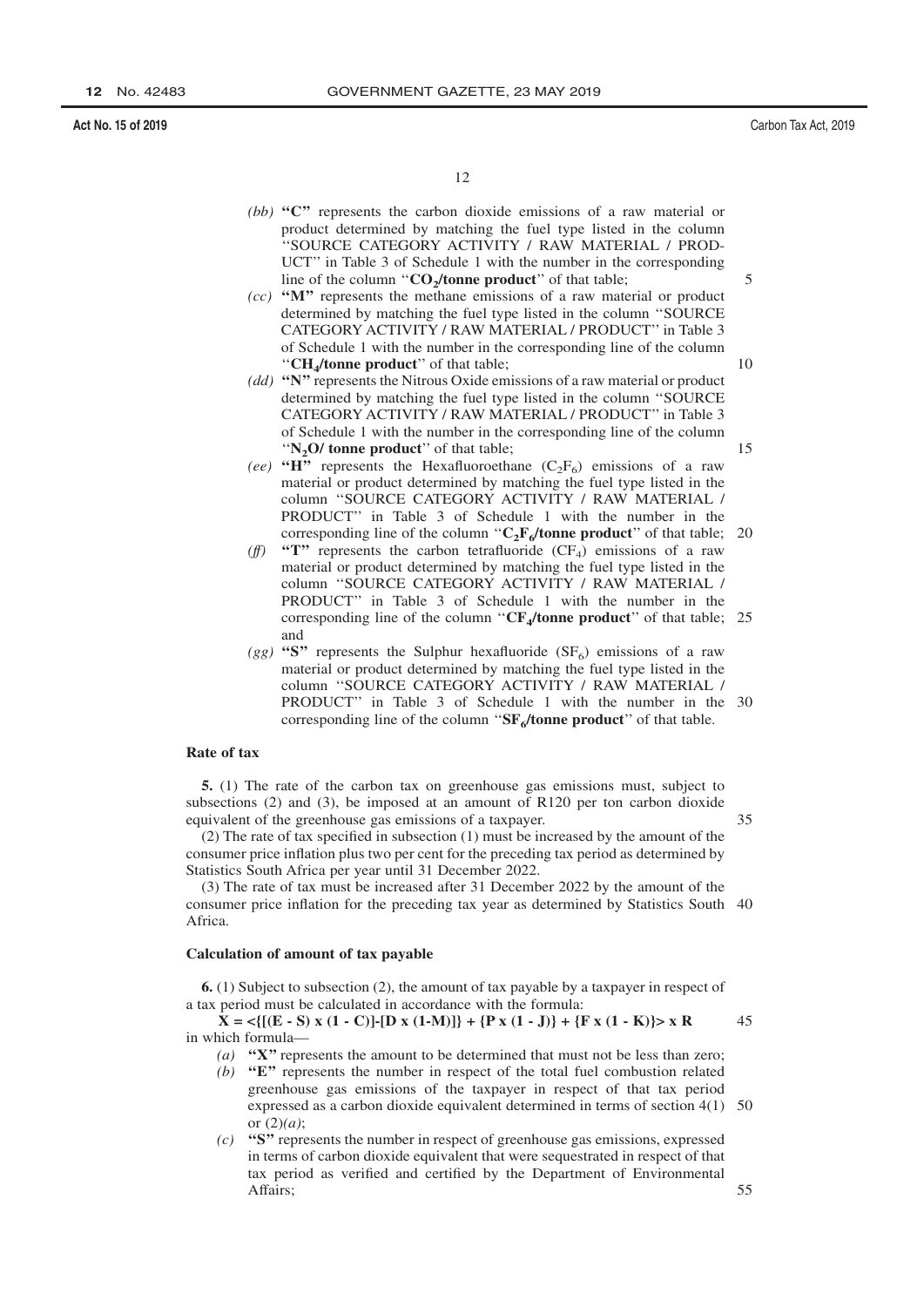#### Wet No. 15 van 2019

 $13$ 

- (bb) "C" die koolstofdioksiedvrystellings van 'n grondstof of produk verteenwoordig bepaal deur die brandstofsoort gelys in die kolom "BRON KATEGORIE AKTIWITEIT/ GRONDSTOF/ PRODUK" in Tabel 3 of Bylae 1 te pas by die getal in die ooreenstemmende reël van die kolom "CO<sub>2</sub>/ton produk" van daardie tabel;
- (cc) "M" die metaanvrystellings van 'n grondstof of produk verteenwoordig bepaal deur die brandstofsoort gelys in die kolom "BRON KATEGORIE AKTIWITEIT/ GRONDSTOF/ PRODUK" in Tabel 3 van Bylae 1 te pas by die getal in die ooreenstemmende reël van die kolom "CH<sub>4</sub>/ton produk" van daardie tabel;  $10$
- (dd) "N" die stikstofoksiedvrystellings van 'n grondstof of produk verteenwoordig bepaal deur die brandstofsoort gelys in die kolom "BRON KATEGORIE AKTIWITEIT/ GRONDSTOF/ PRODUK" in Tabel 3 van Bylae 1 te pas by die getal in die ooreenstemmende reël van die kolom "N<sub>2</sub>O/ ton produk" van daardie tabel;
- (ee) "H" die hexafluoroetaan ( $C_2F_6$ ) vrystellings van 'n grondstof of produk verteenwoordig bepaal deur die brandstofsoort gelys in die kolom "BRON KATEGORIE AKTIWITEIT/ GRONDSTOF/ PRODUK" in Tabel 3 van Bylae 1 te pas by die getal in die ooreenstemmende reël van die kolom " $C_2F_6$ /ton produk" van daardie tabel;
- $(f\!f)$ "T" die koolstoftetrafluoried ( $CF_4$ ) van 'n grondstof of produk verteenwoordig bepaal deur die brandstofsoort gelys in die kolom "BRON KATEGORIE AKTIWITEIT/ GRONDSTOF/ PRODUK" in Tabel 3 van Bylae 1 te pas by die getal in die ooreenstemmende reël van die kolom "CF<sub>4</sub>/ton produk" van daardie tabel; en
- (gg) "S" die swaelheksafluoriede (SF<sub>6</sub>) -vrystellings van 'n grondstof of produk verteenwoordig bepaal deur die brandstofsoort gelys in die "BRON KATEGORIE AKTIWITEIT/ GRONDSTOF/ kolom PRODUK" in Tabel 3 van Bylae 1 te pas by die getal in die ooreenstemmende reël van die kolom "SF<sub>e</sub>/ton produk" van daardie 30 tabel.

#### **Belastingkoers**

5. (1) Die koers van die koolstofbelasting op kweekhuisgasvrystellings word. behoudens subartikels  $(2)$  en  $(3)$ , gehef teen 'n bedrag van R120 per ton koolstofdioksied-ekwivalent van kweekhuisgasvrystellings van 'n belastingpligtige.

(2) Die belastingkoers aangewys in subartikel (1) word verhoog deur die bedrag van die verbruikersprysinflasie plus twee persent vir die voorafgaande belastingtydperk soos bepaal deur Statistiek Suid-Afrika per jaar tot 31 Desember 2022.

(3) Die belastingkoers word verhoog na 31 Desember 2022 deur die bedrag van die verbruikersprysinflasie vir die voorafgaande belastingtydperk soos bepaal deur 40 Statistiek Suid-Afrika.

#### Berekening van bedrag van belasting betaalbaar

6. (1) Behoudens subartikel (2), word die bedrag van belasting betaalbaar deur 'n belastingpligtige ten opsigte van 'n belastingtydperk bereken ooreenkomstig die formule:

#### $X = \langle [(E - S) x (1 - C)] - [D x (1 - M)] \rangle + \{P x (1 - J)\} + \{F x (1 - K)\} > x R$ in welke formule-

- (a) "X" die bedrag verteenwoordig wat bepaal staan te word wat nie minder as nul moet wees nie;
- (b) " $E$ " die getal verteenwoordig ten opsigte van die totale brandstof- 50 verbrandingsverwante kweekhuisgasvrystellings van die belastingpligtige ten opsigte van daardie belastingtydperk uitgedruk as 'n koolstofdioksiedekwivalent bereken ingevolge artikel  $4(1)$  of  $(2)(a)$ ;
- $(c)$  "S" die getal verteenwoordig ten opsigte van kweekhuisgasvrystellings, uitgedruk in terme van die koolstofdioksied-ekwivalent wat gesekwestreer is 55 ten opsigte van daardie belastingtydperk soos geverifieer en gesertifiseer deur die Departement van Omgewingsake;

15

20

 $25$ 

35

45

 $\overline{\mathcal{L}}$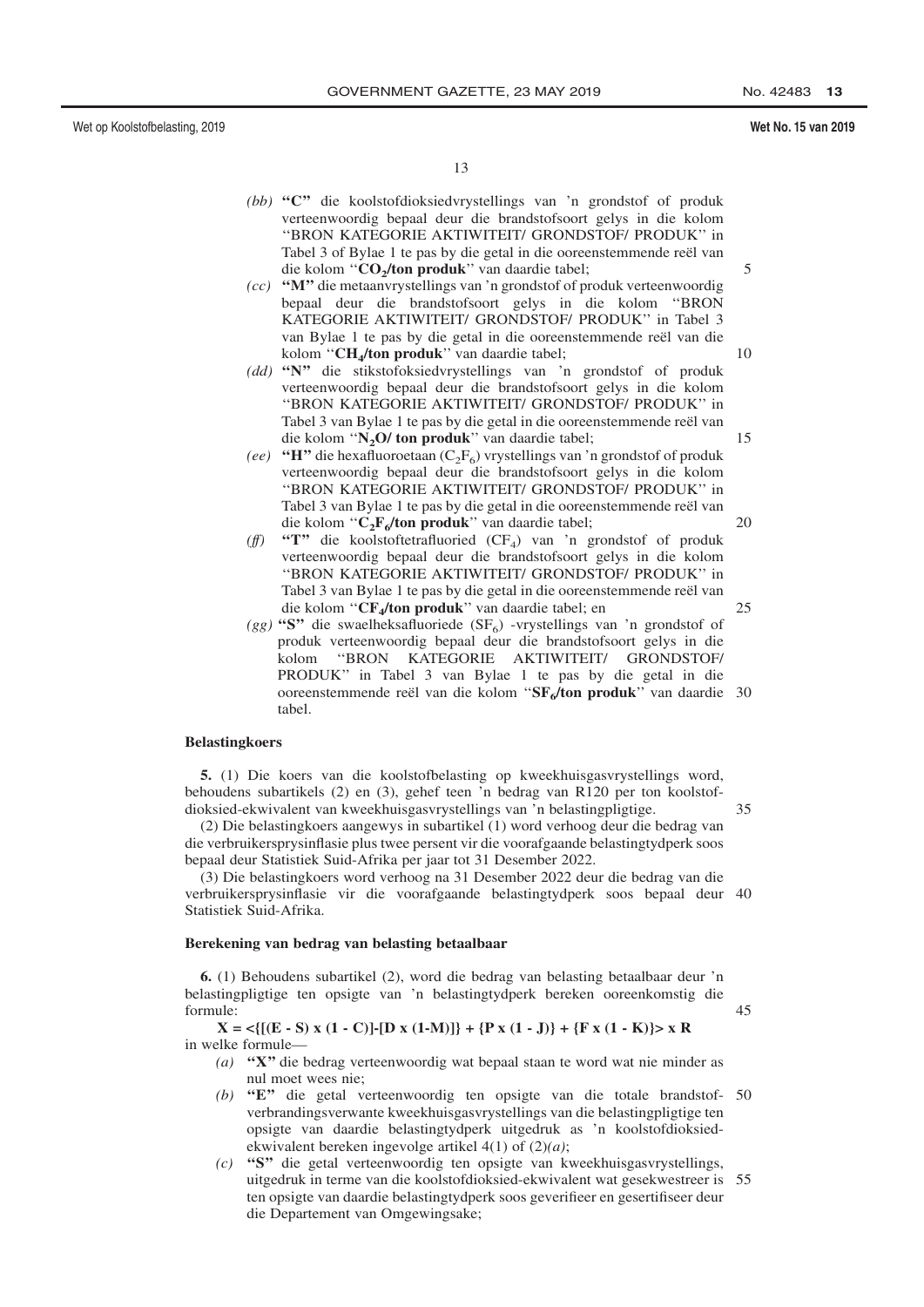$14$ 

- (d) " $C$ " represents a number equal to the sum of the percentages of allowances determined under sections  $7$ , 10, 11, 12, and 13 in respect of that tax period, subject to section 14;
- (e) " $D$ " represents the number in respect of the petrol and diesel related greenhouse gas emissions of that taxpayer in respect of that tax period  $\overline{\phantom{0}}$ expressed as a carbon dioxide equivalent, determined in terms of section  $4(1)$ or  $(2)(a)$ :
- (f) " $M$ " represents a number equal to the sum of the percentages of the allowances determined under sections 7, 12 and 13 in respect of that tax period, subject to section 14;
- $(g)$  "P" represents the number in respect of the total industrial process related greenhouse gas emissions of the taxpayer in respect of that tax period expressed as a carbon dioxide equivalent determined in terms of section 4(1) or  $(2)(c)$ ;
- (h) "J" represents a number equal to the sum of the percentages of the 15 allowances determined under sections 8, 10, 11, 12 and 13 in respect of that tax period, subject to section 14;
- $(i)$  "F" represents the number in respect of the total fugitive greenhouse gas emissions of the taxpayer in respect of that tax period expressed as a carbon dioxide equivalent determined in terms of section  $4(1)$  or  $(2)(b)$ ; 20
- "K" represents the sum of the percentages of the allowances determined in  $(i)$ terms of sections  $7, 9, 10, 11, 12$  and  $13$  in respect of that tax period, subject to section 14; and
- $(k)$  "R" represents the rate of tax prescribed under section 5:

Provided that where the number in respect of the determination of the expression 25 "(E-S)" in the formula is less than zero, that number must be deemed to be zero.

(2) The amount of tax payable by a taxpayer in respect of the generation of electricity from fossil fuels in respect of a tax period must be calculated in accordance with the  $formula.$ 

$$
X = A - B - C
$$

in which formula-

- (a) " $X''$  represents the amount to be determined that must not be less than zero;
- $(b)$  "A" represents the amount of tax payable in respect of a tax period determined in terms of subsection (1);
- (c) "B" represents the renewable energy premium in respect of a tax period, from 35 the commencement of the tax period until 31 December 2022, constituted by an amount expressed in Rand determined by the Minister by notice in the Gazette; and
- (d) " $C$ " represents an amount equal to the environmental levy contemplated in respect of electricity generated in the Republic in Section B of Part 3 of 40 Schedule 1 to the Customs and Excise Act, 1964 (Act No. 91 of 1964), paid in respect of a tax year, until 31 December 2022.

(3) For the purposes of this section "sequestrate" means the process of storing a greenhouse gas or increasing the carbon content of a carbon reservoir other than the atmosphere.

#### Part II

#### **Allowances**

#### Allowance for fossil fuel combustion

7. (1) A taxpayer that conducts an activity in respect of fuel combustion emissions that is listed in Schedule 2 in the column "Activity/Sector" must receive an allowance in 50 respect of those emissions, determined in terms of subsection (2).

 $(2)$  The percentage of the allowance referred to in subsection  $(1)$  must be calculated by matching the line in which the activity is contained in the column "Activity/Sector" with the corresponding line in the column "Basic tax-free allowance for fossil fuel combustion emissions  $\%$ " in Schedule 2 of the total percentage of greenhouse gas 55 emissions in respect of a tax period in respect of that activity.

30

 $45$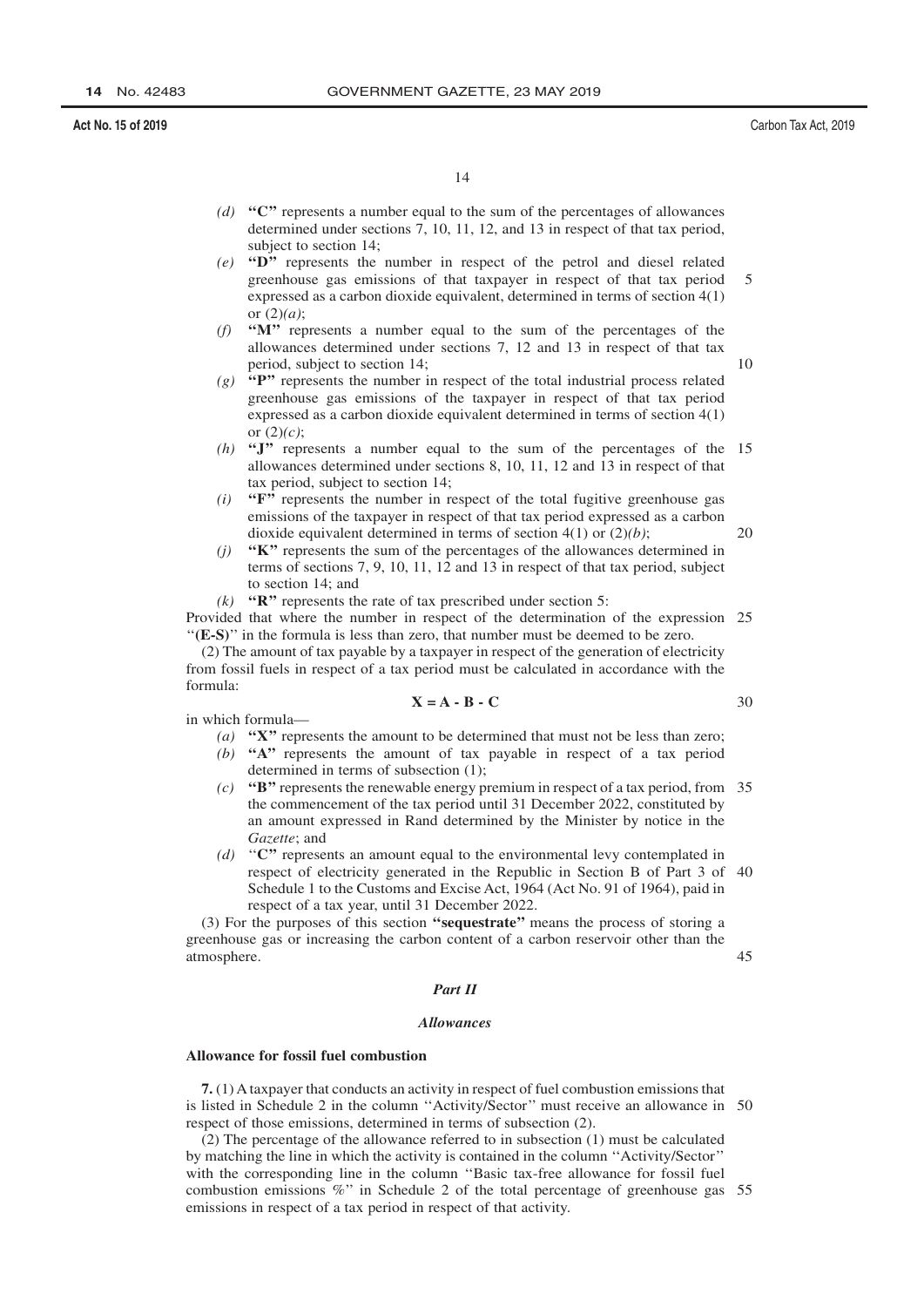#### Wet No. 15 van 2019

15

- (d) " $C$ " in getal verteenwoordig gelyk aan die som van die persentasies van toelaes bereken kragtens artikels 7, 10, 11, 12 en 13 ten opsigte van daardie belastingtydperk, behoudens artikel 14;
- (e) "D" die getal verteenwoordig ten opsigte van die petrol- en dieselverwante kweekhuisgasvrystellings van daardie belastingpligtige ten opsigte van 5 daardie belastingtydperk uitgedruk as 'n koolstofdioksied-ekwivalent, bereken ingevolge artikel  $4(1)$  of  $4(2)(a)$ ;
- (f) " $M$ " n getal verteenwoordig gelyk aan die som van die persentasies van die toelaes bepaal kragtens artikels 7, 12 en 13 ten opsigte van daardie  $10$ belastingtydperk, behoudens artikel 14:
- $(g)$  "P" 'n getal verteenwoordig ten opsigte van die totale industriële prosesverwante kweekhuisgasvrystellings van die belastingpligtige ten opsigte van daardie belastingtydperk uitgedruk as 'n koolstofdioksiedekwivalent bereken ingevolge artikel  $4(1)$  of  $4(2)(c)$ ;
- (h) "J" 'n getal verteenwoordig gelyk aan die som van persentasies van die 15 toelaes bepaal kragtens artikels 8, 10, 11, 12 en 13 ten opsigte van daardie belastingtydperk, behoudens artikel 14;
- "F" die getal verteenwoordig ten opsigte van die totale vlugtige  $(i)$ kweekhuisgasvrystellings van die belastingpligtige ten opsigte van daardie belastingtydperk uitgedruk as 'n koolstofdioksied-ekwivalent bepaal 20 ingevolge artikel  $4(1)$  of  $(2)(b)$ ;
- $(i)$  "K" die som van die persentasies verteenwoordig van die toelaes bepaal ingevolge artikels 7, 9, 10, 11, 12 en 13 ten opsigte van daardie belastingtydperk, behoudens artikel 14; en

 $(k)$  "R" die belastingkoers verteenwoordig voorgeskryf kragtens artikel 5: Met dien verstande dat waar die getal ten opsigte van die bepaling van die uitdrukking "(E-S)" in die formule minder as nul is, daardie getal geag word nul te wees.

(2) Die bedrag van belasting betaalbaar deur 'n belastingpligtige ten opsigte van die opwekking van elektrisiteit van fossielbrandstof ten opsigte van 'n belastingtydperk word bereken ingevolge die formule:

$$
\mathbf{X} = \mathbf{A} - \mathbf{B} - \mathbf{C}
$$

in welke formule-

- (a) "X" die bedrag verteenwoordig wat bepaal staan te word wat nie minder as nul moet wees nie;
- (b) "A" die bedrag van belasting betaalbaar verteenwoordig ten opsigte van 'n 35 belastingtydperk bereken ingevolge subartikel (1);
- (c) "B" die hernubare energiepremie verteenwoordig ten opsigte van 'n belastingtydperk, vanaf die aanvang van die belastingtydperk tot 31 Desember 2022, saamgestel deur 'n bedrag in Rand uitgedruk bepaal deur die  $40$ Minister by kennisgewing in die Staatskoerant; en
- (d) "C" 'n bedrag verteenwoordig gelyk aan die omgewingsheffing beoog ten opsigte van elektrisiteit opgewek in die Republiek in Artikel B van Deel 3 van Bylae 1 by die Doeane- en Aksynswet, 1964 (Wet. No. 91 van 1964), betaal ten opsigte van 'n belastingjaar, tot 31 Desember 2022.

(3) By die toepassing van hierdie artikel beteken "sekwestreer" die proses van die 45 opberg van 'n kweekhuisgas of vermeerdering van die koolstofinhoud van 'n koolstofreservoir buiten die atmosfeer.

#### Deel II

#### **Toplass**

#### **Toelae vir fossielbrandstofverbranding**

7. (1) 'n Belastingpligtige wat 'n aktiwiteit uitvoer ten opsigte van brandstofverbrandingvrystellings wat in Bylae 2 in die kolom "Aktiwiteit/Sektor" gelys is, ontvang 'n toelae ten opsigte van daardie vrystellings, ingevolge subartikel (2) bepaal.

(2) Die persentasie van die toelae vermeld in subartikel (1) word bereken deur die reël waarin die aktiwiteit vervat is in die kolom "Aktiwiteit/Sektor" by die ooreen- 55 stemmende reël in die kolom "Basiese belastingvrye toelae vir fossielbrandstof verbrandingvrystellings %" in Bylae 2 te pas by die totale persentasie van kweekhuisgasvrystellings ten opsigte van 'n belastingtydperk ten opsigte van daardie aktiwiteit.

50

 $25$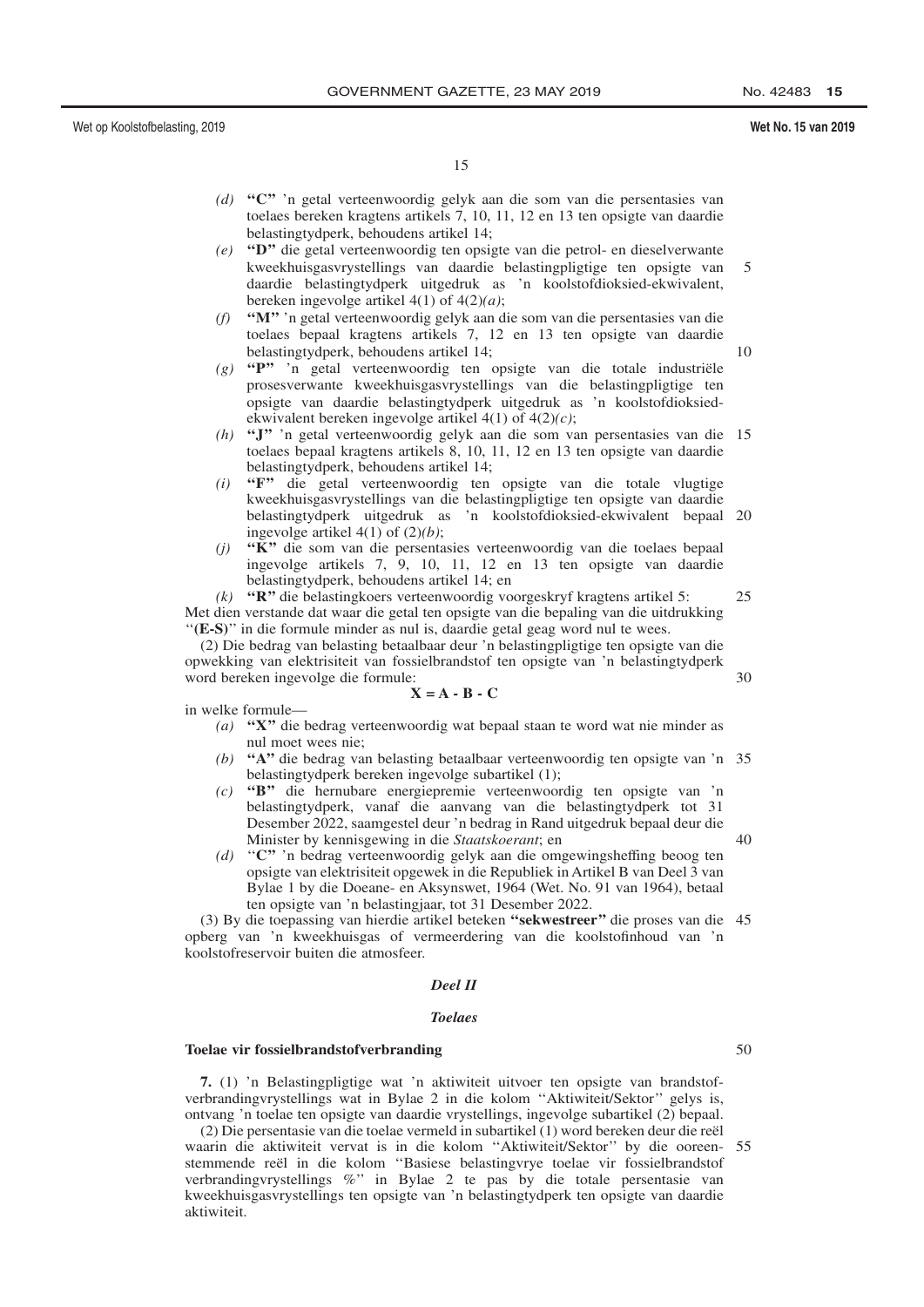#### 16

#### Allowance for industrial process emissions

8. (1) A taxpayer that conducts an activity in respect of industrial process emissions that is listed in Schedule 2 in the column "Activity/Sector" must receive an allowance in respect of those emissions, determined in terms of subsection (2).

 $(2)$  The percentage of the allowance referred to in subsection  $(1)$  must be calculated  $\overline{\phantom{0}}$ by matching the line in which the activity is contained in the column "Activity/Sector" with the corresponding line in the column "Basic tax-free allowance for process emissions %" in Schedule 2 of the total percentage of greenhouse gas emissions in respect of a tax period in respect of that activity.

#### Allowance in respect of fugitive emissions

**9.** (1) A taxpayer that conducts an activity that is listed in Schedule 2 in the column "Activity/Sector" must receive an allowance in respect of fugitive emissions in a percentage determined in terms of subsection (2).

(2) The allowance referred to in subsection (1) must be determined by matching the line in which the activity is contained in the column "Activity/Sector" with the 15 corresponding line in the column "Fugitive emissions allowance  $\%$ " in Schedule 2 in respect of the total percentage of greenhouse gas emissions in respect of the tax period in respect of that activity.

#### **Trade exposure allowance**

10. A taxpayer that is liable for the carbon tax in respect of greenhouse gas emissions 20 must receive an allowance up to a maximum of ten per cent in respect of trade exposure as measured by value of exports plus imports divided by the total production by sector or subsector that must be determined in a manner prescribed by the Minister by regulation.

#### **Performance allowance**

11. (1) A taxpayer that has implemented measures to reduce the greenhouse gas emissions of that taxpayer in respect of a tax period must receive an allowance in respect of that tax period not exceeding five per cent of the total greenhouse gas emissions of that taxpayer during that tax period, determined in accordance with the formula:

$$
\mathbf{Z} = (\mathbf{A} \mathbf{/} \mathbf{B} \cdot \mathbf{C}) \times \mathbf{D}
$$

in which formula-

- (a) " $Z$ " represents the percentage to be determined that must not be less than zero;
- (b) "A" represents—
	- (i) the sector or sub-sector greenhouse gas emissions intensity benchmark 35 as prescribed by the Minister; or
	- (ii) where no value is prescribed as required by subparagraph (i), the number zero:
- $(c)$  "B" represents the measured and verified greenhouse gas emissions intensity of a taxpayer in respect of a tax period;
- (d) " $C$ " represents the number one; and
- (e) "D" represents the number 100.

(2) For the purposes of this section "measures" include action taken to reduce greenhouse gas emissions in respect of a tax period.

#### **Carbon budget allowance**

12. (1) Subject to subsection (2), a taxpayer that conducts an activity that is listed in Schedule 2 in the column "Activity/Sector", and participates in the carbon budget system during or before the tax period, must receive an additional allowance of five per cent of the total greenhouse gas emissions in respect of a tax period.

(2) A taxpayer must only receive the allowance as contemplated in subsection  $(1)$  if 50 the Department of Environmental Affairs confirms in writing that that taxpayer is participating in the carbon budget system as referred to in subsection (1).

 $10$ 

25

30

- 
- 45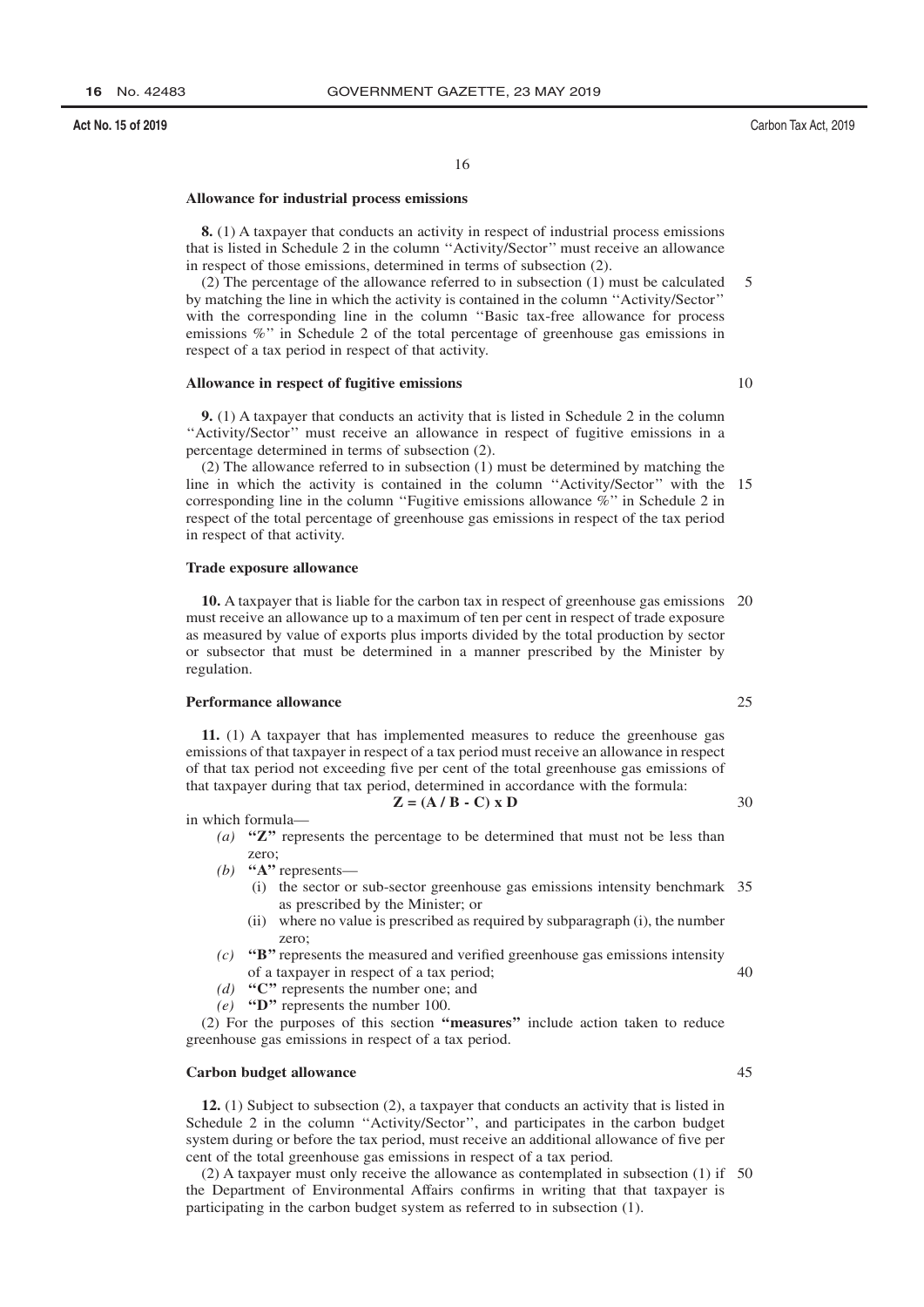$17$ 

#### Toelae vir industriële prosesvrystellings

8. (1) 'n Belastingpligtige wat 'n aktiwiteit uitvoer ten opsigte van industriële prosesvrystellings wat gelys is in Bylae 2 in die kolom "Aktiwiteit/Sektor" ontvang 'n toelae ten opsigte van daardie vrystellings, ingevolge subartikel (2) bepaal.

(2) Die persentasie van die toelae vermeld in subartikel (1) word bereken deur die reël 5 waarin die aktiwiteit vervat is in die kolom "Aktiwiteit/Sektor" by die ooreenstemmende reël in die kolom "Basiese belasting vrye toelae vir proses vrystellings %" in Bylae 2 te pas by die totale persentasie van kweekhuisgasvrystellings ten opsigte van 'n belastingtydperk ten opsigte van daardie aktiwiteit.

## Toelae ten opsigte van vlugtige vrystellings

9. (1) 'n Belastingpligtige wat 'n aktiwiteit uitvoer wat gelys is in Bylae 2 in die kolom "Aktiwiteit/Sektor" ontvang 'n toelae ten opsigte van vlugtige vrystellings in 'n persentasie bepaal ingevolge subartikel (2).

(2) Die toelae vermeld in subartikel (1) word bepaal deur die reël waarin die aktiwiteit vervat is in die kolom "Aktiwiteit/Sektor" by die ooreenstemmende reël in die kolom 15 "Vlugtige vrystellingstoelae %" in Bylae 2 te pas ten opsigte van die totale persentasie van kweekhuisgasvrystellings ten opsigte van 'n belastingtydperk ten opsigte van daardie aktiwiteit.

#### Handelsblootstellingstoelae

10. 'n Belastingpligtige wat aanspreeklik is vir die koolstofbelasting ten opsigte van 20 kweekhuisgasvrystellings ontvang 'n toelae tot op 'n maksimum van tien persent ten opsigte van handelsblootstelling soos gemeet deur die waarde van uitvoere plus invoere gedeel deur die totale produksie by sektor of subsektor wat bepaal moet word op 'n wyse deur die Minister by regulasie voorgeskryf.

#### Verrigtingstoelae

11. (1) 'n Belastingpligtige wat maatreëls ingestel het om die kweekhuisgasvrystellings van daardie belastingpligtige te verminder ten opsigte van 'n belastingtydperk ontvang 'n toelae ten opsigte van daardie belastingtydperk wat nie vyf present van die totale kweekhuisgasvrystellings tydens daardie belastingtydperk van daardie belastingpligtige oorskry nie, bepaal ooreenkomstig die formule:  $=(\mathbf{A} \mathbf{A} \mathbf{B} - \mathbf{C}) \mathbf{X} \mathbf{D}$ 

$$
\mathbf{Z} = (\mathbf{A} \mid \mathbf{D} \cdot \mathbf{C})
$$

in welke formule-

(a) " $Z$ " die persentasie verteenwoordig wat bepaal staan te word wat nie minder as nul moet wees nie;

(b) "A"-

- (i) die sektor of sub-sektor kweekhuisgasvrystellings intensiteitdrempel verteenwoordig soos deur die Minister voorgeskryf; of
- (ii) waar geen waarde voorgeskryf is nie soos vereis deur paragraaf (i), die getal nul verteenwoordig;
- "B" die gemete en geverifieerde kweekhuisgasvrystellingsintensiteit van 'n 40  $(c)$ belastingpligtige verteenwoordig ten opsigte van 'n belastingtydperk;
- (d) " $C$ " die getal een verteenwoordig; en
- (e) "D" die getal 100 verteenwoordig.

 $(2)$  By die toepassing van hierdie artikel sluit "maatreëls" stappe in wat gedoen is om kweekhuisgasvrystellings ten opsigte van 'n belastingtydperk te verminder.

#### Koolstofbegrotingstoelae

12. (1) Behoudens subartikel (2), moet 'n belastingpligtige wat 'n aktiwiteit uitvoer wat gelys is in bylae 2 in die kolom "Aktiwiteit/Sektor", en deelneem aan die koolstofbegrotingsisteem tydens of voor die belastingtydperk, 'n addisionele toelae van vyf persent van die totale kweekhuisgasvrystellings ten opsigte van 'n belastingtydperk 50 ontvang.

(2) 'n Belastingpligtige ontvang slegs die toelae soos beoog in subartikel (1) indien die Departement van Omgewingsake skriftelik bevestig dat daardie belastingpligtige deelneem aan 'n koolstofbegrotingsisteem soos in subartikel (1) vermeld.

#### Wet No. 15 van 2019

10

25

30

 $35$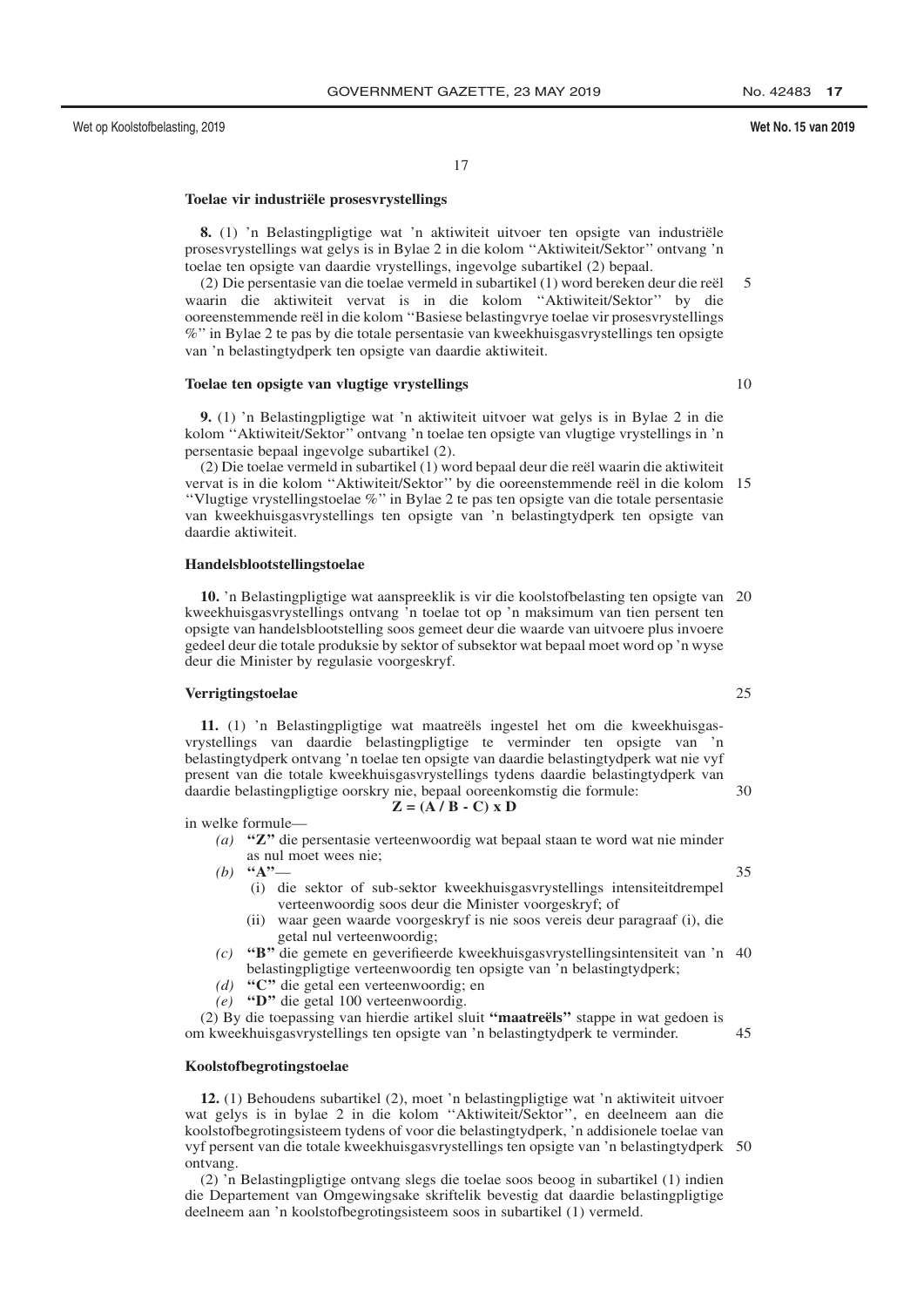18

#### Offset allowance

13. (1) Subject to subsection (2), a taxpayer must reduce the amount in respect of the carbon tax for which the taxpayer is liable in respect of a tax period by utilising carbon offsets as prescribed by the Minister.

 $(2)$  The reduction of the liability for the carbon tax allowed in terms of subsection  $(1)$ 5 must not exceed so much of the percentage of the total greenhouse gas emissions of a taxpayer in respect of a tax period as is determined by matching the line in the column "Activity/Sector" with the percentage in the corresponding line of the column "Offsets" allowance %" in Schedule 2.

## **Part III**

10

#### **Limitation of allowances**

## **Limitation of sum of allowances**

14. A taxpayer, other than a taxpayer in respect of which the maximum total allowance stipulated Schedule 2 constitutes 100 per cent, must only receive the sum of the allowances contemplated in Part II in respect of a tax period to the extent that the 15 sum of those allowances does not exceed 95 per cent of the total greenhouse gas emissions of that taxpayer in respect of that tax period as determined in terms of the column "Maximum total allowances %" in Schedule 2.

#### **Part IV**

#### Administration, tax period and payment of tax

#### Administration

15. (1) The Commissioner must administer the provisions of this Act as if the carbon tax were an environmental levy as contemplated in section 54A of the Customs and Excise Act, 1964 (Act No. 91 of 1964), that must be collected and paid in terms of the provisions of that Act.

(2) For the purposes of subsection (1), administrative actions, requirements and procedures for purposes of submission and verification of accounts, collection and payment of the carbon tax as an environmental levy or the performance of any duty, power or obligation or the exercise of any right in terms of this Act are, to the extent not regulated in this Act, regulated by the Customs and Excise Act, 1964. 30

#### **Tax period**

16. (1) A taxpayer must pay the carbon tax for every tax period.

- $(2)$  A tax period in relation to a taxpayer is—
	- (a) commencing on 1 June 2019 and ending on 31 December 2019; and
	- (b) subsequent to the period contemplated in paragraph  $(a)$ , the period commenc- 35 ing on 1 January of each year and ending on 31 December of that year.

#### Payment of tax

17. A taxpayer must submit yearly environmental levy accounts and payments as prescribed by rule in terms of the Customs and Excise Act, 1964 (Act No. 91 of 1964), for every tax period.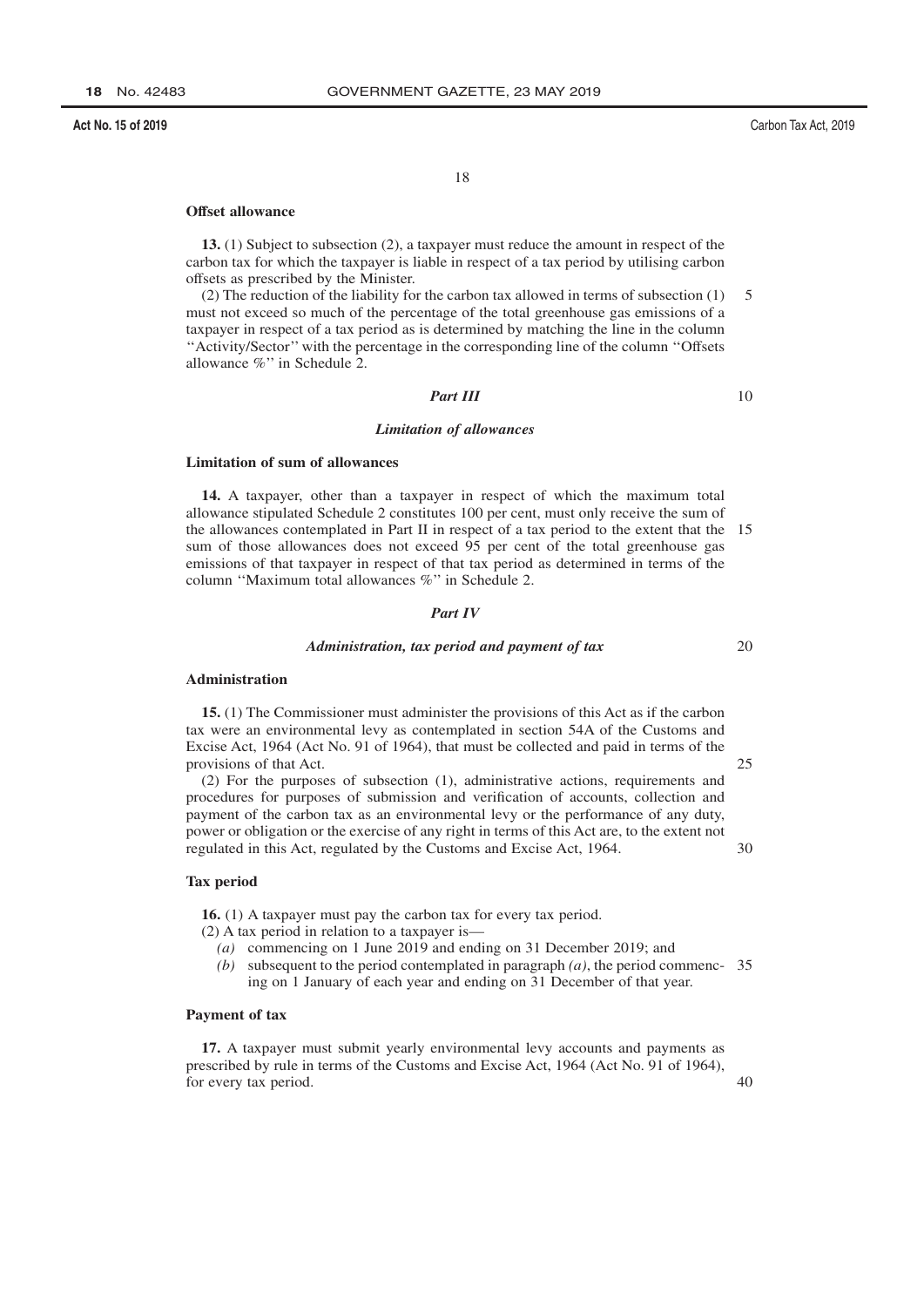No. 42483 19

## Wet No. 15 van 2019

19

## Verrekeningstoelae

13. (1) Behoudens subartikel (2), verminder 'n belastingpligtige die bedrag ten opsigte van die koolstofbelasting waarvoor die belastingpligtige aanspreeklik is ten opsigte van 'n belastingtydperk deur koolstofverrekenings te gebruik soos voorgeskryf deur die Minister.

5

(2) Die vermindering van die aanspreeklikheid vir die koolstofbelasting toegelaat ingevolge subartikel (1) mag nie soveel van die persentasie van die totale kweekhuisgasvrystellings van 'n belastingpligtige ten opsigte van 'n belastingtydperk oorskry nie as wat bepaal is deur die reël in die kolom "Aktiwiteit/Sektor" te pas by die persentasie in die ooreenstemmende reël van die kolom "Verrekeningstoelae %" in 10 Bylae 2.

#### **Deel III**

#### **Beperking van toelaes**

#### Beperking van som van toelaes

14. 'n Belastingpligtige, buiten 'n belastingpligtige ten opsigte waarvan die 15 maksimum totale toelae vermeld in Bylae 2, 100 persent uitmaak, ontvang slegs die som van die toelaes beoog in Deel II ten opsigte van 'n belastingtydperk namate die som van daardie toelaes nie 95 persent of die totale kweekhuisgasvrystellings van daardie belastingpligtige oorskry nie ten opsigte van daardie belastingtydperk soos bepaal ingevolge die kolom "Maksimum totale toelaes %" in Bylae 2. 20

#### **Deel IV**

#### Administrasie, belastingtydperk en betaling van belasting

#### Administrasie

15. (1) Die Kommissaris administreer die bepalings van hierdie Wet asof die koolstofbelasting 'n omgewingsheffing is soos beoog in artikel 54A van die Doeane- en 25 Aksynswet, 1964 (Wet No. 91 van 1964), wat ingevorder en bepaal word ingevolge die bepalings van daardie Wet.

(2) By die toepassing van subartikel (1) word administratiewe handelinge, vereistes en prosedures met die oog op indiening en stawing van rekeninge, invordering en betaling van koolstofbelasting as 'n omgewingsheffing of die uitvoering van enige plig, 30 bevoegdheid of verpligting of die uitoefening van enige reg ingevolge hierdie Wet, in die mate nie in hierdie Wet gereël nie, deur die Doeane- en Aksynswet, 1964, gereël.

## **Belastingtydperk**

16. (1) 'n Belastingpligtige moet die koolstofbelasting vir elke belastingtydperk hetaal

(2) 'n Belastingtydperk met betrekking tot 'n belastingpligtige is-

- (a) vanaf 1 Julie 2019 eindigende op 31 Desember 2019; en
- (b) ná die tydperk beoog in paragraaf (a), die tydperk wat begin op 1 Januarie van elke jaar en eindig op 31 Desember van daardie jaar.

#### **Betaling van belasting**

17. 'n Belastingpligtige moet jaarliks omgewingsheffingsrekeninge en -betalings indien soos voorgeskryf by reël ingevolge die Doeane- en Aksynswet, 1964 (Wet No. 91 van 1964), vir elke belastingtydperk.

 $40$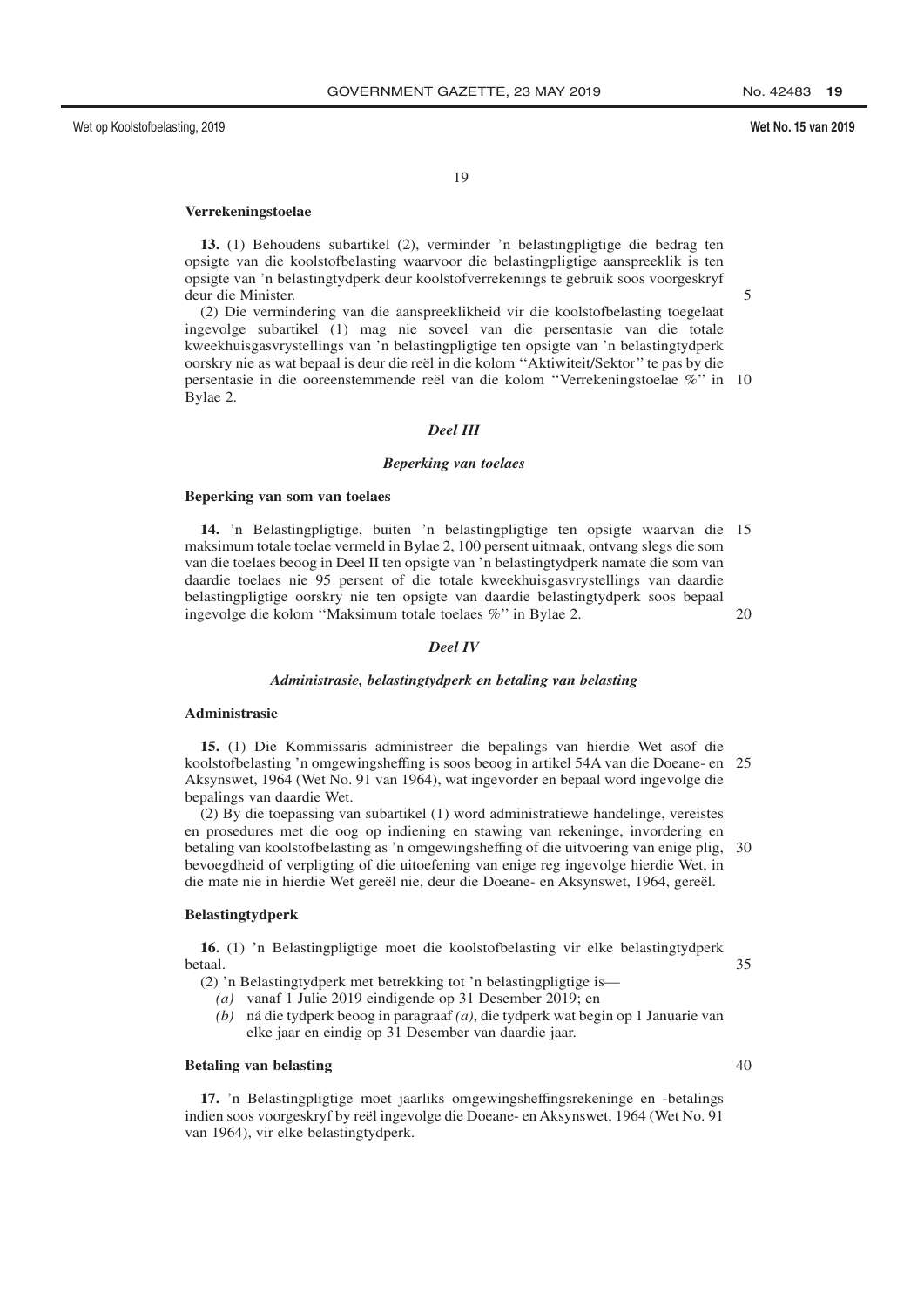Carbon Tax Act, 2019

20

#### Part V

#### **Miscellaneous**

#### **Reporting**

18. Despite Chapter 6 of the Tax Administration Act, the Commissioner must annually submit to the Minister a report, in the form and manner that the Minister may 5 prescribe, within six months from the date of submission of environmental levy accounts and payments contemplated in section 17 advising the Minister in respect of that tax period of-

- $(a)$  the total amount of greenhouse gas emissions reported in respect of which taxpayers are liable for the carbon tax; and 10
- $(b)$  the amount of carbon tax collected.

#### **Regulations**

19. The Minister must make regulations in respect of—

- $(a)$  the sector or sub-sector greenhouse gas emissions intensity benchmark for the purposes of symbol " $A$ " in section 11(1); 15 (b) the manner of determining the amount of the trade exposure allowance
- contemplated in section 10; and
- $(c)$  carbon offsets contemplated in section 13 regarding—
	- (i) the projects or activities in respect of which an offset is generated;
	- (ii) the limitation on the carbon offset allowance;
	- (iii) offset duration periods;
	- (iv) the institution, board or body that must administer the offset allowance;
	- (v) the powers and responsibilities of the institution, board or body contemplated in subparagraph (iv);
	- (iv) the procedure that must be followed in claiming the offset allowance; 25
	- (vi) the records that must be kept in respect of administering the offset allowance; and
	- (vii) any other matter necessary for the regulation of the utilisation of the carbon offsets.

#### **Amendment of laws**

20. The Customs and Excise Act, 1964 (Act No. 91 of 1964), is hereby amended to the extent set out in Schedule 3.

## Short title and commencement

21. This Act is called the Carbon Tax Act, 2019, and comes into operation on 1 June 2019.

35

30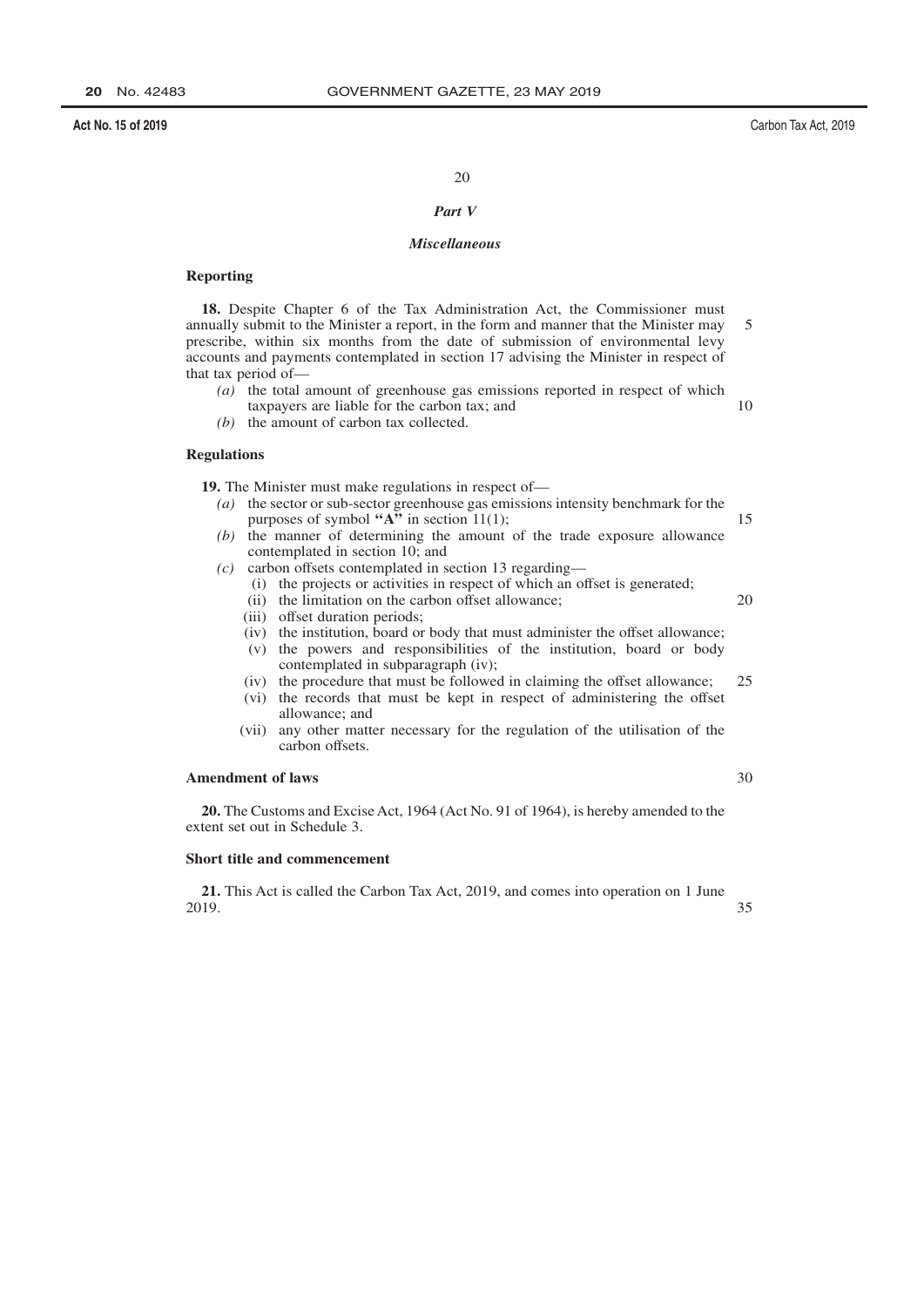15

20

#### Wet No. 15 van 2019

#### 21

## Deel V

## **Diverse**

#### **Verslagdoening**

18. Ondanks Hoofstuk 6 van die Wet op Belastingadministrasie, dien die Kommissaris jaarliks 'n verslag in by die Minister, in die vorm en wyse wat die Minister  $\overline{5}$ mag voorskryf, binne ses maande vanaf die datum van indiening van omgewingsheffingsrekeninge en betalings beoog in artikel 17, wat die Minister van raad dien ten opsigte van daardie belastingtydperk van-

- $(a)$  die totale bedrag van kweekhuisgasvrystellings aangemeld ten opsigte waarvan belastingpligtiges aanspreeklik is vir die koolstofbelasting; en 10
- $(b)$  die bedrag van koolstofbelasting ingesamel.

#### **Regulasies**

19. Die Minister vaardig regulasies uit ten opsigte van

- (a) die sektor of sub-sektor kweekhuisgasvrystellings intensiteitsdrempel by die toepassing van simbool " $A$ " in artikel 11(1);
- $(b)$  die wyse van die bepaling van die bedrag van die handelsblootstellingstoelae beoog in artikel 10;
- $(c)$  koolstofverrekenings beoog in artikel 13 met betrekking tot—
	- (i) die projekte of aktiwiteite ten opsigte waarvan 'n verrekening verwek is;
	- (ii) die beperking op die koolstofverrekeningstoelae;
	- (iii) die duur van verrekeningstydperke;
	- (iv) die instelling, raad of liggaam wat die verrekeningstoelae administreer;
	- (v) die magte en verantwoordelikhede van die instelling, raad of liggaam beoog in subparagraaf (iv);
	- (iv) die prosedure wat gevolg word by die opeising van die 25 verrekeningstoelae;
	- (vi) die rekords wat gehou word ten opsigte van administrasie van die verrekeningstoelae; en
	- (vii) enige ander aangeleentheid nodig vir die regulasie of die gebruik van koolstofverrekenings. 30

## Wysiging van wette

20. Die Doeane- en Aksynswet, 1964 (Wet No. 91 van 1964), word hierby gewysig tot die mate in Bylae 3 uiteengesit.

#### Kort titel en inwerkingtreding

21. Hierdie Wet heet die Wet op Koolstofbelasting, 2019, en tree in werking op 1 35 Junie 2019.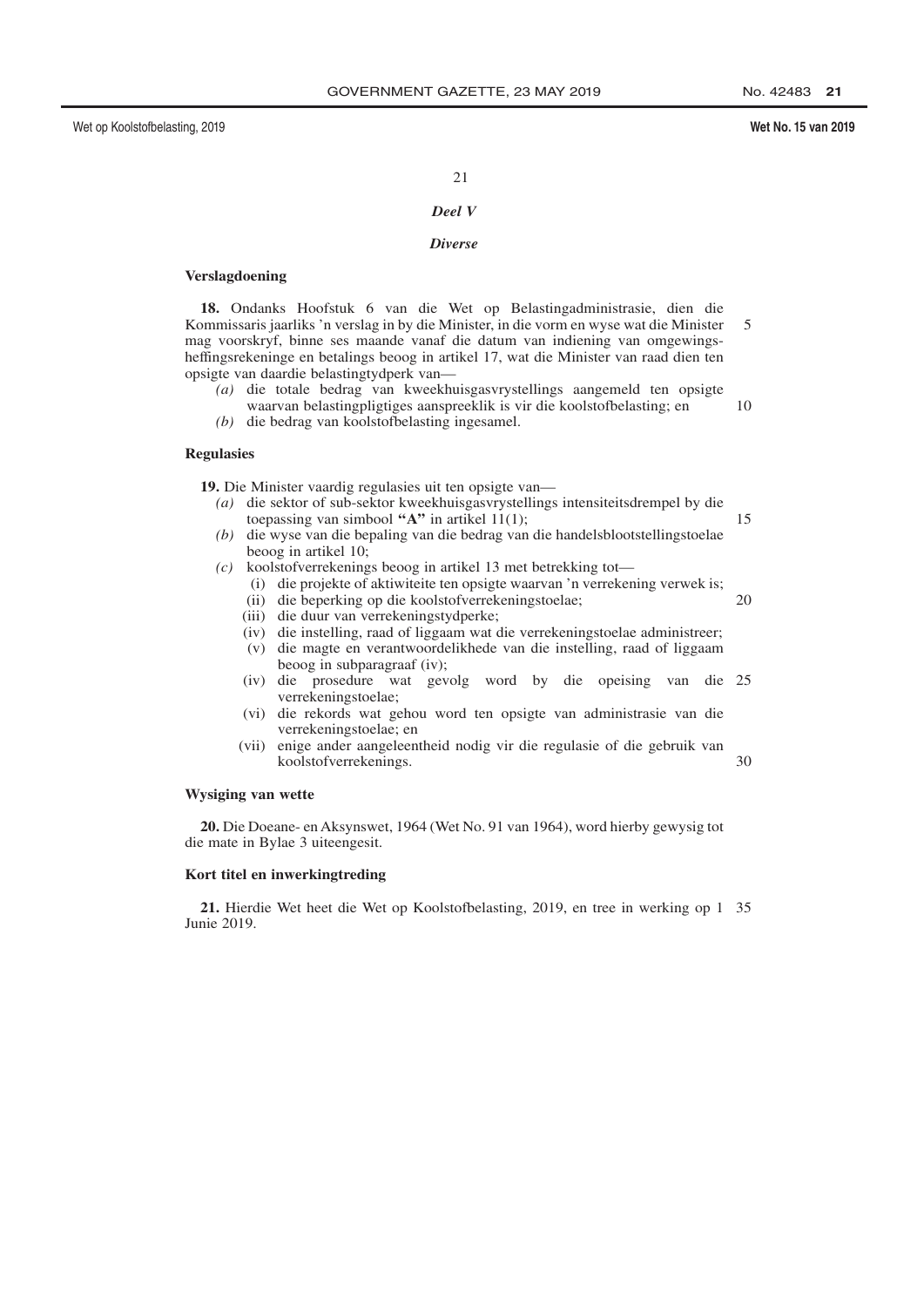Carbon Tax Act, 2019

## 22

## Schedule 1

## Table 1

## **Fuel Combustion Emission Factors**

## STATIONARY SOURCE CATEGORY

| <b>FUEL TYPE</b>                                 | CO <sub>2</sub><br>$(K\tilde{G}CO_{2})$<br>TJ) | CH <sub>4</sub><br>$(K\bar{G}CH_{4}/$<br>TJ) | $N_{2}$ O<br>(KGN <sub>2</sub> O)<br>TJ) | <b>DEFAULT</b><br><b>CALORIFIC</b><br><b>VALUE</b><br>(TJ/TONNE) |
|--------------------------------------------------|------------------------------------------------|----------------------------------------------|------------------------------------------|------------------------------------------------------------------|
| <b>ANTHRACITE</b>                                | 98 300                                         | 1                                            | 1.5                                      | 0.0267                                                           |
| <b>AVIATION GASOLINE</b>                         | 70 000                                         | 3                                            | 0.6                                      | 0.0443                                                           |
| <b>BIODIESEL</b>                                 | $\overline{0}$                                 | 3                                            | 0.6                                      | 0.027                                                            |
| <b>BIOGASOLINE</b>                               | $\Omega$                                       | 3                                            | 0.6                                      | 0.027                                                            |
| <b>BITUMEN</b>                                   | 80 700                                         | 3                                            | 0.6                                      | 0.0402                                                           |
| <b>BLAST FURNACE GAS</b>                         | 260 000                                        | $\mathbf{1}$                                 | 0.1                                      | 0.00247                                                          |
| <b>DIESEL</b>                                    | 74 100                                         | 3                                            | 0.6                                      | 0.043                                                            |
| <b>BROWN COAL BRI-</b><br><b>QUETTES</b>         | 97 500                                         | 1                                            | 1.5                                      | 0.0207                                                           |
| <b>CHARCOAL</b>                                  | $\Omega$                                       | 200                                          | $\overline{4}$                           | 0.0295                                                           |
| <b>COAL TAR</b>                                  | 80 700                                         | $\mathbf{1}$                                 | 1.5                                      | 0.028                                                            |
| <b>COKE OVEN COKE AND</b><br><b>LIGNITE COKE</b> | 107 000                                        | 1                                            | 1.5                                      | 0.0282                                                           |
| <b>COKE OVEN GAS</b>                             | 44 400                                         | 1                                            | 0.1                                      | 0.0387                                                           |
| <b>COKING COAL</b>                               | 94 600                                         | $\mathbf{1}$                                 | 1.5                                      | 0.0282                                                           |
| <b>CRUDE OIL</b>                                 | 73 300                                         | 3                                            | 0.6                                      | 0.0438                                                           |
| <b>DIESEL</b>                                    | 74 100                                         | 3                                            | 0.6                                      | 0.0381                                                           |
| <b>ETHANE</b>                                    | 61 600                                         | $\mathbf{1}$                                 | 0.1                                      | 0.0464                                                           |
| <b>GAS COKE</b>                                  | 107 000                                        | $\mathbf{1}$                                 | 0.1                                      | 0.0173                                                           |
| <b>GAS WORKS GAS</b>                             | 44 400                                         | 1                                            | 0.1                                      | 0.0387                                                           |
| <b>INDUSTRIAL WASTES</b>                         | 143 000                                        | 30                                           | $\overline{4}$                           | N/A                                                              |
| <b>JET GASOLINE</b>                              | 70 000                                         | 3                                            | 0.6                                      | 0.0443                                                           |
| <b>JET KEROSENE</b>                              | 71 500                                         | 3                                            | 0.6                                      | 0.0441                                                           |
| <b>LANDFILL GAS</b>                              | $\Omega$                                       | $\mathbf{1}$                                 | 0.1                                      | 0.0504                                                           |
| <b>LIGNITE</b>                                   | 101 000                                        | $\mathbf{1}$                                 | 1.5                                      | 0.0119                                                           |
| LIQUEFIED PETROLEUM<br><b>GASES</b>              | 63 100                                         | 1                                            | 0.1                                      | 0.0473                                                           |
| <b>LUBRICANTS</b>                                | 73 300                                         | 3                                            | 0.6                                      | 0.0402                                                           |
| <b>MUNICIPAL WASTES</b><br>(BIOMASS FRACTION)    | $\overline{0}$                                 | 30                                           | $\overline{4}$                           | 0.0116                                                           |
| MUNICIPAL WASTES<br>(NON BIOMASS<br>FRACTION)    | 91 700                                         | 30                                           | 4                                        | 0.01                                                             |
| <b>NAPHTHA</b>                                   | 73 700                                         | 3                                            | 0.6                                      | 0.0445                                                           |
| <b>NATURAL GAS</b>                               | 56 100                                         | 1                                            | 0.1                                      | 0.048                                                            |
| <b>NATURAL GAS LIQUIDS</b>                       | 64 200                                         | 3                                            | 0.6                                      | 0.041                                                            |
| OIL SHALE AND TAR<br><b>SANDS</b>                | 107 000                                        | $\mathbf{1}$                                 | 1.5                                      | 0.0089                                                           |
| <b>ORIMULSION</b>                                | 77 000                                         | 3                                            | 0.6                                      | 0.0275                                                           |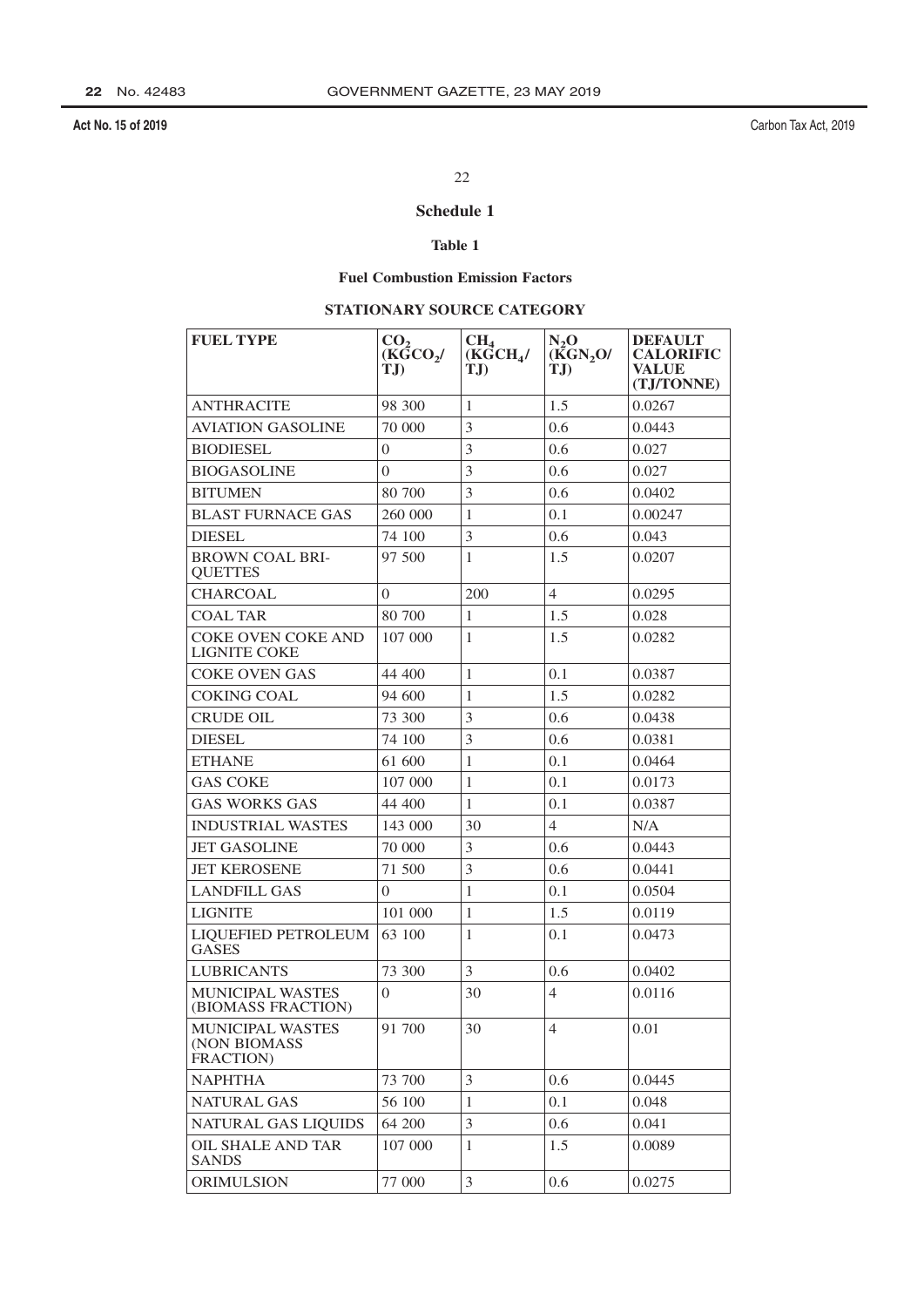Wet No. 15 van 2019

## 23

## **Bylae 1**

## Tabel 1

# **Brandstofverbranding vrystellingsfaktore**

## STILSTAANDE BRON KATEGORIE

| <b>BRANDSTOFSOORT</b>                               | CO <sub>2</sub><br>$(K\tilde{G}CO_{2})$<br>TJ) | CH <sub>4</sub><br>$(K\bar{G}CH_{4}/$<br>TJ) | $N_2$ O<br>(KGN <sub>2</sub> O)<br>TJ | <b>STANDAARD</b><br><b>VERBRANDINGS-</b><br>WAARDE<br>(TJ/TON) |
|-----------------------------------------------------|------------------------------------------------|----------------------------------------------|---------------------------------------|----------------------------------------------------------------|
| ANTRASIET                                           | 98 300                                         | 1                                            | 1.5                                   | 0.0267                                                         |
| LUGVAARTPETROL                                      | 70 000                                         | 3                                            | 0.6                                   | 0.0443                                                         |
| <b>BIODIESEL</b>                                    | $\theta$                                       | 3                                            | 0.6                                   | 0.027                                                          |
| <b>BIOPETROL</b>                                    | $\theta$                                       | $\overline{3}$                               | 0.6                                   | 0.027                                                          |
| <b>BITUMEN</b>                                      | 80 700                                         | 3                                            | 0.6                                   | 0.0402                                                         |
| <b>HOOGOONDGAS</b>                                  | 260 000                                        | 1                                            | 0.1                                   | 0.00247                                                        |
| <b>DIESEL</b>                                       | 74 100                                         | 3                                            | 0.6                                   | 0.043                                                          |
| <b>BRUINKOOLBRIKETTE</b>                            | 97 500                                         | $\mathbf{1}$                                 | 1.5                                   | 0.0207                                                         |
| STEENKOOL                                           | $\Omega$                                       | 200                                          | 4                                     | 0.0295                                                         |
| <b>KOOLTEER</b>                                     | 80 700                                         | $\mathbf{1}$                                 | 1.5                                   | 0.028                                                          |
| KOOKOOND KOOKS EN<br><b>LIGNIET KOOKS</b>           | 107 000                                        | $\mathbf{1}$                                 | 1.5                                   | 0.0282                                                         |
| KOOKOOND GAS                                        | 44 400                                         | $\mathbf{1}$                                 | 0.1                                   | 0.0387                                                         |
| KOOKSSTEENKOOL                                      | 94 600                                         | $\mathbf{1}$                                 | 1.5                                   | 0.0282                                                         |
| <b>RUOLIE</b>                                       | 73 300                                         | 3                                            | 0.6                                   | 0.0438                                                         |
| <b>DIESEL</b>                                       | 74 100                                         | 3                                            | 0.6                                   | 0.0381                                                         |
| <b>ETAAN</b>                                        | 61 600                                         | $\mathbf{1}$                                 | 0.1                                   | 0.0464                                                         |
| <b>GASKOOKS</b>                                     | 107 000                                        | 1                                            | 0.1                                   | 0.0173                                                         |
| GASFABRIEK GAS                                      | 44 400                                         | $\mathbf{1}$                                 | 0.1                                   | 0.0387                                                         |
| <b>FABRIEKSAFVAL</b>                                | 143 000                                        | 30                                           | $\overline{4}$                        | <b>NVT</b>                                                     |
| <b>STRAALVLIEGTUIG</b><br><b>PETROL</b>             | 70 000                                         | 3                                            | 0.6                                   | 0.0443                                                         |
| <b>STRAALVLIEGTUIG</b><br>KEROSEEN                  | 71 500                                         | 3                                            | 0.6                                   | 0.0441                                                         |
| <b>GRONDOPVULLINGSGAS</b>                           | $\Omega$                                       | 1                                            | 0.1                                   | 0.0504                                                         |
| <b>LIGNIET</b>                                      | 101 000                                        | $\mathbf{1}$                                 | 1.5                                   | 0.0119                                                         |
| <b>VLOEIBARE PETROLEUM</b><br><b>GASSE</b>          | 63 100                                         | 1                                            | 0.1                                   | 0.0473                                                         |
| SMEEROLIE                                           | 73 300                                         | 3                                            | 0.6                                   | 0.0402                                                         |
| <b>MUNISIPALE AFVAL</b><br>(BIOMASSA BREUKDEEL)     | $\Omega$                                       | 30                                           | 4                                     | 0.0116                                                         |
| MUNISIPALE AFVAL (NIE<br><b>BIOMASSA BREUKDEEL)</b> | 91 700                                         | 30                                           | $\overline{4}$                        | 0.01                                                           |
| <b>NAFTA</b>                                        | 73 700                                         | 3                                            | 0.6                                   | 0.0445                                                         |
| <b>AARDGAS</b>                                      | 56 100                                         | $\mathbf{1}$                                 | 0.1                                   | 0.048                                                          |
| <b>AARDGAS</b><br><b>VLOEISTOWWE</b>                | 64 200                                         | 3                                            | 0.6                                   | 0.041                                                          |
| <b>OLIESKALIE EN</b><br><b>TEERSAND</b>             | 107 000                                        | $\mathbf{1}$                                 | 1.5                                   | 0.0089                                                         |
| <b>ORIMULSION</b>                                   | 77 000                                         | 3                                            | 0.6                                   | 0.0275                                                         |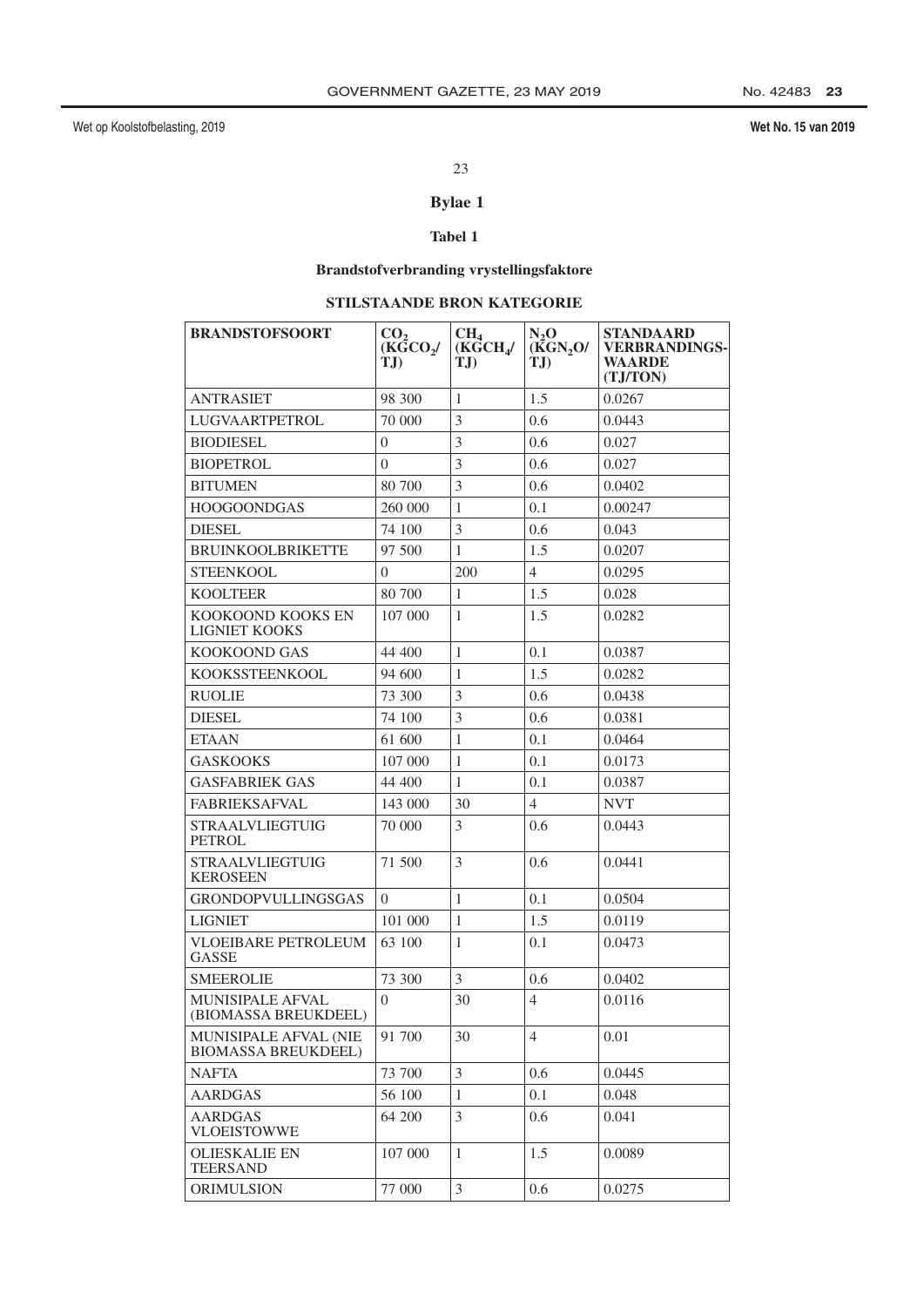| × |  |
|---|--|
|   |  |
|   |  |

| <b>FUEL TYPE</b>                             | CO <sub>2</sub><br>$(K\bar{G}CO_{2}/$<br>T.D | CH <sub>4</sub><br>(KGCH <sub>4</sub> /<br>T.D | $N_2O$<br>(KGN <sub>2</sub> O)<br>TJ) | <b>DEFAULT</b><br><b>CALORIFIC</b><br><b>VALUE</b><br>(TJ/TONNE) |
|----------------------------------------------|----------------------------------------------|------------------------------------------------|---------------------------------------|------------------------------------------------------------------|
| <b>OTHER BIOGAS</b>                          | $\Omega$                                     | $\mathbf{1}$                                   | 0.1                                   | 0.0504                                                           |
| <b>OTHER BITUMINOUS</b><br>COAL              | 94 600                                       | 1                                              | 1.5                                   | 0.0243                                                           |
| <b>OTHER KEROSENE</b>                        | 71 900                                       | 3                                              | 0.6                                   | 0.037                                                            |
| <b>OTHER LIQUID</b><br><b>BIOFUELS</b>       | $\theta$                                     | 3                                              | 0.6                                   | 0.0274                                                           |
| <b>OTHER PETROLEUM</b><br><b>PRODUCTS</b>    | 73 300                                       | 3                                              | 0.6                                   | 0.0402                                                           |
| <b>OTHER PRIMARY SOLID</b><br><b>BIOMASS</b> | $\Omega$                                     | 30                                             | $\overline{4}$                        | 0.0116                                                           |
| <b>OXYGEN STEEL</b><br><b>FURNACE GAS</b>    | 182 000                                      | $\mathbf{1}$                                   | 0.1                                   | 0.00706                                                          |
| <b>PARAFFIN</b>                              | 71 900                                       | 3                                              | 0.6                                   | 0.0438                                                           |
| <b>PARAFFIN WAXES</b>                        | 73 300                                       | 3                                              | 0.6                                   | 0.0402                                                           |
| PATENT FUEL                                  | 97 500                                       | $\mathbf{1}$                                   | 1.5                                   | 0.0207                                                           |
| <b>PEAT</b>                                  | $\theta$                                     | 1                                              | 1.5                                   | 0.00976                                                          |
| <b>PETROL</b>                                | 69 300                                       | 3                                              | 0.6                                   | 0.0443                                                           |
| PETROLEUM COKE                               | 97 500                                       | 3                                              | 0.6                                   | 0.0325                                                           |
| <b>REFINERY FEEDSTOCK</b>                    | 73 300                                       | 3                                              | 0.6                                   | 0.043                                                            |
| <b>REFINERY GAS</b>                          | 57 600                                       | $\mathbf{1}$                                   | 0.1                                   | 0.0495                                                           |
| <b>RESIDUAL FUEL OIL</b><br>(HEAVY FUEL OIL) | 77 400                                       | 3                                              | 0.6                                   | 0.0404                                                           |
| <b>SHALE OIL</b>                             | 73 300                                       | 3                                              | 0.6                                   | 0.0381                                                           |
| <b>SLUDGE GAS</b>                            | 0                                            | $\mathbf{1}$                                   | 0.1                                   | 0.0504                                                           |
| <b>SUB-BITUMINOUS COAL</b>                   | 96 100                                       | $\mathbf{1}$                                   | 1.5                                   | 0.0192                                                           |
| <b>SULPHITE LYES (BLACK)</b><br>LIQUOR)      | 95 300                                       | 3                                              | $\overline{2}$                        | 0.0118                                                           |
| <b>WASTE OILS</b>                            | 73 300                                       | 30                                             | $\overline{4}$                        | 0.0402                                                           |
| WHITE SPIRIT AND SBP                         | 73 300                                       | 3                                              | 0.6                                   | 0.0402                                                           |
| WOOD/WOOD WASTE                              | $\overline{0}$                               | 30                                             | $\overline{4}$                        | 0.0156                                                           |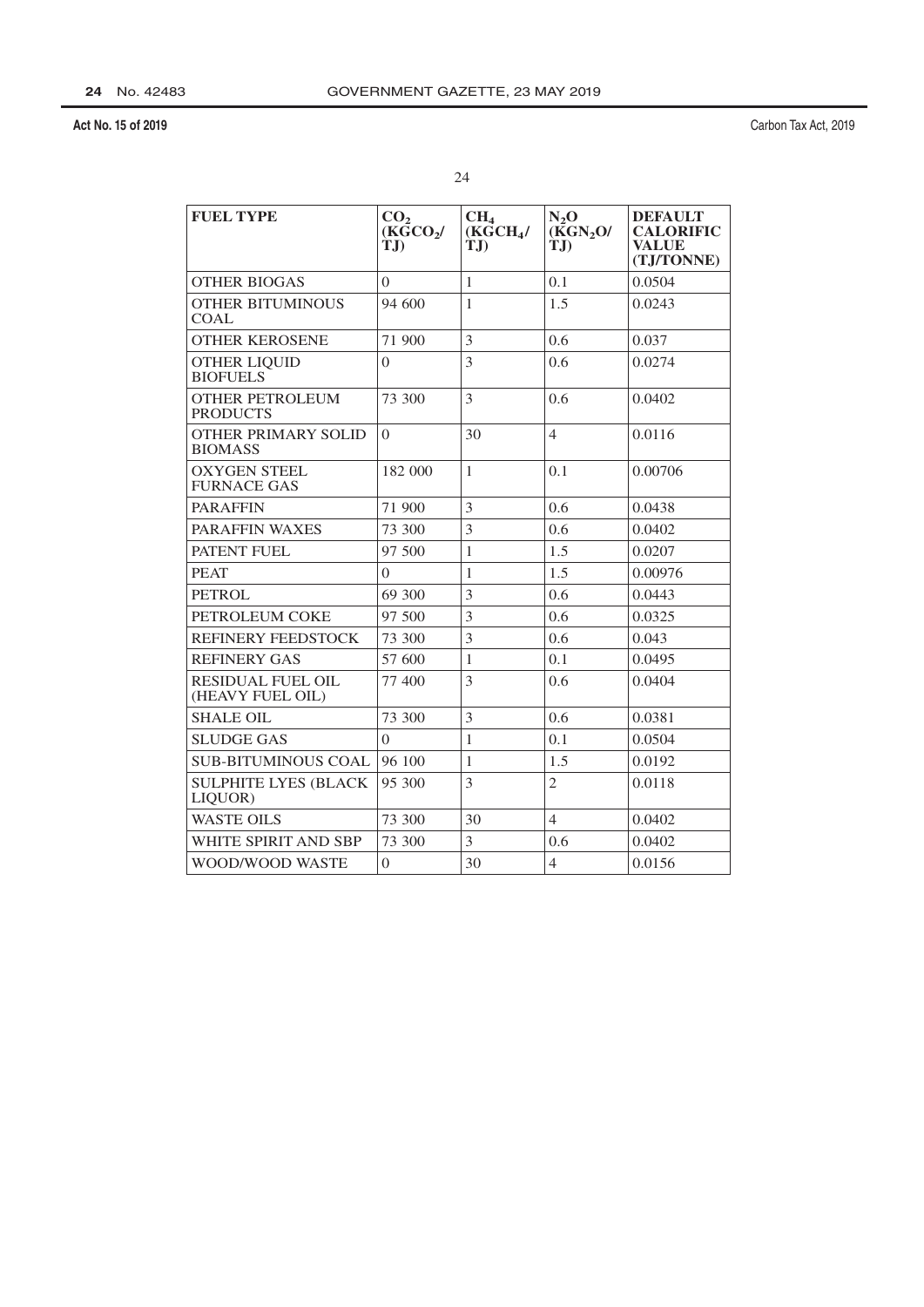## Wet No. 15 van 2019

| <b>BRANDSTOFSOORT</b>                                                    | CO <sub>2</sub><br>(KGCO <sub>2</sub> /<br>T.D | CH <sub>4</sub><br>(KGCH <sub>4</sub> /<br>T.D | $N_2$ O<br>(KGN, O/<br>T.D | <b>STANDAARD</b><br><b>VERBRANDINGS-</b><br><b>WAARDE</b><br>(TJ/TON) |
|--------------------------------------------------------------------------|------------------------------------------------|------------------------------------------------|----------------------------|-----------------------------------------------------------------------|
| <b>ANDER BIOGAS</b>                                                      | 0                                              | 1                                              | 0.1                        | 0.0504                                                                |
| ANDER BITUMINEUSE<br><b>STEENKOOL</b>                                    | 94 600                                         | 1                                              | 1.5                        | 0.0192                                                                |
| <b>ANDER KEROSIEN</b>                                                    | 71 900                                         | 3                                              | 0.6                        | 0.037                                                                 |
| <b>ANDER VLOEIBARE</b><br><b>BIOBRANDSTOWWE</b>                          | $\Omega$                                       | $\overline{3}$                                 | 0.6                        | 0.0274                                                                |
| <b>ANDER PETROLEUM-</b><br><b>PRODUKTE</b>                               | 73 300                                         | 3                                              | 0.6                        | 0.0402                                                                |
| ANDER PRIMÊRE VASTE<br><b>BIOMASSA</b>                                   | $\theta$                                       | 30                                             | $\overline{4}$             | 0.0116                                                                |
| <b>SUURSTOF STAAL</b><br>SMELTOONDGAS                                    | 182 000                                        | $\mathbf{1}$                                   | 0.1                        | 0.00706                                                               |
| <b>PARAFFIEN</b>                                                         | 71 900                                         | 3                                              | 0.6                        | 0.0438                                                                |
| <b>PARAFFIENWAS</b>                                                      | 73 300                                         | 3                                              | 0.6                        | 0.0402                                                                |
| "PATENT BRANDSTOF"                                                       | 97 500                                         | 1                                              | 1.5                        | 0.0207                                                                |
| <b>VEEN</b>                                                              | $\theta$                                       | $\mathbf{1}$                                   | 1.5                        | 0.00976                                                               |
| <b>PETROL</b>                                                            | 69 300                                         | 3                                              | 0.6                        | 0.0443                                                                |
| PETROLEUM KOOKS                                                          | 97 500                                         | 3                                              | 0.6                        | 0.0325                                                                |
| <b>RAFFINADERY</b><br><b>VOERSTOF</b>                                    | 73 300                                         | 3                                              | 0.6                        | 0.043                                                                 |
| <b>RAFFINADERY GAS</b>                                                   | 57 600                                         | $\mathbf{1}$                                   | 0.1                        | 0.0495                                                                |
| <b>RESIDU BRANDSTOF-</b><br><b>OLIE (SWAAR</b><br><b>BRANDSTOF-OLIE)</b> | 77 400                                         | 3                                              | 0.6                        | 0.0404                                                                |
| <b>SKALIE-OLIE</b>                                                       | 73 300                                         | 3                                              | 0.6                        | 0.0381                                                                |
| <b>SLYKGAS</b>                                                           | $\Omega$                                       | $\mathbf{1}$                                   | 0.1                        | 0.0504                                                                |
| <b>SUB-BITUMINEUSE</b><br>STEENKOOL                                      | 96 100                                         | 1                                              | 1.5                        | 0.0192                                                                |
| <b>SULFIETLOOG ("SWART</b><br>VLOEISTOF")                                | 95 300                                         | 3                                              | $\mathfrak{2}$             | 0.0118                                                                |
| <b>AFVAL-OLIE</b>                                                        | 73 300                                         | 30                                             | $\overline{4}$             | 0.0402                                                                |
| WIT SPIRITUS EN "SBP"                                                    | 73 300                                         | 3                                              | 0.6                        | 0.0402                                                                |
| HOUT/HOUTAFVAL                                                           | $\theta$                                       | 30                                             | $\overline{4}$             | 0.0156                                                                |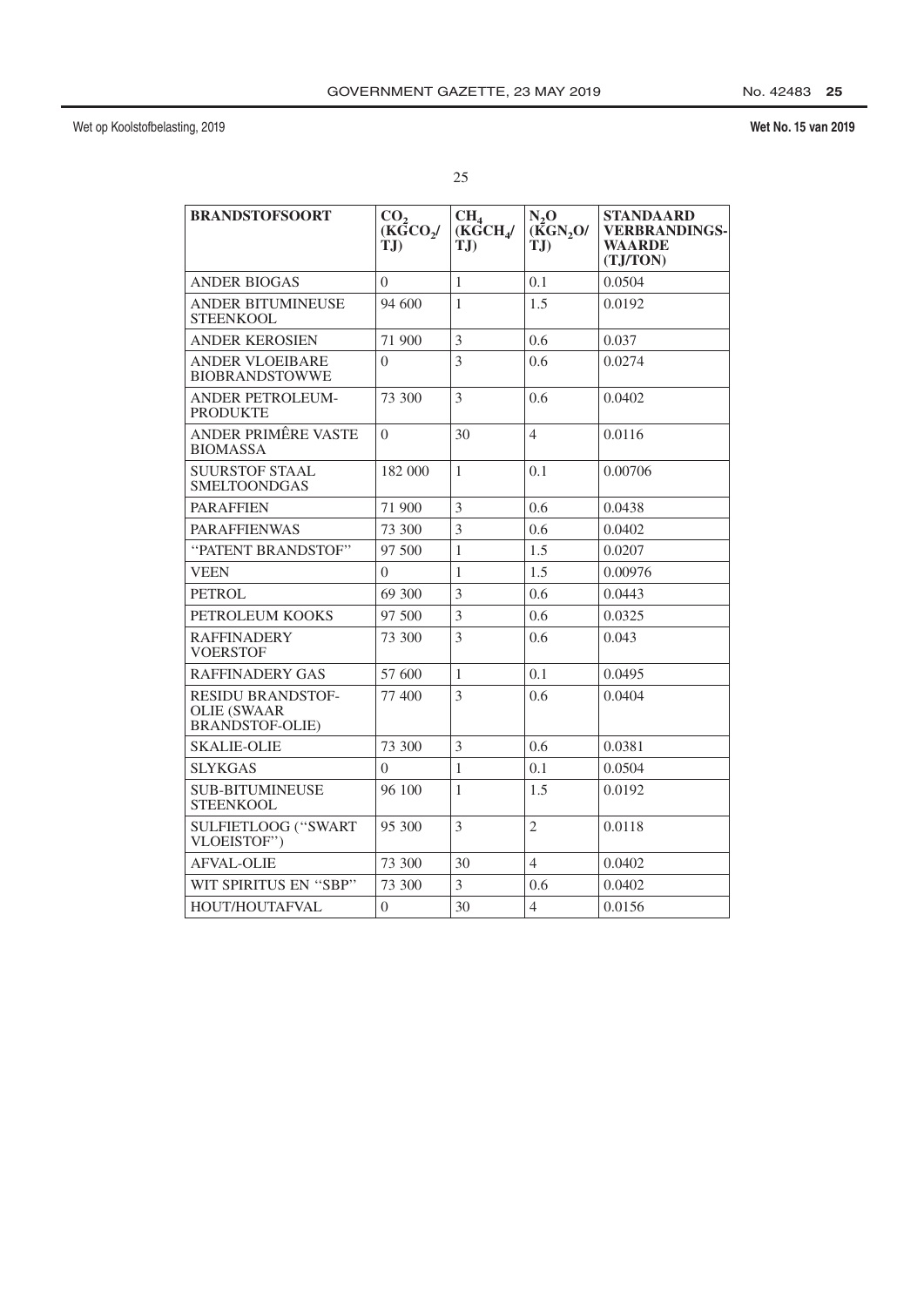Carbon Tax Act, 2019

## NON-STATIONARY / MOBILE SOURCE CATEGORY ACTIVITY

| <b>FUEL TYPE</b>                          | CO <sub>2</sub><br>$(K\bar{G}CO_{2})$<br>TJ | CH <sub>4</sub><br>(KGCH <sub>4</sub> /<br>$T_{\rm{J}}$ | $N_2O$<br>(KGN <sub>2</sub> O/<br>TJ) | <b>DEFAULT</b><br><b>CALORIFIC</b><br><b>VALUE</b><br>(TJ/TONNE) |
|-------------------------------------------|---------------------------------------------|---------------------------------------------------------|---------------------------------------|------------------------------------------------------------------|
| <b>AVIATION GASOLINE</b>                  | 70 000                                      | 0.5                                                     | $\overline{2}$                        | 0.0443                                                           |
| COMPRESSED NATURAL<br>GAS                 | 56 100                                      | 92                                                      | 3                                     | N/A                                                              |
| <b>DIESEL</b>                             | 74 100                                      | 4.15                                                    | 28.6                                  | 0.0381                                                           |
| $DIESEL$ - (OCEAN-<br><b>GOING SHIPS)</b> | 74 100                                      | $\overline{7}$                                          | $\overline{2}$                        | 0.0381                                                           |
| <b>DIESEL-RAIL</b>                        | 74 100                                      | 4.5                                                     | 28.6                                  | 0.0381                                                           |
| <b>JET KEROSENE</b>                       | 71 500                                      | 0.5                                                     | $\overline{2}$                        | 0.0441                                                           |
| <b>KEROSENE</b>                           | 71 900                                      | 3                                                       | 0.6                                   | 0.037                                                            |
| LIQUEFIED NATURAL<br><b>GASES</b>         | 56 100                                      | 92                                                      | 3                                     | N/A                                                              |
| LIQUEFIED PETROLEUM<br><b>GASES</b>       | 63 100                                      | 62                                                      | 0.2                                   | 0.0473                                                           |
| <b>LUBRICANTS</b>                         | 73 300                                      | 3                                                       | 0.6                                   | 0.0402                                                           |
| <b>NATURAL GAS</b>                        | 56 100                                      | 92                                                      | 3                                     | 0.048                                                            |
| (PARAFFIN) OTHER<br><b>KEROSENE</b>       | 71 900                                      | 3                                                       | 0.6                                   | 0.0438                                                           |
| <b>OTHER PETROLEUM</b><br><b>PRODUCTS</b> | 73 300                                      | 3                                                       | 0.6                                   | 0.0402                                                           |
| <b>PARAFFIN WAXES</b>                     | 73 300                                      | 3                                                       | 0.6                                   | 0.0402                                                           |
| <b>PETROL</b>                             | 69 300                                      | 3.5                                                     | 5.7                                   | 0.0443                                                           |
| <b>REFINERY GAS</b>                       | 57 600                                      | $\mathbf{1}$                                            | 0.1                                   | 0.0495                                                           |
| RESIDUAL FUEL OIL —<br>(HEAVY FUEL OIL)   | 77 400                                      | 7                                                       | $\overline{2}$                        | 0.0404                                                           |
| <b>SUB-BITUMINOUS COAL</b><br>— RAIL      | 96 100                                      | $\overline{2}$                                          | 1.5                                   | 0.0192                                                           |
| WHITE SPIRIT & SBP                        | 73 300                                      | 3                                                       | 0.6                                   | 0.0402                                                           |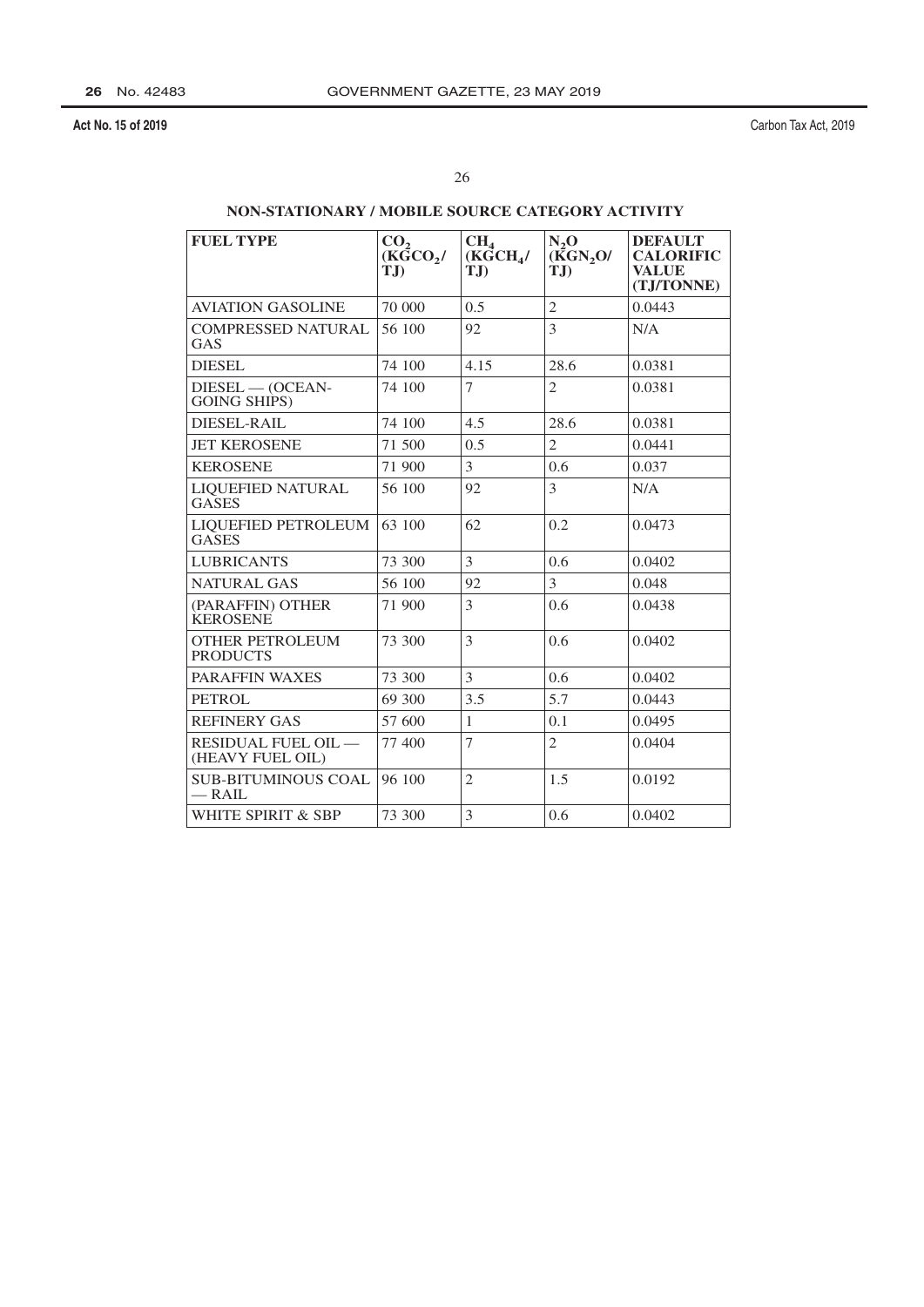## Wet No. 15 van 2019

## NIE-STILSTAANDE / BEWEEGLIKE BRON KATEGORIE AKTIWITEIT

| <b>BRANDSTOFSOORT</b>                                                    | CO <sub>2</sub><br>(KGCO <sub>2</sub> /<br>TJ) | CH <sub>4</sub><br>(KGCH)<br>$T_{\rm{J}}$ | $N_2$ O<br>(KGN, O/<br>TJ) | <b>STANDAARD</b><br><b>VERBRANDINGS-</b><br><b>WAARDE</b><br>(TJ/TONNE) |
|--------------------------------------------------------------------------|------------------------------------------------|-------------------------------------------|----------------------------|-------------------------------------------------------------------------|
| <b>LUGVAARTPETROL</b>                                                    | 70 000                                         | 0.5                                       | $\overline{2}$             | 0.0443                                                                  |
| <b>SAAMGEPERSTE</b><br><b>AARDGAS</b>                                    | 56 100                                         | 92                                        | 3                          | <b>NVT</b>                                                              |
| <b>DIESEL</b>                                                            | 74 100                                         | 4.15                                      | 28.6                       | 0.0381                                                                  |
| DIESEL - (SEEVARENDE<br>SKEPE)                                           | 74 100                                         | 7                                         | $\overline{2}$             | 0.0381                                                                  |
| DIESEL - SPOOR                                                           | 74 100                                         | 4.5                                       | 28.6                       | 0.0381                                                                  |
| <b>STRAALVLIEGTUIG</b><br><b>KEROSEEN</b>                                | 71 500                                         | 0.5                                       | $\overline{2}$             | 0.0441                                                                  |
| <b>KEROSEEN</b>                                                          | 71 900                                         | 3                                         | 0.6                        | 0.037                                                                   |
| <b>AARDGASVLOEISTOWWE</b>                                                | 56 100                                         | 92                                        | 3                          | <b>NVT</b>                                                              |
| <b>VLOEIBARE</b><br><b>PETROLEUMGASSE</b>                                | 63 100                                         | 62                                        | 0.2                        | 0.0473                                                                  |
| <b>SMEEROLIE</b>                                                         | 73 300                                         | 3                                         | 0.6                        | 0.0402                                                                  |
| <b>AARDGAS</b>                                                           | 56 100                                         | 92                                        | 3                          | 0.048                                                                   |
| (PARAFFIEN) ANDER<br><b>KEROSEEN</b>                                     | 71 900                                         | 3                                         | 0.6                        | 0.0438                                                                  |
| <b>ANDER</b><br><b>PETROLEUMPRODUKTE</b>                                 | 73 300                                         | 3                                         | 0.6                        | 0.0402                                                                  |
| <b>PARAFFIENWAS</b>                                                      | 73 300                                         | 3                                         | 0.6                        | 0.0402                                                                  |
| <b>PETROL</b>                                                            | 69 300                                         | 3.5                                       | 5.7                        | 0.0443                                                                  |
| <b>RAFFINADERYGAS</b>                                                    | 57 600                                         | $\mathbf{1}$                              | 0.1                        | 0.0495                                                                  |
| <b>RESIDU BRANDSTOF-</b><br><b>OLIE (SWAAR</b><br><b>BRANDSTOF-OLIE)</b> | 77400                                          | 7                                         | $\overline{2}$             | 0.0404                                                                  |
| <b>SUB-BITUMINEUSE</b><br><b>STEENKOOLSPOOR</b>                          | 96 100                                         | $\mathfrak{D}_{1}$                        | 1.5                        | 0.0192                                                                  |
| WIT SPIRITUS EN "SBP"                                                    | 73 300                                         | 3                                         | 0.6                        | 0.0402                                                                  |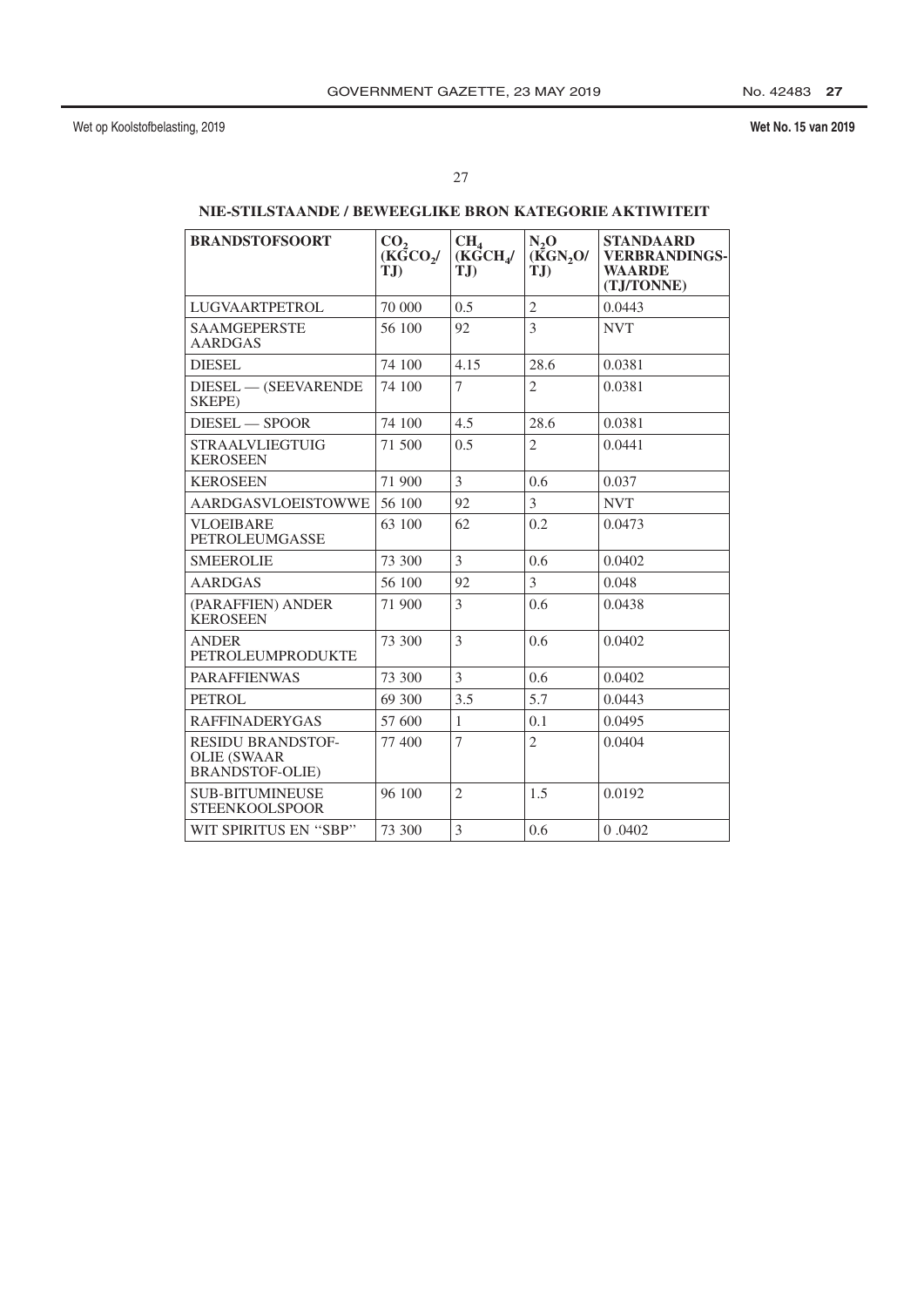## 28

## Schedule 1

## Table 2

## **Fugitive Emission Factors**

| <b>IPCC Code</b> | <b>SOURCE CATEGORY ACTIVITY</b>                                                    | CO <sub>2</sub>           | CH <sub>4</sub>         | $N_2O$                        |
|------------------|------------------------------------------------------------------------------------|---------------------------|-------------------------|-------------------------------|
| 1 <b>B1</b>      | <b>SOLID FUELS (M<sup>3</sup>/TONNE)</b>                                           |                           |                         |                               |
| 1B1a             | <b>COAL MINING AND HANDLING</b>                                                    |                           |                         |                               |
| 1B1ai            | UNDERGROUND COAL MINING                                                            | 0.077                     | 0.77                    |                               |
|                  | UNDERGROUND POST-MINING<br>(HANDLING & TRANSPORT)                                  | 0.018                     | 0.18                    |                               |
| 1B1aii           | <b>SURFACE COAL MINING</b>                                                         | N/A                       | $\overline{0}$          |                               |
|                  | <b>SURFACE POST-MINING</b><br>(STORAGE AND TRANSPORT)                              | N/A                       | $\Omega$                |                               |
| 1B1c2            | Charcoal production (Fuel wood<br>input) $(kgCH_{4}/TJ)$                           | N/A                       | 300                     |                               |
|                  | Charcoal production (Charcoal<br>produced) $(kgCH4/TJ)$                            | N/A                       | 1000                    |                               |
| 1 <sub>B2</sub>  | <b>OIL AND NATURAL GAS</b><br>$(Gg/10^3M^3$ TOTAL OIL<br>PRODUCTION)               |                           |                         |                               |
| 1B2b             | <b>NATURAL GAS</b>                                                                 |                           |                         |                               |
| 1B2h             | <b>FLARING AND VENTING</b>                                                         |                           |                         |                               |
| 1.B.2.b.ii       | WELL DRILLING                                                                      | 0.0001                    | 0.000033                | ND                            |
| 1.B.2.b.ii       | <b>WELL TESTING</b>                                                                | 0.009                     | 0.000051                | 0.000000068                   |
| 1.B.2.b.ii       | <b>WELL SERVICING</b>                                                              | 0.0000019                 | 0.00011                 | <b>ND</b>                     |
| 1B2b             | GAS PRODUCTION (Gg/ 10 <sup>6</sup> M <sup>3</sup><br><b>TOTAL OIL PRODUCTION)</b> |                           |                         |                               |
| 1.B.2.b.iii.2    | <b>FUGITIVES</b>                                                                   | $1.40E-05$ to<br>8.20E-05 | 3.80E-04 to<br>2.30E-03 | N/A                           |
| 1.B.2.b.ii       | <b>FLARING</b>                                                                     | 0.0012                    | 0.00000076              | 0.000000021                   |
|                  | GAS PROCESSING (Gg/ 10 <sup>6</sup> M <sup>3</sup> RAW<br><b>GAS FEED)</b>         |                           |                         |                               |
| 1.B.2.b.iii.3    | <b>SWEET GAS PLANTS-FUGITIVES</b>                                                  | $1.50E-04$ to<br>3.20E-04 | 4.80E-04 to<br>1.03E-03 | N/A                           |
| 1.B.2.b.ii       | <b>SWEET GAS PLANTS-FLARING</b>                                                    | 0.0018                    | 0.0000012               | 0.000000025                   |
| 1.B.2.b.iii.3    | <b>SOUR GAS PLANTS—FUGITIVES</b>                                                   | 0.0000079                 | 0.000097                | N/A                           |
| 1.B.2.b.ii       | SOUR GAS PLANTS-FLARING                                                            | 0.0036                    | 0.0000024               | 0.000000054                   |
| 1.B.2.b.i        | SOUR GAS PLANTS - RAW CO <sub>2</sub><br><b>VENTING</b>                            | 0.063                     | N/A                     | N/A                           |
| 1.B.2.b.iii.3    | DEEP CUT EXTRACTION—FUGI-<br><b>TIVES</b>                                          | 0.0000016                 | 0.000011                | N/A                           |
| 1.B.2.b.ii       | DEEP CUT EXTRACTION-FLARING                                                        | 0.00011                   |                         | $0.000000072$   $0.000000012$ |
| 1.B.2.b.iii.3    | DEFAULT-FUGITIVES                                                                  | 1.20E-05 to<br>3.20E-04   | 1.50E-04 to<br>1.03E-03 | N/A                           |
| 1.B.2.b.ii       | DEFAULT-FLARING                                                                    | 0.003                     | 0.000002                | 0.000000033                   |
| 1.B.2.b.i        | DEFAULT-RAW CO <sub>2</sub> VENTING                                                | 0.04                      | N/A                     | N/A                           |
| 1B2b             | <b>GAS TRANSMISSION &amp; STORAGE</b><br>$(Gg-CO_2/year/km)$                       |                           |                         |                               |
| 1.B.2.b.iii.4    | TRANSMISSION-FUGITIVES                                                             | 0.000016                  | 0.0025                  | N/A                           |
| 1.B.2.b.i        | TRANSMISSION-VENTING                                                               | 0.0000085                 | 0.0010                  | N/A                           |
| 1.B.2.b.iii.4    | STORAGE $(Gg-CO_2/year/M^3)$                                                       |                           | 2.32E-09                | ND                            |
| 1B2b             | GAS DISTRIBUTION (Gg/ 10 <sup>6</sup> M <sup>3</sup> OF<br><b>UTILITY SALES)</b>   |                           |                         |                               |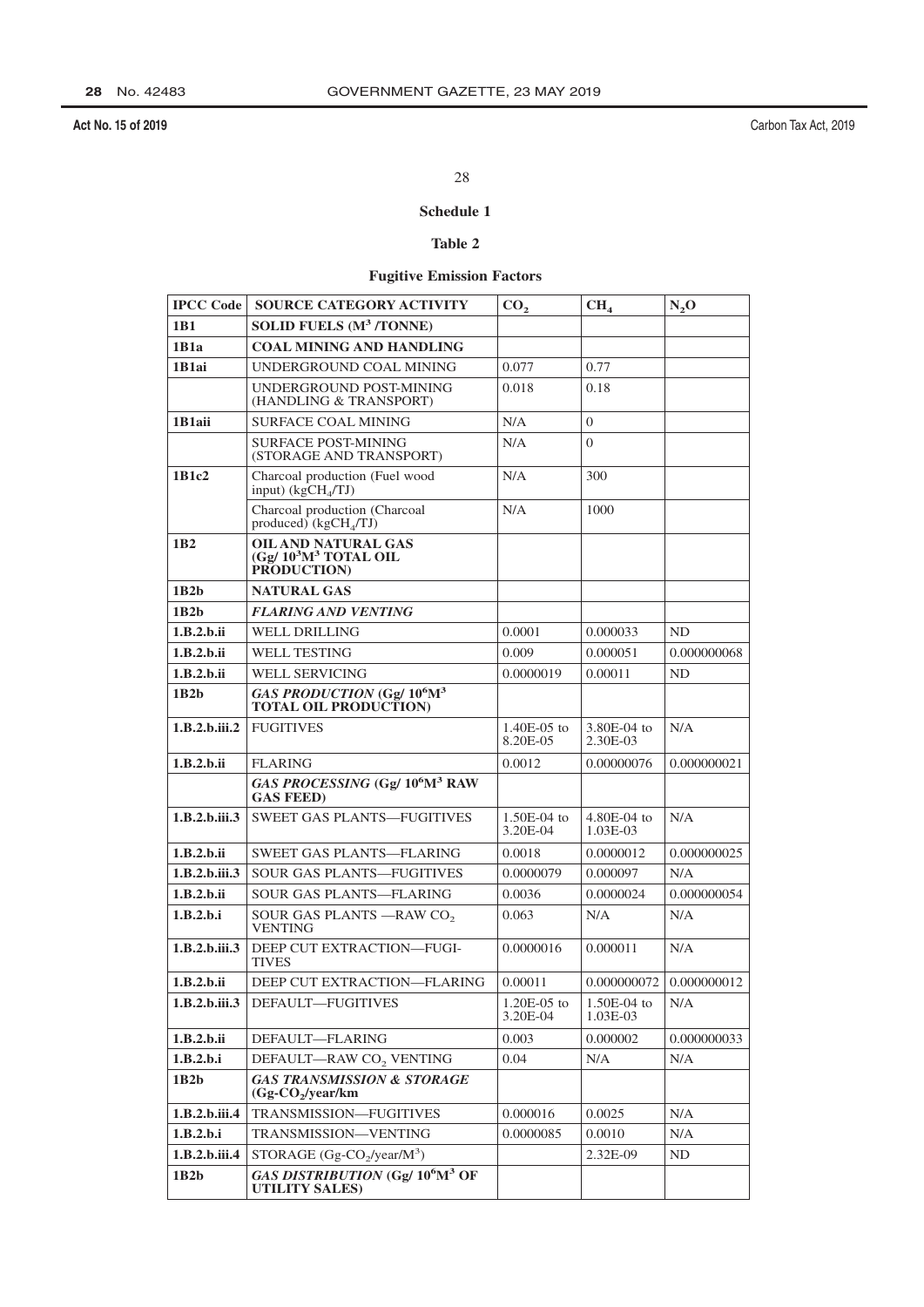## Wet No. 15 van 2019

## 29

## **Bylae 1**

## Tabel 2

# Vlugtige vrystellingsfaktore

| <b>IPCC-kode</b>                                                     | <b>BRONKATEGORIE FAKTORE</b>                                                             | CO <sub>2</sub>            | CH <sub>4</sub>          | $N_2$ O     |
|----------------------------------------------------------------------|------------------------------------------------------------------------------------------|----------------------------|--------------------------|-------------|
| 1B1                                                                  | <b>VASTE BRANDSTOF (M<sup>3</sup>/TON)</b>                                               |                            |                          |             |
| 1B1a                                                                 | STEENKOOLMYNBOU EN<br><b>HANTERING</b>                                                   |                            |                          |             |
| 1B1ai                                                                | ONDERGRONDSE<br>STEENKOOLMYNBOU                                                          | 0.077                      | 0.77                     |             |
| ONDERGRONDSE NA-MYNBOU<br>(HANTERING & VERVOER)                      |                                                                                          | 0.018                      | 0.18                     |             |
| 1B1aii                                                               | <b>BOGRONDse STEENKOOLMYNBOU</b>                                                         | <b>NVT</b>                 | $\overline{0}$           |             |
|                                                                      | <b>BOGRONDse NA-MYNBOU (BERGING</b><br><b>EN VERVOER)</b>                                |                            | $\theta$                 |             |
| 1B1c2<br>HOUTSKOOLPRODUKSIE (Brandstof<br>hout toevoer) $(kgCH4/TJ)$ |                                                                                          | <b>NVT</b>                 | 300                      |             |
|                                                                      | Houtskoolproduksie (Houtskool<br>geproduseer) (kgCH <sub>4</sub> /TJ)                    | <b>NVT</b>                 | 1000                     |             |
| 1B2                                                                  | OLIE EN AARDGAS (Gg/ $10^3M^3$<br><b>TOTALE OLIEPRODUKSIE)</b>                           |                            |                          |             |
| 1B2b                                                                 | <b>AARDGAS</b>                                                                           |                            |                          |             |
| 1B2h                                                                 | <b>OPVLAMMING EN ONTLUGTING</b>                                                          |                            |                          |             |
| 1.B.2.b.ii                                                           | <b>PUTBOOR</b>                                                                           | 0.0001                     | 0.000033                 | ND          |
| 1.B.2.b.ii                                                           | <b>PUTTOETS</b>                                                                          | 0.009                      | 0.000051                 | 0.000000068 |
| 1.B.2.b.ii                                                           | <b>PUTDIENS</b><br>0.0000019                                                             |                            | 0.00011                  | ND          |
| 1B2b                                                                 | <b>GASPRODUKSIE</b> (Gg/ 10 <sup>6</sup> M <sup>3</sup> TOTAAL<br><b>OLIEPRODUKSIE</b> ) |                            |                          |             |
| 1.B.2.b.iii.2                                                        | <b>VLUGTIGES</b>                                                                         | $1.40E-05$ tot<br>8.20E-05 | 3.80E-04 tot<br>2.30E-03 | <b>NVT</b>  |
| 1.B.2.b.ii                                                           | <b>OPVLAMMING</b>                                                                        | 0.0012                     | 0.00000076               | 0.000000021 |
|                                                                      | GASVERWERKING (Gg/ 10 <sup>6</sup> M <sup>3</sup> ROU<br><b>GASTOEVOER)</b>              |                            |                          |             |
| 1.B.2.b.iii.3                                                        | SOET GAS AANLEG-<br>VLUGTIGES                                                            | 1.50E-04 tot<br>3.20E-04   | 4.80E-04 tot<br>1.03E-03 | <b>NVT</b>  |
| 1.B.2.b.ii                                                           | SOET GAS AANLEG-OPVLAMMING                                                               | 0.0018                     | 0.0000012                | 0.000000025 |
| 1.B.2.b.iii.3                                                        | <b>SUUR GAS AANLEG-VLUGTIGES</b>                                                         | 0.0000079                  | 0.000097                 | <b>NVT</b>  |
| 1.B.2.b.ii                                                           | <b>SUUR GAS AANLEG-OPVLAMMING</b>                                                        | 0.0036                     | 0.0000024                | 0.000000054 |
| 1.B.2.b.i                                                            | SUUR GAS AANLEG-RU CO <sub>2</sub><br>ONTLUGTING                                         | 0.063                      | <b>NVT</b>               | <b>NVT</b>  |
| 1.B.2.b.iii.3                                                        | DIEPGROEFONTGINNING-<br><b>VLUGTIGES</b>                                                 | 0.0000016                  | 0.000011                 | <b>NVT</b>  |
| 1.B.2.b.ii                                                           | DIEPGROEFONTGINNING-<br><b>OPVLAMMING</b>                                                | 0.00011                    | 0.000000072              | 0.000000012 |
| 1.B.2.b.iii.3                                                        | STANDAARD-VLUGTIGES                                                                      | $1.20E-05$ tot<br>3.20E-04 | 1.50E-04 tot<br>1.03E-03 | <b>NVT</b>  |
| 1.B.2.b.ii                                                           | STANDAARD-OPVLAMMING                                                                     | 0.003                      | 0.000002                 | 0.000000033 |
| 1.B.2.b.i                                                            | STANDAARD-RU CO <sub>2</sub><br>ONTVLUGTING                                              | 0.04                       | <b>NVT</b>               | <b>NVT</b>  |
| 1B2b                                                                 | <b>GASLEIDING &amp; -BERGING</b><br>$(Gg-CO_2)/jaar/km$                                  |                            |                          |             |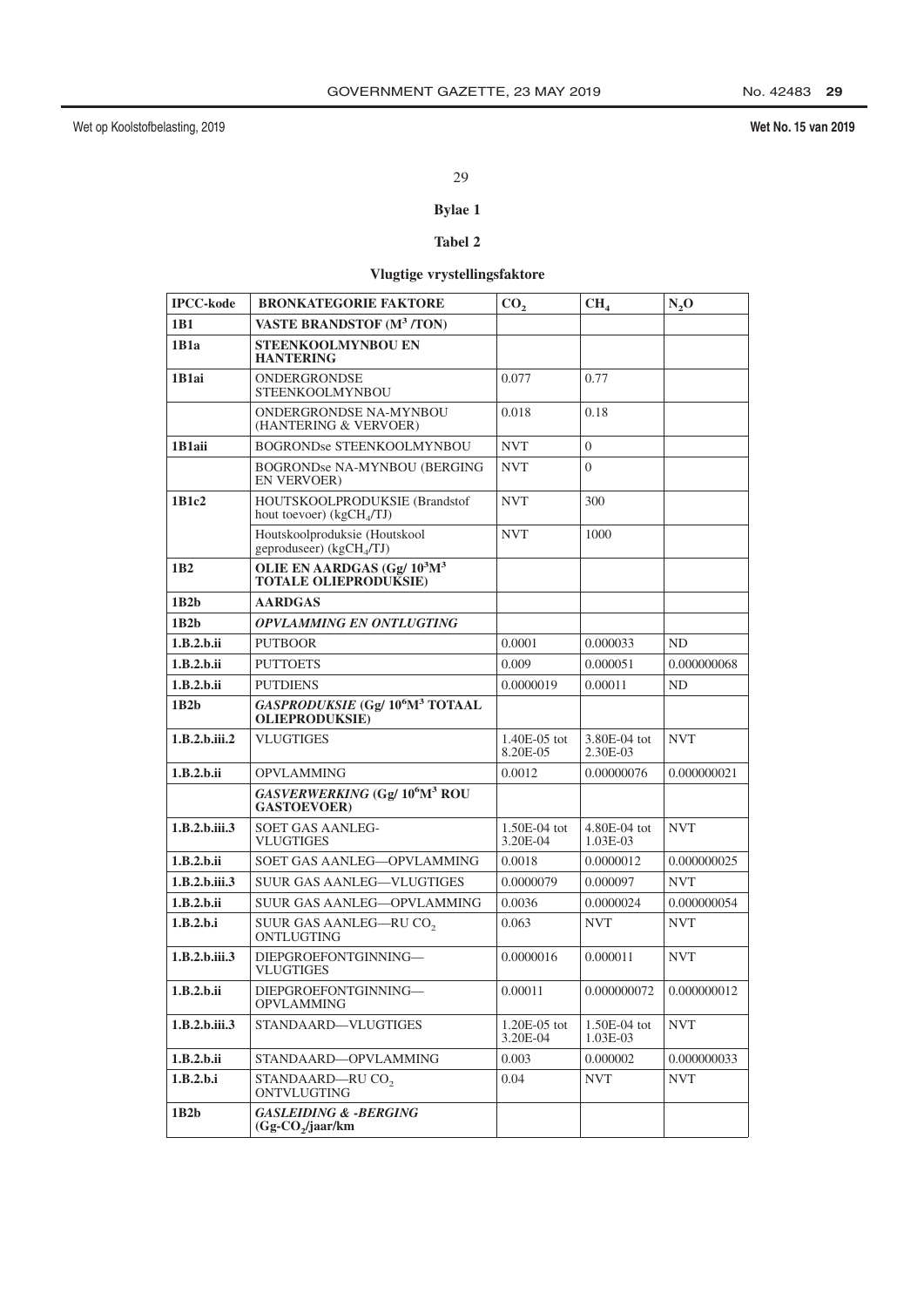Carbon Tax Act, 2019

| <b>IPCC Code</b> | <b>SOURCE CATEGORY ACTIVITY</b>                                                                                  | CO <sub>2</sub>           | CH <sub>4</sub>         | $N_2O$     |
|------------------|------------------------------------------------------------------------------------------------------------------|---------------------------|-------------------------|------------|
| 1.B.2.b.iii.5    | ALL                                                                                                              | 0.000051                  | 0.0011                  | ND         |
| 1B2b             | NATURAL GAS LIQUIDS TRANSPORT<br>(Gg/ $10^3M^3$ CONDENSATE AND<br>PENTANES PLUS)                                 |                           |                         |            |
| 1.B.2.a.iii.3    | <b>CONDENSATE</b>                                                                                                | 0.0000072                 | 0.00011                 |            |
| 1.B.2.a.iii.3    | LIQUEFIED PETROLEUM GAS<br>$(Gg/10^3M^3 LPG)$                                                                    | 0.00043                   | N/A                     | 2.2 0E-09  |
| 1.B.2.a.iii.3    | LIQUEFIED NATURAL GAS<br>(Gg/ 10 <sup>6</sup> M <sup>3</sup> MARKETABLE GAS)                                     | ND.                       | ND                      | ND         |
| 1B2a             | OIL                                                                                                              |                           |                         |            |
| 1B2a             | OIL PRODUCTION (Gg/ 10 <sup>3</sup> M <sup>3</sup> CON-<br><b>VENTIONAL OIL PRODUCTION)</b>                      |                           |                         |            |
| 1.B.2.a.iii.2    | <b>CONVENTIONAL OIL-FUGITIVES</b><br>(ONSHORE)                                                                   | $1.10E-07$ to<br>2.60E-04 | 1.50E-06 to<br>3.60E-03 | N/A        |
| 1.B.2.a.iii.2    | CONVENTIONAL OIL-FUGITIVES<br>0.000000043<br>(OFFSHORE)                                                          |                           | 0.00000059              | N/A        |
| 1.B.2.a.i        | CONVENTIONAL OIL-VENTING                                                                                         | 0.000095                  | 0.00072                 | N/A        |
| 1.B.2.a.ii       | CONVENTIONAL OIL-FLARING                                                                                         | 0.041                     | 0.000025                | 0.00000064 |
| 1B2a             | OIL PRODUCTION (Gg/103M3<br><b>HEAVY OIL PRODUCTION</b>                                                          |                           |                         |            |
| 1.B.2.a.iii.2    | HEAVY OIL/COLD BITUMEN-<br><b>FUGITIVES</b>                                                                      | 0.00054                   | 0.0079                  | N/A        |
| 1.B.2.a.i        | HEAVY OIL/COLD BITUMEN-<br><b>VENTING</b>                                                                        |                           | 0.017                   | N/A        |
| 1.B.2.a.ii       | <b>HEAVY OIL/COLD BITUMEN-</b><br><b>FLARING</b>                                                                 | 0.022                     | 0.00014                 | 0.00000046 |
| 1B2a             | OIL PRODUCTION (Gg/ 10 <sup>3</sup> M <sup>3</sup> THER-<br><b>MAL BITUMEN PRODUCTION)</b>                       |                           |                         |            |
| 1.B.2.a.iii.2    | THERMAL OIL PRODUCTION-<br><b>FUGITIVES</b>                                                                      | 0.000029                  | 0.00018                 | N/A        |
| 1.B.2.a.i        | THERMAL OIL PRODUCTION-<br><b>VENTING</b>                                                                        | 0.00022                   | 0.0035                  | N/A        |
| 1.B.2.a.ii       | THERMAL OIL PRODUCTION-<br>FLARING                                                                               | 0.027                     | 0.000016                | 0.00000024 |
| 1B2a             | OIL PRODUCTION (Gg/ 10 <sup>3</sup> M <sup>3</sup><br><b>SYNTHETIC CRUDE PRODUCTION</b><br><b>FROM OILSANDS)</b> |                           |                         |            |
| 1.B.2.a.iii.2    | SYNTHETIC CRUDE (FROM<br>OILSANDS)                                                                               | ND                        | 0.0023                  | ND         |
| 1.B.2.a.iii.2    | SYNTHETIC CRUDE (OIL SHALE)                                                                                      | ND.                       | ND                      | ND         |
| 1B2a             | OIL PRODUCTION (Gg/ $10^3$ M <sup>3</sup><br><b>TOTAL OIL PRODUCTION</b>                                         |                           |                         |            |
| 1.B.2.a.iii.2    | DEFAULT TOTAL-FUGITIVES                                                                                          | 0.00028                   | 0.0022                  | N/A        |
| 1.B.2.a.i        | DEFAULT TOTAL—VENTING                                                                                            | 0.0018                    | 0.0087                  | N/A        |
| 1.B.2.a.ii       | DEFAULT TOTAL-FLARING                                                                                            | 0.034                     | 0.000021                | 0.00000054 |
| 1B2a             | <i>OIL UPGRADING</i> (Gg/ 10 <sup>3</sup> M <sup>3</sup> OIL<br><b>UPGRADED)</b>                                 |                           |                         |            |
| 1.B.2.a.iii.2    | <b>ALL</b>                                                                                                       | ND                        | ND                      | ND         |
| 1B2a             | OIL TRANSPORT (Gg/ 10 <sup>3</sup> M <sup>3</sup> OIL<br><b>TRANSPORTED BY PIPELINE</b> )                        |                           |                         |            |
| 1.B.2.a.iii.3    | <b>PIPELINES</b>                                                                                                 | 0.00000049                | 0.0000054               | N/A        |
| 1B2a             | OIL TRANSPORT (Gg/ 10 <sup>3</sup> M <sup>3</sup> OIL<br><b>TRANSPORTED BY TANKER</b><br><b>TRUCK)</b>           |                           |                         |            |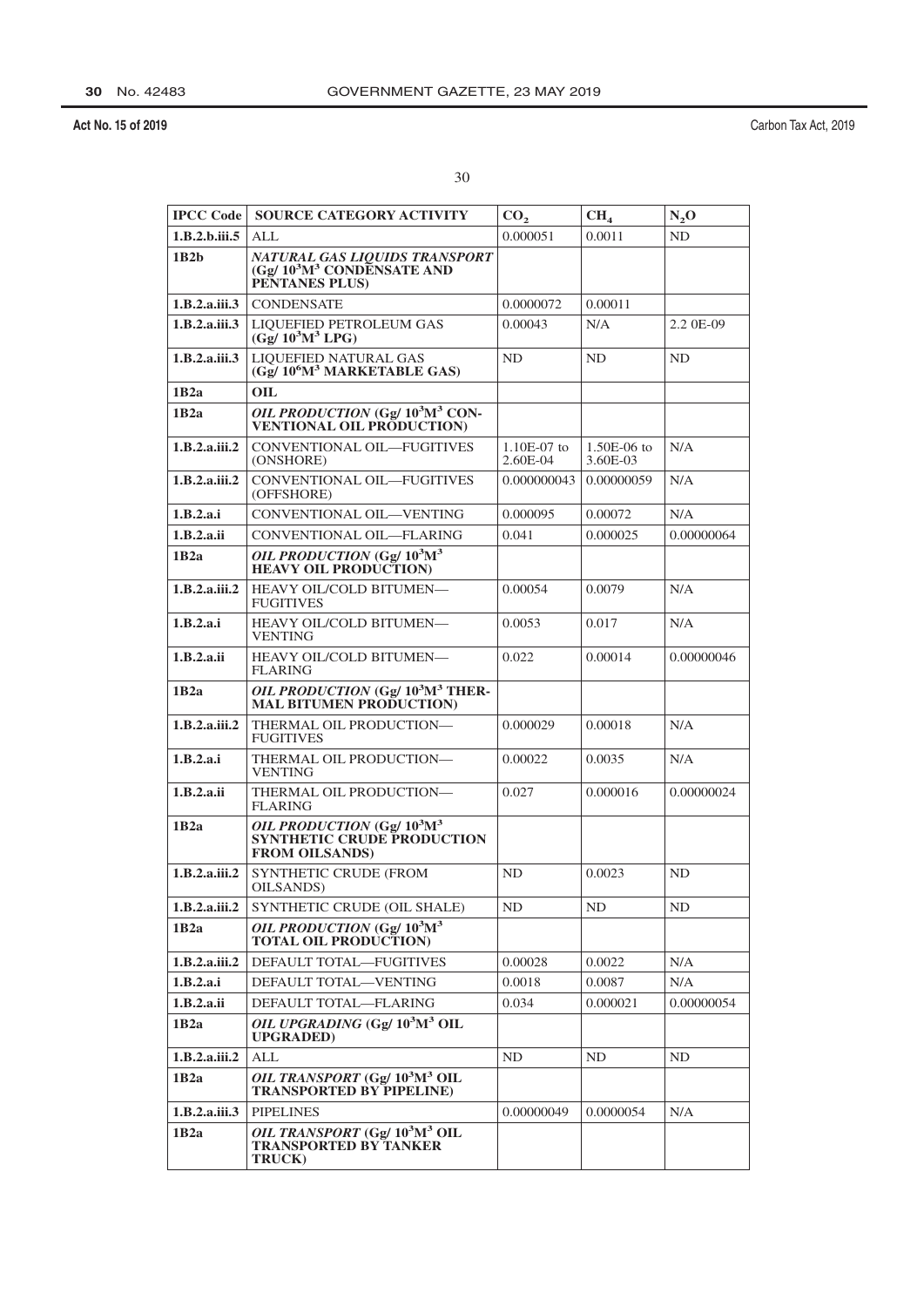| <b>IPCC-kode</b> | <b>BRONKATEGORIE FAKTORE</b>                                                                  | CO <sub>2</sub>            | CH <sub>4</sub>          | $N_2$ O    |
|------------------|-----------------------------------------------------------------------------------------------|----------------------------|--------------------------|------------|
| 1.B.2.b.iii.4    | LEIDING-VLUGTIGES                                                                             | 0.000016                   | 0.0025                   | <b>NVT</b> |
| 1.B.2.b.i        | LEIDING-ONTVLUGTING                                                                           | 0.0000085                  | 0.0010                   | <b>NVT</b> |
| 1.B.2.b.iii.4    | BERGING (Gg-CO <sub>2</sub> /jaar/M <sup>3</sup> )                                            |                            | 2.32E-09                 | ND         |
| 1B2b             | GASVERSPREIDING (Gg/ 10 <sup>6</sup> M <sup>3</sup> VAN<br><b>NUTSVERKOPE)</b>                |                            |                          |            |
| 1.B.2.b.iii.5    | <b>ALLES</b>                                                                                  | 0.000051                   | 0.0011                   | ND         |
| 1B2b             | AARDGASVLOEISTOFVERVOER (Gg/<br>10 <sup>3</sup> M <sup>3</sup> KONDENSAAT EN PENTAAN<br>PLUS) |                            |                          |            |
| 1.B.2.a.iii.3    | <b>KONDENSAAT</b>                                                                             | 0.0000072                  | 0.00011                  |            |
| 1.B.2.a.iii.3    | VLOEIBARE PETROLEUMGAS (Gg/<br>$10^3M^3$ LPG)                                                 |                            | <b>NVT</b>               | 2.20E-09   |
| 1.B.2.a.iii.3    | <b>VLOEIBARE AARDGAS</b><br>(Gg/ 10 <sup>6</sup> M <sup>3</sup> BEMARKBARE GAS)               | ND                         | ND                       | ND         |
| 1B2a             | OLIE                                                                                          |                            |                          |            |
| 1B2a             | OLIEPRODUKSIE (Gg/ $10^3$ M <sup>3</sup><br>KONVENSIONELE OLIEPRODUKSIE)                      |                            |                          |            |
| 1.B.2.a.iii.2    | KONVENSIONELE OLIE-VLUGTIGES<br>(AANLANDIG)                                                   | $1.10E-07$ tot<br>2.60E-04 | 1.50E-06 tot<br>3.60E-03 | <b>NVT</b> |
| 1.B.2.a.iii.2    | KONVENSIONELE OLIE-VLUGTIGES<br>(AFLANDIG)                                                    |                            | 0.00000059               | <b>NVT</b> |
| 1.B.2.a.i        | KONVENSIONELE OLIE-<br>0.000095<br>ONTVLUGTING                                                |                            | 0.00072                  | <b>NVT</b> |
| 1.B.2.a.ii       | KONVENSIONELE OLIE-<br><b>OPVLAMMING</b>                                                      | 0.041                      | 0.000025                 | 0.00000064 |
| 1B2a             | OLIEPRODUKSIE (Gg/10 <sup>3</sup> M <sup>3</sup> SWAAR<br><b>OLIEPRODUKSIE)</b>               |                            |                          |            |
| 1.B.2.a.iii.2    | SWAAR OLIE/KOUE BITUMEN-<br><b>VLUGTIGES</b>                                                  | 0.00054                    | 0.0079                   | <b>NVT</b> |
| 1.B.2.a.i        | SWAAR OLIE/KOUE BITUMEN-<br>ONTVLUGTING                                                       | 0.0053                     | 0.017                    | <b>NVT</b> |
| 1.B.2.a.ii       | SWAAR OLIE/KOUE BITUMEN-<br><b>OPVLAMMING</b>                                                 | 0.022                      | 0.00014                  | 0.00000046 |
| 1B2a             | OLIEPRODUKSIE (Gg/ $10^3$ M <sup>3</sup><br><b>TERMIESE BITUMENPRODUKSIE)</b>                 |                            |                          |            |
| 1.B.2.a.iii.2    | TERMIESE OLIEPRODUKSIE-<br>VLUGTIGES                                                          | 0.000029                   | 0.00018                  | <b>NVT</b> |
| 1.B.2.a.i        | TERMIESE OLIEPRODUKSIE—<br>ONTVLUGTING                                                        | 0.00022                    | 0.0035                   | <b>NVT</b> |
| 1.B.2.a.ii       | TERMIESE OLIEPRODUKSIE—<br><b>OPVLAMMING</b>                                                  | 0.027                      | 0.000016                 | 0.00000024 |
| 1B2a             | OLIEPRODUKSIE (Gg/103M3<br><b>SINTETIESE RUOLIEPRODUKSIE</b><br>VAN OLIESANDSTEEN)            |                            |                          |            |
| 1.B.2.a.iii.2    | SINTETIESE RUOLIE (VAN<br>OLIESANDSTEEN)                                                      | ND                         | 0.0023                   | ND         |
| 1.B.2.a.iii.2    | SINTETIESE RUOLIE (olieskalie)                                                                | ND                         | ND                       | ND         |
| 1B2a             | OLIEPRODUKSIE (Gg/10 <sup>3</sup> M <sup>3</sup> TOTALE<br><b>OLIEPRODUKSIE)</b>              |                            |                          |            |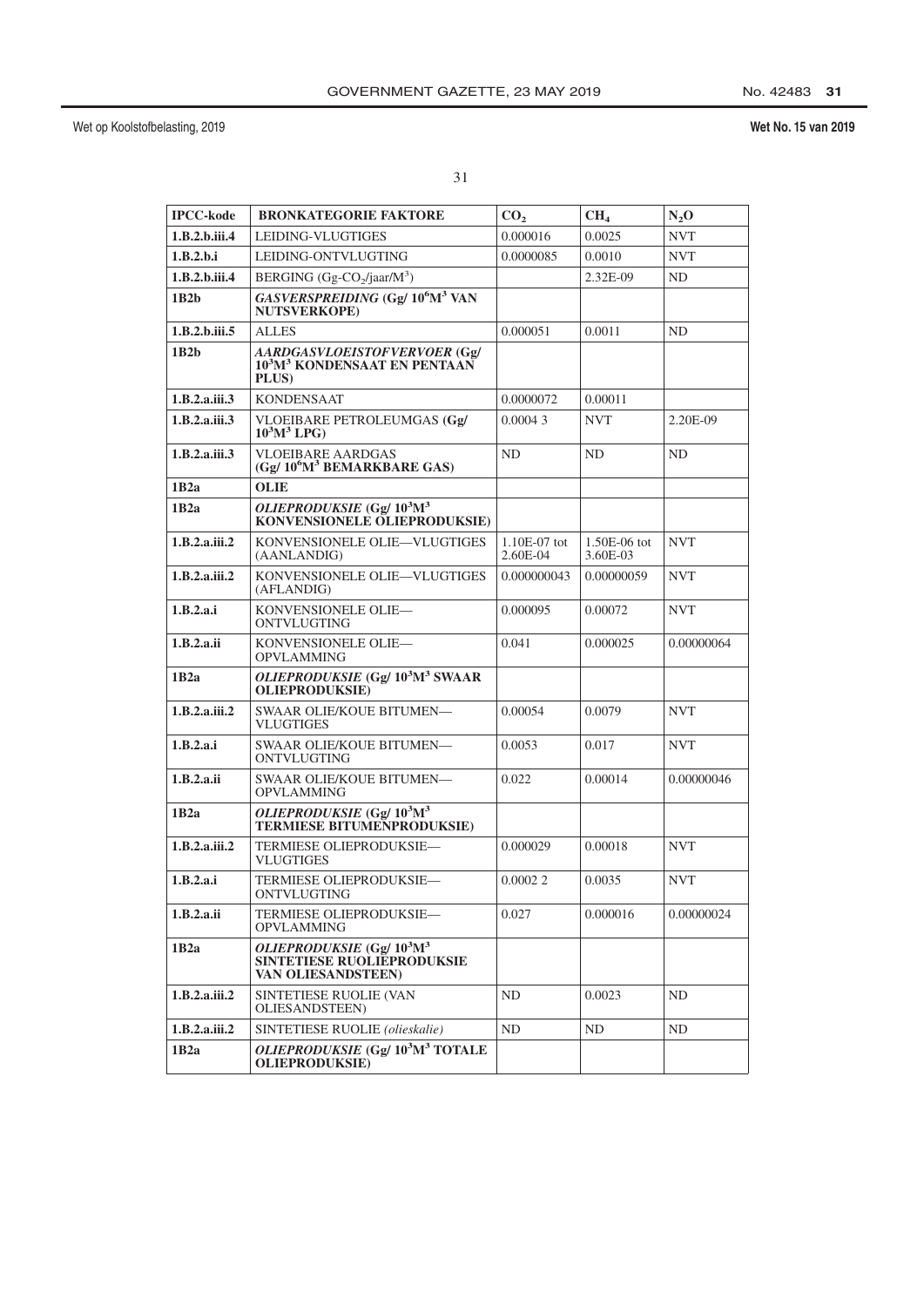| <b>IPCC Code</b> | <b>SOURCE CATEGORY ACTIVITY</b>                                                              | CO <sub>2</sub> | CH <sub>4</sub>           | N <sub>2</sub> O |
|------------------|----------------------------------------------------------------------------------------------|-----------------|---------------------------|------------------|
| 1.B.2.a.i        | TANKER TRUCKS AND RAIL CARS—<br><b>VENTING</b>                                               | 0.0000023       | 0.000025                  | N/A              |
|                  | OIL TRANSPORT (Gg/ 10 <sup>3</sup> M <sup>3</sup> OIL<br><b>TRANSPORTED BY TANKER SHIPS)</b> |                 |                           |                  |
| 1.B.2.a.i        | <b>LOADING OFF-SHORE PRODUCTION</b><br>ON TANKER SHIPS-VENTING                               | <b>ND</b>       | <b>ND</b>                 | <b>ND</b>        |
| 1B2a             | OIL REFINING (Gg/ 10 <sup>3</sup> M <sup>3</sup> OIL<br><b>REFINED</b> )                     |                 |                           |                  |
| 1.B.2.a.iii.4    | AI.                                                                                          |                 | $2.60E-06$ to<br>4.10E-05 | <b>ND</b>        |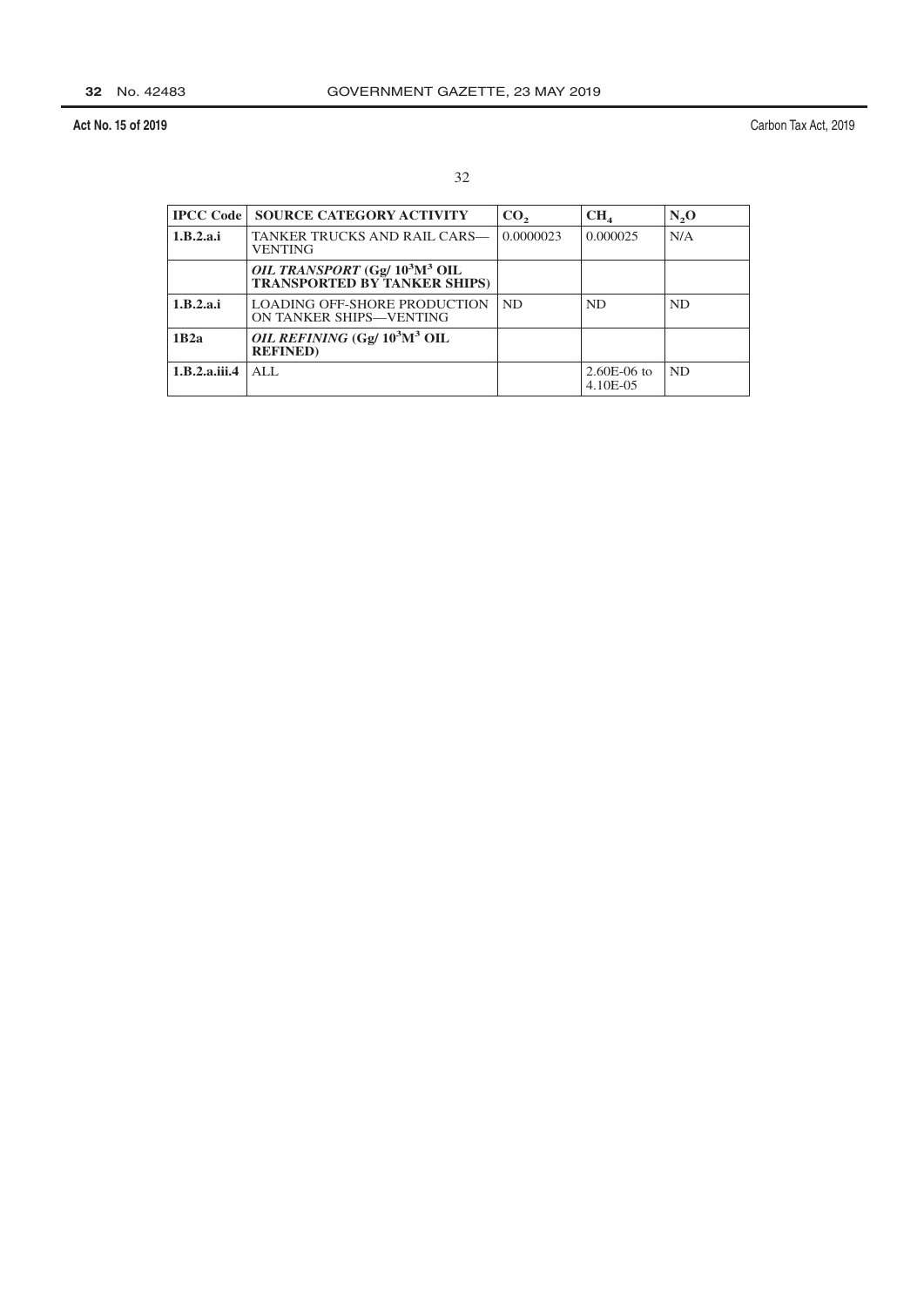| <b>IPCC-kode</b> | <b>BRONKATEGORIE FAKTORE</b>                                                          | CO <sub>2</sub> | CH <sub>4</sub>            | N <sub>2</sub> O |
|------------------|---------------------------------------------------------------------------------------|-----------------|----------------------------|------------------|
| 1.B.2.a.iii.2    | STANDAARD TOTAAL-VLUGTIGES                                                            | 0.00028         | 0.0022                     | <b>NVT</b>       |
| 1.B.2.a.i        | STANDAARD TOTAAL—<br><b>ONTVLUGTING</b>                                               | 0.0018          | 0.0087                     | <b>NVT</b>       |
| 1.B.2.a.ii       | STANDAARD TOTAAL—<br><b>OPVLAMMING</b>                                                | 0.034           | 0.000021                   | 0.00000054       |
| 1B2a             | OLIE OPGRADERING (Gg/ 10 <sup>3</sup> M <sup>3</sup> OLIE<br><b>OPGEGRADEER)</b>      |                 |                            |                  |
| 1.B.2.a.iii.2    | <b>ALLES</b>                                                                          | N <sub>D</sub>  | ND                         | <b>ND</b>        |
| 1B2a             | <i>OLIEVERVOER</i> (Gg/ $103M3$ OLIE<br><b>VERVOER DEUR PYPLEIDING)</b>               |                 |                            |                  |
| 1.B.2.a.iii.3    | <b>PYPLEIDING</b>                                                                     | 0.00000049      | 0.0000054                  | <b>NVT</b>       |
| 1B2a             | OLIEVERVOER (Gg/ $10^3$ M <sup>3</sup> OLIE<br><b>VERVOER DEUR TENKWA)</b>            |                 |                            |                  |
| 1.B.2.a.i        | <b>TENKWA'S EN</b><br>TENKWA'S—ONTVLUGTING                                            | 0.0000023       | 0.000025                   | <b>NVT</b>       |
|                  | OLIEVERVOER (Gg/ 10 <sup>3</sup> M <sup>3</sup> OLIE<br><b>VERVOER DEUR OLIEBOTE)</b> |                 |                            |                  |
| 1.B.2.a.i        | LAAI AFLANDIGE PRODUKSIE OP<br>OLIEBOTE— ONTVLUGTING                                  | <b>ND</b>       | N <sub>D</sub>             | N <sub>D</sub>   |
| 1B2a             | OLIE RAFFINERING (Gg/ 10 <sup>3</sup> M <sup>3</sup> OLIE<br><b>GERAFFINEER)</b>      |                 |                            |                  |
| 1.B.2.a.iii.4    | <b>ALLES</b>                                                                          |                 | $2.60E-06$ tot<br>4.10E-05 | ND               |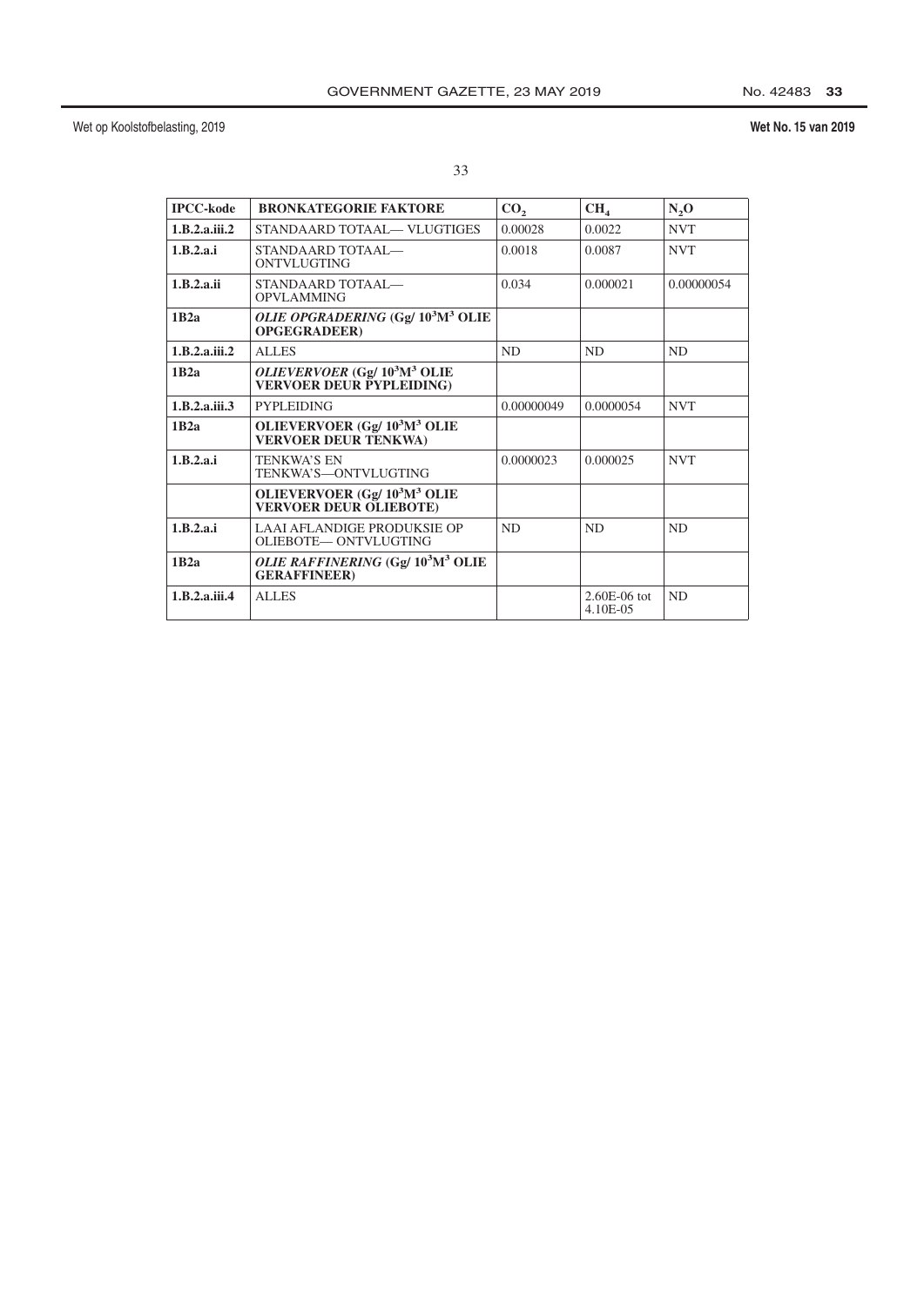Carbon Tax Act, 2019

# 34

## Table 3

## **INDUSTRIAL PROCESSES AND PRODUCT USE (IPPU) Emission Factors**

| $ {\bf PCC} $<br>Code | <b>SOURCE CATEGORY</b><br><b>ACTIVITY/</b><br><b>RAW MATERIAL/</b><br><b>PRODUCT</b> | <b>TONNE</b><br>CO <sub>2</sub> /<br>tonne<br>product | <b>TONNE</b><br>CH <sub>4</sub> /<br>tonne<br>product | <b>TONNE</b><br>N,0/<br>tonne<br>product | <b>TONNE</b><br>$C_2F_6/$<br>tonne<br>product | <b>TONNE</b><br>$CF_{4}/$<br>tonne<br>product | <b>TONNE</b><br>$SF_6/$<br>tonne<br>product |
|-----------------------|--------------------------------------------------------------------------------------|-------------------------------------------------------|-------------------------------------------------------|------------------------------------------|-----------------------------------------------|-----------------------------------------------|---------------------------------------------|
| 2A1                   | <b>CEMENT PRODUCTION</b><br>(PER TONNE OF CLINKER)                                   |                                                       |                                                       |                                          |                                               |                                               |                                             |
|                       | <b>CEMENT</b>                                                                        | 0.52                                                  |                                                       |                                          |                                               |                                               |                                             |
| 2A2                   | <b>LIME PRODUCTION (PER</b><br><b>TONNE OF LIME</b> )                                |                                                       |                                                       |                                          |                                               |                                               |                                             |
|                       | <b>OUICKLIME/HIGH CALCIUM</b><br><b>LIME</b>                                         | 0.75                                                  |                                                       |                                          |                                               |                                               |                                             |
|                       | <b>DOLOMITIC LIME</b>                                                                | 0.77                                                  |                                                       |                                          |                                               |                                               |                                             |
|                       | <b>HYDRATED LIME</b>                                                                 | 0.59                                                  |                                                       |                                          |                                               |                                               |                                             |
| 2A3                   | <b>GLASS PRODUCTION (PER</b><br><b>TONNE GLASS)</b>                                  |                                                       |                                                       |                                          |                                               |                                               |                                             |
|                       | <b>GLASS PRODUCTION</b>                                                              | 0.2                                                   |                                                       |                                          |                                               |                                               |                                             |
| 2A4                   | <b>Other Process Uses of Carbon-</b><br>ates                                         |                                                       |                                                       |                                          |                                               |                                               |                                             |
| 2A4a                  | <b>CERAMICS (PER TONNE</b><br><b>CARBONATE</b> )                                     |                                                       |                                                       |                                          |                                               |                                               |                                             |
|                       | CALCITE/ARAGONITE<br>(CaCO <sub>3</sub> )                                            | 0.43971                                               |                                                       |                                          |                                               |                                               |                                             |
|                       | MAGNESITE $(MgCO3)$                                                                  | 0.52197                                               |                                                       |                                          |                                               |                                               |                                             |
|                       | DOLOMITE $(CaMg(CO_3)_2)$                                                            | 0.47732                                               |                                                       |                                          |                                               |                                               |                                             |
|                       | SIDERITE (FeCO <sub>3</sub> )                                                        | 0.37987                                               |                                                       |                                          |                                               |                                               |                                             |
|                       | <b>ANKERITE</b><br>(Ca(Fe, Mg, Mn)(CO <sub>3</sub> ))                                | 0.40822<br>to<br>0.47572                              |                                                       |                                          |                                               |                                               |                                             |
|                       | RHODOCHROSITE (MnCO <sub>3</sub> )                                                   | 0.38286                                               |                                                       |                                          |                                               |                                               |                                             |
|                       | SODIUM CARBONATE/SODA<br>ASH $(Na, CO3)$                                             | 0.41492                                               |                                                       |                                          |                                               |                                               |                                             |
| 2A4b                  | <b>OTHER USES OF SODA ASH</b><br>(PER TONNE CARBONATE)                               |                                                       |                                                       |                                          |                                               |                                               |                                             |
|                       | CALCITE/ARAGONITE<br>(CaCO <sub>3</sub> )                                            | 0.43971                                               |                                                       |                                          |                                               |                                               |                                             |
|                       | MAGNESITE $(MgCO3)$                                                                  | 0.52197                                               |                                                       |                                          |                                               |                                               |                                             |
|                       | DOLOMITE $(CaMg(CO_3)_2)$                                                            | 0.47732                                               |                                                       |                                          |                                               |                                               |                                             |
|                       | SIDERITE $(FeCO3)$                                                                   | 0.37987                                               |                                                       |                                          |                                               |                                               |                                             |
|                       | <b>ANKERITE</b><br>$(Ca(Fe, Mg, Mn)(CO3)2))$                                         | 0.40822<br>to                                         |                                                       |                                          |                                               |                                               |                                             |
|                       |                                                                                      | 0.47572                                               |                                                       |                                          |                                               |                                               |                                             |
|                       | RHODOCHROSITE (MnCO <sub>3</sub> )                                                   | 0.38286                                               |                                                       |                                          |                                               |                                               |                                             |
|                       | SODIUM CARBONATE/SODA<br>ASH $(Na, CO3)$                                             | 0.41492                                               |                                                       |                                          |                                               |                                               |                                             |
| 2A4c                  | <b>NON METALLURGICAL</b><br><b>MAGNESIA PRODUCTION</b><br>(PER TONNE CARBONATE)      |                                                       |                                                       |                                          |                                               |                                               |                                             |
|                       | CALCITE/ARAGONITE<br>(CaCO <sub>3</sub> )                                            | 0.43971                                               |                                                       |                                          |                                               |                                               |                                             |
|                       | MAGNESITE (MgCO <sub>3</sub> )                                                       | 0.52197                                               |                                                       |                                          |                                               |                                               |                                             |
|                       | DOLOMITE $(CaMg(CO_3)_2)$                                                            | 0.47732                                               |                                                       |                                          |                                               |                                               |                                             |
|                       | SIDERITE (FeCO <sub>3</sub> )                                                        | 0.37987                                               |                                                       |                                          |                                               |                                               |                                             |
|                       | <b>ANKERITE</b>                                                                      | 0.40822                                               |                                                       |                                          |                                               |                                               |                                             |
|                       | $(Ca(Fe, Mg, Mn)(CO3)2))$                                                            | to<br>0.47572                                         |                                                       |                                          |                                               |                                               |                                             |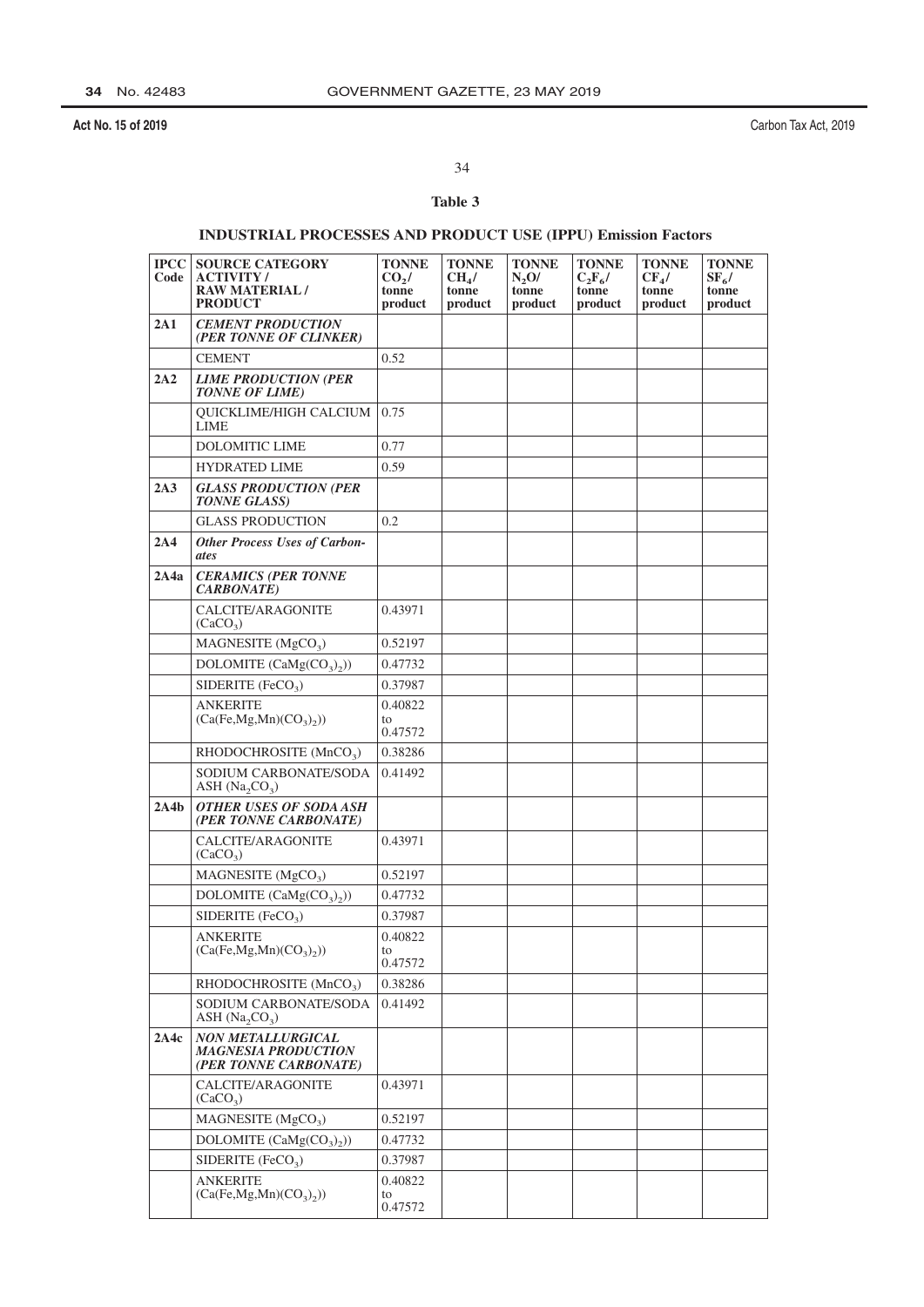No. 42483 35

## Wet No. 15 van 2019

35

## Tabel 3

# $\begin{array}{ll} \textbf{INDUSTRIËLE PROSESSE EN PRODUKGEBRUIK (IPPU)}\\ \textbf{Vrystellingsfaktore} \end{array}$

| kode | <b>IPCC- BRON KATEGORIE</b><br><b>AKTIWITEIT/</b><br><b>GRONDSTOF/ PRODUK</b> | <b>TON</b><br>CO <sub>2</sub> /ton<br>produk | <b>TON</b><br>CH <sub>4</sub> /ton<br>produk | <b>TON</b><br>$N2O$ ton<br>produk | <b>TON</b><br>$C_2F_6$ /ton<br>produk | <b>TON</b><br>CF <sub>4</sub> /ton<br>produk | <b>TON</b><br>$SF_6$ /ton<br>produk |
|------|-------------------------------------------------------------------------------|----------------------------------------------|----------------------------------------------|-----------------------------------|---------------------------------------|----------------------------------------------|-------------------------------------|
| 2A1  | <b>SEMENT-PRODUKSIE</b><br>(PER TON KLINKER)                                  |                                              |                                              |                                   |                                       |                                              |                                     |
|      | <b>SEMENT</b>                                                                 | 0.52                                         |                                              |                                   |                                       |                                              |                                     |
| 2A2  | <b>KALKPRODUKSIE</b><br>(PER TON KALK)                                        |                                              |                                              |                                   |                                       |                                              |                                     |
|      | <b>ONGEBLUSTE KALK/</b><br>HOË KALSIUM KALK                                   | 0.75                                         |                                              |                                   |                                       |                                              |                                     |
|      | <b>DOLOMIETKALK</b>                                                           | 0.77                                         |                                              |                                   |                                       |                                              |                                     |
|      | <b>GEBLUSTE KALK</b>                                                          | 0.59                                         |                                              |                                   |                                       |                                              |                                     |
| 2A3  | <b>GLASPRODUKSIE</b><br>(PER TON GLAS)                                        |                                              |                                              |                                   |                                       |                                              |                                     |
|      | <b>GLASPRODUKSIE</b>                                                          | 0.2                                          |                                              |                                   |                                       |                                              |                                     |
| 2A4  | Ander prosesgebruike van<br>karbonate                                         |                                              |                                              |                                   |                                       |                                              |                                     |
| 2A4a | <b>KERAMIEK</b><br>(PER TON KARBONATE)                                        |                                              |                                              |                                   |                                       |                                              |                                     |
|      | KALSIET/ARAGONIET<br>(CaCO <sub>3</sub> )                                     | 0.43971                                      |                                              |                                   |                                       |                                              |                                     |
|      | MAGNESIET $(MgCO3)$                                                           | 0.52197                                      |                                              |                                   |                                       |                                              |                                     |
|      | <b>DOLOMIET</b><br>(CaMg(CO <sub>3</sub> )2))                                 | 0.47732                                      |                                              |                                   |                                       |                                              |                                     |
|      | SIDERIET (FeCO <sub>3</sub> )                                                 | 0.37987                                      |                                              |                                   |                                       |                                              |                                     |
|      | <b>ANKERIET</b><br>$(Ca(Fe, Mg, Mn)(CO3)2))$                                  | 0.40822<br>tot<br>0.47572                    |                                              |                                   |                                       |                                              |                                     |
|      | RHODOCHROSIET (MnCO <sub>3</sub> )                                            | 0.38286                                      |                                              |                                   |                                       |                                              |                                     |
|      | SODIUM KARBONAAT/<br>SODA-AS $(Na_2CO_3)$                                     | 0.41492                                      |                                              |                                   |                                       |                                              |                                     |
| 2A4b | <b>ANDER GEBRUIKE VIR</b><br><b>SODA-AS (PER TON</b><br><b>KARBONAAT</b> )    |                                              |                                              |                                   |                                       |                                              |                                     |
|      | KALSIET/ARAGONIETE<br>(CaCO <sub>3</sub> )                                    | 0.43971                                      |                                              |                                   |                                       |                                              |                                     |
|      | MAGNESIET (MgCO <sub>3</sub> )                                                | 0.52197                                      |                                              |                                   |                                       |                                              |                                     |
|      | DOLOMIET $(CaMg(CO3)2))$                                                      | 0.47732                                      |                                              |                                   |                                       |                                              |                                     |
|      | SIDERIET (FeCO <sub>3</sub> )                                                 | 0.37987                                      |                                              |                                   |                                       |                                              |                                     |
|      | <b>ANKERIET</b><br>$(Ca(Fe, Mg, Mn)(CO3)2))$                                  | 0.40822<br>tot<br>0.47572                    |                                              |                                   |                                       |                                              |                                     |
|      | RHODOCHROSIET (MnCO <sub>3</sub> )                                            | 0.38286                                      |                                              |                                   |                                       |                                              |                                     |
|      | SODIUM KARBONAAT/<br>SODA-AS $(Na_2CO_3)$                                     | 0.41492                                      |                                              |                                   |                                       |                                              |                                     |
| 2A4c | <b>NIE-METALLURGIESE</b><br><b>MAGNESIAPRODUKSIE</b><br>(PER TON KARBONAAT)   |                                              |                                              |                                   |                                       |                                              |                                     |
|      | KALSIET/ARAGONIET<br>(CaCO <sub>3</sub> )                                     | 0.43971                                      |                                              |                                   |                                       |                                              |                                     |
|      | MAGNESIET (MgCO <sub>3</sub> )                                                | 0.52197                                      |                                              |                                   |                                       |                                              |                                     |
|      | DOLOMIET $(CaMg(CO3)2))$                                                      | 0.47732                                      |                                              |                                   |                                       |                                              |                                     |
|      | SIDERIET (FeCO <sub>3</sub> )                                                 | 0.37987                                      |                                              |                                   |                                       |                                              |                                     |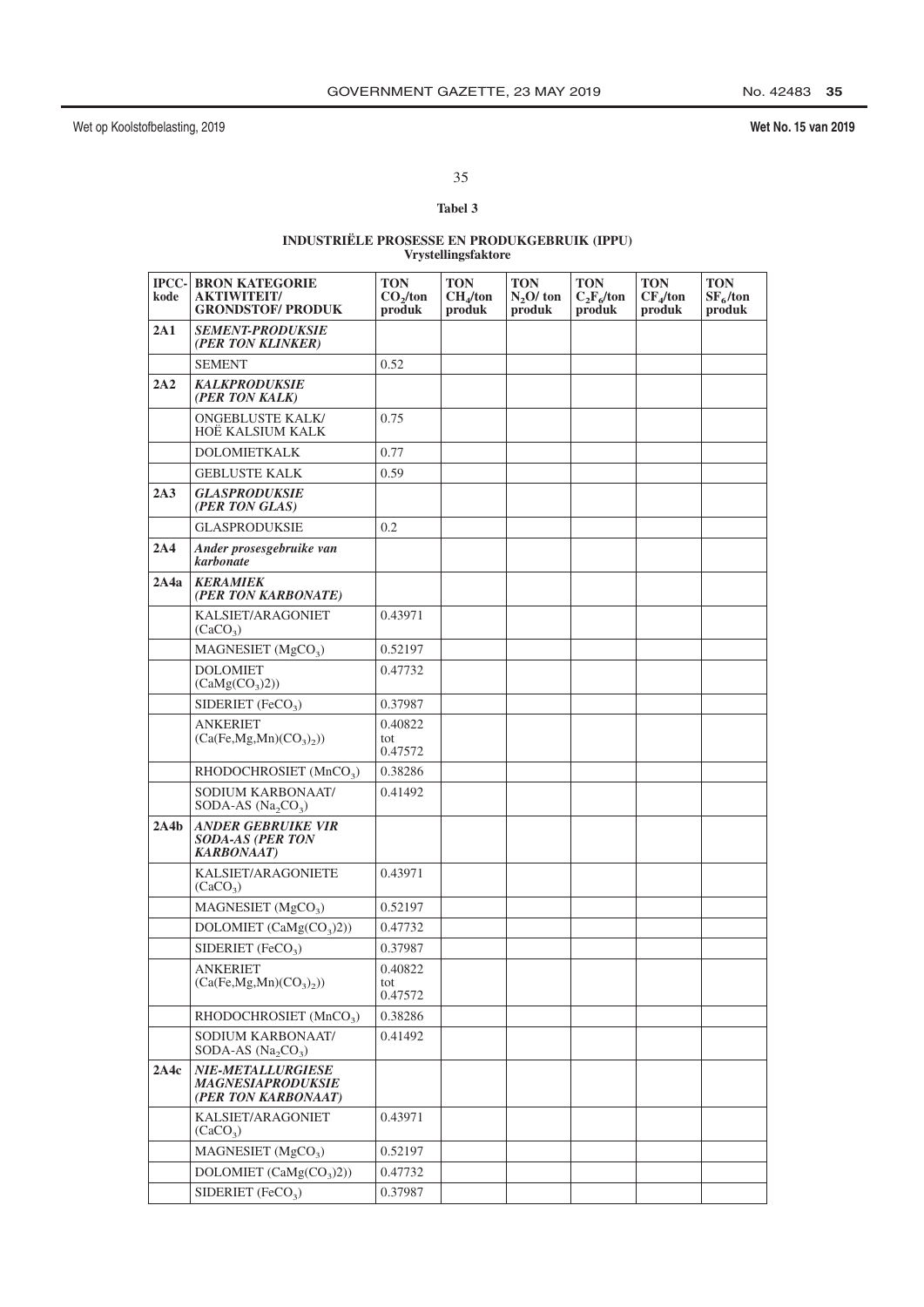| ×      | ٠  |
|--------|----|
|        |    |
| I<br>i | ۰. |

| <b>IPCC</b><br>Code | <b>SOURCE CATEGORY</b><br><b>ACTIVITY</b> /<br><b>RAW MATERIAL/</b><br><b>PRODUCT</b>           | <b>TONNE</b><br>$CO2$ /<br>tonne<br>product | <b>TONNE</b><br>CH <sub>4</sub> /<br>tonne<br>product | <b>TONNE</b><br>N,0/<br>tonne<br>product | <b>TONNE</b><br>$C_2F_6/$<br>tonne<br>product | <b>TONNE</b><br>$CF_{4}/$<br>tonne<br>product | <b>TONNE</b><br>$SF_{6}/$<br>tonne<br>product |
|---------------------|-------------------------------------------------------------------------------------------------|---------------------------------------------|-------------------------------------------------------|------------------------------------------|-----------------------------------------------|-----------------------------------------------|-----------------------------------------------|
|                     | RHODOCHROSITE (MnCO <sub>3</sub> )                                                              | 0.38286                                     |                                                       |                                          |                                               |                                               |                                               |
|                     | SODIUM CARBONATE/SODA<br>ASH $(Na, CO3)$                                                        | 0.41492                                     |                                                       |                                          |                                               |                                               |                                               |
| 2A5                 | <b>OTHER (PER TONNE</b><br><b>CARBONATE</b> )                                                   |                                             |                                                       |                                          |                                               |                                               |                                               |
|                     | CALCITE/ARAGONITE<br>(CaCO <sub>3</sub> )                                                       | 0.43971                                     |                                                       |                                          |                                               |                                               |                                               |
|                     | MAGNESITE (MgCO <sub>3</sub> )                                                                  | 0.52197                                     |                                                       |                                          |                                               |                                               |                                               |
|                     | DOLOMITE $(CaMg(CO_3)_2)$                                                                       | 0.47732                                     |                                                       |                                          |                                               |                                               |                                               |
|                     | SIDERITE $(FeCO3)$                                                                              | 0.37987                                     |                                                       |                                          |                                               |                                               |                                               |
|                     | <b>ANKERITE</b><br>(Ca(Fe, Mg, Mn)(CO <sub>3</sub> ))                                           | 0.40822<br>to<br>0.47572                    |                                                       |                                          |                                               |                                               |                                               |
|                     | RHODOCHROSITE (MnCO <sub>3</sub> )                                                              | 0.38286                                     |                                                       |                                          |                                               |                                               |                                               |
|                     | SODIUM CARBONATE/SODA<br>ASH $(Na, CO3)$                                                        | 0.41492                                     |                                                       |                                          |                                               |                                               |                                               |
| 2B1                 | <b>AMMONIA PRODUCTION</b><br>(PER TONNE NH3)                                                    |                                             |                                                       |                                          |                                               |                                               |                                               |
|                     | MODERN PLANTS-CONVEN-<br><b>TIONAL REFORMING</b><br>(NATURAL GAS)                               | 1.694                                       |                                                       |                                          |                                               |                                               |                                               |
|                     | <b>EXCESS AIR REFORMING</b><br>(NATURAL GAS)                                                    | 1.666                                       |                                                       |                                          |                                               |                                               |                                               |
|                     | AUTOTHERMAL REFORM-<br>ING (NATURAL GAS)                                                        | 1.694                                       |                                                       |                                          |                                               |                                               |                                               |
|                     | PARTIAL OXIDATION                                                                               | 2.772                                       |                                                       |                                          |                                               |                                               |                                               |
|                     | AVERAGE VALUE NATURAL<br><b>GAS (MIXTURE OF MODERN</b><br>$&$ OLD)                              | 2.104                                       |                                                       |                                          |                                               |                                               |                                               |
|                     | AVERAGE VALUE (PARTIAL<br>OXIDATION)                                                            | 3.273                                       |                                                       |                                          |                                               |                                               |                                               |
| 2B2                 | <b>NITRIC ACID PRODUCTION</b><br>(PER TONNE NITRIC ACID)                                        |                                             |                                                       |                                          |                                               |                                               |                                               |
|                     | PLANTS WITH NSCR (ALL<br>PROCESSES)                                                             |                                             |                                                       | 0.002                                    |                                               |                                               |                                               |
|                     | PLANTS WITH PROCESS<br>(INTEGRATED OR TAIL GAS)<br>NO2 DESTRUCTION)                             |                                             |                                                       | 0.0025                                   |                                               |                                               |                                               |
|                     | ATMOSPHERIC PRESSURE<br>PLANTS (LOW PRESSURE<br>PLANTS)                                         |                                             |                                                       | 0.005                                    |                                               |                                               |                                               |
|                     | MEDIUM PRESSURE COM-<br><b>BUSTION PLANTS (MEDIUM</b><br>PRESSURE)                              |                                             |                                                       | 0.007                                    |                                               |                                               |                                               |
|                     | <b>HIGH PRESSURE PLANTS</b><br>(HIGH PRESSURE)                                                  |                                             |                                                       | 0.009                                    |                                               |                                               |                                               |
| 2B3                 | <b>ADIPIC ACID PRODUCTION</b><br>(PER TONNE ADIPIC ACID<br><b>UNCONTROLLED)</b>                 |                                             |                                                       |                                          |                                               |                                               |                                               |
|                     | NITRIC ACID OXIDATION<br>(ADIPIC ACID)                                                          |                                             |                                                       | 0.3                                      |                                               |                                               |                                               |
| 2B4                 | CAPROLACTAM, GLYOXAL<br>AND GLYOXYLIC ACID<br><b>PRODUCTION (PER TONNE</b><br><b>PRODUCED</b> ) |                                             |                                                       |                                          |                                               |                                               |                                               |
|                     | CAPROLACTAM PRODUC-<br>TION (RASCHIG)                                                           |                                             |                                                       | 0.009                                    |                                               |                                               |                                               |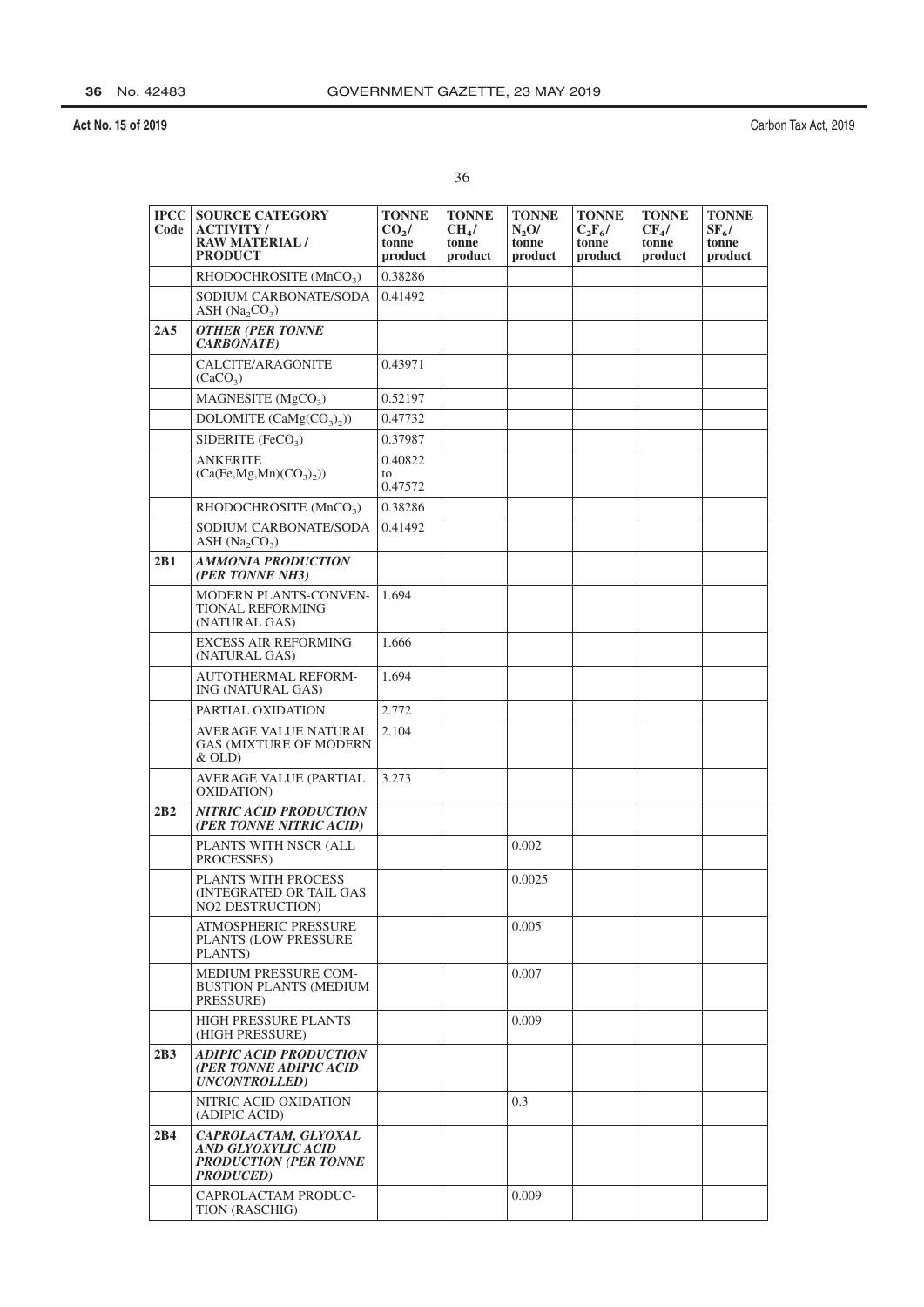| ۰.<br>× | ٠ |
|---------|---|
|         |   |
| I<br>i  |   |

| kode | <b>IPCC- BRON KATEGORIE</b><br><b>AKTIWITEIT/</b><br><b>GRONDSTOF/ PRODUK</b>                               | <b>TON</b><br>CO <sub>2</sub> /ton<br>produk | <b>TON</b><br>CH <sub>4</sub> /ton<br>produk | <b>TON</b><br>$N2O$ ton<br>produk | <b>TON</b><br>$C_2F_6$ /ton<br>produk | <b>TON</b><br>CF <sub>4</sub> /ton<br>produk | <b>TON</b><br>$SF_6$ /ton<br>produk |
|------|-------------------------------------------------------------------------------------------------------------|----------------------------------------------|----------------------------------------------|-----------------------------------|---------------------------------------|----------------------------------------------|-------------------------------------|
|      | <b>ANKERIET</b><br>(Ca(Fe, Mg, Mn)(CO <sub>3</sub> ),))                                                     | 0.40822<br>tot<br>0.47572                    |                                              |                                   |                                       |                                              |                                     |
|      | RODOCHROSIET $(MnCO3)$                                                                                      | 0.38286                                      |                                              |                                   |                                       |                                              |                                     |
|      | SODIUM KARBONAAT/<br>SODA-AS $(Na_2CO_3)$                                                                   | 0.41492                                      |                                              |                                   |                                       |                                              |                                     |
| 2A5  | <b>ANDER (PER TON</b><br><b>KARBONAAT</b> )                                                                 |                                              |                                              |                                   |                                       |                                              |                                     |
|      | KALSIET/ARAGONIET<br>(CaCO <sub>3</sub> )                                                                   | 0.43971                                      |                                              |                                   |                                       |                                              |                                     |
|      | MAGNESIET $(MgCO3)$                                                                                         | 0.52197                                      |                                              |                                   |                                       |                                              |                                     |
|      | DOLOMIET $(CaMg(CO3)2))$                                                                                    | 0.47732                                      |                                              |                                   |                                       |                                              |                                     |
|      | SIDERIET (FeCO <sub>3</sub> )                                                                               | 0.37987                                      |                                              |                                   |                                       |                                              |                                     |
|      | <b>ANKERIET</b><br>(Ca(Fe, Mg, Mn)(CO <sub>3</sub> ),))                                                     | 0.40822<br>tot<br>0.47572                    |                                              |                                   |                                       |                                              |                                     |
|      | RODOCHROSIET (MnCO <sub>3</sub> )                                                                           | 0.38286                                      |                                              |                                   |                                       |                                              |                                     |
|      | <b>SODIUM</b><br>KARBONAAT/SODA-AS<br>$(Na_2CO_3)$                                                          | 0.41492                                      |                                              |                                   |                                       |                                              |                                     |
| 2B1  | AMMONIAKPRODUKSIE<br>(PER TON NH3)                                                                          |                                              |                                              |                                   |                                       |                                              |                                     |
|      | <b>MODERNE PLANTE-</b><br><b>KONVENSIONELE</b><br>HERVORMING (AARDGAS)                                      | 1.694                                        |                                              |                                   |                                       |                                              |                                     |
|      | OORMAAT LUG<br>HERVORMING (AARDGAS)                                                                         | 1.666                                        |                                              |                                   |                                       |                                              |                                     |
|      | <b>OUTOTERMIESE</b><br>HERVORMING (AARDGAS)                                                                 | 1.694                                        |                                              |                                   |                                       |                                              |                                     |
|      | <b>GEDEELTELIKE OKSIDASIE</b>                                                                               | 2.772                                        |                                              |                                   |                                       |                                              |                                     |
|      | <b>GEMIDDELDE WAARDE</b><br>AARDGAS (MENGSEL VAN<br><b>MODERNE &amp; OUE)</b>                               | 2.104                                        |                                              |                                   |                                       |                                              |                                     |
|      | <b>GEMIDDELDE WAARDE</b><br><b>(GEDEELTELIKE</b><br>OKSIDASIE)                                              | 3.273                                        |                                              |                                   |                                       |                                              |                                     |
| 2B2  | <b>SALPETERSUUR-</b><br><b>PRODUKSIE (PER TON</b><br>SALPETERSUUR)                                          |                                              |                                              |                                   |                                       |                                              |                                     |
|      | AANLEGTE MET "NSCR".<br>(ALLE PROSESSE)                                                                     |                                              |                                              | 0.002                             |                                       |                                              |                                     |
|      | <b>AANLEGTE MET PROSES</b><br><b>(GEINTEGREERDE OF</b><br>AFVOERGAS NO <sub>2</sub><br><b>VERNIETIGING)</b> |                                              |                                              | 0.0025                            |                                       |                                              |                                     |
|      | <b>ATMOSFERIESE DRUK</b><br>AANLEGTE (LAEDRUK<br>AANLEGTE)                                                  |                                              |                                              | 0.005                             |                                       |                                              |                                     |
|      | <b>MEDIUMDRUK</b><br>ONTBRANDINGS-<br>AANLEGTE (MEDIUM<br>DRUK)                                             |                                              |                                              | 0.007                             |                                       |                                              |                                     |
|      | HOËDRUK AANLEGTE (HOË<br>DRUK)                                                                              |                                              |                                              | 0.009                             |                                       |                                              |                                     |
| 2B3  | 'ADIPIC' SUURPRODUKSIE<br>(PER TON 'ADIPIC' SUUR<br><b>ONBEHEER</b>                                         |                                              |                                              |                                   |                                       |                                              |                                     |
|      | SALPETERSUUR-OKSIDASIE<br>('ADIPIC' SUUR)                                                                   |                                              |                                              | 0.3                               |                                       |                                              |                                     |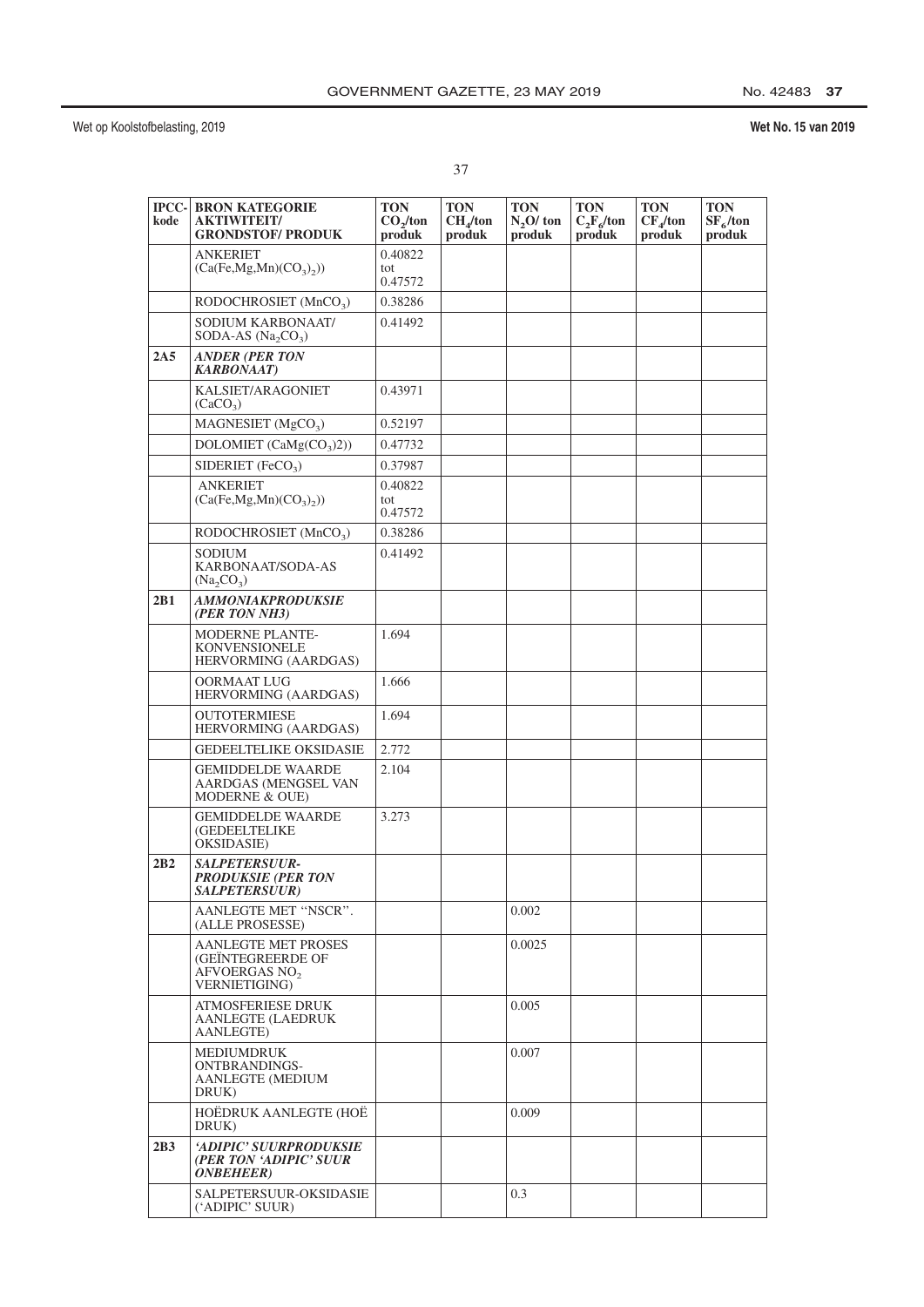Carbon Tax Act, 2019

| <b>IPCC</b><br>Code | <b>SOURCE CATEGORY</b><br><b>ACTIVITY /</b><br><b>RAW MATERIAL/</b><br><b>PRODUCT</b>                                    | <b>TONNE</b><br>CO <sub>2</sub> /<br>tonne<br>product | <b>TONNE</b><br>CH <sub>4</sub> /<br>tonne<br>product | <b>TONNE</b><br>$N_2$ O/<br>tonne<br>product | <b>TONNE</b><br>$C_2F_6/$<br>tonne<br>product | <b>TONNE</b><br>$CF_{4}/$<br>tonne<br>product | <b>TONNE</b><br>$SF_6/$<br>tonne<br>product |
|---------------------|--------------------------------------------------------------------------------------------------------------------------|-------------------------------------------------------|-------------------------------------------------------|----------------------------------------------|-----------------------------------------------|-----------------------------------------------|---------------------------------------------|
|                     | <b>GLYOXAL PRODUCTION</b>                                                                                                |                                                       |                                                       | 0.1                                          |                                               |                                               |                                             |
|                     | <b>GLYOXYLIC ACID PRODUC-</b><br>TION                                                                                    |                                                       |                                                       | 0.02                                         |                                               |                                               |                                             |
| 2B5                 | <b>CARBIDE PRODUCTION</b><br>(PER TONNE RAW MATE-<br><b>RIAL USED)</b>                                                   |                                                       |                                                       |                                              |                                               |                                               |                                             |
|                     | SILICON CARBIDE PRODUC-<br><b>TION</b>                                                                                   | 2.3                                                   | 0.0102                                                |                                              |                                               |                                               |                                             |
|                     | PETROLEUM COKE USE                                                                                                       | 1.7                                                   |                                                       |                                              |                                               |                                               |                                             |
| 2B5                 | <b>CARBIDE PRODUCTION</b><br>(PER TONNE CARBIDE PRO-<br>DUCED)                                                           |                                                       |                                                       |                                              |                                               |                                               |                                             |
|                     | <b>SILICON CARBIDE PRODUC-</b><br>TION (CARBIDE PRODUCED)                                                                | 2.62                                                  | 0.0116                                                |                                              |                                               |                                               |                                             |
|                     | PETROLEUM COKE USE                                                                                                       | 1.09                                                  |                                                       |                                              |                                               |                                               |                                             |
|                     | <b>USE OF PRODUCT</b>                                                                                                    | 1.1                                                   |                                                       |                                              |                                               |                                               |                                             |
| 2B6                 | <b>TITANIUM DIOXIDE PRO-</b><br><b>DUCTION (PER TONNE</b><br><b>PRODUCT</b> )                                            |                                                       |                                                       |                                              |                                               |                                               |                                             |
|                     | <b>TITANIUM SLAG</b>                                                                                                     | <b>NOT</b><br>$AVAIL -$<br>ABL E                      |                                                       |                                              |                                               |                                               |                                             |
|                     | <b>SYNTHETIC RUTILE</b>                                                                                                  | 1.43                                                  |                                                       |                                              |                                               |                                               |                                             |
|                     | RUTILE TITANIUM DIOXIDE<br>(CHLORIDE ROUTE)                                                                              | 1.34                                                  |                                                       |                                              |                                               |                                               |                                             |
| 2B7                 | <b>SODA ASH PRODUCTION</b><br>(PER TONNE OF SODA ASH<br>OR TRONA)                                                        |                                                       |                                                       |                                              |                                               |                                               |                                             |
|                     | NATURAL SODA ASH OUT-<br>PUT                                                                                             | 0.138                                                 |                                                       |                                              |                                               |                                               |                                             |
|                     | NATURAL SODA ASH<br>(TRONA USED)                                                                                         | 0.097                                                 |                                                       |                                              |                                               |                                               |                                             |
| 2B8                 | PETROCHEMICAL AND<br><b>CARBON BLACK PRODUC-</b><br><b>TION</b>                                                          |                                                       |                                                       |                                              |                                               |                                               |                                             |
| 2B8a                | <b>METHANOL PRODUCTION</b><br>(PER TONNE METHANOL<br><b>PRODUCED</b> )                                                   |                                                       |                                                       |                                              |                                               |                                               |                                             |
|                     | CONVENTIONAL STEAM<br>REFORMING WITHOUT PRI-<br><b>MARY REFORMER (NATU-</b><br>RAL GAS FEEDSTOCK)                        | 0.67                                                  | 0.0023                                                |                                              |                                               |                                               |                                             |
|                     | <b>CONVENTIONAL STEAM</b><br>REFORMING WITH PRI-<br><b>MARY REFORMER (NATU-</b><br>RAL GAS FEEDSTOCK)                    | 0.497                                                 | 0.0023                                                |                                              |                                               |                                               |                                             |
|                     | CONVENTIONAL STEAM<br>REFORMING LURGI CON-<br><b>VENTIONAL PROCESS</b><br>(NATURAL GAS FEED-<br>STOCK)                   | 0.385                                                 | 0.0023                                                |                                              |                                               |                                               |                                             |
|                     | <b>CONVENTIONAL STEAM</b><br><b>REFORMING LURGI CON-</b><br><b>VENTIONAL PROCESS</b><br>(NATURAL GAS+CO, FEED-<br>STOCK) | 0.267                                                 | 0.0023                                                |                                              |                                               |                                               |                                             |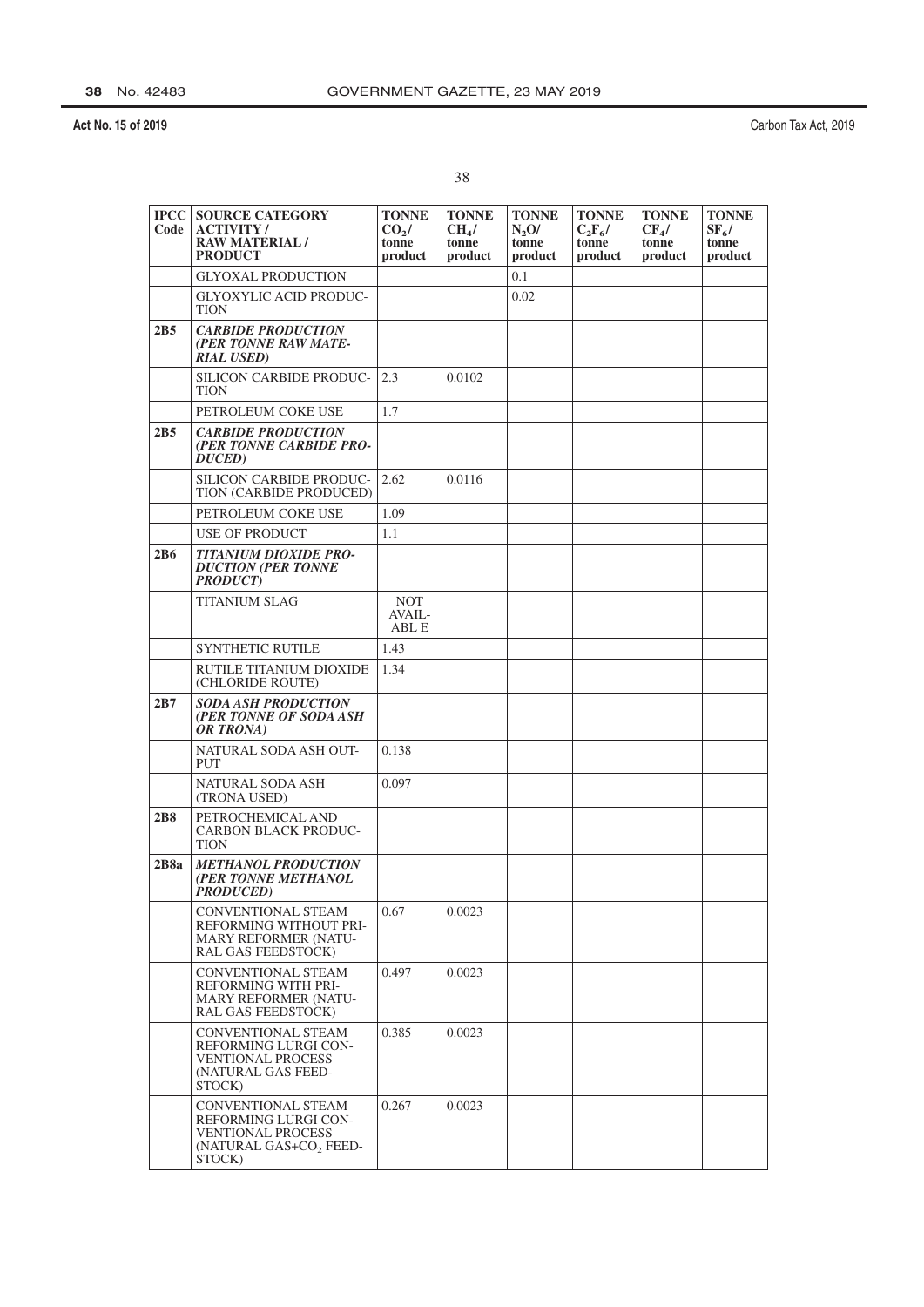| ۰. | ٧       |
|----|---------|
|    |         |
| I  | ×<br>۰. |
| i  | ٧       |

| $ PCC- $<br>kode | <b>BRON KATEGORIE</b><br><b>AKTIWITEIT/</b><br><b>GRONDSTOF/ PRODUK</b>                              | TON<br>CO <sub>2</sub> /ton<br>produk | <b>TON</b><br>CH <sub>4</sub> /ton<br>produk | <b>TON</b><br>$N2O$ ton<br>produk | <b>TON</b><br>$C_2F_6$ /ton<br>produk | <b>TON</b><br>$CF_4$ /ton<br>produk | <b>TON</b><br>$SF_6$ /ton<br>produk |
|------------------|------------------------------------------------------------------------------------------------------|---------------------------------------|----------------------------------------------|-----------------------------------|---------------------------------------|-------------------------------------|-------------------------------------|
| 2B4              | "CAPROLACTAM',<br><b>"GLYOXAL" EN</b><br>"GLYOKSILIC"<br>SUURPRODUKSIE (PER<br><b>TON PRODUSEER)</b> |                                       |                                              |                                   |                                       |                                     |                                     |
|                  | "CAPROLACTAM"<br>PRODUKSIE (RASCHIG)                                                                 |                                       |                                              | 0.009                             |                                       |                                     |                                     |
|                  | <b>GLYOXAL-PRODUKSIE</b>                                                                             |                                       |                                              | 0.1                               |                                       |                                     |                                     |
|                  | "GLYOKSILIC"<br>SUURPRODUKSIE                                                                        |                                       |                                              | 0.02                              |                                       |                                     |                                     |
| 2B5              | KARBIED PRODUKSIE (PER<br>TON GRONDSTOF<br><i><b>GEBRUIK)</b></i>                                    |                                       |                                              |                                   |                                       |                                     |                                     |
|                  | SILIKON<br>KARBIEDPRODUKSIE                                                                          | 2.3                                   | 0.0102                                       |                                   |                                       |                                     |                                     |
|                  | PETROLEUM<br>KOOKSGEBRUIK                                                                            | 1.7                                   |                                              |                                   |                                       |                                     |                                     |
| 2B5              | <b>KARBIEDPRODUKSIE (PER</b><br><b>TON KARBIED PRODUSEER)</b>                                        |                                       |                                              |                                   |                                       |                                     |                                     |
|                  | <b>SILIKON</b><br>KARBIEDPRODUKSIE<br>(KARBIED PRODUSEER)                                            | 2.62                                  | 0.0116                                       |                                   |                                       |                                     |                                     |
|                  | PETROLEUM<br>KOOKSGEBRUIK                                                                            | 1.09                                  |                                              |                                   |                                       |                                     |                                     |
|                  | <b>GEBRUIK VAN PRODUK</b>                                                                            | 1.1                                   |                                              |                                   |                                       |                                     |                                     |
| 2B6              | TITAANDIOKSIED-<br><b>PRODUKSIE (PER TON</b><br><b>PRODUK)</b>                                       |                                       |                                              |                                   |                                       |                                     |                                     |
|                  | <b>TITAANSLAK</b>                                                                                    | NIE<br><b>BESKIK-</b><br>BAAR         |                                              |                                   |                                       |                                     |                                     |
|                  | <b>SINTETIESE RUTIEL</b>                                                                             | 1.43                                  |                                              |                                   |                                       |                                     |                                     |
|                  | RUTIELE TITAANDIOKSIED<br>(CHLORIED ROETE)                                                           | 1.34                                  |                                              |                                   |                                       |                                     |                                     |
| 2B7              | SODA-ASPRODUKSIE (PER<br>TON VAN SODA-AS OF<br><b>TRONA</b> )                                        |                                       |                                              |                                   |                                       |                                     |                                     |
|                  | NATUURLIKE SODA-AS<br>PRODUKSIE                                                                      | 0.138                                 |                                              |                                   |                                       |                                     |                                     |
|                  | NATUURLIKE SODA-AS<br>(TRONA GEBRUIK)                                                                | 0.097                                 |                                              |                                   |                                       |                                     |                                     |
| 2B8              | <b>PETROCHEMIESE EN</b><br><b>KOOLSWART-PRODUKSIE</b>                                                |                                       |                                              |                                   |                                       |                                     |                                     |
| 2B8a             | <i>METANOL-PRODUKSIE</i><br>(PER TON METANOL<br><b>PRODUSEER)</b>                                    |                                       |                                              |                                   |                                       |                                     |                                     |
|                  | <b>KONVENSIONELE</b><br>STOOMHERVORMING<br>SONDER PRIMÊRE<br>HERVORMER (AARDGAS-<br>VOERSTOF)        | 0.67                                  | 0.0023                                       |                                   |                                       |                                     |                                     |
|                  | KONVENSIONELE STOOM-<br><b>HERVORMING MET</b><br>PRIMËRE HERVORMER<br>(AARDGASVOERSTOF)              | 0.497                                 | 0.0023                                       |                                   |                                       |                                     |                                     |
|                  | KONVENSIONELE<br><b>STOOMHERVORMING</b><br>"LURGI" KONVENSIONELE<br>PROSES (AARDGAS-<br>VOERSTOF)    | 0.385                                 | 0.0023                                       |                                   |                                       |                                     |                                     |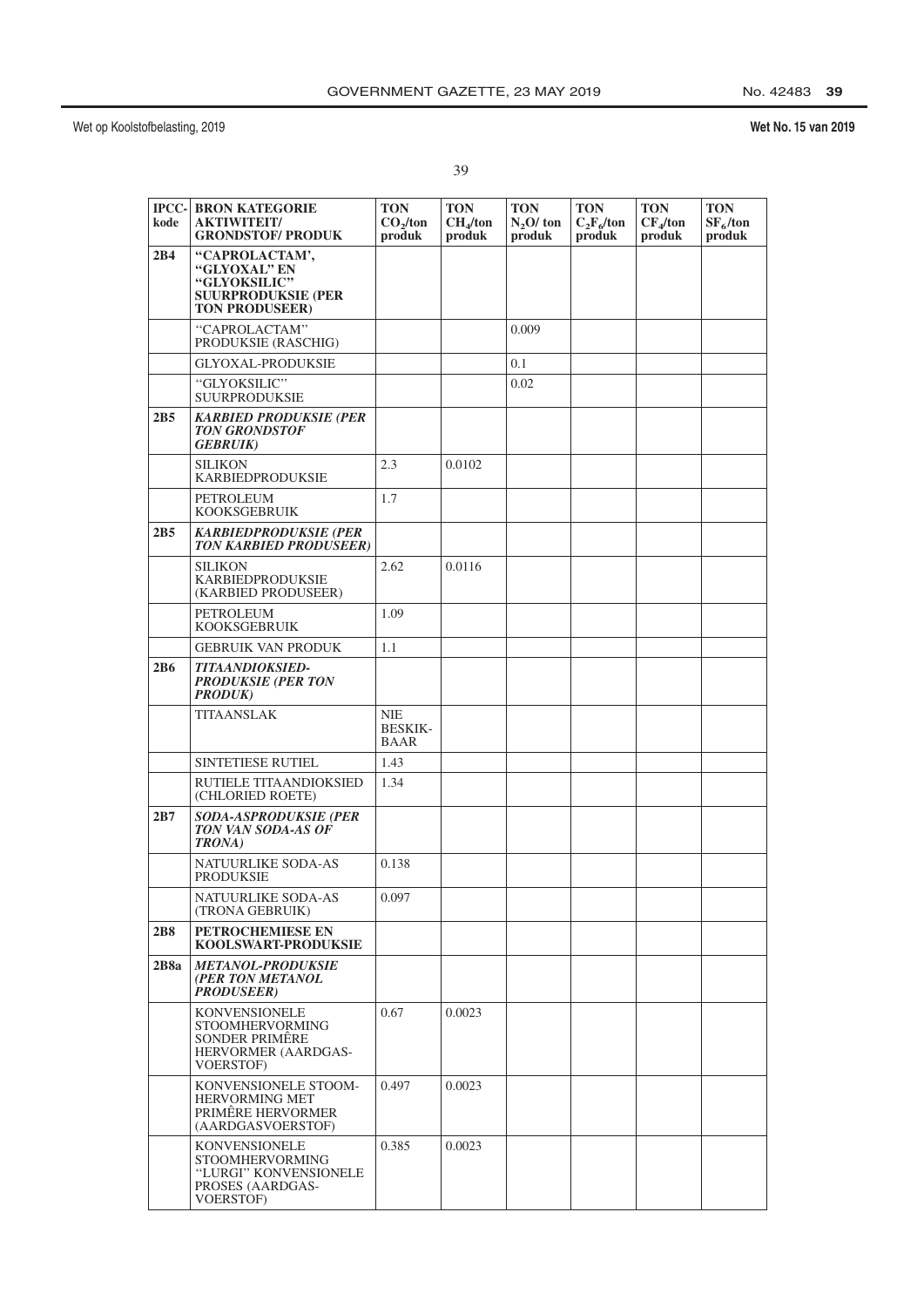| ٠ |  |  |
|---|--|--|
|   |  |  |

| <b>IPCC</b><br>Code | <b>SOURCE CATEGORY</b><br><b>ACTIVITY/</b><br><b>RAW MATERIAL/</b><br><b>PRODUCT</b>                                         | <b>TONNE</b><br>CO <sub>2</sub><br>tonne<br>product | <b>TONNE</b><br>CH <sub>4</sub> /<br>tonne<br>product | <b>TONNE</b><br>N,0/<br>tonne<br>product | <b>TONNE</b><br>$C_2F_6/$<br>tonne<br>product | <b>TONNE</b><br>$CF_{4}/$<br>tonne<br>product | <b>TONNE</b><br>$SF_6/$<br>tonne<br>product |
|---------------------|------------------------------------------------------------------------------------------------------------------------------|-----------------------------------------------------|-------------------------------------------------------|------------------------------------------|-----------------------------------------------|-----------------------------------------------|---------------------------------------------|
|                     | <b>CONVENTIONAL STEAM</b><br>REFORMING LURGI LOW<br>PRESSURE PROCESS (NATU-<br>RAL GAS FEEDSTOCK)                            | 0.267                                               | 0.0023                                                |                                          |                                               |                                               |                                             |
|                     | <b>CONVENTIONAL STEAM</b><br>REFORMING LURGI COM-<br><b>BINED PROCESS (NATURAL</b><br><b>GAS FEEDSTOCK)</b>                  | 0.396                                               | 0.0023                                                |                                          |                                               |                                               |                                             |
|                     | <b>CONVENTIONAL STEAM</b><br>REFORMING LURGI MEGA<br><b>METHANOL PROCESS</b><br>(NATURAL GAS FEED-<br>STOCK)                 | 0.31                                                | 0.0023                                                |                                          |                                               |                                               |                                             |
|                     | PARTIAL OXIDATION PRO-<br><b>CESS (OIL FEEDSTOCK)</b>                                                                        | 1.376                                               | 0.0023                                                |                                          |                                               |                                               |                                             |
|                     | PARTIAL OXIDATION PRO-<br>CESS (COAL FEEDSTOCK)                                                                              | 5.285                                               | 0.0023                                                |                                          |                                               |                                               |                                             |
|                     | PARTIAL OXIDATION PRO-<br><b>CESS (LIGNITE FEEDSTOCK)</b>                                                                    | 5.02                                                | 0.0023                                                |                                          |                                               |                                               |                                             |
|                     | <b>CONVENTIONAL STEAM</b><br>REFORMING WITH INTE-<br><b>GRATED AMMONIA PRO-</b><br><b>DUCTION (NATURAL GAS</b><br>FEEDSTOCK) | 1.02                                                | 0.0023                                                |                                          |                                               |                                               |                                             |
| 2B8b                | <b>STEAM CRACKING</b><br><b>ETHYLENE PRODUCTION</b><br>(PER TONNE ETHYLENE<br><b>PRODUCED</b> )                              |                                                     |                                                       |                                          |                                               |                                               |                                             |
|                     | ETHYLENE (TOTAL PRO-<br><b>CESS &amp; ENERGY FEED-</b><br>STOCK USE)—NAPTHA                                                  | 1.73                                                | 0.003                                                 |                                          |                                               |                                               |                                             |
|                     | ETHYLENE (TOTAL PRO-<br>CESS & ENERGY FEED-<br>STOCK USE)—GAS OIL                                                            | 2.29                                                | 0.003                                                 |                                          |                                               |                                               |                                             |
|                     | ETHYLENE (TOTAL PRO-<br><b>CESS &amp; ENERGY FEED-</b><br>STOCK USE)-ETHANE                                                  | 0.95                                                | 0.006                                                 |                                          |                                               |                                               |                                             |
|                     | ETHYLENE (TOTAL PRO-<br><b>CESS &amp; ENERGY FEED-</b><br>STOCK USE)-PROPANE                                                 | 1.04                                                | 0.003                                                 |                                          |                                               |                                               |                                             |
|                     | ETHYLENE (TOTAL PRO-<br><b>CESS &amp; ENERGY FEED-</b><br><b>STOCK USE)-BUTANE</b>                                           | 1.07                                                | 0.003                                                 |                                          |                                               |                                               |                                             |
|                     | ETHYLENE (TOTAL PRO-<br><b>CESS &amp; ENERGY FEED-</b><br><b>STOCK USE)-OTHER</b>                                            | 1.73                                                | 0.003                                                 |                                          |                                               |                                               |                                             |
|                     | ETHYLENE (PROCESS<br>FEEDSTOCK USE)-<br><b>NAPHTHA</b>                                                                       | 1.73                                                | 0.003                                                 |                                          |                                               |                                               |                                             |
|                     | ETHYLENE (PROCESS<br>FEEDSTOCK USE)-GAS OIL                                                                                  | 2.17                                                | 0.003                                                 |                                          |                                               |                                               |                                             |
|                     | ETHYLENE (PROCESS<br>FEEDSTOCK USE)-ETHANE                                                                                   | 0.76                                                | 0.006                                                 |                                          |                                               |                                               |                                             |
|                     | ETHYLENE (PROCESS<br><b>FEEDSTOCK USE</b> )-<br><b>PROPANE</b>                                                               | 1.04                                                | 0.003                                                 |                                          |                                               |                                               |                                             |
|                     | ETHYLENE ( PROCESS<br>FEEDSTOCK USE)-BUTANE                                                                                  | 1.07                                                | 0.003                                                 |                                          |                                               |                                               |                                             |
|                     | ETHYLENE (PROCESS<br><b>FEEDSTOCK USE)-OTHER</b>                                                                             | 1.73                                                | 0.003                                                 |                                          |                                               |                                               |                                             |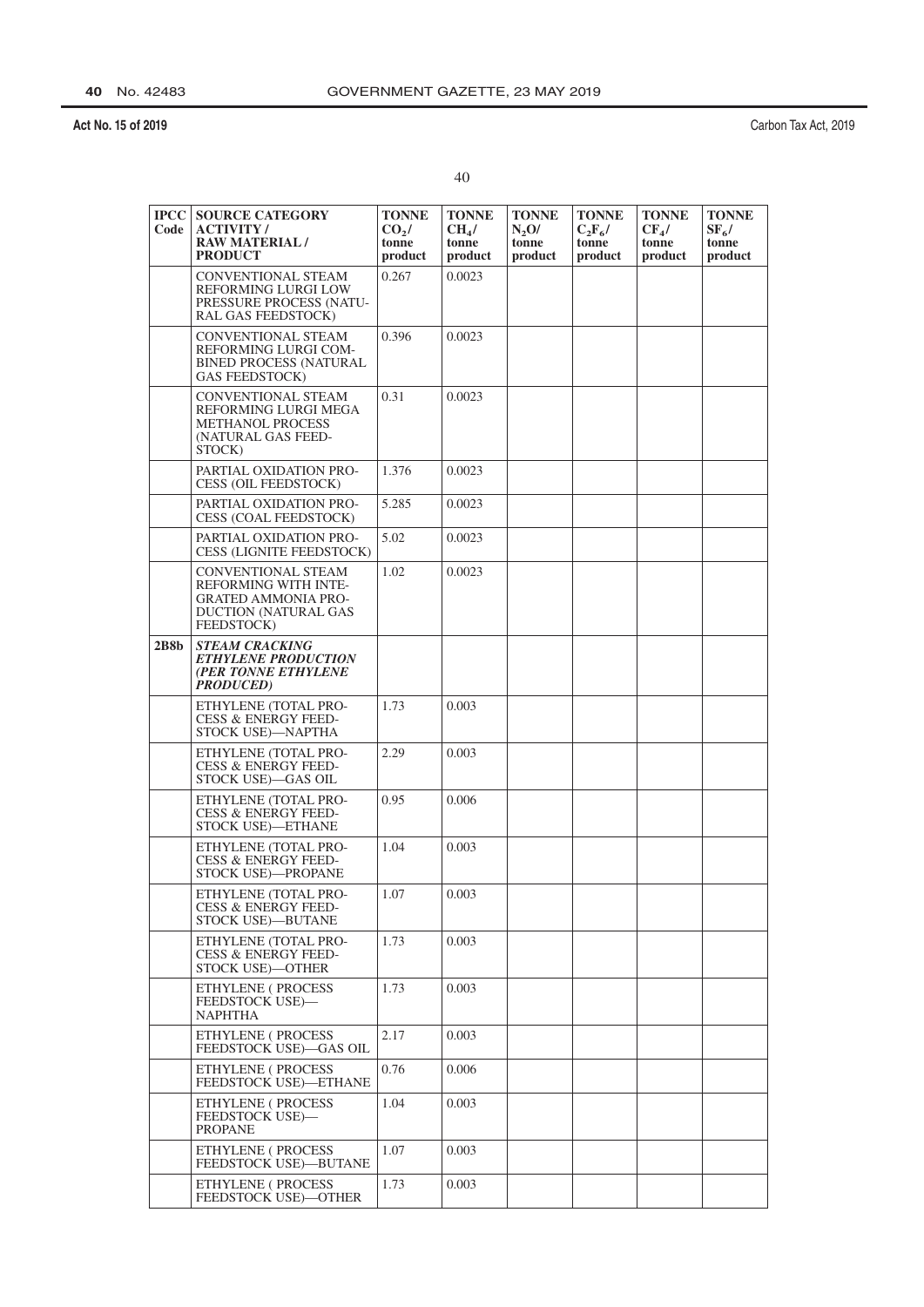# No. 42483 41

| ٠ |  |
|---|--|
|   |  |

| kode | <b>IPCC- BRON KATEGORIE</b><br><b>AKTIWITEIT/</b><br><b>GRONDSTOF/ PRODUK</b>                                                  | <b>TON</b><br>CO <sub>2</sub> /ton<br>produk | TON<br>CH <sub>4</sub> /ton<br>produk | <b>TON</b><br>$N2O$ ton<br>produk | <b>TON</b><br>$C_2F_6$ /ton<br>produk | <b>TON</b><br>$CF_4$ /ton<br>produk | <b>TON</b><br>$SF_6$ /ton<br>produk |
|------|--------------------------------------------------------------------------------------------------------------------------------|----------------------------------------------|---------------------------------------|-----------------------------------|---------------------------------------|-------------------------------------|-------------------------------------|
|      | <b>KONVENSIONELE</b><br><b>STOOMHERVORMING</b><br>"LURGI" KONVENSIONELE<br>PROSES (AARDGAS+CO <sub>2</sub><br><b>VOERSTOF)</b> | 0.267                                        | 0.0023                                |                                   |                                       |                                     |                                     |
|      | <b>KONVENSIONELE</b><br><b>STOOMHERVORMING</b><br>"LURGI" LAE DRUK<br>PROSES (AARDGAS-<br>VOERSTOF)                            | 0.267                                        | 0.0023                                |                                   |                                       |                                     |                                     |
|      | <b>KONVENSIONELE</b><br><b>STOOMHERVORMING</b><br>"LURGI" KOMBINEERDE<br>PROSES (AARDGAS-<br><b>VOERSTOF)</b>                  | 0.396                                        | 0.0023                                |                                   |                                       |                                     |                                     |
|      | KONVENSIONELE STOOM<br>HERVORMING "LURGI"<br><b>MEGA METANOLPROSES</b><br>(AARDGASVOERSTOF)                                    | 0.31                                         | 0.0023                                |                                   |                                       |                                     |                                     |
|      | <b>GEDEELTELIKE</b><br><b>OKSIDASIEPROSES</b><br>(OLIEVOERSTOF)                                                                | 1.376                                        | 0.0023                                |                                   |                                       |                                     |                                     |
|      | <b>GEDEELTELIKE</b><br><b>OKSIDASIEPROSES</b><br>STEENKOOLVOERSTOF)                                                            | 5.285                                        | 0.0023                                |                                   |                                       |                                     |                                     |
|      | <b>GEDEELTELIKE</b><br><b>OKSIDASIEPROSES</b><br>(LIGNIETVOERSTOF)                                                             | 5.02                                         | 0.0023                                |                                   |                                       |                                     |                                     |
|      | <b>KONVENSIONELE</b><br>STOOMHERVORMING MET<br><b>GEINTEGREERDE</b><br>AMMONIAK-PRODUKSIE<br>(AARDGASVOERSTOF)                 | 1.02                                         | 0.0023                                |                                   |                                       |                                     |                                     |
| 2B8b | STOOM "CRACKING"<br><b>ETILEENPRODUKSIE (PER</b><br><b>TON ETILEEN PRODUSEER)</b>                                              |                                              |                                       |                                   |                                       |                                     |                                     |
|      | ETILEEN (TOTAAL PROSES<br>& ENERGIEVOERSTOF<br><b>GEBRUIK)—NAFTA</b>                                                           | 1.73                                         | 0.003                                 |                                   |                                       |                                     |                                     |
|      | ETILEEN (TOTAAL PROSES<br>& ENERGIEVOERSTOF<br><b>GEBRUIK)-GAS-OLIE</b>                                                        | 2.29                                         | 0.003                                 |                                   |                                       |                                     |                                     |
|      | ETILEEN (TOTAAL PROSES<br>& ENERGIEVOERSTOF<br>GEBRUIK)—ETAAN                                                                  | 0.95                                         | 0.006                                 |                                   |                                       |                                     |                                     |
|      | ETILEEN (TOTAAL PROSES<br>& ENERGIEVOERSTOF<br><b>GEBRUIK)-PROPAAN</b>                                                         | 1.04                                         | 0.003                                 |                                   |                                       |                                     |                                     |
|      | ETILEEN (TOTAAL PROSES<br>& ENERGIEVOERSTOF<br>GEBRUIK)—BUTAAN                                                                 | 1.07                                         | 0.003                                 |                                   |                                       |                                     |                                     |
|      | ETILEEN (TOTAAL PROSES<br>& ENERGIEVOERSTOF<br><b>GEBRUIK</b> )-ANDER                                                          | 1.73                                         | 0.003                                 |                                   |                                       |                                     |                                     |
|      | <b>ETILEEN (PROSES-</b><br>VOERSTOF GEBRUIK)<br>—NAFTA                                                                         | 1.73                                         | 0.003                                 |                                   |                                       |                                     |                                     |
|      | ETILEEN (PROSES-<br><b>VOERSTOF GEBRUIK)—</b><br>GAS-OLIE                                                                      | 2.17                                         | 0.003                                 |                                   |                                       |                                     |                                     |
|      | ETILEEN (PROSES-<br><b>VOERSTOF GEBRUIK)-</b><br>ETAAN                                                                         | 0.76                                         | 0.006                                 |                                   |                                       |                                     |                                     |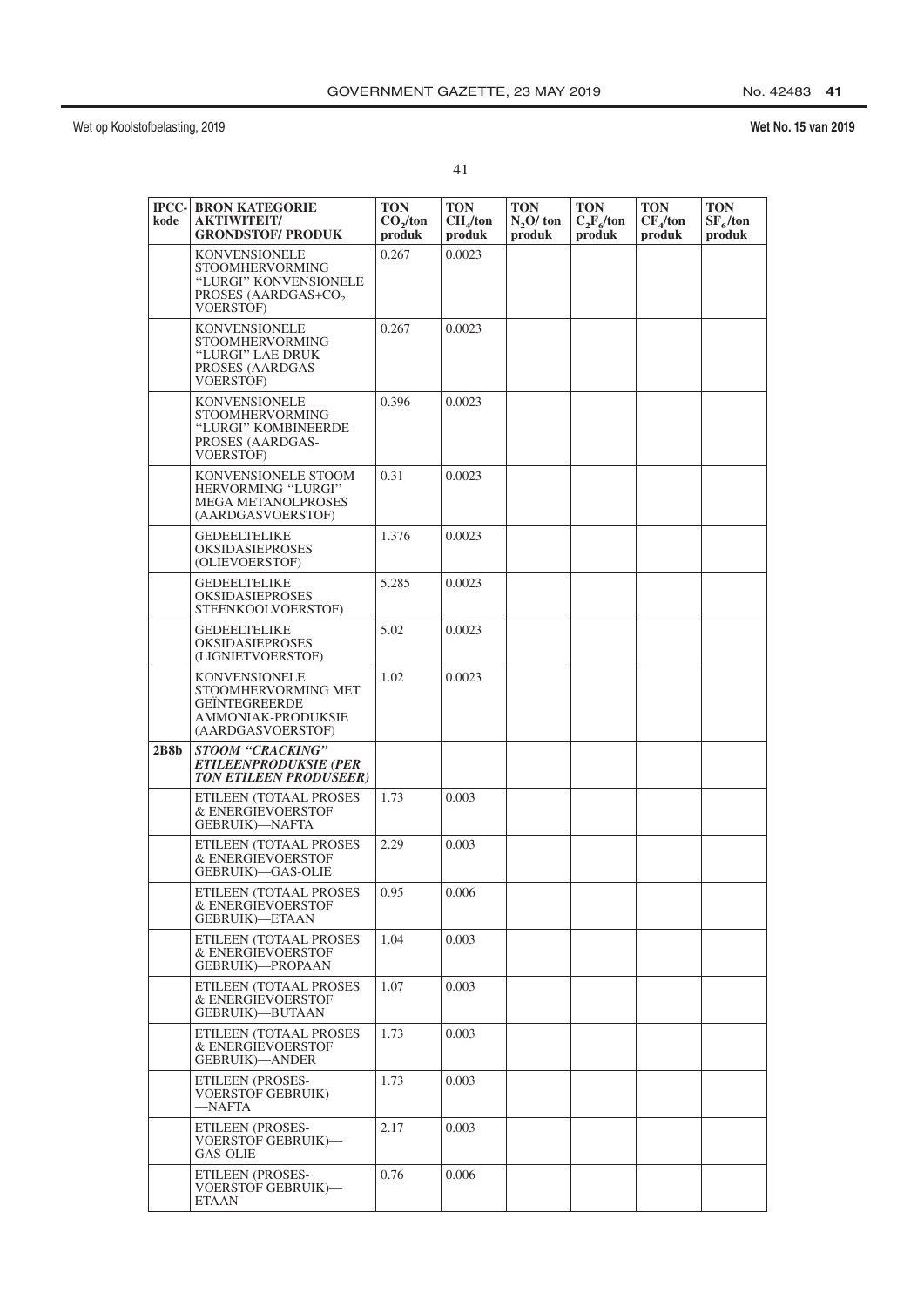|   | ٧ |
|---|---|
| ٠ | × |
|   |   |

| <b>IPCC</b><br>Code | <b>SOURCE CATEGORY</b><br><b>ACTIVITY/</b><br><b>RAW MATERIAL/</b><br><b>PRODUCT</b>                                                                 | <b>TONNE</b><br>CO <sub>2</sub><br>tonne<br>product | <b>TONNE</b><br>CH <sub>4</sub> /<br>tonne<br>product | <b>TONNE</b><br>$N_2$ O/<br>tonne<br>product | <b>TONNE</b><br>$C_2F_6/$<br>tonne<br>product | <b>TONNE</b><br>$CF_{4}/$<br>tonne<br>product | <b>TONNE</b><br>$SF_{6}/$<br>tonne<br>product |
|---------------------|------------------------------------------------------------------------------------------------------------------------------------------------------|-----------------------------------------------------|-------------------------------------------------------|----------------------------------------------|-----------------------------------------------|-----------------------------------------------|-----------------------------------------------|
|                     | ETHYLENE (SUPPLEMEN-<br>TAL FUEL-ENERGY FEED-<br>STOCK) USE-GAS OIL                                                                                  | 0.12                                                | 0.003                                                 |                                              |                                               |                                               |                                               |
|                     | ETHYLENE (SUPPLEMEN-<br>TAL FUEL-ENERGY FEED-<br>STOCK) USE-ETHANE                                                                                   | 0.19                                                | 0.006                                                 |                                              |                                               |                                               |                                               |
| 2B8c                | <b>ETHYLENE DICHLORIDE</b><br><b>AND VINYL CHLORIDE</b><br><b>MONOMER (PER TONNE</b><br><b>EDC PRODUCED OR TONNE</b><br><b>VCM PRODUCT PRODUCED)</b> |                                                     |                                                       |                                              |                                               |                                               |                                               |
|                     | <b>DIRECT CHORINATION</b><br>PROCESS (EDC)                                                                                                           | 0.191                                               | 0.0000226                                             |                                              |                                               |                                               |                                               |
|                     | <b>OXYCHLORINATION</b><br>PROCESS (EDC)                                                                                                              | 0.202                                               | 0.0000226                                             |                                              |                                               |                                               |                                               |
|                     | <b>BALANCED PROCESS</b><br>(DEFAULT)-EDC                                                                                                             | 0.196                                               | 0.0000226                                             |                                              |                                               |                                               |                                               |
| 2B8c                | <b>ETHYLENE DICHLORIDE</b><br><b>AND VINYL CHLORIDE</b><br><b>MONOMER (PER TONNE</b><br><b>VCM PRODUCED OR TONNE</b><br><b>VCM PRODUCT PRODUCED)</b> |                                                     |                                                       |                                              |                                               |                                               |                                               |
|                     | DIRECT CHLORINATION-<br>PROCESS (VCM)                                                                                                                | 0.286                                               | 0.0000226                                             |                                              |                                               |                                               |                                               |
|                     | <b>OXYCHLORINATION</b><br>PROCESS (VCM)                                                                                                              | 0.302                                               | 0.0000226                                             |                                              |                                               |                                               |                                               |
|                     | <b>BALANCED PROCESS</b><br>(DEFAULT) - VCM                                                                                                           | 0.294                                               | 0.0000226                                             |                                              |                                               |                                               |                                               |
| 2B8d                | <b>ETHYLENE OXIDE (PER</b><br><b>TONNE ETHYLENE OXIDE</b><br><b>PRODUCED</b> )                                                                       |                                                     |                                                       |                                              |                                               |                                               |                                               |
|                     | AIR PROCESS (DEFAULT)-<br>CATALYST DEFAULT (70)                                                                                                      | 0.863                                               | 0.00179                                               |                                              |                                               |                                               |                                               |
|                     | AIR PROCESS (DEFAULT)-<br>CATALYST <sub>(75)</sub>                                                                                                   | 0.663                                               | 0.00179                                               |                                              |                                               |                                               |                                               |
|                     | AIR PROCESS (DEFAULT)-<br>CATALYST <sub>(80)</sub>                                                                                                   | 0.5                                                 | 0.00179                                               |                                              |                                               |                                               |                                               |
|                     | <b>OXYGEN PROCESS</b><br>(DEFAULT)-CATALYST<br>DEFAULT (75)                                                                                          | 0.663                                               | 0.00179                                               |                                              |                                               |                                               |                                               |
|                     | <b>OXYGEN PROCESS-</b><br>CATALYST <sub>(80)</sub>                                                                                                   | $0.5^{\circ}$                                       | 0.00179                                               |                                              |                                               |                                               |                                               |
|                     | <b>OXYGEN PROCESS-</b><br>CATALYST <sub>(85)</sub>                                                                                                   | 0.35                                                | 0.00179                                               |                                              |                                               |                                               |                                               |
|                     | ALL ETHYLENE OXIDE<br>PROCESSES-THERMAL<br><b>TREATMENT</b>                                                                                          | N/A                                                 | 0.00079                                               |                                              |                                               |                                               |                                               |
| 2B8e                | <b>ACRYLONITRILE (PER</b><br><b>TONNE ACRYLONITRILE</b><br><b>PRODUCED</b> )                                                                         |                                                     |                                                       |                                              |                                               |                                               |                                               |
|                     | DIRECT AMMOXIDATION<br>WITH SECONDARY PROD-<br>UCTS BURNED FOR EN-<br>ERGY RECOVERY OR<br>FLARED (DEFAULT)                                           | 1                                                   | 0.00018                                               |                                              |                                               |                                               |                                               |
|                     | DIRECT AMMOXIDATION<br>WITH ACETONITRILE<br><b>BURNED FOR ENERGY</b><br><b>RECOVERY OR FLARED</b>                                                    | 0.83                                                | 0.00018                                               |                                              |                                               |                                               |                                               |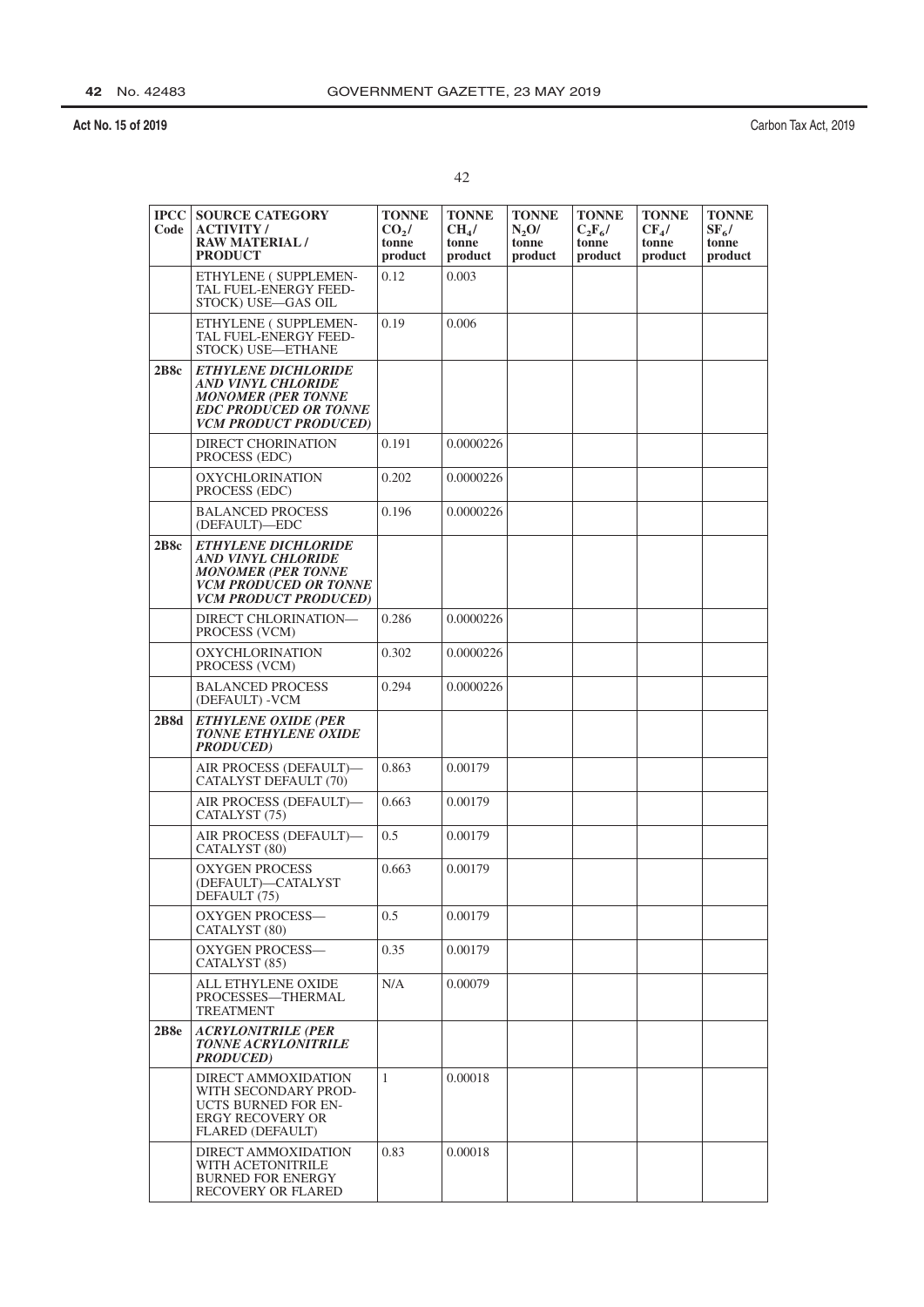## No. 42483 43

| ٠ | ٦<br>I<br>×<br>v |
|---|------------------|

| kode        | <b>IPCC- BRON KATEGORIE</b><br><b>AKTIWITEIT/</b><br><b>GRONDSTOF/ PRODUK</b>                                                                         | TON<br>CO <sub>2</sub> /ton<br>produk | TON<br>CH <sub>4</sub> /ton<br>produk | <b>TON</b><br>$N2O$ ton<br>produk | <b>TON</b><br>$C_2F_6$ /ton<br>produk | <b>TON</b><br>$CF_4$ /ton<br>produk | <b>TON</b><br>$SF_6$ /ton<br>produk |
|-------------|-------------------------------------------------------------------------------------------------------------------------------------------------------|---------------------------------------|---------------------------------------|-----------------------------------|---------------------------------------|-------------------------------------|-------------------------------------|
|             | <b>ETILEEN (PROSES-</b><br>VOERSTOF<br><b>GEBRUIK)-PROPAAN</b>                                                                                        | 1.04                                  | 0.003                                 |                                   |                                       |                                     |                                     |
|             | ETILEEN (PROSES-<br>VOERSTOF<br><b>GEBRUIK)-BUTAAN</b>                                                                                                | 1.07                                  | 0.003                                 |                                   |                                       |                                     |                                     |
|             | ETILEEN (PROSES-<br>VOERSTOF GEBRUIK)<br>—ANDER                                                                                                       | 1.73                                  | 0.003                                 |                                   |                                       |                                     |                                     |
|             | ETILEEN (AANVULLENDE<br><b>BRANDSTOF-ENERGIE-</b><br>VOERSTOF) GEBRUIK—<br><b>GAS-OLIE</b>                                                            | 0.12                                  | 0.003                                 |                                   |                                       |                                     |                                     |
|             | ETILEEN (AANVULLENDE<br>BRANDSTOF-ENERGIE-<br><b>VOERSTOF)</b><br><b>GEBRUIK-ETAAN</b>                                                                | 0.19                                  | 0.006                                 |                                   |                                       |                                     |                                     |
| 2B8c        | <b>ETILEENDICHLORIED</b><br><b>EN VINIELCHLORIED</b><br><b>MONOMER (PER TON EDC</b><br><b>PRODUSEER OF TON VCM</b><br><b>PRODUK PRODUSEER)</b>        |                                       |                                       |                                   |                                       |                                     |                                     |
|             | DIREKTE CHLORINERINGS-<br>PROSES ("EDC")                                                                                                              | 0.191                                 | 0.0000226                             |                                   |                                       |                                     |                                     |
|             | OKSICHLORINERINGS-<br>PROSES ("EDC")                                                                                                                  | 0.202                                 | 0.0000226                             |                                   |                                       |                                     |                                     |
|             | <b>GEBALANSEERDE PROSES</b><br>(STANDAARD)-"EDC"                                                                                                      | 0.196                                 | 0.0000226                             |                                   |                                       |                                     |                                     |
| 2B8c        | <b>ETILEENDICHLORIED EN</b><br><i><b>VINIELCHLORIED</b></i><br><b>MONOMER (PER TON VCM</b><br><b>PRODUSEER OF TON VCM</b><br><b>PRODUK PRODUSEER)</b> |                                       |                                       |                                   |                                       |                                     |                                     |
|             | DIREKTE CHLORINERINGS-<br>PROSES ("VCM")                                                                                                              | 0.286                                 | 0.0000226                             |                                   |                                       |                                     |                                     |
|             | <b>OKSICHLORINE-</b><br>RINGSPROSES ("VCM")                                                                                                           | 0.302                                 | 0.0000226                             |                                   |                                       |                                     |                                     |
|             | <b>GEBALANSEERDE PROSES</b><br>(STANDAARD) - "VCM"                                                                                                    | 0.294                                 | 0.0000226                             |                                   |                                       |                                     |                                     |
| <b>2B8d</b> | <b>ETILEENOKSIED (PER TON</b><br><b>ETILEENOKSIED</b><br><b>PRODUSEER</b> )                                                                           |                                       |                                       |                                   |                                       |                                     |                                     |
|             | <b>LUGPROSES</b><br>(STANDAARD)-<br>KATALISATOR STANDAARD<br>(70)                                                                                     | 0.863                                 | 0.00179                               |                                   |                                       |                                     |                                     |
|             | <b>LUGPROSES</b><br>(STANDAARD)-<br>KATALISATOR (75)                                                                                                  | 0.663                                 | 0.00179                               |                                   |                                       |                                     |                                     |
|             | <b>LUGPROSES</b><br>(STANDAARD)-<br>KATALISATOR (80)                                                                                                  | 0.5                                   | 0.00179                               |                                   |                                       |                                     |                                     |
|             | <b>SUURSTOFPROSES</b><br>(STANDAARD)-<br>KATALISATOR STANDAARD<br>(75)                                                                                | 0.663                                 | 0.00179                               |                                   |                                       |                                     |                                     |
|             | SUURSTOFPROSES<br>-KATALISATOR (80)                                                                                                                   | 0.5                                   | 0.00179                               |                                   |                                       |                                     |                                     |
|             | <b>SUURSTOFPROSES</b><br>-KATALISATOR (85)                                                                                                            | 0.35                                  | 0.00179                               |                                   |                                       |                                     |                                     |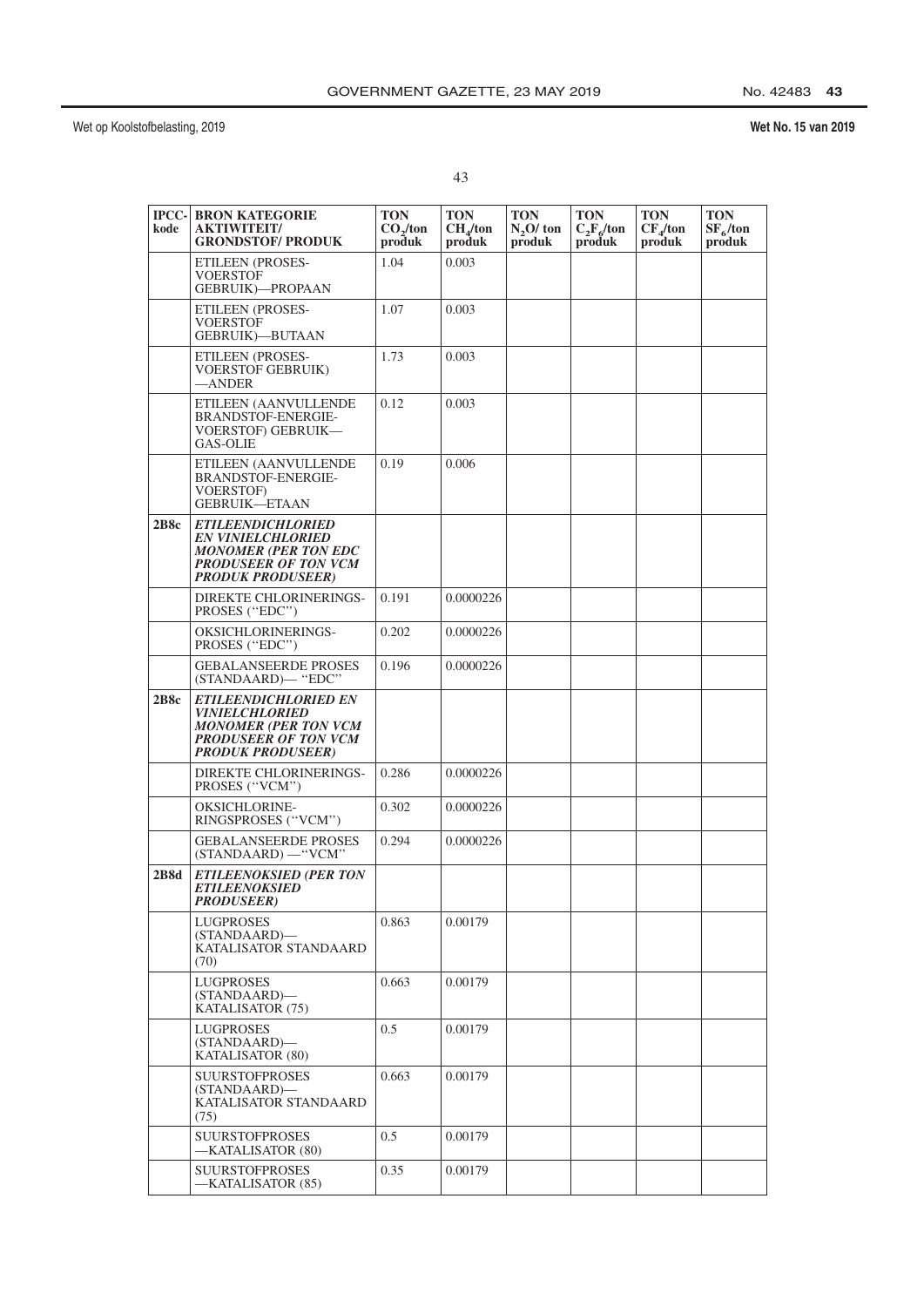Carbon Tax Act, 2019

| <b>IPCC</b><br>Code | <b>SOURCE CATEGORY</b><br><b>ACTIVITY/</b><br><b>RAW MATERIAL/</b><br><b>PRODUCT</b>                   | <b>TONNE</b><br>$CO2$ /<br>tonne<br>product | <b>TONNE</b><br>CH <sub>4</sub> /<br>tonne<br>product | <b>TONNE</b><br>N <sub>2</sub> O/<br>tonne<br>product | <b>TONNE</b><br>$C_2F_6/$<br>tonne<br>product | <b>TONNE</b><br>$CF_{4}/$<br>tonne<br>product | <b>TONNE</b><br>$SF_6/$<br>tonne<br>product |
|---------------------|--------------------------------------------------------------------------------------------------------|---------------------------------------------|-------------------------------------------------------|-------------------------------------------------------|-----------------------------------------------|-----------------------------------------------|---------------------------------------------|
|                     | DIRECT AMMOXIDATION<br>WITH ACETONITRILE &<br><b>HYDROGEN CYANIDE RE-</b><br><b>COVERED AS PRODUCT</b> | 0.79                                        | 0.00018                                               |                                                       |                                               |                                               |                                             |
| 2B8f                | <b>CARBON BLACK PRODUC-</b><br><b>TION (PER TONNE CARBON</b><br><b>BLACK PRODUCED)</b>                 |                                             |                                                       |                                                       |                                               |                                               |                                             |
|                     | <b>FURNACE BLACK PROCESS</b><br>(DEFAULT)-Primary Feed-<br>stock                                       | 1.96                                        | 0.00006                                               |                                                       |                                               |                                               |                                             |
|                     | THERMAL BLACK PRO-<br><b>CESS-PRIMARY FEED-</b><br><b>STOCK</b>                                        | 4.59                                        | 0.00006                                               |                                                       |                                               |                                               |                                             |
|                     | <b>ACETYLENE BLACK PRO-</b><br><b>CESS-PRIMARY FEED-</b><br><b>STOCK</b>                               | 0.12                                        | 0.00006                                               |                                                       |                                               |                                               |                                             |
|                     | <b>FURNACE BLACK PROCESS</b><br>(DEFAULT)-SECONDARY<br><b>FEEDSTOCK</b>                                | 0.66                                        | 0.00006                                               |                                                       |                                               |                                               |                                             |
|                     | THERMAL BLACK PRO-<br><b>CESS-SECONDARY FEED-</b><br><b>STOCK</b>                                      | 0.66                                        | 0.00006                                               |                                                       |                                               |                                               |                                             |
|                     | <b>ACETYLENE BLACK PRO-</b><br><b>CESS—SECONDARY FEED-</b><br><b>STOCK</b>                             | 0.66                                        | 0.00006                                               |                                                       |                                               |                                               |                                             |
|                     | <b>FURNACE BLACK PROCESS</b><br>(DEFAULT)-TOTAL FEED-<br><b>STOCK</b>                                  | 2.62                                        | 0.00006                                               |                                                       |                                               |                                               |                                             |
|                     | THERMAL BLACK PRO-<br><b>CESS-TOTAL FEEDSTOCK</b>                                                      | 5.25                                        | 0.00 006                                              |                                                       |                                               |                                               |                                             |
|                     | <b>ACETYLENE BLACK PRO-</b><br>CESS-TOTAL FEEDSTOCK                                                    | 0.78                                        | 0.00006                                               |                                                       |                                               |                                               |                                             |
|                     | ALL CARBON BLACK PRO-<br><b>CESSES (NO THERMAL</b><br><b>TREATMENT</b> )                               | N/A                                         | 0.0287                                                |                                                       |                                               |                                               |                                             |
| 2C1                 | <b>IRON AND STEEL PRODUC-</b><br><b>TION (PER TONNE PROD-</b><br><b>UCT PRODUCED)</b>                  |                                             |                                                       |                                                       |                                               |                                               |                                             |
|                     | <b>SINTER PRODUCTION</b>                                                                               | 0.2                                         | 0.00007                                               |                                                       |                                               |                                               |                                             |
|                     | <b>COKE OVEN</b>                                                                                       | 0.56                                        | 0.0000001                                             |                                                       |                                               |                                               |                                             |
|                     | PIG IRON PRODUCTION                                                                                    | 1.35                                        |                                                       |                                                       |                                               |                                               |                                             |
|                     | DIRECT REDUCED IRON<br>(DRI) PRODUCTION                                                                | 0.7                                         | 0.001/TJ<br>(NG)                                      |                                                       |                                               |                                               |                                             |
|                     | PELLET PRODUCTION                                                                                      | 0.03                                        |                                                       |                                                       |                                               |                                               |                                             |
|                     | <b>BASIC OXYGEN FURNACE</b>                                                                            | 1.46                                        |                                                       |                                                       |                                               |                                               |                                             |
|                     | ELECTRIC ARC FURNACE                                                                                   | 0.08                                        |                                                       |                                                       |                                               |                                               |                                             |
|                     | <b>OPEN HEARTH FURNACE</b>                                                                             | 1.72                                        |                                                       |                                                       |                                               |                                               |                                             |
|                     | <b>GLOBAL AVERAGE</b>                                                                                  | 1.06                                        |                                                       |                                                       |                                               |                                               |                                             |
| 2C2                 | <b>FERROALLOYS PRODUC-</b><br><b>TION (PER TONNE PRO-</b><br><b>DUCTION</b> )                          |                                             |                                                       |                                                       |                                               |                                               |                                             |
|                     | FERROSILICON (45%) SI                                                                                  | 2.5                                         |                                                       |                                                       |                                               |                                               |                                             |
|                     | FERROSILICON (65%) SI                                                                                  | 3.6                                         | 0.001                                                 |                                                       |                                               |                                               |                                             |
|                     | FERROSILICON (75%) SI                                                                                  | $\overline{4}$                              | 0.001                                                 |                                                       |                                               |                                               |                                             |
|                     | FERROSILICON (90%) SI                                                                                  | 4.8                                         | 0.0011                                                |                                                       |                                               |                                               |                                             |
|                     | FERROMANGANESE (7% C)                                                                                  | 1.3                                         |                                                       |                                                       |                                               |                                               |                                             |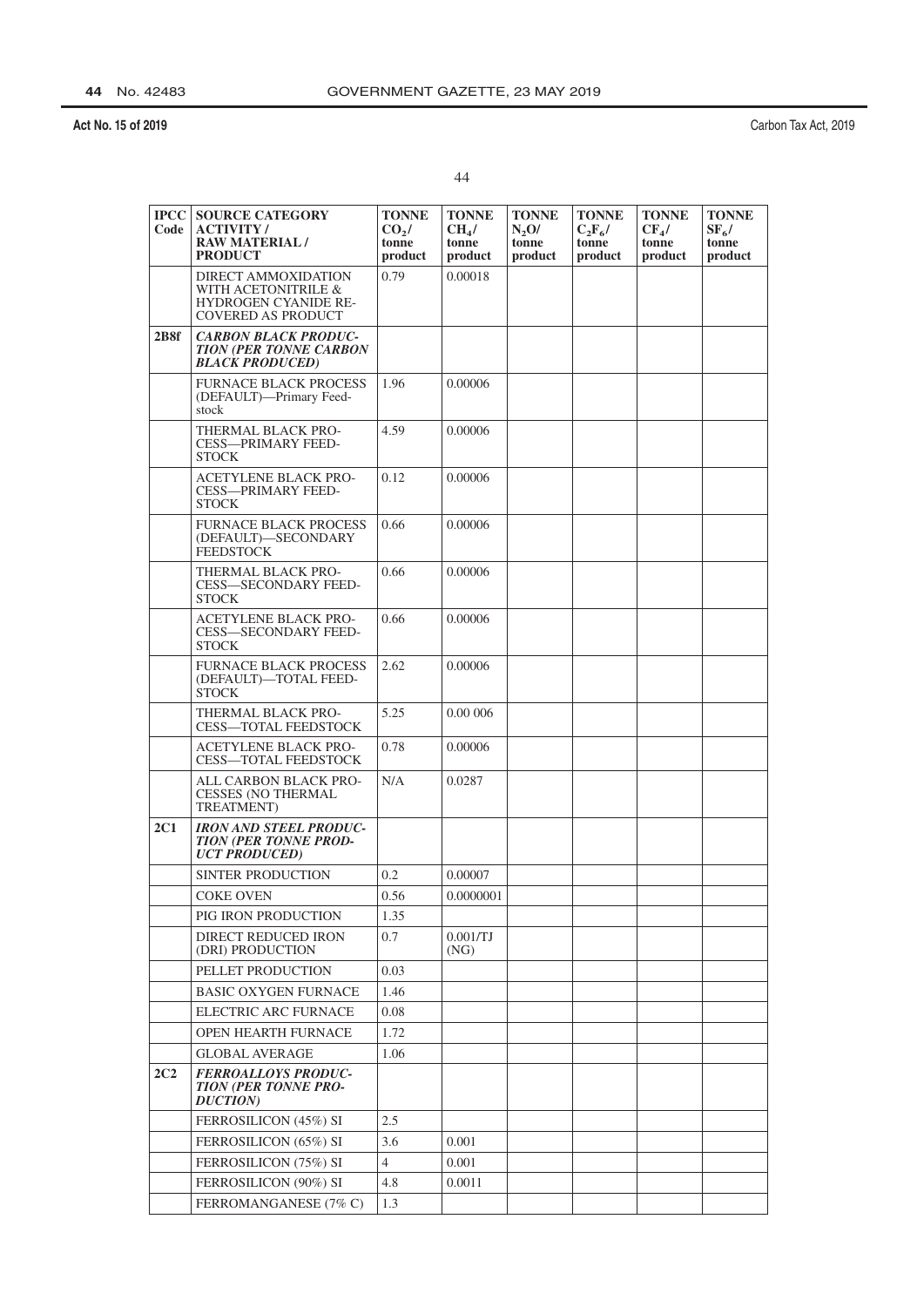# Wet No. 15 van 2019

## $45\,$

| <b>IPCC-</b><br>kode | <b>BRON KATEGORIE</b><br><b>AKTIWITEIT/</b><br><b>GRONDSTOF/ PRODUK</b>                                                                   | <b>TON</b><br>CO <sub>2</sub> /ton<br>produk | <b>TON</b><br>CH <sub>4</sub> /ton<br>produk | <b>TON</b><br>$N2O$ ton<br>produk | <b>TON</b><br>$C_2F_6$ /ton<br>produk | <b>TON</b><br>$CF_4$ /ton<br>produk | <b>TON</b><br>$SF_6$ /ton<br>produk |
|----------------------|-------------------------------------------------------------------------------------------------------------------------------------------|----------------------------------------------|----------------------------------------------|-----------------------------------|---------------------------------------|-------------------------------------|-------------------------------------|
|                      | <b>ALLE ETILEENOKSIED-</b><br>PROSESSE-TERMIESE<br><b>BEHANDELING</b>                                                                     | <b>NVT</b>                                   | 0.00079                                      |                                   |                                       |                                     |                                     |
| 2B8e                 | <b>AKRILONITRIEL (PER TON</b><br><b>ACRYLONITRILE</b><br><b>PRODUSEER)</b>                                                                |                                              |                                              |                                   |                                       |                                     |                                     |
|                      | <b>DIREKTE AMMOKSIDASIE</b><br>MET SEKONDÊRE<br>PRODUKTE VERBRAND VIR<br><b>ENERGIE HERWINNING OF</b><br><b>OPVLAMMING</b><br>(STANDAARD) | $\mathbf{1}$                                 | 0.00018                                      |                                   |                                       |                                     |                                     |
|                      | <b>DIREKTE AMMOKSIDASIE</b><br><b>MET ASETONITRIEL</b><br>VERBRAND VIR ENERGIE<br><b>HERWIN OF OPGEVLAM</b>                               | 0.83                                         | 0.00018                                      |                                   |                                       |                                     |                                     |
|                      | <b>DIREKTE AMMOKSIDASIE</b><br>MET ASETONITRIEL &<br>WATERSTOFSIANIED<br><b>HERWIN AS PRODUK</b>                                          | 0.79                                         | 0.00018                                      |                                   |                                       |                                     |                                     |
| 2B8f                 | <b>KOOLSWARTPRODUKSIE</b><br>(PER TON KOOLSWART<br><b>PRODUSEER)</b>                                                                      |                                              |                                              |                                   |                                       |                                     |                                     |
|                      | <b>HOOGOOND SWARTPROSES</b><br>(STANDAARD)-PRIMÊRE<br><b>VOERSTOF</b>                                                                     | 1.96                                         | 0.00006                                      |                                   |                                       |                                     |                                     |
|                      | <b>TERMIESE SWARTPROSES-</b><br>PRIMERE VOERSTOF                                                                                          | 4.59                                         | 0.00006                                      |                                   |                                       |                                     |                                     |
|                      | <b>ASETILEEN SWARTPROSES</b><br>—PRIMÊRE VOERSTOF                                                                                         | 0.12                                         | 0.00006                                      |                                   |                                       |                                     |                                     |
|                      | <b>HOOGOOND SWARTPROSES</b><br>(STANDAARD)-<br>SEKONDÊRE VOERSTOF                                                                         | 0.66                                         | 0.00006                                      |                                   |                                       |                                     |                                     |
|                      | <b>TERMIESE SWARTPROSES-</b><br>SEKONDËRE VOERSTOF                                                                                        | 0.66                                         | 0.00006                                      |                                   |                                       |                                     |                                     |
|                      | <b>ASETILEEN SWARTPROSES</b><br>—SEKONDÊRE VOERSTOF                                                                                       | 0.66                                         | 0.00006                                      |                                   |                                       |                                     |                                     |
|                      | <b>HOOGOOND SWARTPROSES</b><br>(STANDAARD)-TOTAAL<br>VOERSTOF                                                                             | 2.62                                         | 0.00006                                      |                                   |                                       |                                     |                                     |
|                      | TERMIESE SWARTPROSES-<br>TOTAAL VOERSTOF                                                                                                  | 5.25                                         | 0.00006                                      |                                   |                                       |                                     |                                     |
|                      | <b>ASETILEEN SWARTPROSES</b><br>-TOTAAL VOERSTOF                                                                                          | 0.78                                         | 0.00006                                      |                                   |                                       |                                     |                                     |
|                      | <b>ALLE KOOLSWART-</b><br>PROSESSE (GEEN TERMIESE<br><b>BEHANDELING</b> )                                                                 | <b>NVT</b>                                   | 0.0287                                       |                                   |                                       |                                     |                                     |
| <b>2C1</b>           | <b>YSTER-EN</b><br><b>STAALPRODUKSIE (PER</b><br><b>TON PRODUK PRODUSEER)</b>                                                             |                                              |                                              |                                   |                                       |                                     |                                     |
|                      | <b>SINTERPRODUKSIE</b>                                                                                                                    | 0.2                                          | 0.00007                                      |                                   |                                       |                                     |                                     |
|                      | <b>KOOKSOOND</b>                                                                                                                          | 0.56                                         | 0.0000001                                    |                                   |                                       |                                     |                                     |
|                      | <b>RUYSTERPRODUKSIE</b>                                                                                                                   | 1.35                                         |                                              |                                   |                                       |                                     |                                     |
|                      | DIREKTE VERMINDERDE<br>YSTER-(''DRI'') PRODUKSIE                                                                                          | 0.7                                          | 0.001/TJ<br>(NG)                             |                                   |                                       |                                     |                                     |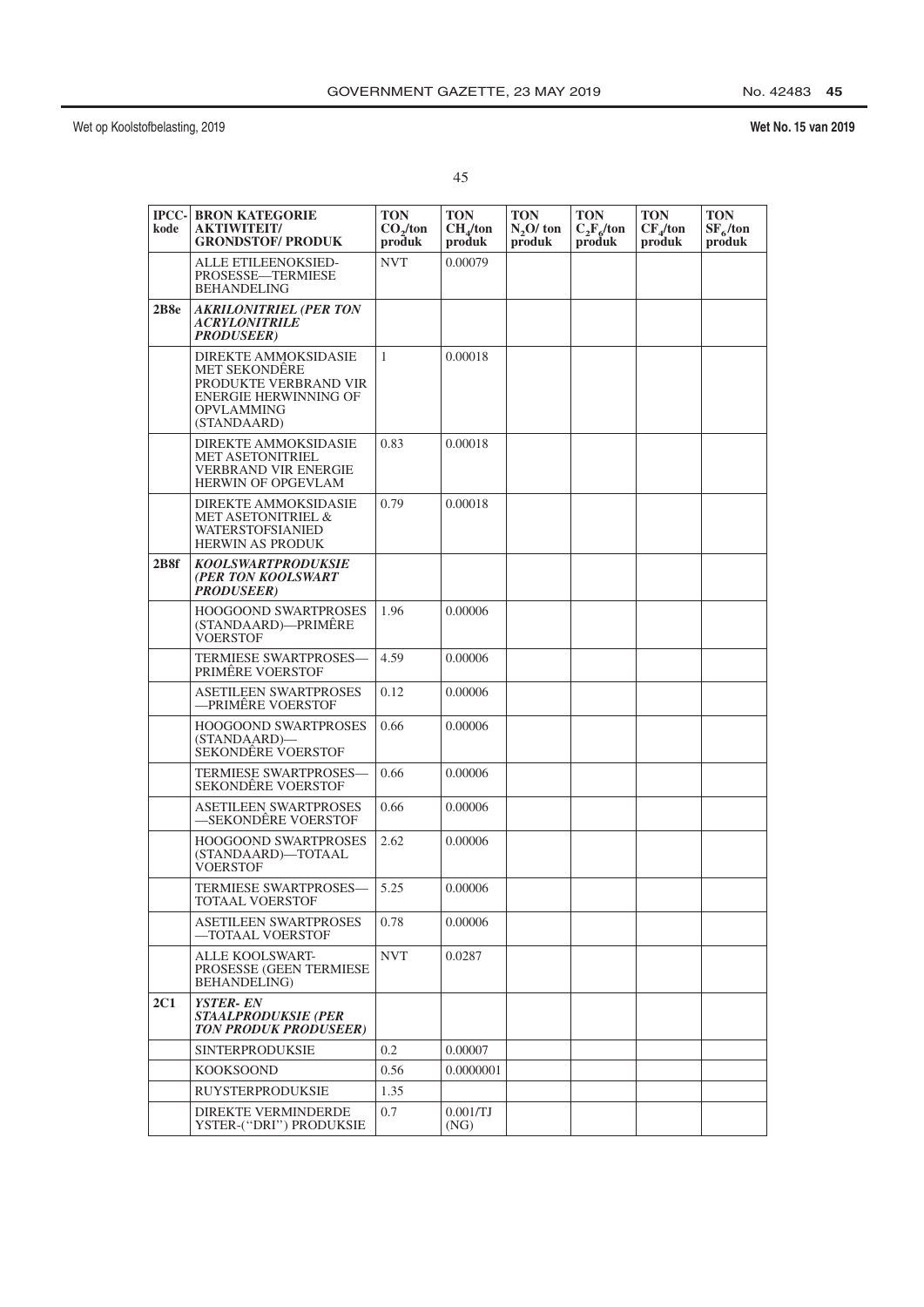|    | ٠  |
|----|----|
| ۰, |    |
| ٠  |    |
|    |    |
|    | ۰. |

| <b>IPCC</b><br>Code | <b>SOURCE CATEGORY</b><br><b>ACTIVITY/</b><br><b>RAW MATERIAL/</b><br><b>PRODUCT</b> | <b>TONNE</b><br>CO <sub>2</sub><br>tonne<br>product | <b>TONNE</b><br>CH <sub>4</sub> /<br>tonne<br>product | <b>TONNE</b><br>N <sub>2</sub> O/<br>tonne<br>product | <b>TONNE</b><br>$C_2F_6$ /<br>tonne<br>product | <b>TONNE</b><br>$CF4$ /<br>tonne<br>product | <b>TONNE</b><br>$SF_{6}/$<br>tonne<br>product |
|---------------------|--------------------------------------------------------------------------------------|-----------------------------------------------------|-------------------------------------------------------|-------------------------------------------------------|------------------------------------------------|---------------------------------------------|-----------------------------------------------|
|                     | FERROMANGANESE (1% C)                                                                | 1.5                                                 |                                                       |                                                       |                                                |                                             |                                               |
|                     | <b>SILICOMANGANESE</b>                                                               | 1.4                                                 |                                                       |                                                       |                                                |                                             |                                               |
|                     | <b>SILICON METAL</b>                                                                 | 5                                                   | 0.0012                                                |                                                       |                                                |                                             |                                               |
|                     | FERROCHROMIUM (STAND<br>ALONE)                                                       | 1.3                                                 |                                                       |                                                       |                                                |                                             |                                               |
|                     | FERROCHROMIUM (WITH<br><b>SINTER PLANT)</b>                                          | 1.6                                                 |                                                       |                                                       |                                                |                                             |                                               |
| 2C <sub>3</sub>     | <b>ALUMINIUM PRODUCTION</b><br>(PER TONNE ALUMINIUM<br><b>PRODUCED</b> )             |                                                     |                                                       |                                                       |                                                |                                             |                                               |
|                     | <b>PREBAKE</b>                                                                       | 1.6                                                 |                                                       |                                                       |                                                |                                             |                                               |
|                     | <b>SODERBERG</b>                                                                     | 1.7                                                 |                                                       |                                                       |                                                |                                             |                                               |
|                     | <b>CWPB</b>                                                                          |                                                     |                                                       |                                                       | 0.00004                                        | 0.0004                                      |                                               |
|                     | <b>SWPB</b>                                                                          |                                                     |                                                       |                                                       | 0.0004                                         | 0.0016                                      |                                               |
|                     | <b>VSS</b>                                                                           |                                                     |                                                       |                                                       | 0.00004                                        | 0.0008                                      |                                               |
|                     | <b>HSS</b>                                                                           |                                                     |                                                       |                                                       | 0.00003                                        | 0.0004                                      |                                               |
| 2C <sub>4</sub>     | <b>MAGNESIUM PRODUCTION</b><br>(PER TONNE MAGNESIUM<br><b>PRODUCED</b> )             |                                                     |                                                       |                                                       |                                                |                                             |                                               |
|                     | <b>DOLOMITE</b>                                                                      | 5.13                                                |                                                       |                                                       |                                                |                                             | 0.001                                         |
|                     | <b>MAGNESITE</b>                                                                     | 2.83                                                |                                                       |                                                       |                                                |                                             | 0.001                                         |
| 2C <sub>5</sub>     | <b>LEAD PRODUCTION (PER</b><br><b>TONNE PRODUCT)</b>                                 |                                                     |                                                       |                                                       |                                                |                                             |                                               |
|                     | <b>IMPERIAL SMELT FURNACE</b><br>(ISF) PRODUCTION                                    | 0.59                                                |                                                       |                                                       |                                                |                                             |                                               |
|                     | DIRECT SMELTING PRO-<br><b>DUCTION</b>                                               | 0.25                                                |                                                       |                                                       |                                                |                                             |                                               |
|                     | <b>TREATMENT OF SECOND-</b><br><b>ARY RAW MATERIALS</b>                              | 0.2                                                 |                                                       |                                                       |                                                |                                             |                                               |
|                     | DEFAULT EF                                                                           | 0.52                                                |                                                       |                                                       |                                                |                                             |                                               |
| 2C6                 | <b>ZINC PRODUCTION (PER</b><br><b>TONNE PRODUCT)</b>                                 |                                                     |                                                       |                                                       |                                                |                                             |                                               |
|                     | <b>WAELZ KILN</b>                                                                    | 3.66                                                |                                                       |                                                       |                                                |                                             |                                               |
|                     | PYROMETALLURGICAL                                                                    | 0.43                                                |                                                       |                                                       |                                                |                                             |                                               |
|                     | <b>DEFAULT EF</b>                                                                    | 1.72                                                |                                                       |                                                       |                                                |                                             |                                               |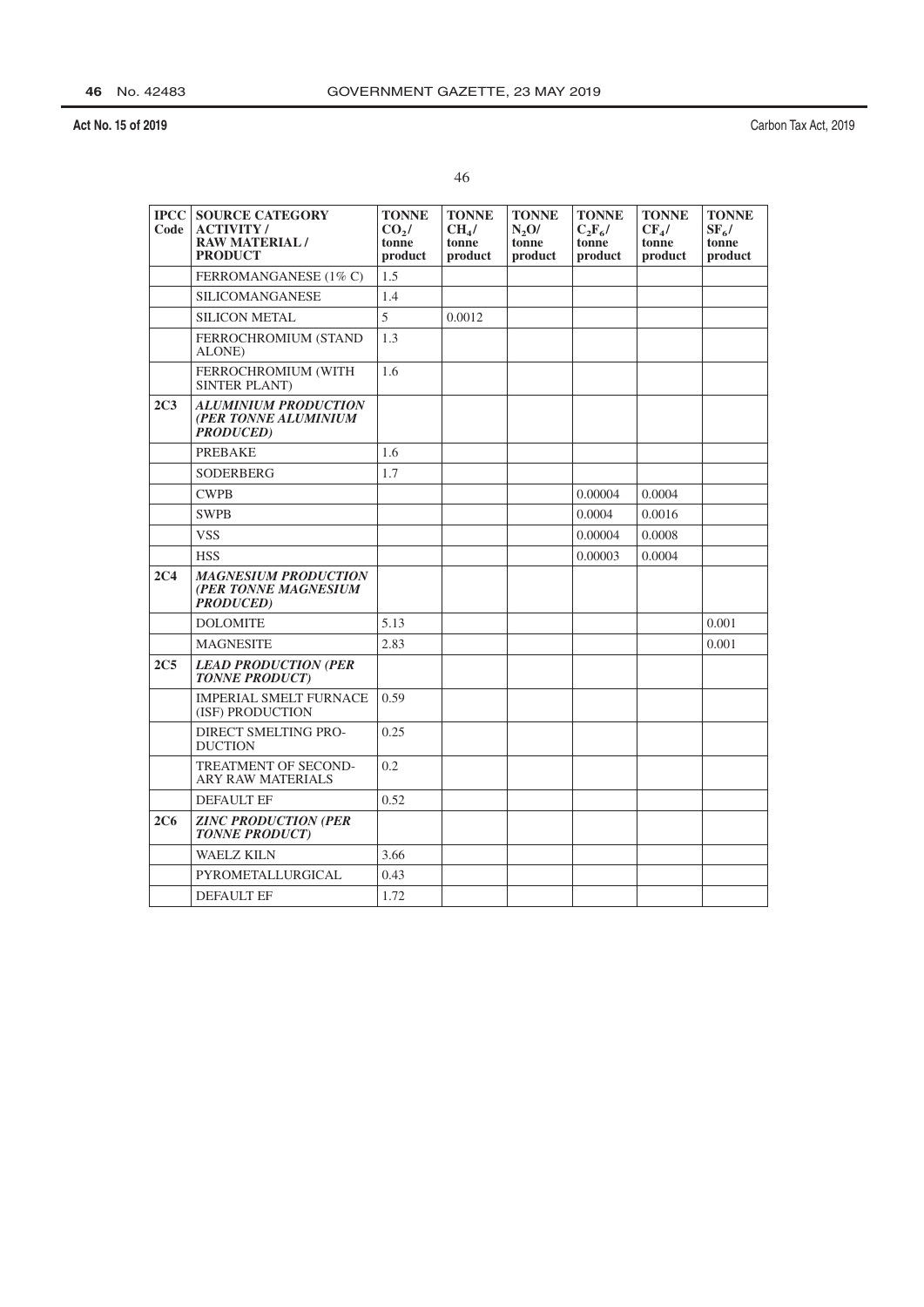| .,<br>٠ |
|---------|
|         |

| $ PCC- $<br>kode | <b>BRON KATEGORIE</b><br><b>AKTIWITEIT/</b><br><b>GRONDSTOF/ PRODUK</b>   | <b>TON</b><br>CO <sub>2</sub> /ton<br>produk | <b>TON</b><br>CH <sub>4</sub> /ton<br>produk | <b>TON</b><br>$N2O$ ton<br>produk | <b>TON</b><br>$C_2F_6$ /ton<br>produk | <b>TON</b><br>$CF_4$ /ton<br>produk | <b>TON</b><br>$SF_6$ /ton<br>produk |
|------------------|---------------------------------------------------------------------------|----------------------------------------------|----------------------------------------------|-----------------------------------|---------------------------------------|-------------------------------------|-------------------------------------|
|                  | KORRELPRODUKSIE                                                           | 0.03                                         |                                              |                                   |                                       |                                     |                                     |
|                  | <b>BASIESE SUURSTOF</b><br><b>HOOGOOND</b>                                | 1.46                                         |                                              |                                   |                                       |                                     |                                     |
|                  | <b>ELEKTRIESE VLAM</b><br><b>HOOGOOND</b>                                 | 0.08                                         |                                              |                                   |                                       |                                     |                                     |
|                  | OOP HERD HOOGOOND                                                         | 1.72                                         |                                              |                                   |                                       |                                     |                                     |
|                  | <b>GLOBALE GEMIDDELD</b>                                                  | 1.06                                         |                                              |                                   |                                       |                                     |                                     |
| 2C2              | <b>YSTERLEGERINGS-</b><br><b>PRODUKSIE (PER TON</b><br><b>PRODUKSIE</b> ) |                                              |                                              |                                   |                                       |                                     |                                     |
|                  | FERROSILIKON (45%) SI                                                     | 2.5                                          |                                              |                                   |                                       |                                     |                                     |
|                  | FERROSILIKON (65%) SI                                                     | 3.6                                          | 0.001                                        |                                   |                                       |                                     |                                     |
|                  | FERROSILIKON (75%) SI                                                     | $\overline{4}$                               | 0.001                                        |                                   |                                       |                                     |                                     |
|                  | FERROSILIKON (90%) SI                                                     | 4.8                                          | 0.0011                                       |                                   |                                       |                                     |                                     |
|                  | <b>FERROMANGAAN</b><br>$(7\%$ C)                                          | 1.3                                          |                                              |                                   |                                       |                                     |                                     |
|                  | <b>FERROMANGAAN</b><br>$(1\% C)$                                          | 1.5                                          |                                              |                                   |                                       |                                     |                                     |
|                  | SILIKOMANGAAN                                                             | 1.4                                          |                                              |                                   |                                       |                                     |                                     |
|                  | <b>SILIKONMETAAL</b>                                                      | 5                                            | 0.0012                                       |                                   |                                       |                                     |                                     |
|                  | <b>FERROCHROMIUM</b><br>(ALLEENSTAANDE)                                   | 1.3                                          |                                              |                                   |                                       |                                     |                                     |
|                  | FERROCHROMIUM (MET<br><b>SINTER AANLEG)</b>                               | 1.6                                          |                                              |                                   |                                       |                                     |                                     |
| 2C <sub>3</sub>  | <b>ALUMINIUMPRODUKSIE</b><br>(PER TON ALUMINIUM<br><b>PRODUSEER)</b>      |                                              |                                              |                                   |                                       |                                     |                                     |
|                  | <b>VOORAF GEBAK</b>                                                       | 1.6                                          |                                              |                                   |                                       |                                     |                                     |
|                  | SODERBERG                                                                 | 1.7                                          |                                              |                                   |                                       |                                     |                                     |
|                  | "CWPB"                                                                    |                                              |                                              |                                   | 0.00004                               | 0.0004                              |                                     |
|                  | "SWPB"                                                                    |                                              |                                              |                                   | 0.0004                                | 0.0016                              |                                     |
|                  | "VSS"                                                                     |                                              |                                              |                                   | 0.00004                               | 0.0008                              |                                     |
|                  | "HSS"                                                                     |                                              |                                              |                                   | 0.00003                               | 0.0004                              |                                     |
| 2C <sub>4</sub>  | <i>MAGNESIUM-PRODUKSIE</i><br>(PER TON MAGNESIUM<br><i>PRODUSEER)</i>     |                                              |                                              |                                   |                                       |                                     |                                     |
|                  | <b>DOLOMIET</b>                                                           | 5.13                                         |                                              |                                   |                                       |                                     | 0.001                               |
|                  | <b>MAGNESIET</b>                                                          | 2.83                                         |                                              |                                   |                                       |                                     | 0.001                               |
| 2C5              | <b>LOODPRODUKSIE (PER TON</b><br><i>PRODUK</i> )                          |                                              |                                              |                                   |                                       |                                     |                                     |
|                  | "IMPERIAL" SMELT<br>HOOGOOND (ISF)<br><b>PRODUKSIE</b>                    | 0.59                                         |                                              |                                   |                                       |                                     |                                     |
|                  | <b>DIREKTE SMELTING</b><br>PRODUKSIE                                      | 0.25                                         |                                              |                                   |                                       |                                     |                                     |
|                  | <b>BEHANDELING VAN</b><br>SEKONDÊRE GRONDSTOF                             | 0.2                                          |                                              |                                   |                                       |                                     |                                     |
|                  | STANDAARD "EF"                                                            | 0.52                                         |                                              |                                   |                                       |                                     |                                     |
| 2C6              | <b>SINKPRODUKSIE (PER TON</b><br><b>PRODUK)</b>                           |                                              |                                              |                                   |                                       |                                     |                                     |
|                  | <b>WAELZ-OOND</b>                                                         | 3.66                                         |                                              |                                   |                                       |                                     |                                     |
|                  | <b>PYROMETALURGIES</b>                                                    | 0.43                                         |                                              |                                   |                                       |                                     |                                     |
|                  | STANDAARD "EF"                                                            | 1.72                                         |                                              |                                   |                                       |                                     |                                     |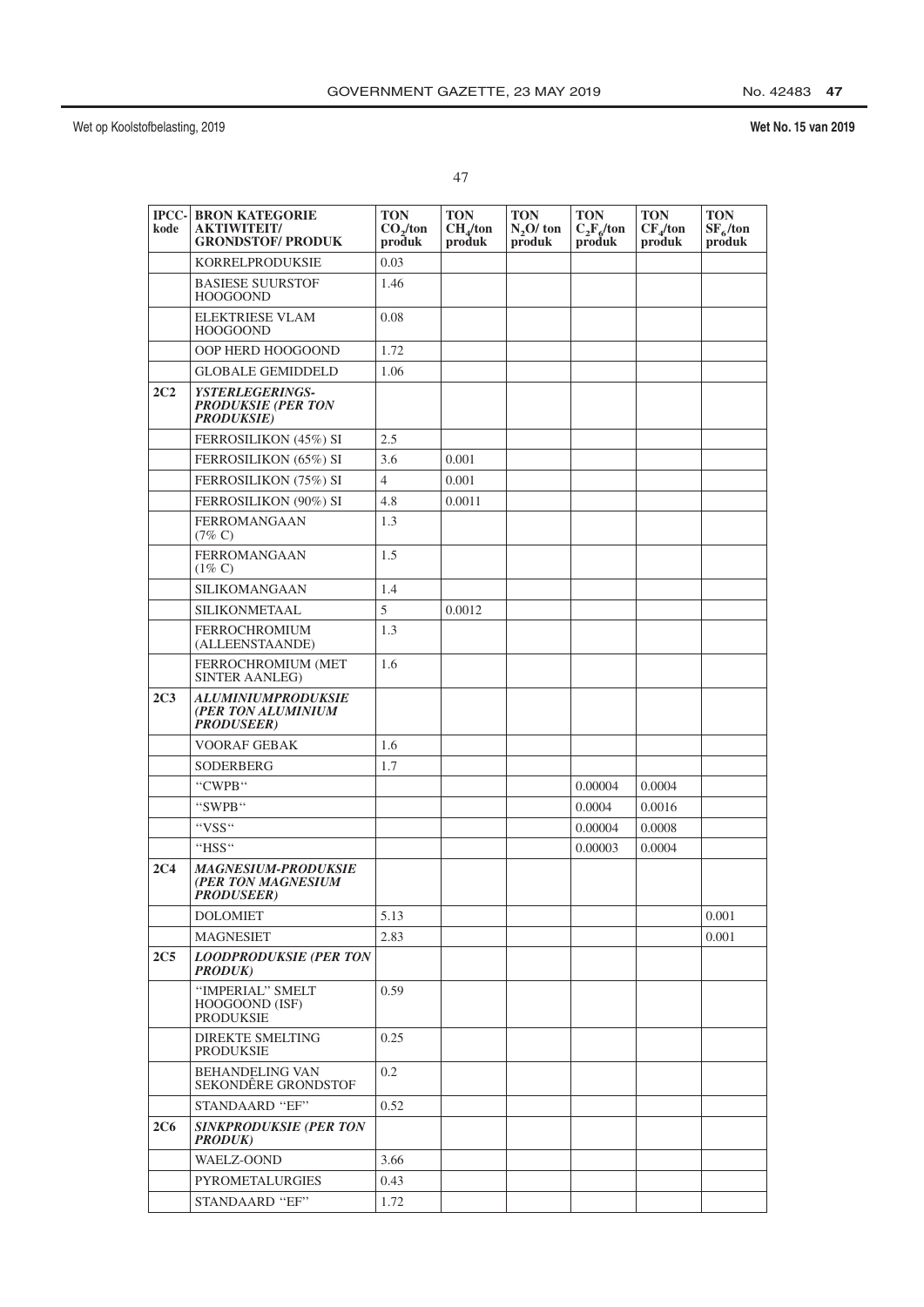Carbon Tax Act, 2019

48

## Schedule 2

| <b>IPCC</b><br>Code | <b>Activity/Sector</b>                                                                                         | <b>Threshold</b>               | <b>Basic</b><br>tax-free<br>allowance<br>for fossil<br>fuel com-<br>bustion<br>emissions<br>$\%$ | <b>Basic</b><br>tax-free<br>allowance<br>for process<br>emissions<br>% | <b>Fugitive</b><br>emissions<br>allowance<br>$\%$ | <b>Trade</b><br>exposure<br>allowance<br>$\%$ | Perfor-<br>mance<br>allowance<br>$\%$ | Carbon<br>budget<br>allowance<br>$\%$ | <b>Offsets</b><br>allowance<br>$\%$ | <b>Maximum</b><br>total allow-<br>ances % |
|---------------------|----------------------------------------------------------------------------------------------------------------|--------------------------------|--------------------------------------------------------------------------------------------------|------------------------------------------------------------------------|---------------------------------------------------|-----------------------------------------------|---------------------------------------|---------------------------------------|-------------------------------------|-------------------------------------------|
| $\mathbf{1}$        | <b>Energy</b>                                                                                                  |                                |                                                                                                  |                                                                        |                                                   |                                               |                                       |                                       |                                     |                                           |
| <b>1A</b>           | <b>Fuel Combustion</b><br><b>Activities</b>                                                                    |                                |                                                                                                  |                                                                        |                                                   |                                               |                                       |                                       |                                     |                                           |
| 1A1                 | <b>Energy Industries</b><br>(including heat and<br>electricity recovery<br>from Waste)                         |                                |                                                                                                  |                                                                        |                                                   |                                               |                                       |                                       |                                     |                                           |
| 1A1a                | Main Activity Electric-<br>ity and Heat Produc-<br>tion (including Com-<br>bined Heat and Power<br>Plants)     | $10$ MW $(th)$                 | 60                                                                                               | $\overline{0}$                                                         | $\overline{0}$                                    | 10                                            | 5                                     | 5                                     | 10                                  | 90                                        |
| 1A1b                | Petroleum Refining                                                                                             | $10$ MW $(th)$                 | 60                                                                                               | $\overline{0}$                                                         | $\overline{0}$                                    | 10                                            | 5                                     | 5                                     | 10                                  | 90                                        |
| 1A1c                | Manufacture of Solid<br>Fuels and Other En-<br>ergy Industries                                                 | $10$ MW $(th)$                 | 60                                                                                               | $\overline{0}$                                                         | $\mathbf{0}$                                      | 10                                            | 5                                     | 5                                     | 10                                  | 90                                        |
| 1A2                 | Manufacturing In-<br>dustries and Con-<br>struction (including<br>heat and electricity<br>recovery from Waste) |                                | 60                                                                                               | $\overline{0}$                                                         | $\overline{0}$                                    | 10                                            | 5                                     | 5                                     | 10                                  | 90                                        |
| 1A2a                | Iron and Steel                                                                                                 | $10$ MW $(th)$                 | 60                                                                                               | $\boldsymbol{0}$                                                       | $\overline{0}$                                    | 10                                            | 5                                     | 5                                     | 10                                  | 90                                        |
| 1A2b                | Non-Ferrous Metals                                                                                             | $10$ MW $(th)$                 | 60                                                                                               | $\boldsymbol{0}$                                                       | $\overline{0}$                                    | 10                                            | 5                                     | 5                                     | 10                                  | 90                                        |
| 1A2c                | Chemicals                                                                                                      | $10$ MW $(th)$                 | 60                                                                                               | $\boldsymbol{0}$                                                       | $\overline{0}$                                    | 10                                            | 5                                     | 5                                     | 10                                  | 90                                        |
| 1A2d                | Pulp, Paper and Print                                                                                          | $10$ MW $(th)$                 | 60                                                                                               | $\overline{0}$                                                         | $\overline{0}$                                    | 10                                            | 5                                     | 5                                     | 10                                  | 90                                        |
| 1A2e                | Food Processing, Bev-<br>erages and Tobacco                                                                    | $10$ MW $(th)$                 | 60                                                                                               | $\overline{0}$                                                         | $\theta$                                          | 10                                            | 5                                     | 5                                     | 10                                  | 90                                        |
| 1A2f                | Non-Metallic Minerals                                                                                          | $10$ MW $(th)$                 | 60                                                                                               | $\overline{0}$                                                         | $\overline{0}$                                    | 10                                            | 5                                     | 5                                     | 10                                  | 90                                        |
| 1A2g                | <b>Transport Equipment</b>                                                                                     | $10$ MW $(th)$                 | 60                                                                                               | $\overline{0}$                                                         | $\overline{0}$                                    | 10                                            | 5                                     | 5                                     | 10                                  | 90                                        |
| 1A2h                | Machinery                                                                                                      | $10$ MW $(th)$                 | 60                                                                                               | $\boldsymbol{0}$                                                       | $\overline{0}$                                    | 10                                            | 5                                     | 5                                     | 10                                  | 90                                        |
| 1A2i                | Mining and Quarrying                                                                                           | $10$ MW $(th)$                 | 60                                                                                               | $\overline{0}$                                                         | $\boldsymbol{0}$                                  | 10                                            | 5                                     | 5                                     | 10                                  | 90                                        |
| 1A2j                | Wood and Wood Prod-<br>ucts                                                                                    | $10$ MW $(th)$                 | 60                                                                                               | $\overline{0}$                                                         | $\overline{0}$                                    | 10                                            | 5                                     | 5                                     | 10                                  | 90                                        |
| 1A2k                | Construction                                                                                                   | $10$ MW $(th)$                 | 60                                                                                               | $\overline{0}$                                                         | $\boldsymbol{0}$                                  | 10                                            | 5                                     | 5                                     | 10                                  | 90                                        |
| 1A2l                | Textile and Leather                                                                                            | $10$ MW $(th)$                 | 60                                                                                               | $\boldsymbol{0}$                                                       | $\boldsymbol{0}$                                  | 10                                            | 5                                     | 5                                     | 10                                  | 90                                        |
| 1A2m                | Brick manufacturing:                                                                                           | 4 million<br>bricks a<br>month | 60                                                                                               | $\overline{0}$                                                         | $\mathbf{0}$                                      | 10                                            | 5                                     | 5                                     | 10                                  | 90                                        |
| 1A3                 | <b>Transport</b>                                                                                               |                                |                                                                                                  |                                                                        |                                                   |                                               |                                       |                                       |                                     |                                           |
| 1A3a                | Domestic Aviation                                                                                              | 100 000<br>litres/year         | 75                                                                                               | $\overline{0}$                                                         | $\overline{0}$                                    | $\overline{0}$                                | 5                                     | 5                                     | 10                                  | 95                                        |
| 1A3b                | Road Transportation                                                                                            | $\rm N/A$                      | 75                                                                                               | $\boldsymbol{0}$                                                       | $\boldsymbol{0}$                                  | $\overline{0}$                                | $\boldsymbol{0}$                      | $\sqrt{5}$                            | 10                                  | 90                                        |
| 1A3c                | Railways                                                                                                       | 100 000<br>litres/year         | 75                                                                                               | $\overline{0}$                                                         | $\overline{0}$                                    | $\overline{0}$                                | $\overline{0}$                        | 5                                     | 10                                  | 90                                        |
| 1A3d                | Water-borne Naviga-<br>tion                                                                                    | 100 000<br>litres/year         | 75                                                                                               | $\overline{0}$                                                         | $\boldsymbol{0}$                                  | $\overline{0}$                                | $\boldsymbol{0}$                      | 5                                     | 10                                  | 90                                        |
| 1A3e                | Other Transportation                                                                                           | N/A                            | 75                                                                                               | $\overline{0}$                                                         | $\boldsymbol{0}$                                  | $\boldsymbol{0}$                              | $\boldsymbol{0}$                      | 5                                     | 10                                  | 90                                        |
| 1A4                 | Other Sectors (in-<br>cluding heat and<br>electricity recovery<br>from Waste)                                  |                                |                                                                                                  |                                                                        |                                                   |                                               |                                       |                                       |                                     |                                           |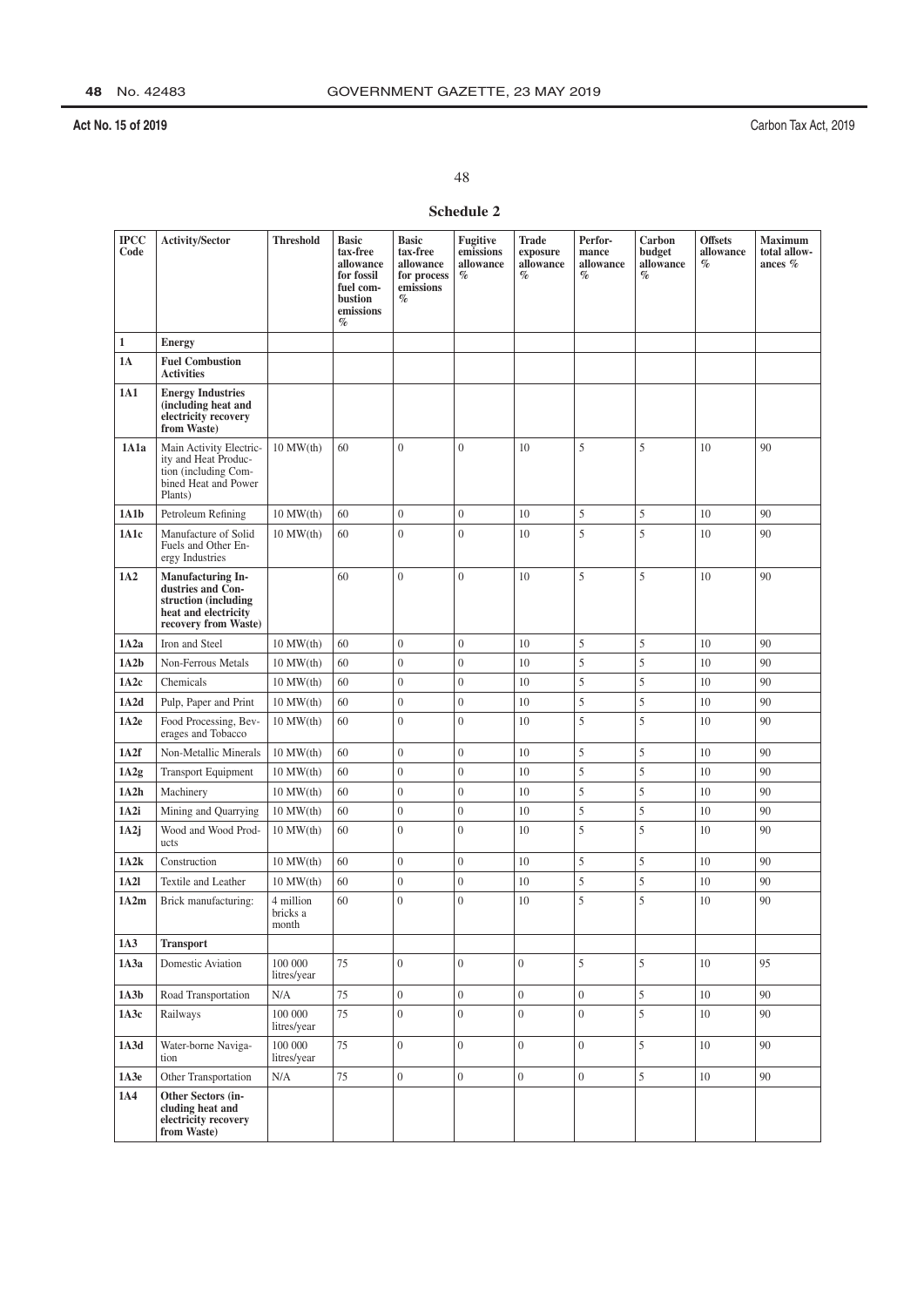# No. 42483 49

## Wet No. 15 van 2019

49

## **Bylae 2**

| IPCC-<br>kode | <b>Aktiwiteit/Sektor</b>                                                                                      | <b>Drempel</b>                                      | <b>Basiese</b><br>belasting-<br>vrve toelae<br>vir fossiel-<br><b>brandstof</b><br>ver-<br>branding<br>$\%$ | <b>BASIESE</b><br>belasting-<br>vrye toelae<br>vir<br><b>PROSES</b><br>vry-<br>stellings<br>$\%$ | <b>Vlugtige</b><br>vry-<br>stellings-<br>toelae % | Handels-<br>bloot-<br>stellings<br>toelae % | <b>Verrigting</b><br>toelae % | Koolstof-<br>begroting<br>toelae % | Ver-<br>rekenings<br>toelae % | <b>Maksimum</b><br>totaale<br>toelaes % |
|---------------|---------------------------------------------------------------------------------------------------------------|-----------------------------------------------------|-------------------------------------------------------------------------------------------------------------|--------------------------------------------------------------------------------------------------|---------------------------------------------------|---------------------------------------------|-------------------------------|------------------------------------|-------------------------------|-----------------------------------------|
| $\mathbf{1}$  | Energie                                                                                                       |                                                     |                                                                                                             |                                                                                                  |                                                   |                                             |                               |                                    |                               |                                         |
| <b>1A</b>     | <b>Brandstof</b><br><b>Verbranding</b><br><b>Aktiwiteit</b>                                                   |                                                     |                                                                                                             |                                                                                                  |                                                   |                                             |                               |                                    |                               |                                         |
| 1A1           | <b>Energie Industries</b><br>(ingesluit hitte en<br>elektrisiteit<br>herwinning van<br>afval)                 |                                                     |                                                                                                             |                                                                                                  |                                                   |                                             |                               |                                    |                               |                                         |
| 1A1a          | Hoof aktiwiteit<br>elektrisiteit en hitte<br>produksie (Ingesluit<br>gekombineerde hitte<br>en krag aanlegte) | $10$ MW $(th)$                                      | 60                                                                                                          | $\overline{0}$                                                                                   | $\mathbf{0}$                                      | 10                                          | 5                             | 5                                  | 10                            | 90                                      |
| 1A1b          | Petroleum Raffinering                                                                                         | $10$ MW $(th)$                                      | 60                                                                                                          | $\mathbf{0}$                                                                                     | $\boldsymbol{0}$                                  | 10                                          | 5                             | 5                                  | 10                            | 90                                      |
| 1A1c          | Vervaardiging van<br>vaste brandstof en<br>ander energie<br>nywerhede                                         | $10$ MW $(th)$                                      | 60                                                                                                          | $\theta$                                                                                         | $\mathbf{0}$                                      | 10                                          | 5                             | 5                                  | 10                            | 90                                      |
| 1A2           | Vervaardigings-<br>nywerhede en<br>konstruksie(Ingesluit<br>hitte en elektrisiteits-<br>herwinning uit afval) |                                                     | 60                                                                                                          | $\mathbf{0}$                                                                                     | $\mathbf{0}$                                      | 10                                          | 5                             | 5                                  | 10                            | 90                                      |
| 1A2a          | Yster en staal                                                                                                | $10$ MW $(th)$                                      | 60                                                                                                          | $\mathbf{0}$                                                                                     | $\boldsymbol{0}$                                  | 10                                          | 5                             | $\sqrt{5}$                         | 10                            | 90                                      |
| 1A2b          | Nie-ysterhoudende<br>metale                                                                                   | $10$ MW $(th)$                                      | 60                                                                                                          | $\overline{0}$                                                                                   | $\overline{0}$                                    | 10                                          | 5                             | 5                                  | 10                            | 90                                      |
| 1A2c          | Chemikalieë                                                                                                   | $10$ MW $(th)$                                      | 60                                                                                                          | $\overline{0}$                                                                                   | $\overline{0}$                                    | 10                                          | 5                             | 5                                  | 10                            | 90                                      |
| 1A2d          | Pulp, papier en druk                                                                                          | $10$ MW $(th)$                                      | 60                                                                                                          | $\boldsymbol{0}$                                                                                 | $\boldsymbol{0}$                                  | 10                                          | 5                             | 5                                  | 10                            | 90                                      |
| 1A2e          | Voedselverwerking,<br>drank en tabak                                                                          | $10$ MW $(th)$                                      | 60                                                                                                          | $\mathbf{0}$                                                                                     | $\overline{0}$                                    | 10                                          | 5                             | 5                                  | 10                            | 90                                      |
| 1A2f          | Nie-metaalagtige<br>minerale                                                                                  | $10$ MW $(th)$                                      | 60                                                                                                          | $\theta$                                                                                         | $\overline{0}$                                    | 10                                          | 5                             | 5                                  | 10                            | 90                                      |
| 1A2g          | Vervoertoerusting                                                                                             | $10$ MW $(th)$                                      | 60                                                                                                          | $\overline{0}$                                                                                   | $\boldsymbol{0}$                                  | 10                                          | 5                             | 5                                  | $10\,$                        | 90                                      |
| 1A2h          | Masjinerie                                                                                                    | $10$ MW $(th)$                                      | 60                                                                                                          | $\boldsymbol{0}$                                                                                 | $\overline{0}$                                    | 10                                          | 5                             | 5                                  | 10                            | 90                                      |
| 1A2i          | Mynbou en uitgrawing                                                                                          | $10$ MW $(th)$                                      | 60                                                                                                          | $\boldsymbol{0}$                                                                                 | $\boldsymbol{0}$                                  | 10                                          | 5                             | 5                                  | 10                            | 90                                      |
| 1A2j          | Hout en houtprodukte                                                                                          | $10$ MW $(th)$                                      | 60                                                                                                          | $\boldsymbol{0}$                                                                                 | $\boldsymbol{0}$                                  | 10                                          | 5                             | 5                                  | 10                            | 90                                      |
| 1A2k          | Konstruksie                                                                                                   | $10$ MW $(th)$                                      | 60                                                                                                          | $\overline{0}$                                                                                   | $\overline{0}$                                    | 10                                          | 5                             | 5                                  | 10                            | 90                                      |
| 1A21<br>1A2m  | Tekstiel en leer<br>Baksteen-<br>vervaardiging:                                                               | $10$ MW $(th)$<br>4 miljoen<br>bakstene 'n<br>maand | 60<br>60                                                                                                    | $\boldsymbol{0}$<br>$\overline{0}$                                                               | 0<br>$\overline{0}$                               | 10<br>10                                    | 5<br>5                        | 5<br>$\mathfrak s$                 | 10<br>10                      | 90<br>90                                |
| 1A3           | <b>Vervoer</b>                                                                                                |                                                     |                                                                                                             |                                                                                                  |                                                   |                                             |                               |                                    |                               |                                         |
| 1A3a          | Plaaslike vervoer                                                                                             | 100 000<br>litres/year                              | 70                                                                                                          | $\overline{0}$                                                                                   | $\overline{0}$                                    | $\overline{0}$                              | 5                             | 5                                  | 10                            | 90                                      |
| 1A3b          | Padvervoer                                                                                                    | NA <sub>2</sub>                                     | 75                                                                                                          | $\overline{0}$                                                                                   | $\boldsymbol{0}$                                  | $\overline{0}$                              | $\boldsymbol{0}$              | $\sqrt{5}$                         | 10                            | 90                                      |
| 1A3c          | Spoorweë                                                                                                      | 100 000<br>litres/year                              | 75                                                                                                          | $\overline{0}$                                                                                   | $\overline{0}$                                    | $\overline{0}$                              | $\overline{0}$                | $\sqrt{5}$                         | 10                            | 90                                      |
| 1A3d          | Seevaart                                                                                                      | 100 000<br>litres/year                              | 75                                                                                                          | $\overline{0}$                                                                                   | $\overline{0}$                                    | $\overline{0}$                              | $\overline{0}$                | 5                                  | 10                            | 90                                      |
| 1A3e          | Ander vervoer                                                                                                 | $\rm NA$                                            | 75                                                                                                          | $\boldsymbol{0}$                                                                                 | $\boldsymbol{0}$                                  | $\overline{0}$                              | $\boldsymbol{0}$              | $\sqrt{5}$                         | $10\,$                        | 90                                      |
| 1A4           | Ander sektore<br>(Ingesluit hitte en<br>elektrisiteits-<br>herwinning uit afval)                              |                                                     |                                                                                                             |                                                                                                  |                                                   |                                             |                               |                                    |                               |                                         |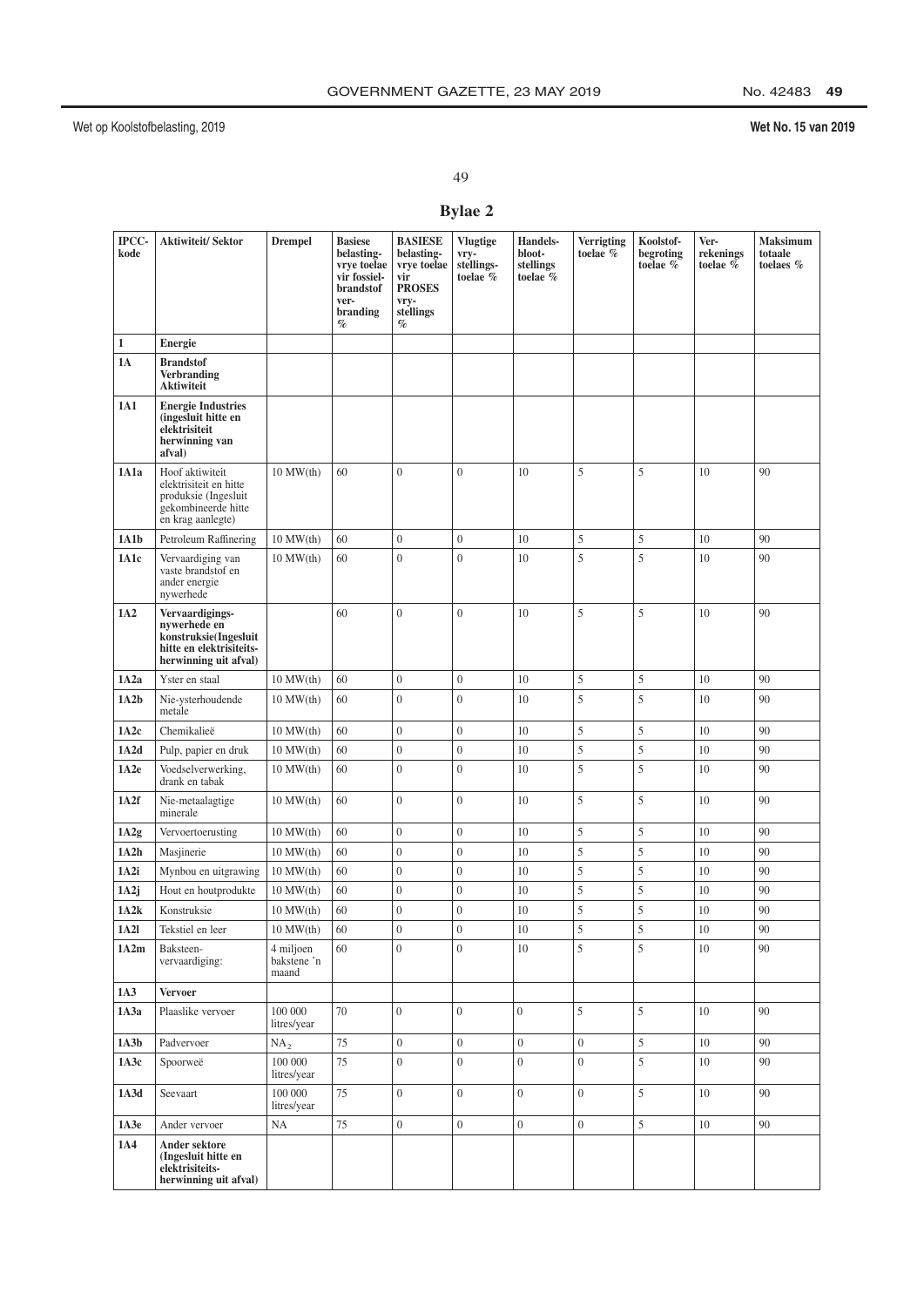| ×. |  |
|----|--|
|    |  |

| <b>IPCC</b><br>Code | <b>Activity/Sector</b>                                                                                                            | <b>Threshold</b> | <b>Basic</b><br>tax-free<br>allowance<br>for fossil<br>fuel com-<br>bustion<br>emissions<br>$\%$ | <b>Basic</b><br>tax-free<br>allowance<br>for process<br>emissions<br>$\%$ | Fugitive<br>emissions<br>allowance<br>$\%$ | <b>Trade</b><br>exposure<br>allowance<br>$\%$ | Perfor-<br>mance<br>allowance<br>$\%$ | Carbon<br>budget<br>allowance<br>$\%$ | <b>Offsets</b><br>allowance<br>$\%$ | <b>Maximum</b><br>total allow-<br>ances $%$ |
|---------------------|-----------------------------------------------------------------------------------------------------------------------------------|------------------|--------------------------------------------------------------------------------------------------|---------------------------------------------------------------------------|--------------------------------------------|-----------------------------------------------|---------------------------------------|---------------------------------------|-------------------------------------|---------------------------------------------|
| 1A4a                | Commercial/Institu-<br>tional                                                                                                     | $10$ MW $(th)$   | 60                                                                                               | $\overline{0}$                                                            | $\mathbf{0}$                               | 10                                            | 5                                     | 5                                     | 10                                  | 90                                          |
| 1A4b                | Residential                                                                                                                       | $10$ MW $(th)$   | 100                                                                                              | $\boldsymbol{0}$                                                          | $\boldsymbol{0}$                           | $\boldsymbol{0}$                              | $\boldsymbol{0}$                      | $\boldsymbol{0}$                      | $\boldsymbol{0}$                    | 100                                         |
| 1A4c                | Agriculture/Forestry/<br>Fishing/Fish Farms                                                                                       | $10$ MW $(th)$   | 60                                                                                               | $\overline{0}$                                                            | $\overline{0}$                             | 10                                            | 5                                     | 5                                     | 10                                  | 90                                          |
| 1A5                 | Non-Specified (in-<br>cluding heat and<br>electricity recovery<br>from Waste)                                                     |                  |                                                                                                  |                                                                           |                                            |                                               |                                       |                                       |                                     |                                             |
| 1A5a                | Stationary                                                                                                                        | $10$ MW $(th)$   | 60                                                                                               | $\overline{0}$                                                            | $\mathbf{0}$                               | 10                                            | 5                                     | 5                                     | 10                                  | 90                                          |
| 1A5b                | Mobile                                                                                                                            | N/A              | 60                                                                                               | $\overline{0}$                                                            | $\boldsymbol{0}$                           | 10                                            | 5                                     | 5                                     | 10                                  | 90                                          |
| 1A5c                | Multilateral Operations                                                                                                           | N/A              | 60                                                                                               | $\boldsymbol{0}$                                                          | $\boldsymbol{0}$                           | 10                                            | 5                                     | 5                                     | 10                                  | 90                                          |
| 1B                  | <b>Fugitive Emissions</b><br>from Fuels                                                                                           |                  |                                                                                                  |                                                                           |                                            |                                               |                                       |                                       |                                     |                                             |
| 1B1                 | <b>Solid Fuels</b>                                                                                                                |                  |                                                                                                  |                                                                           |                                            |                                               |                                       |                                       |                                     |                                             |
| 1B1a                | Coal Mining and Han-<br>dling                                                                                                     | None             | 60                                                                                               | $\overline{0}$                                                            | 10                                         | 10                                            | 5                                     | 5                                     | 5                                   | 95                                          |
| 1B1ai               | Underground mines<br>including flaring of<br>drained methane (ex-<br>cluding abandoned<br>mines)                                  | none             | 60                                                                                               | $\overline{0}$                                                            | 10                                         | 10                                            | 5                                     | 5                                     | 5                                   | 95                                          |
| 1B1aii              | Surface mines                                                                                                                     | none             | 60                                                                                               | $\overline{0}$                                                            | 10                                         | 10                                            | 5                                     | 5                                     | 5                                   | 95                                          |
| 1B1b                | <b>Uncontrolled Combus-</b><br>tion, and Burning Coal<br>Dumps                                                                    | N/A              | 100                                                                                              | $\overline{0}$                                                            | $\overline{0}$                             | $\overline{0}$                                | $\overline{0}$                        | $\mathbf{0}$                          | $\overline{0}$                      | 100                                         |
| 1B1c                | Solid Fuel Transforma-<br>tion                                                                                                    |                  |                                                                                                  |                                                                           |                                            |                                               |                                       |                                       |                                     |                                             |
| 1B1c1               | Coke production pro-<br>cesses                                                                                                    | none             | 60                                                                                               | $\overline{0}$                                                            | 10                                         | 10                                            | 5                                     | 5                                     | 5                                   | 95                                          |
| 1B1c2               | Charcoal production<br>processes                                                                                                  | none             | 60                                                                                               | $\overline{0}$                                                            | 10                                         | 10                                            | 5                                     | 5                                     | 5                                   | 95                                          |
| 1B1c3               | Any other solid fuel<br>transformation involv-<br>ing fossil and organic<br>carbon based fuels<br>(e.g. biofuel produc-<br>tions) | none             | 60                                                                                               | $\overline{0}$                                                            | 10                                         | 10                                            | 5                                     | 5                                     | 5                                   | 95                                          |
| $1B2$               | Oil and Natural Gas                                                                                                               |                  |                                                                                                  |                                                                           |                                            |                                               |                                       |                                       |                                     |                                             |
| 1B <sub>2</sub> a   | Oil                                                                                                                               | none             | 60                                                                                               | $\boldsymbol{0}$                                                          | 10                                         | 10                                            | 5                                     | $\sqrt{5}$                            | 5                                   | 95                                          |
| 1B <sub>2</sub> ai  | Venting                                                                                                                           | none             | 60                                                                                               | $\boldsymbol{0}$                                                          | 10                                         | 10                                            | 5                                     | 5                                     | 5                                   | 95                                          |
| 1B <sub>2aii</sub>  | Flaring                                                                                                                           | none             | 60                                                                                               | $\boldsymbol{0}$                                                          | 10                                         | 10                                            | 5                                     | 5                                     | 5                                   | 95                                          |
| 1B <sub>2aiii</sub> | All other                                                                                                                         | none             | 60                                                                                               | $\boldsymbol{0}$                                                          | 10                                         | 10                                            | 5                                     | 5                                     | 5                                   | 95                                          |
| 1B2b                | Natural Gas                                                                                                                       | none             | 60                                                                                               | $\mathbf{0}$                                                              | 10                                         | 10                                            | 5                                     | 5                                     | 5                                   | 95                                          |
| 1B2bi               | Venting                                                                                                                           | none             | 60                                                                                               | $\boldsymbol{0}$                                                          | 10                                         | 10                                            | 5                                     | 5                                     | 5                                   | 95                                          |
| 1B <sub>2</sub> bii | Flaring                                                                                                                           | none             | 60                                                                                               | $\boldsymbol{0}$                                                          | 10                                         | 10                                            | 5                                     | 5                                     | 5                                   | 95                                          |
| 1B2biii             | All other                                                                                                                         | none             | 60                                                                                               | $\boldsymbol{0}$                                                          | $10\,$                                     | 10                                            | 5                                     | 5                                     | 5                                   | 95                                          |
| 1B3                 | <b>Other Emissions</b><br>from Energy<br>Production                                                                               |                  |                                                                                                  |                                                                           |                                            |                                               |                                       |                                       |                                     |                                             |
| 1B3a                | Coal-to-liquids pro-<br>cesses                                                                                                    | none             | 60                                                                                               | $\mathbf{0}$                                                              | 10                                         | 10                                            | 5                                     | $\sqrt{5}$                            | 5                                   | 95                                          |
| 1B3b                | Gas-to-liquids pro-<br>cesses                                                                                                     | none             | 60                                                                                               | $\mathbf{0}$                                                              | $10\,$                                     | 10                                            | 5                                     | 5                                     | 5                                   | 95                                          |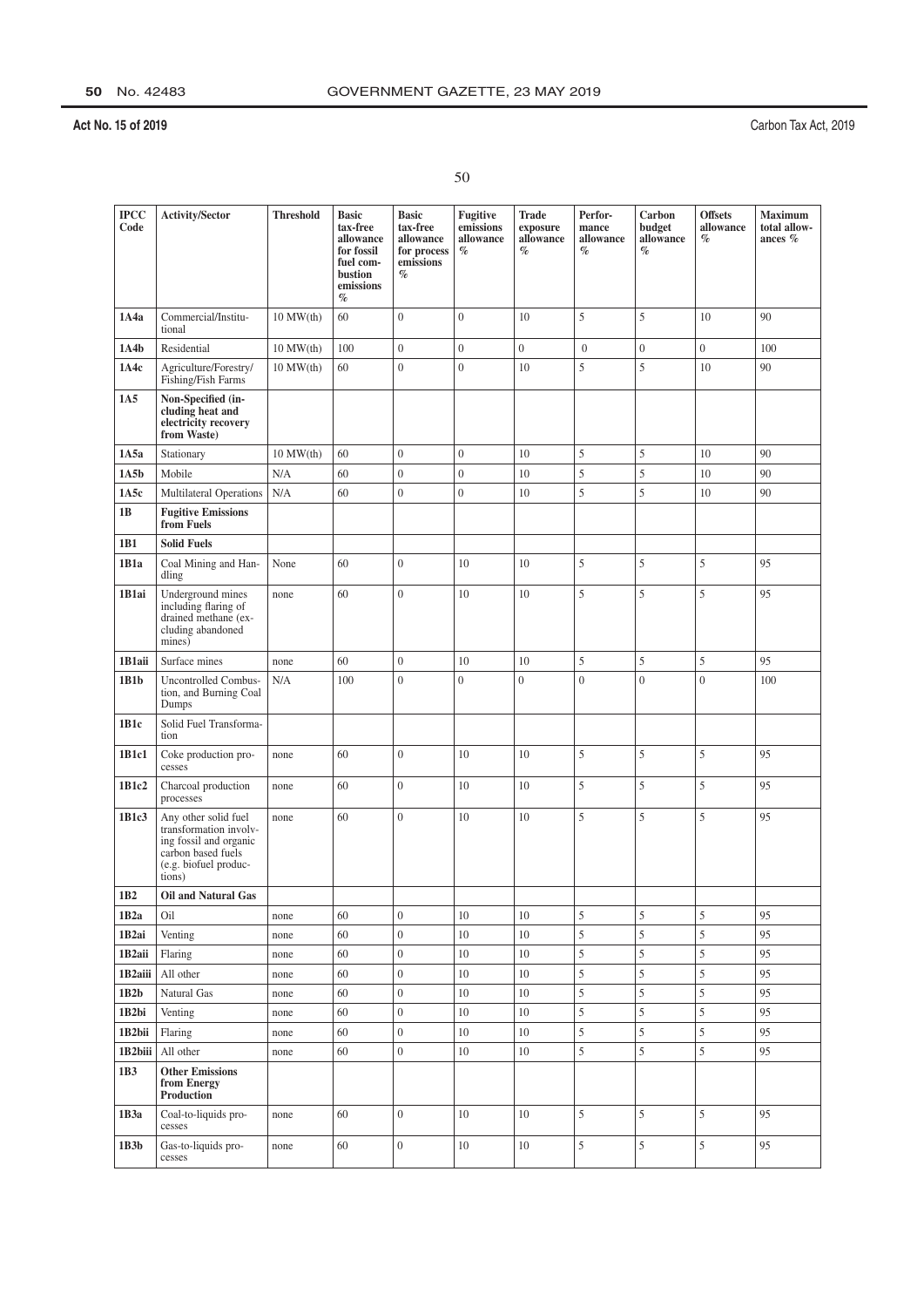## No. 42483 51

| I                       |  |
|-------------------------|--|
| ×.<br>i<br>۰.<br>×<br>٠ |  |

| IPCC-<br>kode       | <b>Aktiwiteit/Sektor</b>                                                                                                                                   | <b>Drempel</b> | <b>Basiese</b><br>belasting-<br>vrve toelae<br>vir fossiel-<br><b>brandstof</b><br>ver-<br>branding<br>$\%$ | <b>BASIESE</b><br>belasting-<br>vrye toelae<br>vir<br><b>PROSES</b><br>vry-<br>stellings<br>$\%$ | <b>Vlugtige</b><br>vry-<br>stellings-<br>toelae % | Handels-<br>bloot-<br>stellings<br>toelae % | <b>Verrigting</b><br>toelae % | Koolstof-<br>begroting<br>toelae % | Ver-<br>rekenings<br>toelae % | Maksimum<br>totaale<br>toelaes % |
|---------------------|------------------------------------------------------------------------------------------------------------------------------------------------------------|----------------|-------------------------------------------------------------------------------------------------------------|--------------------------------------------------------------------------------------------------|---------------------------------------------------|---------------------------------------------|-------------------------------|------------------------------------|-------------------------------|----------------------------------|
| 1A4a                | Komersieel/<br>Institusioneel                                                                                                                              | $10$ MW $(th)$ | 60                                                                                                          | $\boldsymbol{0}$                                                                                 | $\overline{0}$                                    | 10                                          | 5                             | 5                                  | 10                            | 90                               |
| 1A4b                | Residensieel                                                                                                                                               | $10$ MW $(th)$ | 100                                                                                                         | $\boldsymbol{0}$                                                                                 | $\boldsymbol{0}$                                  | $\overline{0}$                              | $\mathbf{0}$                  | $\overline{0}$                     | $\overline{0}$                | 100                              |
| 1A4c                | Landbou/Bosbou/<br>Vissery/ Visplase                                                                                                                       | $10$ MW $(th)$ | 60                                                                                                          | $\overline{0}$                                                                                   | $\overline{0}$                                    | 10                                          | 5                             | 5                                  | 10                            | 90                               |
| 1A5                 | Nie-gespesifiseer<br>(Ingesluit hitte en<br>elektrisiteit<br>herwinning uit afval)                                                                         |                |                                                                                                             |                                                                                                  |                                                   |                                             |                               |                                    |                               |                                  |
| 1A5a                | Stilstaande                                                                                                                                                | $10$ MW $(th)$ | 60                                                                                                          | $\overline{0}$                                                                                   | $\theta$                                          | 10                                          | 5                             | 5                                  | 10                            | 90                               |
| 1A5b                | Mobiel                                                                                                                                                     | <b>NVT</b>     | 60                                                                                                          | $\mathbf{0}$                                                                                     | $\mathbf{0}$                                      | 10                                          | 5                             | 5                                  | 10                            | 90                               |
| 1A5c                | Multilaterale<br>bedrywighede                                                                                                                              | <b>NVT</b>     | 60                                                                                                          | $\overline{0}$                                                                                   | $\overline{0}$                                    | 10                                          | 5                             | 5                                  | 10                            | 90                               |
| 1B                  | <b>Vlugtige vrystellings</b><br>van brandstowwe                                                                                                            |                |                                                                                                             |                                                                                                  |                                                   |                                             |                               |                                    |                               |                                  |
| 1B1                 | Vaste brandstof                                                                                                                                            |                |                                                                                                             |                                                                                                  |                                                   |                                             |                               |                                    |                               |                                  |
| 1B1a                | Steenkoolmynbou en<br>hantering                                                                                                                            | Geen           | 60                                                                                                          | $\overline{0}$                                                                                   | 10                                                | 10                                          | 5                             | 5                                  | 5                             | 95                               |
| 1B1ai               | Ondergrondse myne<br>Ingesluit opvlamming<br>van gedreinde metaan<br>(Uitgesluit verlate<br>myne)                                                          | geen           | 60                                                                                                          | $\overline{0}$                                                                                   | 10                                                | 10                                          | 5                             | 5                                  | 5                             | 95                               |
| 1B1aii              | Oppervlakmyne                                                                                                                                              | geen           | 60                                                                                                          | $\boldsymbol{0}$                                                                                 | 10                                                | 10                                          | 5                             | 5                                  | 5                             | 95                               |
| 1B1b                | Onbeheersde<br>ontbranding, en<br>brandende<br>steenkoolhope                                                                                               | <b>NA</b>      | 100                                                                                                         | $\overline{0}$                                                                                   | $\overline{0}$                                    | $\overline{0}$                              | $\overline{0}$                | $\overline{0}$                     | $\overline{0}$                | 100                              |
| 1B1c                | Vaste brandstof<br>transformasie                                                                                                                           |                |                                                                                                             |                                                                                                  |                                                   |                                             |                               |                                    |                               |                                  |
| 1B1c1               | Kooks produksie-<br>prosesse                                                                                                                               | geen           | 60                                                                                                          | $\overline{0}$                                                                                   | 10                                                | 10                                          | 5                             | 5                                  | 5                             | 95                               |
| 1B1c2               | Steenkook produksie-<br>prosesse                                                                                                                           | geen           | 60                                                                                                          | $\overline{0}$                                                                                   | 10                                                | 10                                          | 5                             | 5                                  | 5                             | 95                               |
| 1B1c3               | Enige ander vaste<br>brandstoftransformasie<br>betrekkende fossiel en<br>organiese koolstof-<br>gebaseerde<br>brandstowwe (bv. bio-<br>brandstofproduksie) | geen           | 60                                                                                                          | $\overline{0}$                                                                                   | 10                                                | 10                                          | 5                             | 5                                  | 5                             | 95                               |
| 1B2                 | Olie en Aardgas                                                                                                                                            |                |                                                                                                             |                                                                                                  |                                                   |                                             |                               |                                    |                               |                                  |
| 1B2a                | Olie                                                                                                                                                       | geen           | 60                                                                                                          | $\boldsymbol{0}$                                                                                 | 10                                                | 10                                          | 5                             | $\sqrt{5}$                         | 5                             | 95                               |
| 1B <sub>2ai</sub>   | Ontvlugting                                                                                                                                                | geen           | 60                                                                                                          | $\boldsymbol{0}$                                                                                 | 10                                                | 10                                          | 5                             | 5                                  | 5                             | 95                               |
| 1B <sub>2aii</sub>  | Opvlamming                                                                                                                                                 | geen           | 60                                                                                                          | $\boldsymbol{0}$                                                                                 | 10                                                | 10                                          | 5                             | $\sqrt{5}$                         | 5                             | 95                               |
| 1B <sub>2aiii</sub> | Alle ander                                                                                                                                                 | geen           | 60                                                                                                          | $\boldsymbol{0}$                                                                                 | 10                                                | 10                                          | 5                             | 5                                  | 5                             | 95                               |
| 1B2b                | Aardgas                                                                                                                                                    | geen           | 60                                                                                                          | $\boldsymbol{0}$                                                                                 | $10\,$                                            | 10                                          | 5                             | $\mathfrak s$                      | 5                             | 95                               |
| 1B <sub>2</sub> bi  | Ontvlugting                                                                                                                                                | geen           | 60                                                                                                          | $\boldsymbol{0}$                                                                                 | $10\,$                                            | 10                                          | 5                             | $\mathfrak s$                      | 5                             | 95                               |
| 1B2bii              | Opvlamming                                                                                                                                                 | geen           | 60                                                                                                          | $\boldsymbol{0}$                                                                                 | 10                                                | 10                                          | 5                             | $\mathfrak s$                      | 5                             | 95                               |
| 1B2biii             | Alle ander                                                                                                                                                 | geen           | 60                                                                                                          | $\boldsymbol{0}$                                                                                 | 10                                                | 10                                          | 5                             | 5                                  | 5                             | 95                               |
| 1B3                 | <b>Ander vrystellings</b><br>van energieproduksie                                                                                                          |                |                                                                                                             |                                                                                                  |                                                   |                                             |                               |                                    |                               |                                  |
| 1B3a                | Steenkool-na-vloeistof<br>prosesse                                                                                                                         | geen           | 60                                                                                                          | $\overline{0}$                                                                                   | 10                                                | 10                                          | 5                             | 5                                  | 5                             | 95                               |
| 1B3b                | Gas-na-vloeistof<br>prosesse                                                                                                                               | geen           | 60                                                                                                          | $\boldsymbol{0}$                                                                                 | $10\,$                                            | $10\,$                                      | 5                             | $\mathfrak s$                      | 5                             | 95                               |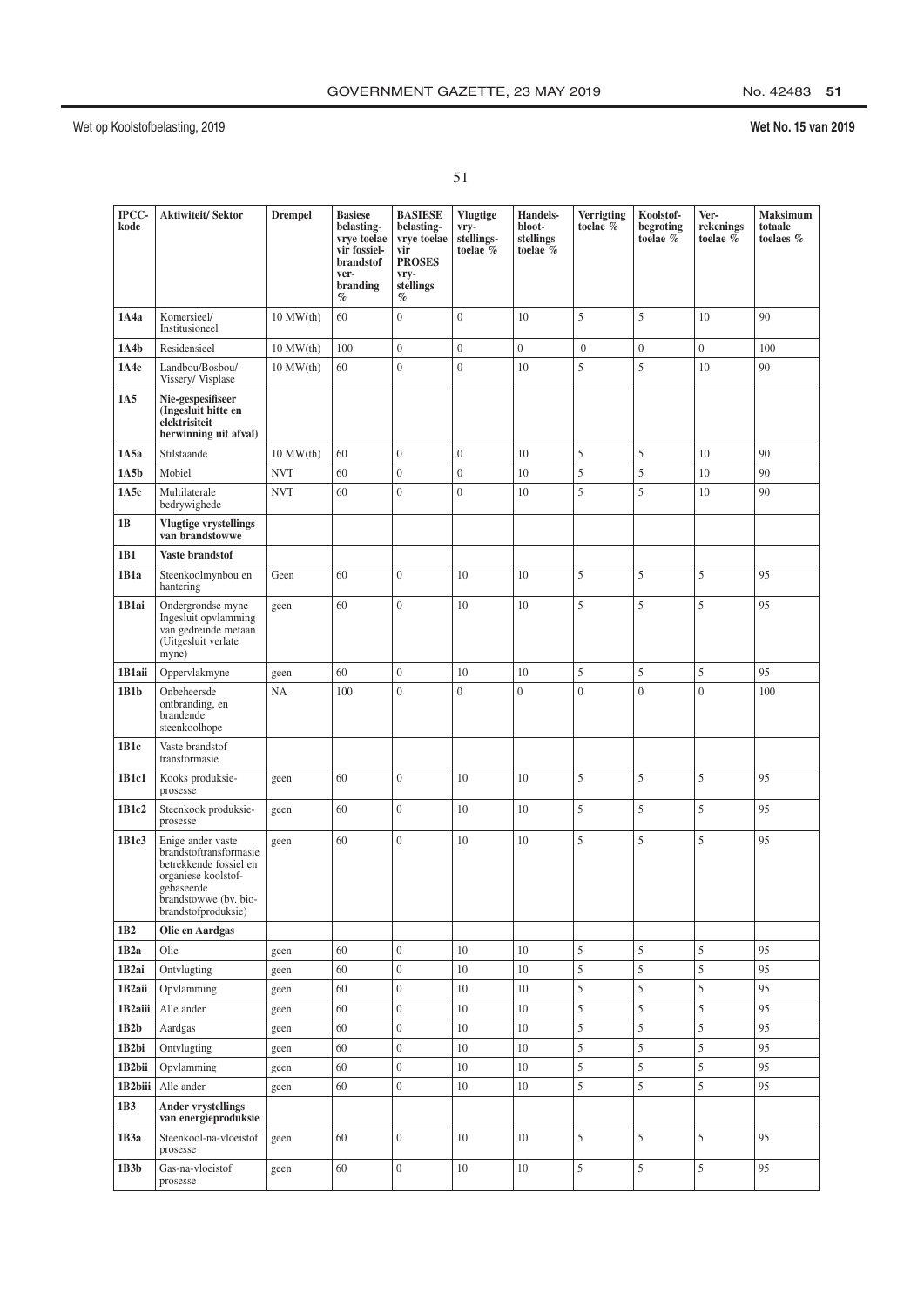| ×<br>×. |  |
|---------|--|
|         |  |

| <b>IPCC</b><br>Code | Activity/Sector                                                 | <b>Threshold</b>                     | <b>Basic</b><br>tax-free<br>allowance<br>for fossil<br>fuel com-<br>bustion<br>emissions<br>$\%$ | <b>Basic</b><br>tax-free<br>allowance<br>for process<br>emissions<br>$\%$ | Fugitive<br>emissions<br>allowance<br>$\%$ | <b>Trade</b><br>exposure<br>allowance<br>$\%$ | Perfor-<br>mance<br>allowance<br>$\%$ | Carbon<br>budget<br>allowance<br>$\%$ | <b>Offsets</b><br>allowance<br>$\%$ | <b>Maximum</b><br>total allow-<br>ances % |
|---------------------|-----------------------------------------------------------------|--------------------------------------|--------------------------------------------------------------------------------------------------|---------------------------------------------------------------------------|--------------------------------------------|-----------------------------------------------|---------------------------------------|---------------------------------------|-------------------------------------|-------------------------------------------|
| 1B3c                | Gas-to-chemicals pro-<br>cesses                                 | none                                 | 60                                                                                               | $\overline{0}$                                                            | 10                                         | 10                                            | 5                                     | 5                                     | 5                                   | 95                                        |
| 1 <sup>C</sup>      | <b>Carbon Dioxide</b><br><b>Transport and</b><br><b>Storage</b> |                                      |                                                                                                  |                                                                           |                                            |                                               |                                       |                                       |                                     |                                           |
| 1C1                 | Transport of CO <sub>2</sub>                                    | none                                 | 60                                                                                               | $\boldsymbol{0}$                                                          | 10                                         | 10                                            | 5                                     | 5                                     | 5                                   | 95                                        |
| 1C1a                | Pipelines                                                       | 10 000 tons<br>$CO_2$ /year          | 60                                                                                               | $\overline{0}$                                                            | 10                                         | 10                                            | 5                                     | 5                                     | 5                                   | 95                                        |
| 1C1b                | Ships                                                           | 10 000 tons<br>CO <sub>2</sub> /year | 60                                                                                               | $\overline{0}$                                                            | 10                                         | 10                                            | 5                                     | 5                                     | 5                                   | 95                                        |
| 1C1c                | Other (please specify)                                          | 10 000 tons<br>CO <sub>2</sub> /year | 60                                                                                               | $\overline{0}$                                                            | 10                                         | 10                                            | 5                                     | 5                                     | 5                                   | 95                                        |
| 1C <sub>2</sub>     | <b>Injection and Storage</b>                                    |                                      |                                                                                                  |                                                                           |                                            |                                               |                                       |                                       |                                     |                                           |
| 1C2a                | Injection                                                       | 10 000 tons<br>CO <sub>2</sub> /year | 60                                                                                               | $\mathbf{0}$                                                              | 10                                         | 10                                            | 5                                     | 5                                     | 5                                   | 95                                        |
| 1C2b                | Storage                                                         | 10 000 tons<br>CO <sub>2</sub> /year | 60                                                                                               | $\boldsymbol{0}$                                                          | 10                                         | 10                                            | 5                                     | 5                                     | 5                                   | 95                                        |
| 1C <sub>3</sub>     | Other                                                           | N/A                                  | 60                                                                                               | $\boldsymbol{0}$                                                          | 10                                         | 10                                            | 5                                     | 5                                     | 5                                   | 95                                        |
|                     |                                                                 |                                      |                                                                                                  |                                                                           |                                            |                                               |                                       |                                       |                                     |                                           |
| $\overline{2}$      | <b>INDUSTRIAL</b><br><b>PROCESSES AND</b><br><b>PRODUCT USE</b> |                                      |                                                                                                  |                                                                           |                                            |                                               |                                       |                                       |                                     |                                           |
| 2A                  | <b>Mineral Industry</b>                                         |                                      |                                                                                                  |                                                                           |                                            |                                               |                                       |                                       |                                     |                                           |
| 2A1                 | <b>Cement Production</b>                                        | none                                 | $\boldsymbol{0}$                                                                                 | 70                                                                        | $\mathbf{0}$                               | 10                                            | 5                                     | 5                                     | 5                                   | 95                                        |
| 2A2                 | Lime Production                                                 | none                                 | $\boldsymbol{0}$                                                                                 | 70                                                                        | $\overline{0}$                             | 10                                            | 5                                     | 5                                     | 5                                   | 95                                        |
| 2A3                 | <b>Glass Production</b>                                         | none                                 | $\boldsymbol{0}$                                                                                 | 70                                                                        | $\overline{0}$                             | 10                                            | 5                                     | 5                                     | 5                                   | 95                                        |
| 2A4                 | <b>Other Process Uses of</b><br><b>Carbonates</b>               |                                      | $\overline{0}$                                                                                   | 70                                                                        | $\mathbf{0}$                               | 10                                            | 5                                     | 5                                     | 5                                   | 95                                        |
| 2A4a                | Ceramics                                                        | N/A                                  | $\overline{0}$                                                                                   | 70                                                                        | $\overline{0}$                             | 10                                            | 5                                     | 5                                     | 5                                   | 95                                        |
| 2A4b                | Other Uses of Soda<br>Ash                                       | N/A                                  | $\boldsymbol{0}$                                                                                 | 70                                                                        | $\overline{0}$                             | 10                                            | 5                                     | 5                                     | 5                                   | 95                                        |
| 2A4c                | Non Metallurgical<br>Magnesia Production                        | none                                 | $\boldsymbol{0}$                                                                                 | 70                                                                        | $\overline{0}$                             | 10                                            | 5                                     | 5                                     | 5                                   | 95                                        |
| 2A4d                | Other (please specify)                                          | N/A                                  | $\boldsymbol{0}$                                                                                 | 70                                                                        | $\mathbf{0}$                               | 10                                            | 5                                     | 5                                     | 5                                   | 95                                        |
| 2A5                 | Other (please specify)                                          | N/A                                  | 60                                                                                               | $\overline{0}$                                                            | $\overline{0}$                             | 10                                            | 5                                     | 5                                     | 10                                  | 90                                        |
| 2B                  | <b>Chemical Industry</b>                                        |                                      |                                                                                                  |                                                                           |                                            |                                               |                                       |                                       |                                     |                                           |
| 2B1                 | Ammonia Production                                              | none                                 | $\boldsymbol{0}$                                                                                 | 70                                                                        | $\overline{0}$                             | 10                                            | 5                                     | 5                                     | 5                                   | 95                                        |
| 2B2                 | Nitric Acid Production                                          | none                                 | $\boldsymbol{0}$                                                                                 | 70                                                                        | $\boldsymbol{0}$                           | 10                                            | 5                                     | 5                                     | 5                                   | 95                                        |
| 2B3                 | Adipic Acid Produc-<br>tion                                     | none                                 | $\boldsymbol{0}$                                                                                 | 70                                                                        | $\overline{0}$                             | 10                                            | 5                                     | 5                                     | 5                                   | 95                                        |
| 2B4                 | Caprolactam, Glyoxal<br>and Glyoxylic Acid<br>Production        | none                                 | $\boldsymbol{0}$                                                                                 | 70                                                                        | $\overline{0}$                             | 10                                            | 5                                     | 5                                     | 5                                   | 95                                        |
| 2B5                 | Carbide Production                                              | none                                 | $\overline{0}$                                                                                   | 70                                                                        | $\overline{0}$                             | 10                                            | 5                                     | 5                                     | 5                                   | 95                                        |
| 2B6                 | Titanium Dioxide Pro-<br>duction                                | none                                 | $\overline{0}$                                                                                   | 70                                                                        | $\mathbf{0}$                               | 10                                            | 5                                     | 5                                     | 5                                   | 95                                        |
| 2B7                 | Soda Ash Production                                             | none                                 | $\overline{0}$                                                                                   | 70                                                                        | $\boldsymbol{0}$                           | 10                                            | 5                                     | 5                                     | 5                                   | 95                                        |
| 2B8                 | Petrochemical and<br><b>Carbon Black</b><br>Production          |                                      |                                                                                                  |                                                                           |                                            |                                               |                                       |                                       |                                     |                                           |
| 2B8a                | Methanol                                                        | none                                 | $\boldsymbol{0}$                                                                                 | 70                                                                        | $\overline{0}$                             | 10                                            | 5                                     | 5                                     | 5                                   | 95                                        |
| 2B8b                | Ethylene                                                        | none                                 | $\overline{0}$                                                                                   | 70                                                                        | $\boldsymbol{0}$                           | 10                                            | 5                                     | 5                                     | 5                                   | 95                                        |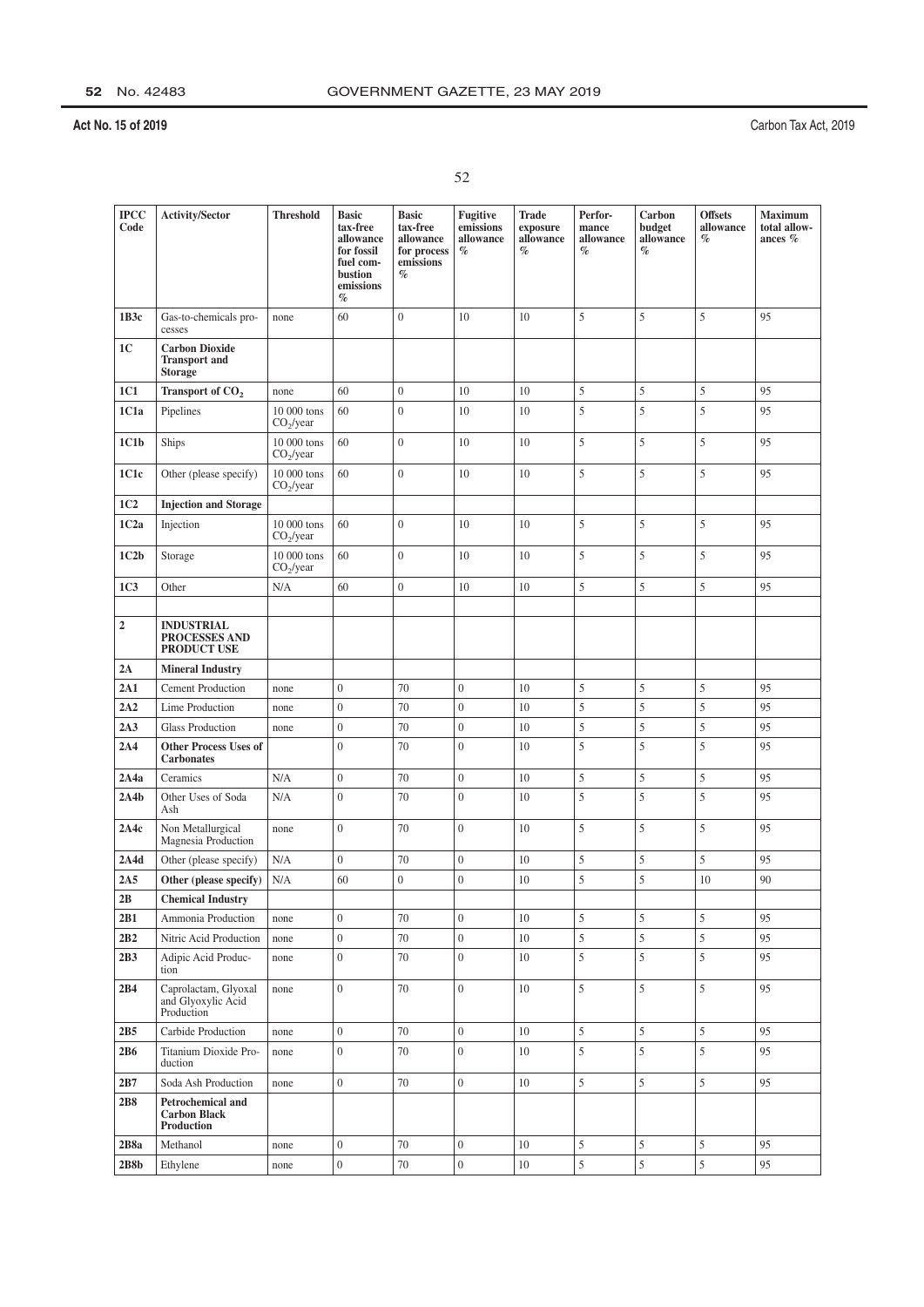| ×.                |                  |
|-------------------|------------------|
| i<br>۰.<br>×<br>٧ | ٦<br>I<br>×<br>v |

| IPCC-<br>kode    | <b>Aktiwiteit/Sektor</b>                                          | <b>Drempel</b>                      | <b>Basiese</b><br>belasting-<br>vrye toelae<br>vir fossiel-<br><b>brandstof</b><br>ver-<br>branding<br>$\%$ | <b>BASIESE</b><br>belasting-<br>vrye toelae<br>vir<br><b>PROSES</b><br>vry-<br>stellings<br>$\%$ | <b>Vlugtige</b><br>vry-<br>stellings-<br>toelae % | Handels-<br>bloot-<br>stellings<br>toelae % | <b>Verrigting</b><br>toelae $%$ | Koolstof-<br>begroting<br>toelae % | Ver-<br>rekenings<br>toelae % | <b>Maksimum</b><br>totaale<br>toelaes % |
|------------------|-------------------------------------------------------------------|-------------------------------------|-------------------------------------------------------------------------------------------------------------|--------------------------------------------------------------------------------------------------|---------------------------------------------------|---------------------------------------------|---------------------------------|------------------------------------|-------------------------------|-----------------------------------------|
| 1B3c             | Gas-na-chemikalieë<br>Prosesse                                    | geen                                | 60                                                                                                          | $\boldsymbol{0}$                                                                                 | 10                                                | 10                                          | 5                               | 5                                  | 5                             | 95                                      |
| 1 <sub>C</sub>   | Koolstofdioksied<br>vervoer en berging                            |                                     |                                                                                                             |                                                                                                  |                                                   |                                             |                                 |                                    |                               |                                         |
| 1C1              | Vervoer van CO <sub>2</sub>                                       | geen                                | 60                                                                                                          | $\overline{0}$                                                                                   | 10                                                | 10                                          | 5                               | $\sqrt{5}$                         | 5                             | 95                                      |
| 1C1a             | Pypleidings                                                       | 10 000 ton<br>CO <sub>2</sub> /jaar | 60                                                                                                          | $\mathbf{0}$                                                                                     | 10                                                | 10                                          | 5                               | 5                                  | 5                             | 95                                      |
| 1C1b             | Skepe                                                             | 10 000 ton<br>CO <sub>2</sub> /jaar | 60                                                                                                          | $\overline{0}$                                                                                   | 10                                                | 10                                          | 5                               | 5                                  | 5                             | 95                                      |
| 1C1c             | Ander (spesifiseer<br>asseblief)                                  | 10 000 ton<br>$CO2/ja$ ar           | 60                                                                                                          | $\overline{0}$                                                                                   | 10                                                | 10                                          | 5                               | 5                                  | 5                             | 95                                      |
| 1C <sub>2</sub>  | Inspuiting en berging                                             |                                     |                                                                                                             |                                                                                                  |                                                   |                                             |                                 |                                    |                               |                                         |
| 1C2a             | Inspuiting                                                        | 10 000 ton<br>CO <sub>2</sub> /jaar | 60                                                                                                          | $\mathbf{0}$                                                                                     | 10                                                | 10                                          | 5                               | 5                                  | 5                             | 95                                      |
| 1C2b             | Berging                                                           | 10 000 ton<br>CO <sub>2</sub> /jaar | 60                                                                                                          | $\overline{0}$                                                                                   | 10                                                | 10                                          | 5                               | 5                                  | 5                             | 95                                      |
| 1C <sub>3</sub>  | <b>ANDER</b>                                                      | geen                                | 60                                                                                                          | $\boldsymbol{0}$                                                                                 | 10                                                | 10                                          | 5                               | 5                                  | 5                             | 95                                      |
|                  |                                                                   |                                     |                                                                                                             |                                                                                                  |                                                   |                                             |                                 |                                    |                               |                                         |
| $\boldsymbol{2}$ | Industriële prosesse<br>en produk gebruik                         |                                     |                                                                                                             |                                                                                                  |                                                   |                                             |                                 |                                    |                               |                                         |
| 2A               | <b>Minerale Nywerheid</b>                                         |                                     |                                                                                                             |                                                                                                  |                                                   |                                             |                                 |                                    |                               |                                         |
| 2A1              | Sementproduksie                                                   | geen                                | $\mathbf{0}$                                                                                                | 70                                                                                               | $\boldsymbol{0}$                                  | 10                                          | 5                               | 5                                  | 5                             | 95                                      |
| 2A2              | Kalkproduksie                                                     | geen                                | $\boldsymbol{0}$                                                                                            | 70                                                                                               | $\mathbf{0}$                                      | 10                                          | 5                               | 5                                  | 5                             | 95                                      |
| 2A3              | Glasproduksie                                                     | geen                                | $\overline{0}$                                                                                              | 70                                                                                               | $\mathbf{0}$                                      | 10                                          | 5                               | $\sqrt{5}$                         | 5                             | 95                                      |
| 2A4              | Ander proses-<br>gebruike van<br>karbonate                        |                                     | 60                                                                                                          | $\overline{0}$                                                                                   | $\overline{0}$                                    | 10                                          | 5                               | 5                                  | 10                            | 90                                      |
| 2A4a             | Keramiek                                                          | geen                                | 60                                                                                                          | $\boldsymbol{0}$                                                                                 | $\boldsymbol{0}$                                  | 10                                          | 5                               | $\sqrt{5}$                         | 10                            | 90                                      |
| 2A4b             | Ander gebruike van<br>soda-as                                     | geen                                | 60                                                                                                          | $\overline{0}$                                                                                   | $\overline{0}$                                    | 10                                          | 5                               | 5                                  | 10                            | 90                                      |
| 2A4c             | Nie-metallurgiese<br>magnesia-produksie                           | geen                                | 60                                                                                                          | $\overline{0}$                                                                                   | $\overline{0}$                                    | 10                                          | 5                               | 5                                  | 10                            | 90                                      |
| 2A4d             | Ander (spesifiseer<br>asseblief)                                  | 10 000 ton<br>CO <sub>2</sub> /jaar | 60                                                                                                          | $\overline{0}$                                                                                   | $\boldsymbol{0}$                                  | 10                                          | 5                               | 5                                  | 10                            | 90                                      |
| 2A5              | Ander (spesifiseer<br>asseblief)                                  | <b>NA</b>                           | 60                                                                                                          | $\overline{0}$                                                                                   | $\mathbf{0}$                                      | 10                                          | 5                               | 5                                  | 10                            | 90                                      |
| 2B               | Chemikalieë<br>nvwerheid                                          |                                     |                                                                                                             |                                                                                                  |                                                   |                                             |                                 |                                    |                               |                                         |
| 2B1              | Ammoniakproduksie                                                 | geen                                | $\boldsymbol{0}$                                                                                            | 70                                                                                               | $\boldsymbol{0}$                                  | 10                                          | 5                               | 5                                  | 5                             | 95                                      |
| 2B2              | Salpetersuur-produksie                                            | geen                                | $\boldsymbol{0}$                                                                                            | 70                                                                                               | $\boldsymbol{0}$                                  | 10                                          | 5                               | $\overline{5}$                     | 5                             | 95                                      |
| 2B3              | Adipic suurproduksie                                              | geen                                | $\boldsymbol{0}$                                                                                            | 70                                                                                               | $\boldsymbol{0}$                                  | 10                                          | 5                               | $\sqrt{5}$                         | 5                             | 95                                      |
| 2B4              | "Caprolactam",<br>"Glyoxal" en<br>"Glyoksilic Acid"<br>-produksie | geen                                | $\boldsymbol{0}$                                                                                            | 70                                                                                               | $\overline{0}$                                    | 10                                          | 5                               | $\overline{5}$                     | 5                             | 95                                      |
| 2B5              | Karbiedproduksie                                                  | geen                                | $\boldsymbol{0}$                                                                                            | 70                                                                                               | $\boldsymbol{0}$                                  | 10                                          | 5                               | $\sqrt{5}$                         | 5                             | 95                                      |
| 2B6              | Titaandioksied-<br>produksie                                      | geen                                | $\boldsymbol{0}$                                                                                            | 70                                                                                               | $\overline{0}$                                    | 10                                          | 5                               | 5                                  | 5                             | 95                                      |
| 2B7              | Soda-asproduksie                                                  | geen                                | $\boldsymbol{0}$                                                                                            | $70\,$                                                                                           | $\boldsymbol{0}$                                  | $10\,$                                      | 5                               | $\mathfrak s$                      | 5                             | 95                                      |
| 2B8              | Petrochemikalieë en<br>koolswartproduksie                         |                                     |                                                                                                             |                                                                                                  |                                                   |                                             |                                 |                                    |                               |                                         |
| 2B8a             | Metanol                                                           | geen                                | $\boldsymbol{0}$                                                                                            | 70                                                                                               | $\boldsymbol{0}$                                  | 10                                          | 5                               | $\sqrt{5}$                         | 5                             | 95                                      |
| 2B8b             | Etileen                                                           | geen                                | $\boldsymbol{0}$                                                                                            | $70\,$                                                                                           | $\boldsymbol{0}$                                  | 10                                          | 5                               | 5                                  | 5                             | 95                                      |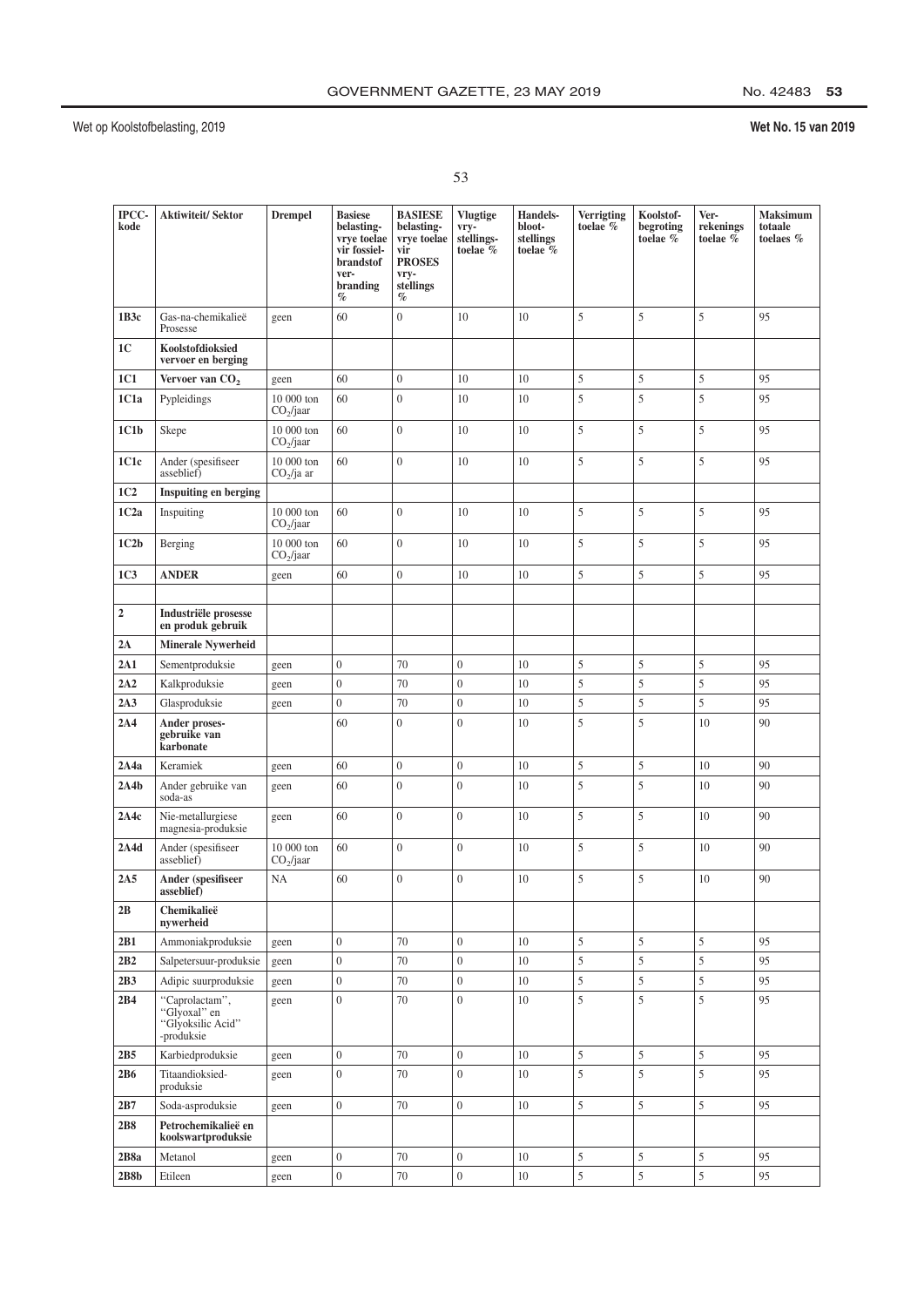| ×. | ×, |
|----|----|
|    |    |
|    |    |

| <b>IPCC</b><br>Code | <b>Activity/Sector</b>                                                           | <b>Threshold</b> | <b>Basic</b><br>tax-free<br>allowance<br>for fossil<br>fuel com-<br>bustion<br>emissions<br>$\%$ | <b>Basic</b><br>tax-free<br>allowance<br>for process<br>emissions<br>% | Fugitive<br>emissions<br>allowance<br>$\%$ | <b>Trade</b><br>exposure<br>allowance<br>$\%$ | Perfor-<br>mance<br>allowance<br>$\%$ | Carbon<br>budget<br>allowance<br>$\%$ | <b>Offsets</b><br>allowance<br>$\%$ | <b>Maximum</b><br>total allow-<br>ances $%$ |
|---------------------|----------------------------------------------------------------------------------|------------------|--------------------------------------------------------------------------------------------------|------------------------------------------------------------------------|--------------------------------------------|-----------------------------------------------|---------------------------------------|---------------------------------------|-------------------------------------|---------------------------------------------|
| 2B8c                | Ethylene Dichloride<br>and Vinyl Chloride<br>Monomer                             | none             | $\boldsymbol{0}$                                                                                 | 70                                                                     | $\overline{0}$                             | 10                                            | 5                                     | 5                                     | 5                                   | 95                                          |
| 2B8d                | Ethylene Oxide                                                                   | none             | $\boldsymbol{0}$                                                                                 | 70                                                                     | $\boldsymbol{0}$                           | 10                                            | 5                                     | 5                                     | 5                                   | 95                                          |
| 2B8e                | Acrylonitrile                                                                    | none             | $\boldsymbol{0}$                                                                                 | 70                                                                     | $\overline{0}$                             | 10                                            | 5                                     | 5                                     | 5                                   | 95                                          |
| 2B8f                | Carbon Black                                                                     | none             | $\boldsymbol{0}$                                                                                 | 70                                                                     | $\boldsymbol{0}$                           | 10                                            | 5                                     | 5                                     | 5                                   | 95                                          |
| 2B8g                | Hydrogen Production                                                              | none             | $\boldsymbol{0}$                                                                                 | 70                                                                     | $\overline{0}$                             | 10                                            | 5                                     | 5                                     | 5                                   | 95                                          |
| 2B9                 | Fluorochemical<br>Production                                                     |                  |                                                                                                  |                                                                        |                                            |                                               |                                       |                                       |                                     |                                             |
| 2B9a                | <b>By-product Emissions</b>                                                      | none             | $\boldsymbol{0}$                                                                                 | 70                                                                     | $\boldsymbol{0}$                           | 10                                            | 5                                     | 5                                     | 5                                   | 95                                          |
| 2B9b                | <b>Fugitive Emissions</b>                                                        | none             | $\boldsymbol{0}$                                                                                 | 70                                                                     | $\boldsymbol{0}$                           | 10                                            | 5                                     | 5                                     | 5                                   | 95                                          |
| 2B10                | Other (Please specify)                                                           | N/A              | $\boldsymbol{0}$                                                                                 | 70                                                                     | $\mathbf{0}$                               | 10                                            | 5                                     | 5                                     | 5                                   | 95                                          |
| 2C                  | <b>Metal Industry</b>                                                            |                  |                                                                                                  |                                                                        |                                            |                                               |                                       |                                       |                                     |                                             |
| 2C1                 | Iron and Steel Produc-<br>tion                                                   | none             | $\overline{0}$                                                                                   | 70                                                                     | $\mathbf{0}$                               | 10                                            | 5                                     | 5                                     | 5                                   | 95                                          |
| 2C2                 | Ferroalloys Production                                                           | none             | $\boldsymbol{0}$                                                                                 | 70                                                                     | $\boldsymbol{0}$                           | 10                                            | 5                                     | 5                                     | 5                                   | 95                                          |
| 2C <sub>3</sub>     | Aluminium Production                                                             | none             | $\boldsymbol{0}$                                                                                 | 70                                                                     | $\overline{0}$                             | 10                                            | 5                                     | 5                                     | 5                                   | 95                                          |
| 2C <sub>4</sub>     | Magnesium Production                                                             | none             | $\boldsymbol{0}$                                                                                 | 70                                                                     | $\boldsymbol{0}$                           | 10                                            | 5                                     | 5                                     | 5                                   | 95                                          |
| 2C <sub>5</sub>     | Lead Production                                                                  | none             | $\boldsymbol{0}$                                                                                 | 70                                                                     | $\boldsymbol{0}$                           | 10                                            | 5                                     | 5                                     | 5                                   | 95                                          |
| 2C6                 | Zinc Production                                                                  | none             | $\boldsymbol{0}$                                                                                 | 70                                                                     | $\boldsymbol{0}$                           | 10                                            | 5                                     | 5                                     | 5                                   | 95                                          |
| 2C7                 | Other (please specify)                                                           | N/A              | $\boldsymbol{0}$                                                                                 | 60                                                                     | $\boldsymbol{0}$                           | 10                                            | 5                                     | 5                                     | 10                                  | 90                                          |
| 2D                  | <b>Non-Energy Products</b><br>from Fuels and<br><b>Solvent Use</b>               |                  |                                                                                                  |                                                                        |                                            |                                               |                                       |                                       |                                     |                                             |
| 2D1                 | Lubricant Use                                                                    | N/A              | $\boldsymbol{0}$                                                                                 | 60                                                                     | $\boldsymbol{0}$                           | 10                                            | 5                                     | 5                                     | 10                                  | 90                                          |
| 2D2                 | Paraffin Wax Use                                                                 | N/A              | $\boldsymbol{0}$                                                                                 | 60                                                                     | $\boldsymbol{0}$                           | 10                                            | 5                                     | 5                                     | 10                                  | 90                                          |
| 2D3                 | Solvent Use                                                                      | N/A              | $\boldsymbol{0}$                                                                                 | 60                                                                     | $\boldsymbol{0}$                           | 10                                            | 5                                     | 5                                     | 10                                  | 90                                          |
| 2D4                 | Other (please specify)                                                           | N/A              | $\boldsymbol{0}$                                                                                 | 60                                                                     | $\boldsymbol{0}$                           | 10                                            | 5                                     | 5                                     | 10                                  | 90                                          |
| 2E                  | <b>Electronics Industry</b>                                                      |                  |                                                                                                  |                                                                        |                                            |                                               |                                       |                                       |                                     |                                             |
| 2E.1                | Integrated Circuit or<br>Semiconductor                                           | N/A              | $\boldsymbol{0}$                                                                                 | 60                                                                     | $\boldsymbol{0}$                           | 10                                            | 5                                     | 5                                     | 10                                  | 90                                          |
| 2E.2                | TFT Flat Panel Dis-<br>play                                                      | N/A              | $\boldsymbol{0}$                                                                                 | 60                                                                     | $\boldsymbol{0}$                           | 10                                            | 5                                     | 5                                     | 10                                  | 90                                          |
| 2E.3                | Photovoltaics                                                                    | $\rm N/A$        | $\boldsymbol{0}$                                                                                 | 60                                                                     | $\boldsymbol{0}$                           | $10\,$                                        | 5                                     | 5                                     | $10\,$                              | 90                                          |
| 2E.4                | Heat Transfer Fluid                                                              | N/A              | $\boldsymbol{0}$                                                                                 | 60                                                                     | $\boldsymbol{0}$                           | 10                                            | 5                                     | $\sqrt{5}$                            | 10                                  | 90                                          |
| 2E.5                | Other (please specify)                                                           | N/A              | $\boldsymbol{0}$                                                                                 | 60                                                                     | $\overline{0}$                             | 10                                            | 5                                     | 5                                     | 10                                  | 90                                          |
| 2F                  | <b>Product Uses as Sub-</b><br>stitutes for Ozone<br><b>Depleting Substances</b> |                  |                                                                                                  |                                                                        |                                            |                                               |                                       |                                       |                                     |                                             |
| 2F1                 | Refrigeration and Air<br>Conditioning                                            |                  |                                                                                                  |                                                                        |                                            |                                               |                                       |                                       |                                     |                                             |
| 2F1a                | Refrigeration and Sta-<br>tionary Air Condition-<br>ing                          | N/A              | $\boldsymbol{0}$                                                                                 | 60                                                                     | $\boldsymbol{0}$                           | 10                                            | 5                                     | $\sqrt{5}$                            | 10                                  | 90                                          |
| 2F1b                | Mobile Air Condition-<br>ing                                                     | N/A              | $\boldsymbol{0}$                                                                                 | 60                                                                     | $\boldsymbol{0}$                           | 10                                            | 5                                     | 5                                     | 10                                  | 90                                          |
| 2F2                 | Foam Blowing Agents                                                              | N/A              | $\boldsymbol{0}$                                                                                 | 60                                                                     | $\boldsymbol{0}$                           | $10\,$                                        | $\mathfrak s$                         | $\sqrt{5}$                            | 10                                  | $90\,$                                      |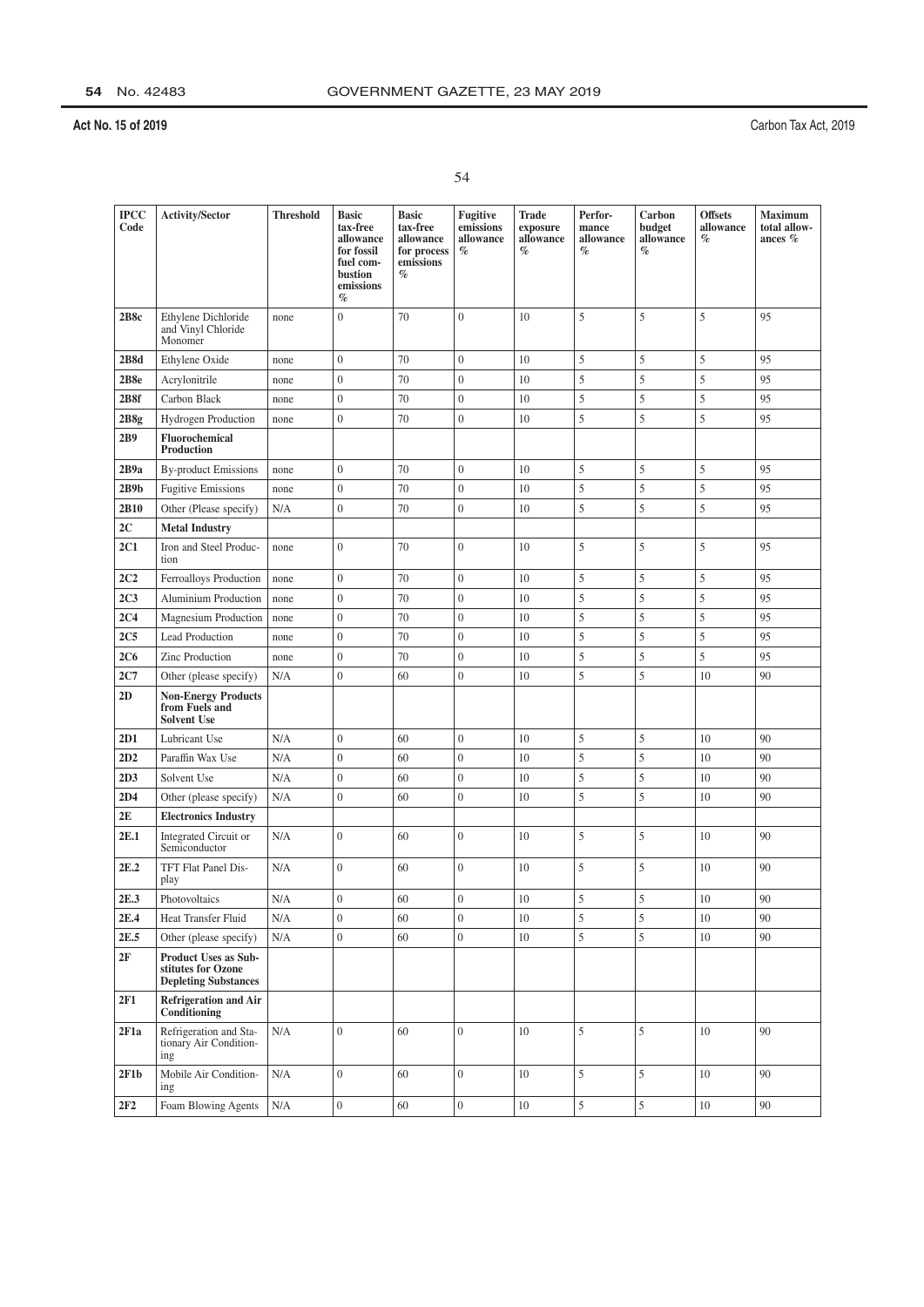## No. 42483 55

| ×. |  |
|----|--|
|    |  |
|    |  |

| IPCC-<br>kode   | <b>Aktiwiteit/Sektor</b>                                                  | <b>Drempel</b> | <b>Basiese</b><br>belasting-<br>vrye toelae<br>vir fossiel-<br><b>brandstof</b><br>ver-<br>branding<br>$\%$ | <b>BASIESE</b><br>belasting-<br>vrye toelae<br>vir<br><b>PROSES</b><br>vry-<br>stellings<br>$\%$ | <b>Vlugtige</b><br>vry-<br>stellings-<br>toelae % | <b>Handels-</b><br>bloot-<br>stellings<br>toelae % | Verrigting<br>toelae % | Koolstof-<br>begroting<br>toelae % | Ver-<br>rekenings<br>toelae % | Maksimum<br>totaale<br>toelaes % |
|-----------------|---------------------------------------------------------------------------|----------------|-------------------------------------------------------------------------------------------------------------|--------------------------------------------------------------------------------------------------|---------------------------------------------------|----------------------------------------------------|------------------------|------------------------------------|-------------------------------|----------------------------------|
| 2B8c            | Etileendichloried en<br>vinielchloried<br>monomeer                        | geen           | $\overline{0}$                                                                                              | 70                                                                                               | $\boldsymbol{0}$                                  | 10                                                 | 5                      | 5                                  | 5                             | 95                               |
| 2B8d            | Etileenoksied                                                             | geen           | $\boldsymbol{0}$                                                                                            | 70                                                                                               | $\boldsymbol{0}$                                  | 10                                                 | 5                      | 5                                  | 5                             | 95                               |
| 2B8e            | Akrilonitriel                                                             | geen           | $\boldsymbol{0}$                                                                                            | 70                                                                                               | $\boldsymbol{0}$                                  | 10                                                 | 5                      | 5                                  | 5                             | 95                               |
| 2B8f            | Koolswart                                                                 | geen           | $\boldsymbol{0}$                                                                                            | 70                                                                                               | $\boldsymbol{0}$                                  | 10                                                 | 5                      | 5                                  | 5                             | 95                               |
| 2B8g            | Waterstofproduksie                                                        | geen           | $\mathbf{0}$                                                                                                | 70                                                                                               | $\overline{0}$                                    | 10                                                 | 5                      | 5                                  | 5                             | 95                               |
| 2B9             | <b>Fluoro Chemikalieë</b><br>Produksie                                    |                |                                                                                                             |                                                                                                  |                                                   |                                                    |                        |                                    |                               |                                  |
| 2B9a            | By-produkvrystellings                                                     | geen           | $\boldsymbol{0}$                                                                                            | 70                                                                                               | $\boldsymbol{0}$                                  | 10                                                 | 5                      | 5                                  | 5                             | 95                               |
| 2B9b            | Vlugtige vrystellings                                                     | geen           | $\boldsymbol{0}$                                                                                            | 70                                                                                               | $\mathbf{0}$                                      | 10                                                 | 5                      | 5                                  | 5                             | 95                               |
| 2B10            | Ander (Spesifiseer<br>asseblief)                                          | <b>NVT</b>     | $\overline{0}$                                                                                              | 70                                                                                               | $\overline{0}$                                    | 10                                                 | 5                      | 5                                  | 5                             | 95                               |
| 2C              | Metaalnvwerheid                                                           |                |                                                                                                             |                                                                                                  |                                                   |                                                    |                        |                                    |                               |                                  |
| 2C1             | Yster- en<br>staalproduksie                                               | geen           | $\boldsymbol{0}$                                                                                            | 70                                                                                               | $\boldsymbol{0}$                                  | 10                                                 | 5                      | 5                                  | 5                             | 95                               |
| 2C2             | Ysterlegeringproduksie                                                    | geen           | $\boldsymbol{0}$                                                                                            | 70                                                                                               | $\boldsymbol{0}$                                  | 10                                                 | 5                      | 5                                  | 5                             | 95                               |
| 2C <sub>3</sub> | Aluminiumproduksie                                                        | geen           | $\boldsymbol{0}$                                                                                            | 60                                                                                               | $\overline{0}$                                    | 10                                                 | 5                      | 5                                  | 10                            | 90                               |
| 2C <sub>4</sub> | Magnesiumproduksie                                                        | geen           | $\boldsymbol{0}$                                                                                            | 60                                                                                               | $\overline{0}$                                    | 10                                                 | 5                      | 5                                  | 10                            | 90                               |
| 2C <sub>5</sub> | Loodproduksie                                                             | geen           | $\boldsymbol{0}$                                                                                            | 60                                                                                               | $\overline{0}$                                    | 10                                                 | 5                      | 5                                  | 10                            | 90                               |
| 2C6             | Sinkproduksie                                                             | geen           | $\boldsymbol{0}$                                                                                            | 60                                                                                               | $\overline{0}$                                    | 10                                                 | 5                      | 5                                  | 10                            | 90                               |
| 2C7             | Ander (Spesifiseer<br>asseblief)                                          | -NVT           | $\boldsymbol{0}$                                                                                            | 60                                                                                               | $\boldsymbol{0}$                                  | 10                                                 | 5                      | 5                                  | 10                            | 90                               |
| 2D              | Nie-energie Produkte<br>van gebruik van<br>brandstowwe en<br>oplosmiddels |                |                                                                                                             |                                                                                                  |                                                   |                                                    |                        |                                    |                               |                                  |
| 2D1             | Smeermiddelgebruik                                                        | <b>NVT</b>     | $\boldsymbol{0}$                                                                                            | 60                                                                                               | $\boldsymbol{0}$                                  | 10                                                 | 5                      | 5                                  | 10                            | 90                               |
| 2D2             | Paraffienwasgebruik                                                       | <b>NVT</b>     | $\boldsymbol{0}$                                                                                            | 60                                                                                               | $\boldsymbol{0}$                                  | 10                                                 | 5                      | 5                                  | 10                            | 90                               |
| 2D3             | Oplosmiddelgebruik                                                        | <b>NVT</b>     | $\boldsymbol{0}$                                                                                            | 60                                                                                               | $\boldsymbol{0}$                                  | 10                                                 | 5                      | 5                                  | 10                            | 90                               |
| 2D4             | Ander (spesifiseer<br>asseblief)                                          | <b>NVT</b>     | $\overline{0}$                                                                                              | 60                                                                                               | $\overline{0}$                                    | 10                                                 | 5                      | 5                                  | 10                            | 90                               |
| 2E              | <b>Elektroniese</b><br>nywerheid                                          |                |                                                                                                             |                                                                                                  |                                                   |                                                    |                        |                                    |                               |                                  |
| 2E.1            | Geïntegreerde geleier-<br>verbinding of<br>halfgeleier                    | <b>NVT</b>     | $\overline{0}$                                                                                              | 60                                                                                               | $\overline{0}$                                    | 10                                                 | 5                      | 5                                  | 10                            | 90                               |
| 2E.2            | "TFT" Plat<br>paneelskerm                                                 | <b>NVT</b>     | $\overline{0}$                                                                                              | 60                                                                                               | $\overline{0}$                                    | 10                                                 | 5                      | 5                                  | 10                            | 90                               |
| 2E.3            | Fotovoltaïes                                                              | <b>NVT</b>     | $\boldsymbol{0}$                                                                                            | 60                                                                                               | $\overline{0}$                                    | 10                                                 | 5                      | 5                                  | 10                            | 90                               |
| 2E.4            | Hitte-oordrag vloeistof                                                   | <b>NVT</b>     | $\overline{0}$                                                                                              | 60                                                                                               | $\overline{0}$                                    | 10                                                 | 5                      | 5                                  | 10                            | 90                               |
| 2E.5            | Ander (spesifiseer<br>asseblief)                                          | <b>NVT</b>     | $\boldsymbol{0}$                                                                                            | 60                                                                                               | $\overline{0}$                                    | 10                                                 | 5                      | 5                                  | 10                            | 90                               |
| 2F              | Produk gebruike as<br>vervangings vir<br>osoon-afbrekende<br>stowwe       |                |                                                                                                             |                                                                                                  |                                                   |                                                    |                        |                                    |                               |                                  |
| 2F1             | Verkoeling en<br>lugversorging                                            |                |                                                                                                             |                                                                                                  |                                                   |                                                    |                        |                                    |                               |                                  |
| 2F1a            | Verkoeling en<br>stilstaande<br>lugversorging                             | <b>NVT</b>     | $\boldsymbol{0}$                                                                                            | 60                                                                                               | $\boldsymbol{0}$                                  | 10                                                 | 5                      | 5                                  | 10                            | 90                               |
| 2F1b            | Beweeglike<br>lugversorging                                               | <b>NVT</b>     | $\boldsymbol{0}$                                                                                            | 60                                                                                               | $\overline{0}$                                    | 10                                                 | 5                      | 5                                  | 10                            | 90                               |
| 2F2             | Skuimblasende<br>middele                                                  | <b>NVT</b>     | $\boldsymbol{0}$                                                                                            | 60                                                                                               | $\overline{0}$                                    | 10                                                 | 5                      | 5                                  | 10                            | 90                               |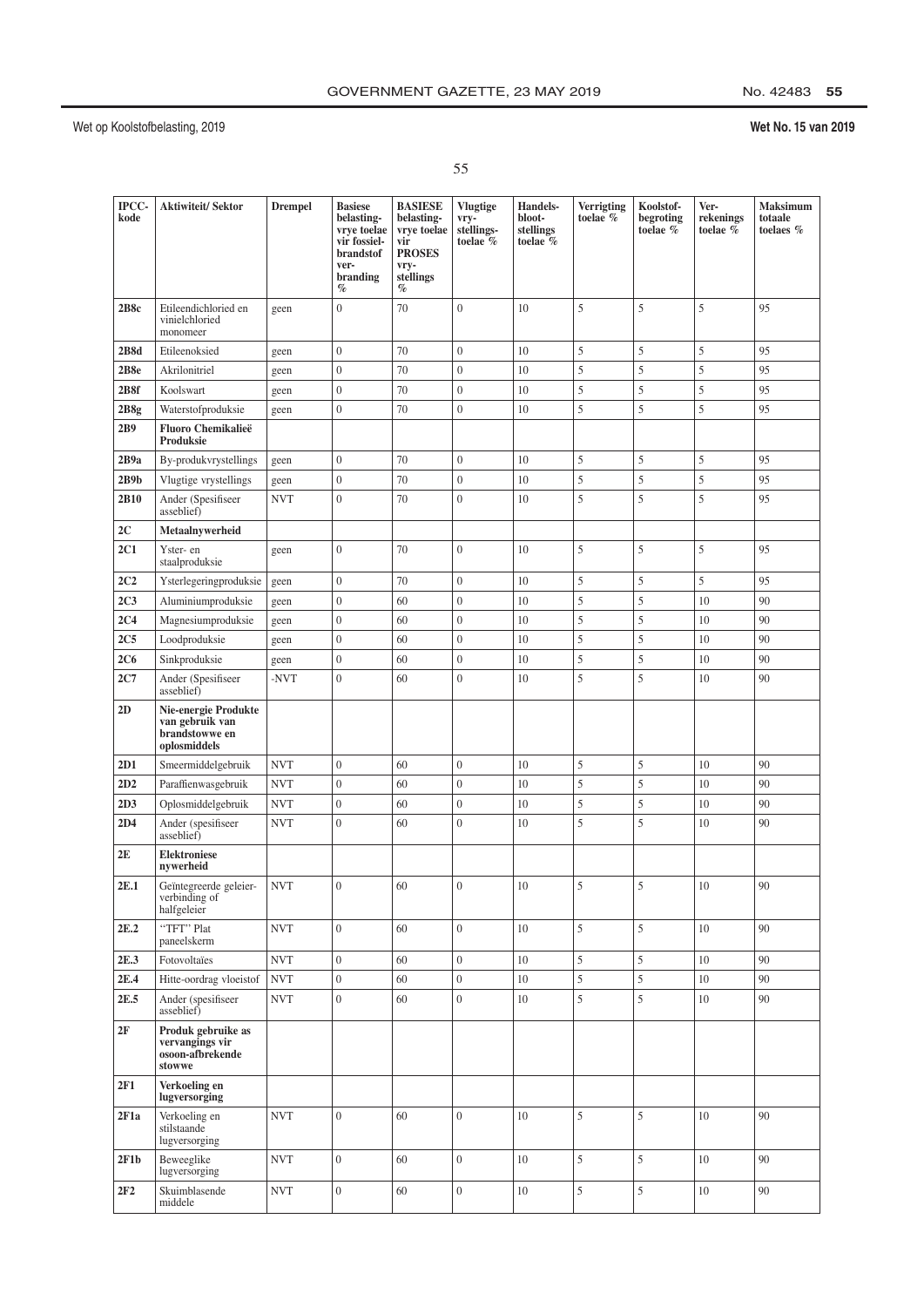|         | ٠  |
|---------|----|
| ×.      |    |
| i<br>۰. | ۰. |

| <b>IPCC</b><br>Code | <b>Activity/Sector</b>                                               | <b>Threshold</b> | <b>Basic</b><br>tax-free<br>allowance<br>for fossil<br>fuel com-<br>bustion<br>emissions<br>$\%$ | <b>Basic</b><br>tax-free<br>allowance<br>for process<br>emissions<br>$\%$ | Fugitive<br>emissions<br>allowance<br>$\%$ | Trade<br>exposure<br>allowance<br>$\%$ | Perfor-<br>mance<br>allowance<br>$\%$ | Carbon<br>budget<br>allowance<br>$\%$ | <b>Offsets</b><br>allowance<br>$\%$ | <b>Maximum</b><br>total allow-<br>ances $%$ |
|---------------------|----------------------------------------------------------------------|------------------|--------------------------------------------------------------------------------------------------|---------------------------------------------------------------------------|--------------------------------------------|----------------------------------------|---------------------------------------|---------------------------------------|-------------------------------------|---------------------------------------------|
| 2F3                 | Fire Protection                                                      | N/A              | $\boldsymbol{0}$                                                                                 | 60                                                                        | $\mathbf{0}$                               | 10                                     | 5                                     | 5                                     | 10                                  | 90                                          |
| 2F4                 | Aerosols                                                             | N/A              | $\overline{0}$                                                                                   | 60                                                                        | $\overline{0}$                             | 10                                     | 5                                     | 5                                     | 10                                  | 90                                          |
| 2F5                 | Solvents                                                             | N/A              | $\boldsymbol{0}$                                                                                 | 60                                                                        | $\boldsymbol{0}$                           | 10                                     | 5                                     | 5                                     | 10                                  | 90                                          |
| <b>2F6</b>          | <b>Other Applications</b><br>(please specify)                        | N/A              | $\overline{0}$                                                                                   | 60                                                                        | $\overline{0}$                             | 10                                     | 5                                     | 5                                     | 10                                  | 90                                          |
| 2G                  | <b>Other Product</b><br><b>Manufacture and Use</b>                   |                  |                                                                                                  |                                                                           |                                            |                                        |                                       |                                       |                                     |                                             |
| 2G1                 | <b>Electrical Equipment</b>                                          |                  |                                                                                                  |                                                                           |                                            |                                        |                                       |                                       |                                     |                                             |
| 2G1a                | Manufacture of Elec-<br>trical Equipment                             | N/A              | $\overline{0}$                                                                                   | 60                                                                        | $\overline{0}$                             | 10                                     | 5                                     | 5                                     | 10                                  | 90                                          |
| 2G1b                | Use of Electrical<br>Equipment                                       | N/A              | $\mathbf{0}$                                                                                     | 60                                                                        | $\mathbf{0}$                               | 10                                     | 5                                     | 5                                     | 10                                  | 90                                          |
| 2G1c                | Disposal of Electrical<br>Equipment                                  |                  | $\overline{0}$                                                                                   | 60                                                                        | $\overline{0}$                             | 10                                     | 5                                     | 5                                     | 10                                  | 90                                          |
| 2G <sub>2</sub>     | SF <sub>6</sub> and PFCs from<br>Other Product Uses                  | N/A              |                                                                                                  |                                                                           |                                            |                                        |                                       |                                       |                                     |                                             |
| 2G2a                | <b>Military Applications</b>                                         | N/A              | $\overline{0}$                                                                                   | 60                                                                        | $\mathbf{0}$                               | 10                                     | 5                                     | 5                                     | 10                                  | 90                                          |
| 2G2b                | Accelerators                                                         | N/A              | $\boldsymbol{0}$                                                                                 | 60                                                                        | $\boldsymbol{0}$                           | 10                                     | 5                                     | 5                                     | 10                                  | 90                                          |
| 2G2c                | Other (please specify)                                               | N/A              | $\overline{0}$                                                                                   | 60                                                                        | $\boldsymbol{0}$                           | 10                                     | 5                                     | 5                                     | 10                                  | 90                                          |
| 2G <sub>3</sub>     | N <sub>2</sub> O from Product<br><b>Uses</b>                         | N/A              |                                                                                                  |                                                                           |                                            |                                        |                                       |                                       |                                     |                                             |
| 2G3a                | <b>Medical Applications</b>                                          | N/A              | $\boldsymbol{0}$                                                                                 | 60                                                                        | $\overline{0}$                             | 10                                     | 5                                     | 5                                     | 10                                  | 90                                          |
| 2G3b                | Propellant for Pressure<br>and Aerosol Products                      | N/A              | $\overline{0}$                                                                                   | 60                                                                        | $\mathbf{0}$                               | 10                                     | 5                                     | 5                                     | 10                                  | 90                                          |
| 2G3c                | Other (Please specify)                                               | N/A              | $\boldsymbol{0}$                                                                                 | 60                                                                        | $\boldsymbol{0}$                           | 10                                     | 5                                     | 5                                     | 10                                  | 90                                          |
| 2G4                 | Other (Please specify)                                               | N/A              | $\overline{0}$                                                                                   | 60                                                                        | $\boldsymbol{0}$                           | 10                                     | 5                                     | 5                                     | 10                                  | 90                                          |
| 2H                  | Other                                                                |                  |                                                                                                  |                                                                           |                                            |                                        |                                       |                                       |                                     |                                             |
| 2H1                 | Pulp and Paper Indus-<br>try                                         | N/A              | $\overline{0}$                                                                                   | 60                                                                        | $\mathbf{0}$                               | 10                                     | 5                                     | 5                                     | 10                                  | 90                                          |
| 2H2                 | Food and Beverages<br>Industry                                       | N/A              | $\overline{0}$                                                                                   | 60                                                                        | $\overline{0}$                             | 10                                     | 5                                     | 5                                     | 10                                  | 90                                          |
| 2H3                 | Other (please specify)                                               | N/A              | $\boldsymbol{0}$                                                                                 | 60                                                                        | $\boldsymbol{0}$                           | 10                                     | 5                                     | 5                                     | 10                                  | 90                                          |
| 3                   | <b>AGRICULTURE,</b><br><b>FORESTRY, AND</b><br><b>OTHER LAND USE</b> |                  |                                                                                                  |                                                                           |                                            |                                        |                                       |                                       |                                     |                                             |
| 3A                  | Livestock                                                            |                  |                                                                                                  |                                                                           |                                            |                                        |                                       |                                       |                                     |                                             |
| 3A1                 | <b>Enteric Fermentation</b>                                          |                  |                                                                                                  |                                                                           |                                            |                                        |                                       |                                       |                                     |                                             |
| 3A1a                | Cattle                                                               | N/A              | 100                                                                                              | $\mathbf{0}$                                                              | $\overline{0}$                             | $\overline{0}$                         | $\overline{0}$                        | $\overline{0}$                        | $\overline{0}$                      | 100                                         |
| 3A1b                | Buffalo                                                              | N/A              | 100                                                                                              | $\mathbf{0}$                                                              | $\boldsymbol{0}$                           | $\boldsymbol{0}$                       | $\boldsymbol{0}$                      | $\overline{0}$                        | $\boldsymbol{0}$                    | 100                                         |
| 3A1c                | Sheep                                                                | N/A              | 100                                                                                              | $\boldsymbol{0}$                                                          | $\boldsymbol{0}$                           | $\overline{0}$                         | $\boldsymbol{0}$                      | $\boldsymbol{0}$                      | $\boldsymbol{0}$                    | 100                                         |
| 3A1d                | Goats                                                                | N/A              | 100                                                                                              | $\boldsymbol{0}$                                                          | $\boldsymbol{0}$                           | $\overline{0}$                         | $\overline{0}$                        | $\boldsymbol{0}$                      | $\overline{0}$                      | 100                                         |
| 3A1e                | Camels                                                               | N/A              | 100                                                                                              | $\boldsymbol{0}$                                                          | $\boldsymbol{0}$                           | $\overline{0}$                         | $\boldsymbol{0}$                      | $\overline{0}$                        | $\boldsymbol{0}$                    | 100                                         |
| 3A1f                | Horses                                                               | N/A              | 100                                                                                              | $\boldsymbol{0}$                                                          | $\boldsymbol{0}$                           | $\boldsymbol{0}$                       | $\boldsymbol{0}$                      | $\overline{0}$                        | $\boldsymbol{0}$                    | 100                                         |
| 3A1g                | Mules and Asses                                                      | N/A              | 100                                                                                              | $\boldsymbol{0}$                                                          | $\boldsymbol{0}$                           | $\overline{0}$                         | $\overline{0}$                        | $\boldsymbol{0}$                      | $\boldsymbol{0}$                    | 100                                         |
| 3A1h                | Swine                                                                | N/A              | 100                                                                                              | $\boldsymbol{0}$                                                          | $\boldsymbol{0}$                           | $\overline{0}$                         | $\boldsymbol{0}$                      | $\boldsymbol{0}$                      | $\boldsymbol{0}$                    | 100                                         |
| 3A1j                | Other (please specify)                                               | N/A              | 100                                                                                              | $\boldsymbol{0}$                                                          | $\boldsymbol{0}$                           | $\overline{0}$                         | $\boldsymbol{0}$                      | $\overline{0}$                        | $\boldsymbol{0}$                    | 100                                         |
| 3A2                 | <b>Manure Management</b>                                             |                  |                                                                                                  |                                                                           |                                            |                                        |                                       |                                       |                                     |                                             |
| 3A2a                | Cattle                                                               | N/A              | 100                                                                                              | $\boldsymbol{0}$                                                          | $\boldsymbol{0}$                           | $\boldsymbol{0}$                       | $\boldsymbol{0}$                      | $\boldsymbol{0}$                      | $\boldsymbol{0}$                    | 100                                         |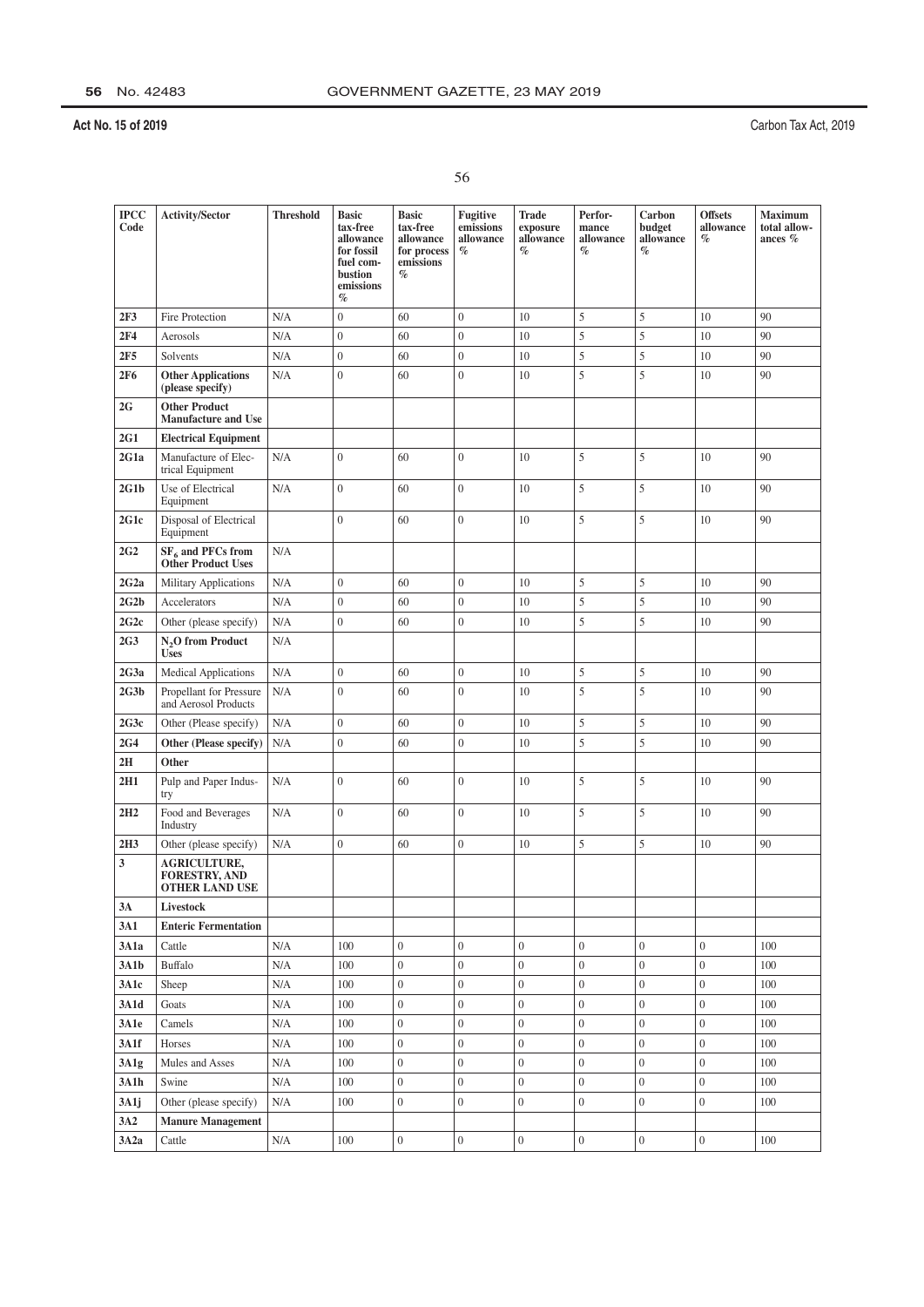# No. 42483 57

|         | ٠ |
|---------|---|
| ×.      |   |
| i<br>۰. |   |

| IPCC-<br>kode   | <b>Aktiwiteit/Sektor</b>                            | <b>Drempel</b>            | <b>Basiese</b><br>belasting-<br>vrye toelae<br>vir fossiel-<br>brandstof<br>ver-<br>branding<br>$\%$ | <b>BASIESE</b><br>belasting-<br>vrye toelae<br>vir<br><b>PROSES</b><br>vry-<br>stellings<br>$\%$ | <b>Vlugtige</b><br>vry-<br>stellings-<br>toelae % | <b>Handels-</b><br>bloot-<br>stellings<br>toelae % | Verrigting<br>toelae %             | Koolstof-<br>begroting<br>toelae %   | Ver-<br>rekenings<br>toelae $\overline{\%}$ | Maksimum<br>totaale<br>toelaes % |
|-----------------|-----------------------------------------------------|---------------------------|------------------------------------------------------------------------------------------------------|--------------------------------------------------------------------------------------------------|---------------------------------------------------|----------------------------------------------------|------------------------------------|--------------------------------------|---------------------------------------------|----------------------------------|
| 2F3             | Brandbeveiliging                                    | <b>NVT</b>                | $\overline{0}$                                                                                       | 60                                                                                               | $\boldsymbol{0}$                                  | 10                                                 | 5                                  | 5                                    | 10                                          | 90                               |
| 2F4             | Aerosols                                            | <b>NVT</b>                | $\boldsymbol{0}$                                                                                     | 60                                                                                               | $\mathbf{0}$                                      | 10                                                 | 5                                  | 5                                    | 10                                          | 90                               |
| 2F5             | Oplosmiddels                                        | <b>NVT</b>                | $\boldsymbol{0}$                                                                                     | 60                                                                                               | $\mathbf{0}$                                      | 10                                                 | 5                                  | 5                                    | 10                                          | 90                               |
| <b>2F6</b>      | Ander toepassings<br>(spesifiseer asseblief)        | <b>NVT</b>                | $\overline{0}$                                                                                       | 60                                                                                               | $\overline{0}$                                    | 10                                                 | 5                                  | 5                                    | 10                                          | 90                               |
| 2G              | Ander produk-<br>vervaardiging en<br>gebruik        |                           |                                                                                                      |                                                                                                  |                                                   |                                                    |                                    |                                      |                                             |                                  |
| 2G1             | <b>Elektriese toerusting</b>                        |                           |                                                                                                      |                                                                                                  |                                                   |                                                    |                                    |                                      |                                             |                                  |
| 2G1a            | Vervaardiging van<br>elektriese toerusting          | <b>NVT</b>                | $\boldsymbol{0}$                                                                                     | 60                                                                                               | $\overline{0}$                                    | 10                                                 | 5                                  | 5                                    | 10                                          | 90                               |
| 2G1b            | Gebruik van elektriese<br>toerusting                | <b>NVT</b>                | $\boldsymbol{0}$                                                                                     | 60                                                                                               | $\boldsymbol{0}$                                  | 10                                                 | 5                                  | 5                                    | 10                                          | 90                               |
| 2G1c            | Beskikking oor<br>elektriese toerusting             |                           | $\overline{0}$                                                                                       | 60                                                                                               | $\overline{0}$                                    | 10                                                 | 5                                  | 5                                    | 10                                          | 90                               |
| 2G <sub>2</sub> | <b>SF6 EN "PFCs"</b><br>van ander<br>produkgebruike | <b>NVT</b>                |                                                                                                      |                                                                                                  |                                                   |                                                    |                                    |                                      |                                             |                                  |
| 2G2a            | Militêre toepassings                                | <b>NVT</b>                | $\overline{0}$                                                                                       | 60                                                                                               | $\overline{0}$                                    | 10                                                 | 5                                  | 5                                    | 10                                          | 90                               |
| 2G2b            | Versnellers                                         | <b>NVT</b>                | $\overline{0}$                                                                                       | 60                                                                                               | $\mathbf{0}$                                      | 10                                                 | 5                                  | 5                                    | 10                                          | 90                               |
| 2G2c            | Ander (spesifiseer<br>asseblief)                    | <b>NVT</b>                | $\overline{0}$                                                                                       | 60                                                                                               | $\overline{0}$                                    | 10                                                 | 5                                  | 5                                    | 10                                          | 90                               |
| 2G <sub>3</sub> | N <sub>2</sub> O van produk-<br>gebruike            | <b>NVT</b>                |                                                                                                      |                                                                                                  |                                                   |                                                    |                                    |                                      |                                             |                                  |
| 2G3a            | Medisinale toepassings                              | <b>NVT</b>                | $\boldsymbol{0}$                                                                                     | 60                                                                                               | $\boldsymbol{0}$                                  | 10                                                 | 5                                  | 5                                    | 10                                          | 90                               |
| 2G3b            | Stumiddel vir druk en<br>aerosolprodukte            | <b>NVT</b>                | $\overline{0}$                                                                                       | 60                                                                                               | $\overline{0}$                                    | 10                                                 | 5                                  | 5                                    | 10                                          | 90                               |
| 2G3c            | Ander (spesifiseer<br>asseblief)                    | <b>NVT</b>                | $\overline{0}$                                                                                       | 60                                                                                               | $\overline{0}$                                    | 10                                                 | 5                                  | 5                                    | 10                                          | 90                               |
| 2G4             | Ander (spesifiseer<br>asseblief)                    | <b>NVT</b>                | $\overline{0}$                                                                                       | 60                                                                                               | $\overline{0}$                                    | 10                                                 | 5                                  | 5                                    | 10                                          | 90                               |
| 2H              | <b>ANDER</b>                                        |                           |                                                                                                      |                                                                                                  |                                                   |                                                    |                                    |                                      |                                             |                                  |
| 2H1             | Pulp-en<br>papiernywerheid                          | <b>NVT</b>                | $\overline{0}$                                                                                       | 60                                                                                               | $\mathbf{0}$                                      | 10                                                 | 5                                  | 5                                    | 10                                          | 90                               |
| 2H2             | Voedsel- en<br>dranknywerheid                       | <b>NVT</b>                | $\overline{0}$                                                                                       | 60                                                                                               | $\mathbf{0}$                                      | 10                                                 | 5                                  | 5                                    | 10                                          | 90                               |
| 2H3             | ANDER (spesifiseer<br>asseblief)                    | <b>NVT</b>                | $\boldsymbol{0}$                                                                                     | 60                                                                                               | $\boldsymbol{0}$                                  | 10                                                 | 5                                  | 5                                    | 10                                          | 90                               |
| 3               | Landbou, bosbou, en<br>ander grondgebruik           |                           |                                                                                                      |                                                                                                  |                                                   |                                                    |                                    |                                      |                                             |                                  |
| 3A              | Lewende hawe                                        |                           |                                                                                                      |                                                                                                  |                                                   |                                                    |                                    |                                      |                                             |                                  |
| 3A1             | Ingewandsgisting                                    |                           |                                                                                                      |                                                                                                  |                                                   |                                                    |                                    |                                      |                                             |                                  |
| 3A1a            | Vee                                                 | <b>NVT</b>                | 100                                                                                                  | $\overline{0}$                                                                                   | $\boldsymbol{0}$                                  | $\boldsymbol{0}$                                   | $\overline{0}$                     | $\overline{0}$                       | $\boldsymbol{0}$                            | 100                              |
| 3A1b            | <b>Buffels</b>                                      | <b>NVT</b>                | 100                                                                                                  | $\overline{0}$                                                                                   | $\boldsymbol{0}$                                  | $\boldsymbol{0}$                                   | $\overline{0}$                     | $\boldsymbol{0}$                     | $\boldsymbol{0}$                            | 100                              |
| 3A1c            | Skape                                               | <b>NVT</b>                | 100                                                                                                  | $\overline{0}$                                                                                   | $\boldsymbol{0}$                                  | $\overline{0}$                                     | $\overline{0}$                     | $\overline{0}$                       | $\boldsymbol{0}$                            | 100                              |
| 3A1d            | Bokke                                               | <b>NVT</b>                | 100                                                                                                  | $\boldsymbol{0}$                                                                                 | $\boldsymbol{0}$                                  | $\boldsymbol{0}$                                   | $\boldsymbol{0}$                   | $\boldsymbol{0}$                     | $\boldsymbol{0}$                            | 100                              |
| 3A1e            | Kamele                                              | <b>NVT</b>                | 100                                                                                                  | $\mathbf{0}$                                                                                     | $\boldsymbol{0}$                                  | $\boldsymbol{0}$                                   | $\boldsymbol{0}$                   | $\boldsymbol{0}$                     | $\boldsymbol{0}$                            | 100                              |
| 3A1f            | Perde                                               | <b>NVT</b>                | 100                                                                                                  | $\boldsymbol{0}$                                                                                 | $\boldsymbol{0}$                                  | $\boldsymbol{0}$                                   | $\boldsymbol{0}$                   | $\boldsymbol{0}$                     | $\boldsymbol{0}$                            | 100                              |
| 3A1g<br>3A1h    | Muile en esels                                      | <b>NVT</b><br><b>NVT</b>  | 100                                                                                                  | $\boldsymbol{0}$<br>$\overline{0}$                                                               | $\boldsymbol{0}$<br>$\boldsymbol{0}$              | $\overline{0}$<br>$\boldsymbol{0}$                 | $\overline{0}$<br>$\boldsymbol{0}$ | $\boldsymbol{0}$<br>$\boldsymbol{0}$ | $\boldsymbol{0}$<br>$\boldsymbol{0}$        | 100<br>100                       |
| 3A1j            | Swyne<br>Ander (spesifiseer<br>asseblief)           | <b>NVT</b>                | 100<br>100                                                                                           | $\overline{0}$                                                                                   | $\boldsymbol{0}$                                  | $\boldsymbol{0}$                                   | $\boldsymbol{0}$                   | $\boldsymbol{0}$                     | $\boldsymbol{0}$                            | 100                              |
| 3A2             | <b>Messtofbestuur</b>                               |                           |                                                                                                      |                                                                                                  |                                                   |                                                    |                                    |                                      |                                             |                                  |
| 3A2a            | Vee                                                 | $\ensuremath{\text{NVT}}$ | 100                                                                                                  | $\boldsymbol{0}$                                                                                 | $\boldsymbol{0}$                                  | $\boldsymbol{0}$                                   | $\overline{0}$                     | $\boldsymbol{0}$                     | $\overline{0}$                              | 100                              |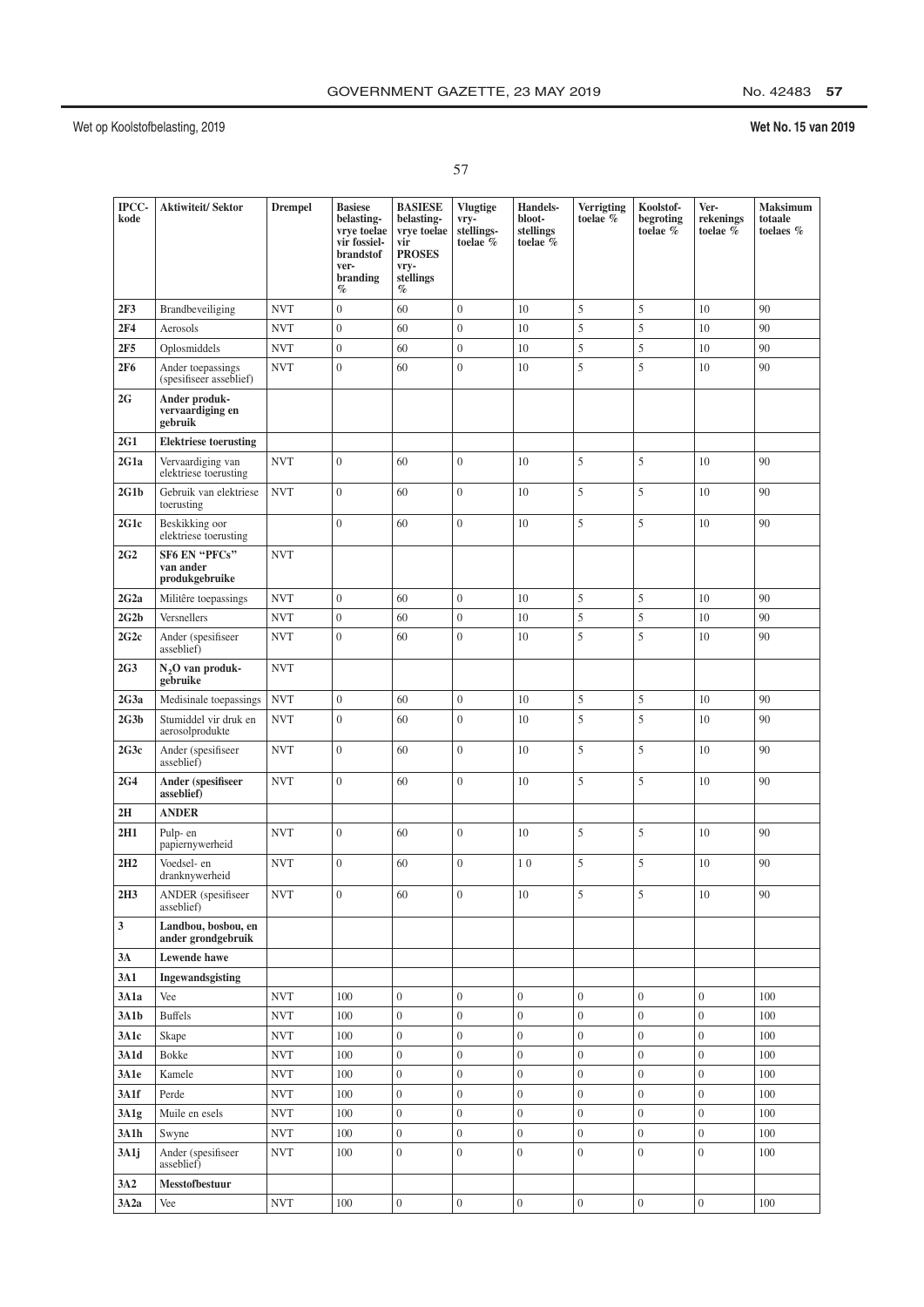| <b>IPCC</b><br>Code | <b>Activity/Sector</b>                                                              | <b>Threshold</b>                                                  | <b>Basic</b><br>tax-free<br>allowance<br>for fossil<br>fuel com-<br>bustion<br>emissions<br>$\%$ | <b>Basic</b><br>tax-free<br>allowance<br>for process<br>emissions<br>$\%$ | Fugitive<br>emissions<br>allowance<br>$\%$ | <b>Trade</b><br>exposure<br>allowance<br>$\%$ | Perfor-<br>mance<br>allowance<br>$\%$ | Carbon<br>budget<br>allowance<br>$\%$ | <b>Offsets</b><br>allowance<br>$\%$ | Maximum<br>total allow-<br>ances % |
|---------------------|-------------------------------------------------------------------------------------|-------------------------------------------------------------------|--------------------------------------------------------------------------------------------------|---------------------------------------------------------------------------|--------------------------------------------|-----------------------------------------------|---------------------------------------|---------------------------------------|-------------------------------------|------------------------------------|
| 3A2b                | Buffalo                                                                             | N/A                                                               | 100                                                                                              | $\boldsymbol{0}$                                                          | $\boldsymbol{0}$                           | $\boldsymbol{0}$                              | $\boldsymbol{0}$                      | $\boldsymbol{0}$                      | $\overline{0}$                      | 100                                |
| 3A2c                | Sheep                                                                               | N/A                                                               | 100                                                                                              | $\boldsymbol{0}$                                                          | $\overline{0}$                             | $\overline{0}$                                | $\boldsymbol{0}$                      | $\overline{0}$                        | $\overline{0}$                      | 100                                |
| 3A2d                | Goats                                                                               | N/A                                                               | 100                                                                                              | $\boldsymbol{0}$                                                          | $\boldsymbol{0}$                           | $\boldsymbol{0}$                              | $\boldsymbol{0}$                      | $\boldsymbol{0}$                      | $\boldsymbol{0}$                    | 100                                |
| 3A2e                | Camels                                                                              | N/A                                                               | 100                                                                                              | $\boldsymbol{0}$                                                          | $\boldsymbol{0}$                           | $\boldsymbol{0}$                              | $\boldsymbol{0}$                      | $\mathbf{0}$                          | $\boldsymbol{0}$                    | 100                                |
| 3A2f                | Horses                                                                              | N/A                                                               | 100                                                                                              | $\boldsymbol{0}$                                                          | $\boldsymbol{0}$                           | $\boldsymbol{0}$                              | $\boldsymbol{0}$                      | $\boldsymbol{0}$                      | $\overline{0}$                      | 100                                |
| 3A2g                | Mules and Asses                                                                     | N/A                                                               | 100                                                                                              | $\boldsymbol{0}$                                                          | $\boldsymbol{0}$                           | $\boldsymbol{0}$                              | $\boldsymbol{0}$                      | $\boldsymbol{0}$                      | $\boldsymbol{0}$                    | 100                                |
| 3A2h                | Swine                                                                               | N/A                                                               | 100                                                                                              | $\boldsymbol{0}$                                                          | $\boldsymbol{0}$                           | $\boldsymbol{0}$                              | $\boldsymbol{0}$                      | $\boldsymbol{0}$                      | $\overline{0}$                      | 100                                |
| 3A2i                | Poultry                                                                             | N/A                                                               | 100                                                                                              | $\overline{0}$                                                            | $\boldsymbol{0}$                           | $\overline{0}$                                | $\mathbf{0}$                          | $\mathbf{0}$                          | $\overline{0}$                      | 100                                |
| 3A2j                | Other (please specify)                                                              | N/A                                                               | 100                                                                                              | $\overline{0}$                                                            | $\boldsymbol{0}$                           | $\overline{0}$                                | $\overline{0}$                        | $\boldsymbol{0}$                      | $\overline{0}$                      | 100                                |
| 3B                  | Land                                                                                |                                                                   |                                                                                                  |                                                                           |                                            |                                               |                                       |                                       |                                     |                                    |
| 3B1                 | <b>Forest Land</b>                                                                  |                                                                   |                                                                                                  |                                                                           |                                            |                                               |                                       |                                       |                                     |                                    |
| 3B1a<br>3B1b        | Forest land Remaining<br>Forest Land<br>Land Converted to                           | 100<br>Hectares of<br>Plantations<br>or Natural<br>forests<br>100 | 100<br>100                                                                                       | $\overline{0}$<br>$\overline{0}$                                          | $\overline{0}$<br>$\overline{0}$           | $\overline{0}$<br>$\overline{0}$              | $\mathbf{0}$<br>$\overline{0}$        | $\boldsymbol{0}$<br>$\overline{0}$    | $\overline{0}$<br>$\boldsymbol{0}$  | 100<br>100                         |
|                     | Forest Land                                                                         | Hectares of<br>Plantations<br>or Natural<br>forests               |                                                                                                  |                                                                           |                                            |                                               |                                       |                                       |                                     |                                    |
| 3B <sub>2</sub>     | Cropland                                                                            |                                                                   |                                                                                                  |                                                                           |                                            |                                               |                                       |                                       |                                     |                                    |
| 3B2a                | Cropland Remaining<br>Cropland                                                      | N/A                                                               | 100                                                                                              | $\overline{0}$                                                            | $\boldsymbol{0}$                           | $\boldsymbol{0}$                              | $\boldsymbol{0}$                      | $\boldsymbol{0}$                      | $\overline{0}$                      | 100                                |
| 3B2b                | Land Converted to<br>Cropland                                                       | N/A                                                               | 100                                                                                              | $\overline{0}$                                                            | $\overline{0}$                             | $\overline{0}$                                | $\overline{0}$                        | $\boldsymbol{0}$                      | $\overline{0}$                      | 100                                |
| 3B3                 | Grassland                                                                           |                                                                   |                                                                                                  |                                                                           |                                            |                                               |                                       |                                       |                                     |                                    |
| 3B3a                | <b>Grassland Remaining</b><br>Grassland                                             | N/A                                                               | 100                                                                                              | $\overline{0}$                                                            | $\boldsymbol{0}$                           | $\overline{0}$                                | $\mathbf{0}$                          | $\boldsymbol{0}$                      | $\overline{0}$                      | 100                                |
| 3B3b                | Land Converted to<br>Grassland                                                      | N/A                                                               | 100                                                                                              | $\overline{0}$                                                            | $\overline{0}$                             | $\mathbf{0}$                                  | $\mathbf{0}$                          | $\mathbf{0}$                          | $\overline{0}$                      | 100                                |
| 3B4                 | Wetlands                                                                            |                                                                   |                                                                                                  |                                                                           |                                            |                                               |                                       |                                       |                                     |                                    |
| 3B4a                | Wetlands Remaining<br>Wetlands                                                      | N/A                                                               | 100                                                                                              | $\overline{0}$                                                            | $\overline{0}$                             | $\boldsymbol{0}$                              | $\overline{0}$                        | $\mathbf{0}$                          | $\mathbf{0}$                        | 100                                |
| 3B4b                | Land Converted to<br>Wetlands                                                       | N/A                                                               | 100                                                                                              | $\overline{0}$                                                            | $\overline{0}$                             | $\overline{0}$                                | $\overline{0}$                        | $\boldsymbol{0}$                      | $\overline{0}$                      | 100                                |
| 3B5                 | <b>Settlements</b>                                                                  |                                                                   |                                                                                                  |                                                                           |                                            |                                               |                                       |                                       |                                     |                                    |
| 3B5a                | <b>Settlements Remaining</b><br>Settlements                                         | N/A                                                               | 100                                                                                              | $\overline{0}$                                                            | $\overline{0}$                             | $\overline{0}$                                | $\overline{0}$                        | $\overline{0}$                        | $\overline{0}$                      | 100                                |
| 3B5b                | Land Converted to<br>Settlements                                                    | N/A                                                               | 100                                                                                              | $\theta$                                                                  | $\overline{0}$                             | $\overline{0}$                                | $\overline{0}$                        | $\boldsymbol{0}$                      | $\overline{0}$                      | 100                                |
| 3B6                 | <b>Other Land</b>                                                                   |                                                                   |                                                                                                  |                                                                           |                                            |                                               |                                       |                                       |                                     |                                    |
| 3B6a                | Other Land Remaining<br>Other Land                                                  | N/A                                                               | 100                                                                                              | $\boldsymbol{0}$                                                          | $\mathbf{0}$                               | $\boldsymbol{0}$                              | $\overline{0}$                        | $\boldsymbol{0}$                      | $\overline{0}$                      | 100                                |
| 3B6b                | Land Converted to<br>Other Land                                                     | N/A                                                               | 100                                                                                              | $\overline{0}$                                                            | $\overline{0}$                             | $\overline{0}$                                | $\overline{0}$                        | $\mathbf{0}$                          | $\overline{0}$                      | 100                                |
| 3C                  | <b>Aggregate Sources</b><br>and Non-CO <sub>2</sub><br>Emissions Sources<br>on Land |                                                                   |                                                                                                  |                                                                           |                                            |                                               |                                       |                                       |                                     |                                    |
| 3C1                 | <b>Emissions</b> from<br><b>Biomass Burning</b>                                     |                                                                   |                                                                                                  |                                                                           |                                            |                                               |                                       |                                       |                                     |                                    |
| 3C1a                | Biomass Burning in<br>Forest Lands                                                  | N/A                                                               | 100                                                                                              | $\mathbf{0}$                                                              | $\boldsymbol{0}$                           | $\overline{0}$                                | $\overline{0}$                        | $\boldsymbol{0}$                      | $\overline{0}$                      | 100                                |
| 3C1b                | Biomass Burning in<br>Croplands                                                     | N/A                                                               | 100                                                                                              | $\boldsymbol{0}$                                                          | $\mathbf{0}$                               | $\overline{0}$                                | $\boldsymbol{0}$                      | $\boldsymbol{0}$                      | $\overline{0}$                      | 1 0 0                              |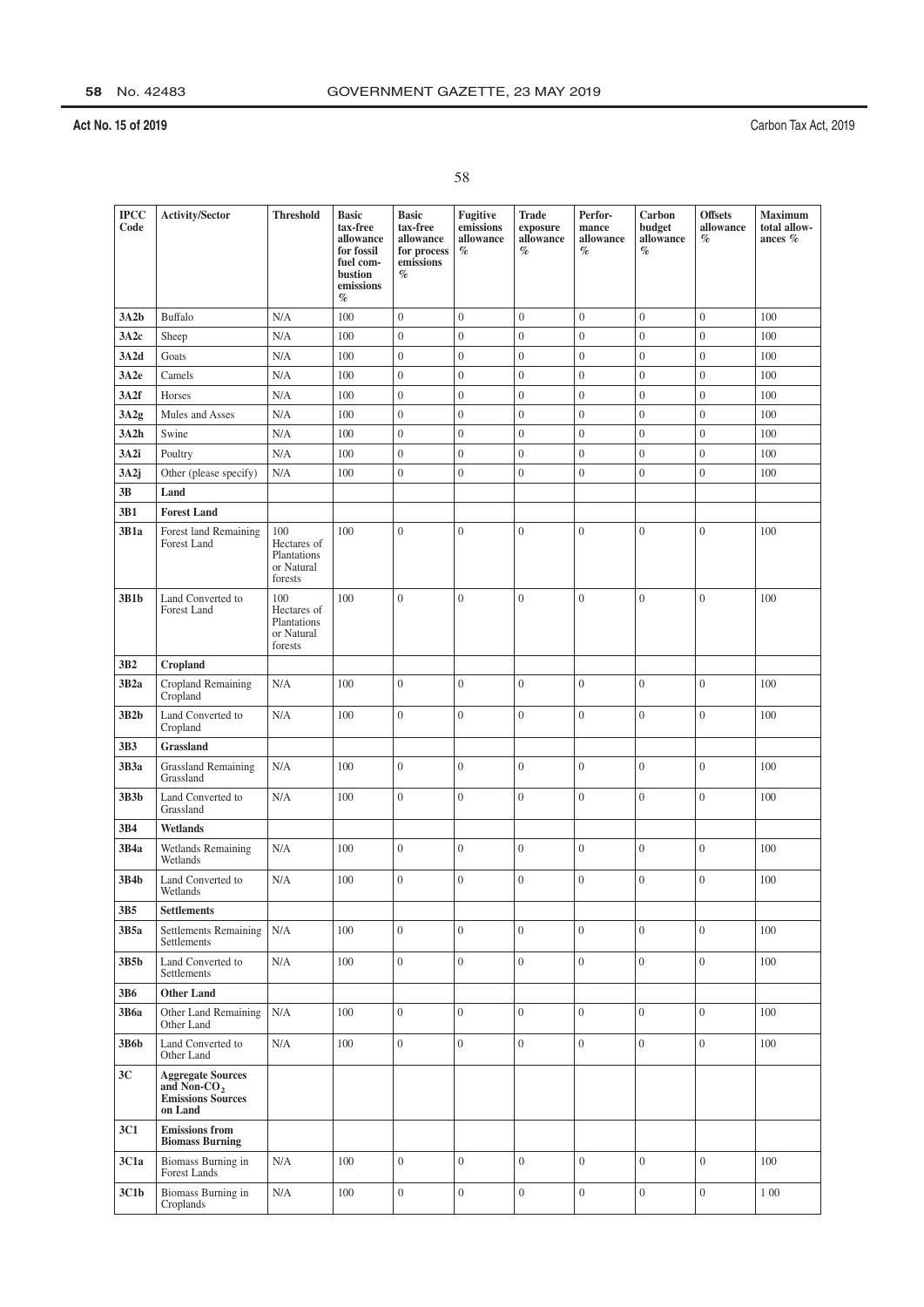|    | ٧  |
|----|----|
| ×. | ×  |
| i  | ۰. |

| IPCC-<br>kode   | <b>Aktiwiteit/Sektor</b>                                      | <b>Drempel</b>                                             | <b>Basiese</b><br>belasting-<br>vrye toelae<br>vir fossiel-<br>brandstof<br>ver-<br>branding<br>$\%$ | <b>BASIESE</b><br>belasting-<br>vrye toelae<br>vir<br><b>PROSES</b><br>vry-<br>stellings<br>$\%$ | <b>Vlugtige</b><br>vry-<br>stellings-<br>toelae % | <b>Handels-</b><br>bloot-<br>stellings<br>toelae % | Verrigting<br>toelae % | Koolstof-<br>begroting<br>toelae % | Ver-<br>rekenings<br>toelae $\bar{\%}$ | <b>Maksimum</b><br>totaale<br>toelaes % |
|-----------------|---------------------------------------------------------------|------------------------------------------------------------|------------------------------------------------------------------------------------------------------|--------------------------------------------------------------------------------------------------|---------------------------------------------------|----------------------------------------------------|------------------------|------------------------------------|----------------------------------------|-----------------------------------------|
| 3A2b            | <b>Buffels</b>                                                | <b>NVT</b>                                                 | 100                                                                                                  | $\boldsymbol{0}$                                                                                 | $\boldsymbol{0}$                                  | $\overline{0}$                                     | $\overline{0}$         | $\overline{0}$                     | $\overline{0}$                         | 100                                     |
| 3A2c            | Skape                                                         | <b>NVT</b>                                                 | 100                                                                                                  | $\boldsymbol{0}$                                                                                 | $\boldsymbol{0}$                                  | $\boldsymbol{0}$                                   | $\overline{0}$         | $\boldsymbol{0}$                   | $\overline{0}$                         | 100                                     |
| 3A2d            | Bokke                                                         | <b>NVT</b>                                                 | 100                                                                                                  | $\boldsymbol{0}$                                                                                 | $\mathbf{0}$                                      | $\boldsymbol{0}$                                   | $\boldsymbol{0}$       | $\boldsymbol{0}$                   | $\boldsymbol{0}$                       | 100                                     |
| 3A2e            | Kamele                                                        | <b>NVT</b>                                                 | 100                                                                                                  | $\boldsymbol{0}$                                                                                 | $\mathbf{0}$                                      | $\overline{0}$                                     | $\overline{0}$         | $\overline{0}$                     | $\overline{0}$                         | 100                                     |
| 3A2f            | Perde                                                         | <b>NVT</b>                                                 | 100                                                                                                  | $\boldsymbol{0}$                                                                                 | $\mathbf{0}$                                      | $\boldsymbol{0}$                                   | $\overline{0}$         | $\boldsymbol{0}$                   | $\boldsymbol{0}$                       | 100                                     |
| 3A2g            | Muile en esels                                                | <b>NVT</b>                                                 | 100                                                                                                  | $\boldsymbol{0}$                                                                                 | $\boldsymbol{0}$                                  | $\overline{0}$                                     | $\boldsymbol{0}$       | $\boldsymbol{0}$                   | $\overline{0}$                         | 100                                     |
| 3A2h            | Swyne                                                         | <b>NVT</b>                                                 | 100                                                                                                  | $\boldsymbol{0}$                                                                                 | $\boldsymbol{0}$                                  | $\overline{0}$                                     | $\overline{0}$         | $\overline{0}$                     | $\boldsymbol{0}$                       | 100                                     |
| 3A2i            | Pluimvee                                                      | <b>NVT</b>                                                 | 100                                                                                                  | $\boldsymbol{0}$                                                                                 | $\boldsymbol{0}$                                  | $\boldsymbol{0}$                                   | $\boldsymbol{0}$       | $\boldsymbol{0}$                   | $\boldsymbol{0}$                       | 100                                     |
| 3A2j            | Ander (spesifiseer<br>asseblief)                              | <b>NVT</b>                                                 | 100                                                                                                  | $\overline{0}$                                                                                   | $\mathbf{0}$                                      | $\overline{0}$                                     | $\overline{0}$         | $\mathbf{0}$                       | $\overline{0}$                         | 100                                     |
| 3B              | Land                                                          |                                                            |                                                                                                      |                                                                                                  |                                                   |                                                    |                        |                                    |                                        |                                         |
| 3B1             | Woudland                                                      |                                                            |                                                                                                      |                                                                                                  |                                                   |                                                    |                        |                                    |                                        |                                         |
| 3B1a            | Woudland Blywende<br>woudland                                 | 100 Hektaar<br>van<br>plantasies of<br>natuurlike<br>woude | 100                                                                                                  | $\overline{0}$                                                                                   | $\mathbf{0}$                                      | $\overline{0}$                                     | $\overline{0}$         | $\overline{0}$                     | $\mathbf{0}$                           | 100                                     |
| 3B1b            | Land omgeskakel in<br>woudland                                | 100 Hektaar<br>van<br>plantasies of<br>natuurlike<br>woude | 100                                                                                                  | $\overline{0}$                                                                                   | $\overline{0}$                                    | $\overline{0}$                                     | $\overline{0}$         | $\boldsymbol{0}$                   | $\mathbf{0}$                           | 100                                     |
| 3B <sub>2</sub> | Gewasland                                                     |                                                            |                                                                                                      |                                                                                                  |                                                   |                                                    |                        |                                    |                                        |                                         |
| 3B2a            | Gewasland blywende<br>gewasland                               | <b>NVT</b>                                                 | 100                                                                                                  | $\overline{0}$                                                                                   | $\mathbf{0}$                                      | $\overline{0}$                                     | $\mathbf{0}$           | $\overline{0}$                     | $\mathbf{0}$                           | 100                                     |
| 3B2b            | Land omgeskakel na<br>gewasland                               | <b>NVT</b>                                                 | 100                                                                                                  | $\overline{0}$                                                                                   | $\overline{0}$                                    | $\overline{0}$                                     | $\theta$               | $\overline{0}$                     | $\overline{0}$                         | 100                                     |
| 3B3             | Grasland                                                      |                                                            |                                                                                                      |                                                                                                  |                                                   |                                                    |                        |                                    |                                        |                                         |
| 3B3a            | Grasland blywende<br>grasland                                 | <b>NVT</b>                                                 | 100                                                                                                  | $\overline{0}$                                                                                   | $\overline{0}$                                    | $\overline{0}$                                     | $\overline{0}$         | $\overline{0}$                     | $\overline{0}$                         | 100                                     |
| 3B3b            | Land omgeskakel na<br>grasland                                | <b>NVT</b>                                                 | 100                                                                                                  | $\overline{0}$                                                                                   | $\boldsymbol{0}$                                  | $\boldsymbol{0}$                                   | $\mathbf{0}$           | $\boldsymbol{0}$                   | $\boldsymbol{0}$                       | 100                                     |
| 3B4             | Moerasland                                                    |                                                            |                                                                                                      |                                                                                                  |                                                   |                                                    |                        |                                    |                                        |                                         |
| 3B4a            | Moerasland blywende<br>moerasland                             | <b>NVT</b>                                                 | 100                                                                                                  | $\overline{0}$                                                                                   | $\overline{0}$                                    | $\overline{0}$                                     | $\theta$               | $\overline{0}$                     | $\overline{0}$                         | 100                                     |
| 3B4b            | Land omgeskakel na<br>moerasland                              | <b>NVT</b>                                                 | 100                                                                                                  | $\mathbf{0}$                                                                                     | $\overline{0}$                                    | $\mathbf{0}$                                       | $\mathbf{0}$           | $\overline{0}$                     | $\mathbf{0}$                           | 100                                     |
| 3B5             | <b>Nedersettings</b>                                          |                                                            |                                                                                                      |                                                                                                  |                                                   |                                                    |                        |                                    |                                        |                                         |
| 3B5a            | <b>Nedersettings</b><br>blywende<br>nedersettings             | <b>NVT</b>                                                 | 100                                                                                                  | $\overline{0}$                                                                                   | $\boldsymbol{0}$                                  | $\overline{0}$                                     | $\overline{0}$         | $\overline{0}$                     | $\overline{0}$                         | 100                                     |
| 3B5b            | Land omgeskakel na<br>nedersettings                           | <b>NVT</b>                                                 | 100                                                                                                  | $\overline{0}$                                                                                   | $\overline{0}$                                    | $\overline{0}$                                     | $\overline{0}$         | $\overline{0}$                     | $\overline{0}$                         | 100                                     |
| 3B6             | <b>ANDER Land</b>                                             |                                                            |                                                                                                      |                                                                                                  |                                                   |                                                    |                        |                                    |                                        |                                         |
| 3B6a            | Ander land blywende<br>ander land                             | <b>NVT</b>                                                 | 100                                                                                                  | $\overline{0}$                                                                                   | $\overline{0}$                                    | $\overline{0}$                                     | $\overline{0}$         | $\overline{0}$                     | $\boldsymbol{0}$                       | 100                                     |
| 3B6b            | Land omgeskakel na<br>ander land                              | <b>NVT</b>                                                 | 100                                                                                                  | $\overline{0}$                                                                                   | $\overline{0}$                                    | $\overline{0}$                                     | $\overline{0}$         | $\overline{0}$                     | $\overline{0}$                         | 100                                     |
| 3C              | Totale nie-CO <sub>2</sub> -<br>vrystellingsbronne op<br>land |                                                            |                                                                                                      |                                                                                                  |                                                   |                                                    |                        |                                    |                                        |                                         |
| 3C1             | Vrystellings van<br>biomassaverbranding                       |                                                            |                                                                                                      |                                                                                                  |                                                   |                                                    |                        |                                    |                                        |                                         |
| 3C1a            | Biomassaverbranding<br>in woudland                            | <b>NVT</b>                                                 | 100                                                                                                  | $\overline{0}$                                                                                   | $\overline{0}$                                    | $\overline{0}$                                     | $\overline{0}$         | $\boldsymbol{0}$                   | $\overline{0}$                         | 100                                     |
| 3C1b            | Biomassaverbranding<br>in gewasland                           | <b>NVT</b>                                                 | 100                                                                                                  | $\boldsymbol{0}$                                                                                 | $\overline{0}$                                    | $\overline{0}$                                     | $\overline{0}$         | $\overline{0}$                     | $\boldsymbol{0}$                       | 100                                     |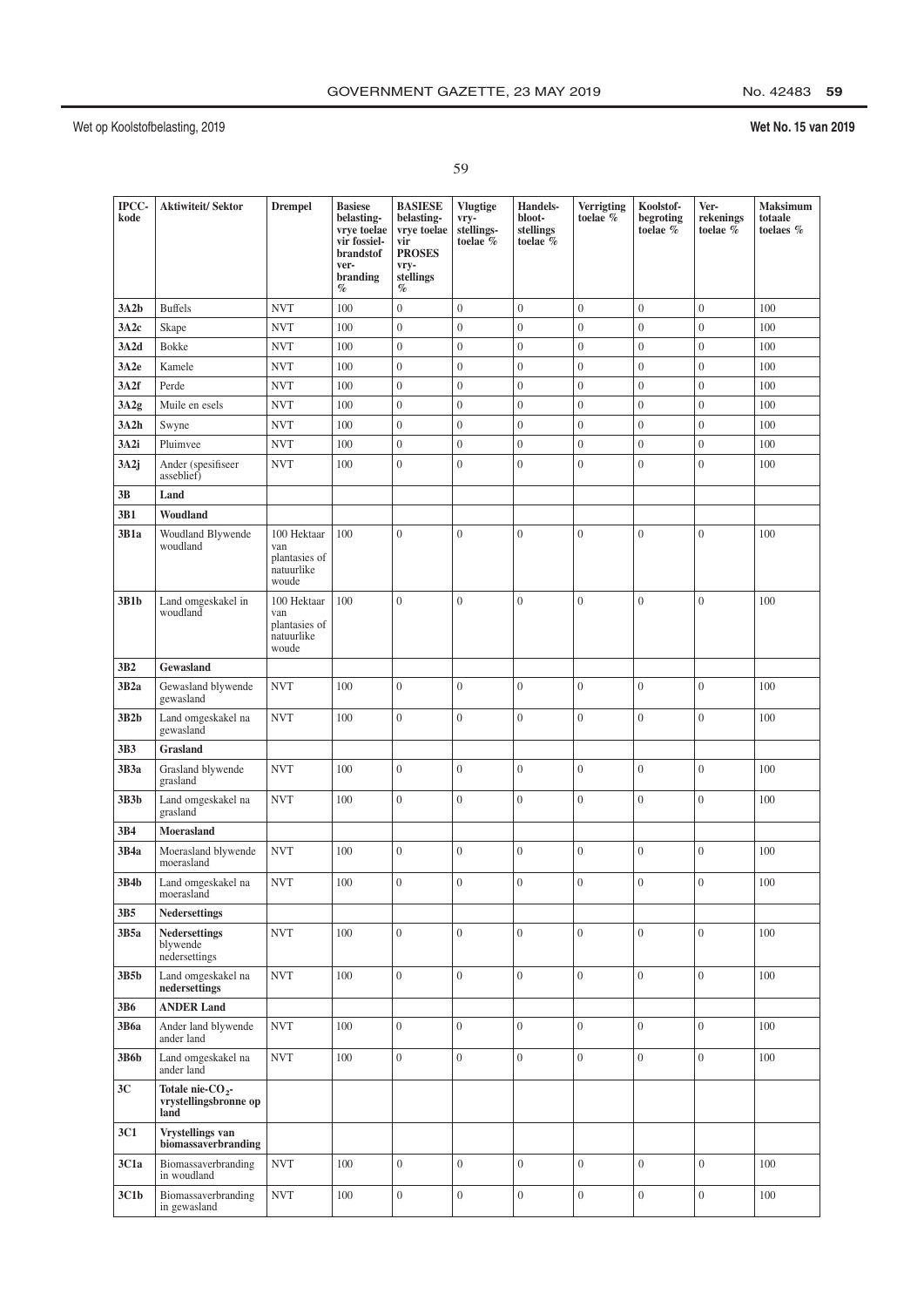| ۰.     |   |
|--------|---|
|        |   |
| ×<br>I | I |

| $_{\mathrm{IPCC}}$<br>Code | Activity/Sector                                                    | <b>Threshold</b>                                                                  | <b>Basic</b><br>tax-free<br>allowance<br>for fossil<br>fuel com-<br>bustion<br>emissions<br>$\%$ | <b>Basic</b><br>tax-free<br>allowance<br>for process<br>emissions<br>$\%$ | Fugitive<br>emissions<br>allowance<br>$\%$ | Trade<br>exposure<br>allowance<br>$\%$ | Perfor-<br>mance<br>allowance<br>$\%$ | Carbon<br>budget<br>allowance<br>$\%$ | <b>Offsets</b><br>allowance<br>$\%$ | Maximum<br>total allow-<br>ances $%$ |
|----------------------------|--------------------------------------------------------------------|-----------------------------------------------------------------------------------|--------------------------------------------------------------------------------------------------|---------------------------------------------------------------------------|--------------------------------------------|----------------------------------------|---------------------------------------|---------------------------------------|-------------------------------------|--------------------------------------|
| 3C1c                       | Biomass Burning in<br>Grasslands                                   | N/A                                                                               | 100                                                                                              | $\overline{0}$                                                            | $\overline{0}$                             | $\overline{0}$                         | $\overline{0}$                        | $\overline{0}$                        | $\boldsymbol{0}$                    | 100                                  |
| 3C1d                       | Biomass Burning in<br>All Other Land                               | N/A                                                                               | 100                                                                                              | $\overline{0}$                                                            | $\overline{0}$                             | $\overline{0}$                         | $\overline{0}$                        | $\overline{0}$                        | $\boldsymbol{0}$                    | 100                                  |
| 3C2                        | Liming                                                             | N/A                                                                               | 100                                                                                              | $\overline{0}$                                                            | $\boldsymbol{0}$                           | $\overline{0}$                         | $\boldsymbol{0}$                      | $\overline{0}$                        | $\overline{0}$                      | 100                                  |
| <b>3C3</b>                 | Urea Application                                                   | N/A                                                                               | 100                                                                                              | $\boldsymbol{0}$                                                          | $\boldsymbol{0}$                           | $\overline{0}$                         | $\boldsymbol{0}$                      | $\boldsymbol{0}$                      | $\boldsymbol{0}$                    | 100                                  |
| 3C4                        | Direct $N_2O$ Emissions<br>from Managed Soils                      | N/A                                                                               | 100                                                                                              | $\overline{0}$                                                            | $\boldsymbol{0}$                           | $\overline{0}$                         | $\boldsymbol{0}$                      | $\overline{0}$                        | $\boldsymbol{0}$                    | 100                                  |
| 3C <sub>5</sub>            | Indirect N <sub>2</sub> O Emis-<br>sions from Managed<br>Soils     | N/A                                                                               | 100                                                                                              | $\overline{0}$                                                            | $\mathbf{0}$                               | $\overline{0}$                         | $\overline{0}$                        | $\overline{0}$                        | $\mathbf{0}$                        | 100                                  |
| 3C <sub>6</sub>            | Indirect N <sub>2</sub> O Emis-<br>sions from Manure<br>Management | N/A                                                                               | 100                                                                                              | $\overline{0}$                                                            | $\boldsymbol{0}$                           | $\overline{0}$                         | $\overline{0}$                        | $\boldsymbol{0}$                      | $\boldsymbol{0}$                    | 100                                  |
| 3C7                        | <b>Rice Cultivations</b>                                           | N/A                                                                               | 100                                                                                              | $\boldsymbol{0}$                                                          | $\mathbf{0}$                               | $\overline{0}$                         | $\overline{0}$                        | $\overline{0}$                        | $\boldsymbol{0}$                    | 100                                  |
| <b>3C8</b>                 | Other (please specify)                                             | N/A                                                                               | 100                                                                                              | $\boldsymbol{0}$                                                          | $\boldsymbol{0}$                           | $\boldsymbol{0}$                       | $\boldsymbol{0}$                      | $\boldsymbol{0}$                      | $\boldsymbol{0}$                    | 100                                  |
| 3D                         | Other                                                              |                                                                                   |                                                                                                  |                                                                           |                                            |                                        |                                       |                                       |                                     |                                      |
| 3D1                        | Harvested Wood Prod-<br>ucts                                       | N/A                                                                               | 100                                                                                              | $\overline{0}$                                                            | $\boldsymbol{0}$                           | $\overline{0}$                         | $\overline{0}$                        | $\overline{0}$                        | $\mathbf{0}$                        | 100                                  |
| 3D2                        | Other (please specify)                                             | N/A                                                                               | 100                                                                                              | $\overline{0}$                                                            | $\boldsymbol{0}$                           | $\overline{0}$                         | $\boldsymbol{0}$                      | $\boldsymbol{0}$                      | $\boldsymbol{0}$                    | 100                                  |
| $\overline{\mathbf{4}}$    | <b>WASTE</b>                                                       |                                                                                   |                                                                                                  |                                                                           |                                            |                                        |                                       |                                       |                                     |                                      |
| 4A                         | <b>Solid Waste Disposal</b>                                        |                                                                                   |                                                                                                  |                                                                           |                                            |                                        |                                       |                                       |                                     |                                      |
| 4A1                        | Managed Waste Dis-<br>posal Sites                                  | Receiving<br>5 tonnes per<br>day or a<br>total capac-<br>ity of 25000<br>tonnes   | 100                                                                                              | $\overline{0}$                                                            | $\boldsymbol{0}$                           | $\overline{0}$                         | $\overline{0}$                        | $\mathbf{0}$                          | $\boldsymbol{0}$                    | 100                                  |
| 4A2                        | <b>Unmanaged Waste</b><br><b>Disposal Sites</b>                    | Receiving<br>5 tonnes per<br>day or a<br>total capac-<br>ity of $25000$<br>tonnes | 100                                                                                              | $\overline{0}$                                                            | $\boldsymbol{0}$                           | $\overline{0}$                         | $\overline{0}$                        | $\mathbf{0}$                          | $\mathbf{0}$                        | 100                                  |
| 4A3                        | <b>Uncategorised Waste</b><br>Disposal Sites                       | Receiving<br>5 tonnes per<br>day or a<br>total capac-<br>ity of $25000$<br>tonnes | 100                                                                                              | $\overline{0}$                                                            | $\overline{0}$                             | $\overline{0}$                         | $\overline{0}$                        | $\mathbf{0}$                          | $\mathbf{0}$                        | 100                                  |
| 4B                         | <b>Biological Treatment</b><br>of Solid Waste                      | N/A                                                                               | 100                                                                                              | $\overline{0}$                                                            | $\overline{0}$                             | $\overline{0}$                         | $\overline{0}$                        | $\overline{0}$                        | $\overline{0}$                      | 100                                  |
| 4C                         | <b>Incineration and</b><br><b>Open Burning of</b><br>Waste         |                                                                                   |                                                                                                  |                                                                           |                                            |                                        |                                       |                                       |                                     |                                      |
| 4C0                        | Waste - Pyrolysis                                                  | 100 kg/hour                                                                       | 100                                                                                              | $\overline{0}$                                                            | $\boldsymbol{0}$                           | $\overline{0}$                         | $\boldsymbol{0}$                      | $\overline{0}$                        | $\overline{0}$                      | 100                                  |
| 4C1                        | Waste Incineration                                                 | 1 tonne per<br>hour                                                               | 60                                                                                               | $\boldsymbol{0}$                                                          | $\overline{0}$                             | 10                                     | 5                                     | 5                                     | 10                                  | 90                                   |
| 4C2                        | Open Burning of<br>Waste                                           | N/A                                                                               | 100                                                                                              | $\overline{0}$                                                            | $\overline{0}$                             | $\overline{0}$                         | $\overline{0}$                        | $\overline{0}$                        | $\overline{0}$                      | 100                                  |
| 4D                         | <b>Wastewater Treat-</b><br>ment and Discharge                     |                                                                                   |                                                                                                  |                                                                           |                                            |                                        |                                       |                                       |                                     |                                      |
| 4D1                        | Domestic Wastewater<br>Treatment and Dis-<br>charge                | 2 Million<br>litres/day                                                           | 100                                                                                              | $\boldsymbol{0}$                                                          | $\boldsymbol{0}$                           | $\overline{0}$                         | $\overline{0}$                        | $\overline{0}$                        | $\boldsymbol{0}$                    | 100                                  |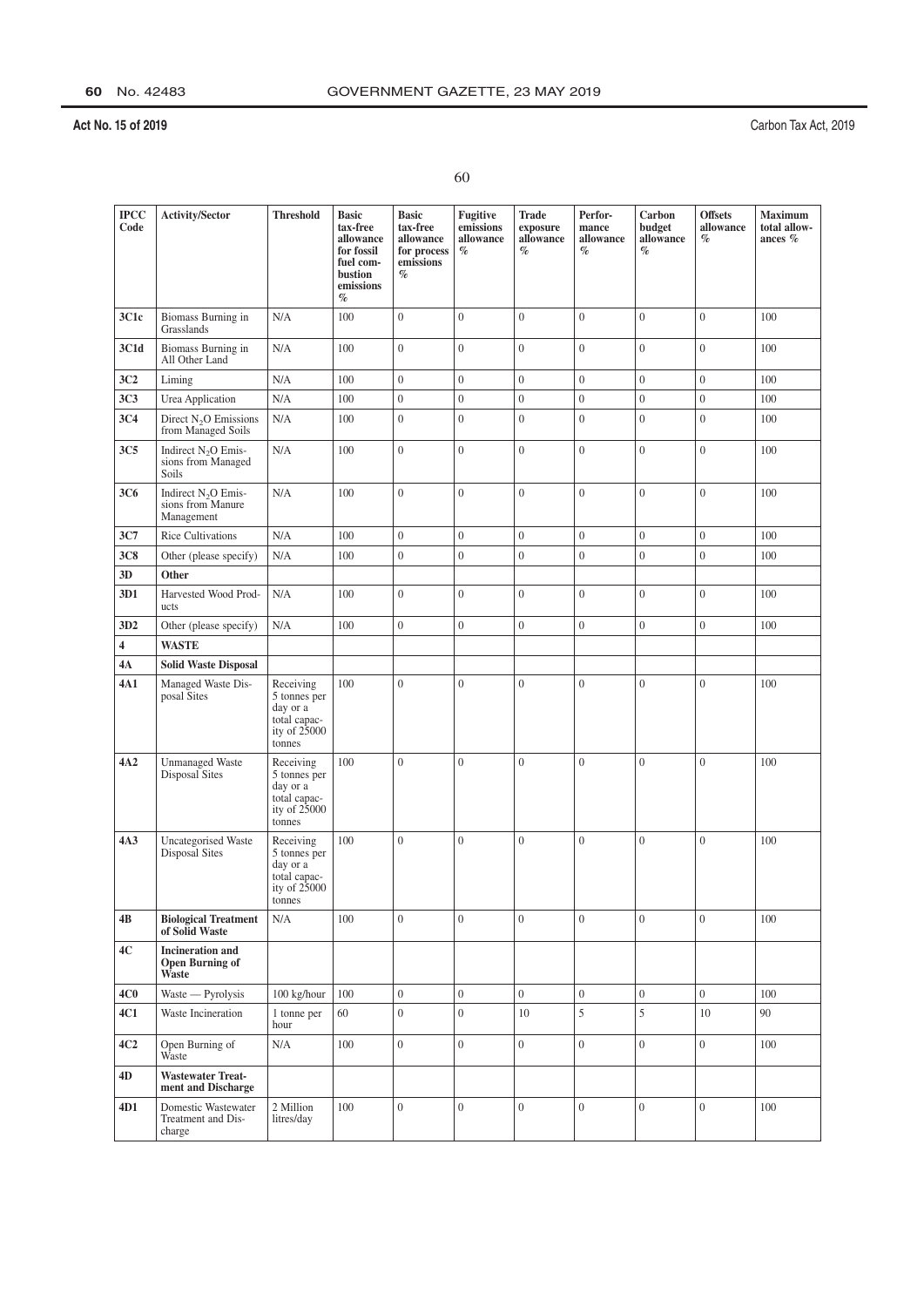## No. 42483 61

| ۰.<br>٠<br>٠  |  |
|---------------|--|
| ×<br>۰,<br>۰, |  |

| IPCC-<br>kode   | <b>Aktiwiteit/Sektor</b>                                  | <b>Drempel</b>                                                                          | <b>Basiese</b><br>belasting-<br>vrye toelae<br>vir fossiel-<br>brandstof<br>ver-<br>branding<br>$\%$ | <b>BASIESE</b><br>belasting-<br>vrye toelae<br>vir<br><b>PROSES</b><br>vry-<br>stellings<br>$\%$ | <b>Vlugtige</b><br>$vry-$<br>stellings-<br>toelae $\%$ | Handels-<br>bloot-<br>stellings<br>toelae % | Verrigting<br>toelae $%$ | Koolstof-<br>begroting<br>to<br>elae $\%$ | Ver-<br>rekenings<br>toelae $\breve{\%}$ | Maksimum<br>totaale<br>toelaes % |
|-----------------|-----------------------------------------------------------|-----------------------------------------------------------------------------------------|------------------------------------------------------------------------------------------------------|--------------------------------------------------------------------------------------------------|--------------------------------------------------------|---------------------------------------------|--------------------------|-------------------------------------------|------------------------------------------|----------------------------------|
| 3C1c            | Biomassaverbranding<br>in grasland                        | <b>NVT</b>                                                                              | 100                                                                                                  | $\overline{0}$                                                                                   | $\overline{0}$                                         | $\overline{0}$                              | $\overline{0}$           | $\overline{0}$                            | $\mathbf{0}$                             | 100                              |
| 3C1d            | Biomassaverbranding<br>in alle ander lande                | <b>NVT</b>                                                                              | 100                                                                                                  | $\boldsymbol{0}$                                                                                 | $\boldsymbol{0}$                                       | $\boldsymbol{0}$                            | $\overline{0}$           | $\overline{0}$                            | $\overline{0}$                           | 100                              |
| 3C <sub>2</sub> | Kalking                                                   | <b>NVT</b>                                                                              | 100                                                                                                  | $\boldsymbol{0}$                                                                                 | $\boldsymbol{0}$                                       | $\overline{0}$                              | $\boldsymbol{0}$         | $\overline{0}$                            | $\overline{0}$                           | 100                              |
| 3C <sub>3</sub> | Urea aanwending                                           | <b>NVT</b>                                                                              | 100                                                                                                  | $\boldsymbol{0}$                                                                                 | $\boldsymbol{0}$                                       | $\boldsymbol{0}$                            | $\mathbf{0}$             | $\boldsymbol{0}$                          | $\boldsymbol{0}$                         | 100                              |
| 3C <sub>4</sub> | Direkte $N_2O$ -<br>vrystellings van<br>bestuurde grond   | <b>NVT</b>                                                                              | 100                                                                                                  | $\overline{0}$                                                                                   | $\overline{0}$                                         | $\overline{0}$                              | $\overline{0}$           | $\overline{0}$                            | $\mathbf{0}$                             | 100                              |
| 3C <sub>5</sub> | Indirekte $N_2O$ -<br>vrystellings van<br>bestuurde grond | <b>NVT</b>                                                                              | 100                                                                                                  | $\overline{0}$                                                                                   | $\overline{0}$                                         | $\overline{0}$                              | $\overline{0}$           | $\overline{0}$                            | $\overline{0}$                           | 100                              |
| 3C6             | Indirekte $N_2O$ -<br>vrystellings van<br>messtof bestuur | <b>NVT</b>                                                                              | 100                                                                                                  | $\boldsymbol{0}$                                                                                 | $\boldsymbol{0}$                                       | $\boldsymbol{0}$                            | $\boldsymbol{0}$         | $\mathbf{0}$                              | $\boldsymbol{0}$                         | 100                              |
| 3C7             | Rysaanplantings                                           | <b>NVT</b>                                                                              | 100                                                                                                  | $\boldsymbol{0}$                                                                                 | $\boldsymbol{0}$                                       | $\boldsymbol{0}$                            | $\boldsymbol{0}$         | $\mathbf{0}$                              | $\boldsymbol{0}$                         | 100                              |
| 3C8             | Ander (spesifiseer<br>asseblief)                          | <b>NVT</b>                                                                              | 100                                                                                                  | $\boldsymbol{0}$                                                                                 | $\overline{0}$                                         | $\overline{0}$                              | $\overline{0}$           | $\overline{0}$                            | $\mathbf{0}$                             | 100                              |
| 3D              | Ander                                                     |                                                                                         |                                                                                                      |                                                                                                  |                                                        |                                             |                          |                                           |                                          |                                  |
| 3D1             | Geoesde houtprodukte                                      | <b>NVT</b>                                                                              | 100                                                                                                  | $\boldsymbol{0}$                                                                                 | $\boldsymbol{0}$                                       | $\boldsymbol{0}$                            | $\boldsymbol{0}$         | $\boldsymbol{0}$                          | $\boldsymbol{0}$                         | 100                              |
| 3D <sub>2</sub> | Ander (spesifiseer<br>asseblief)                          | <b>NVT</b>                                                                              | 100                                                                                                  | $\boldsymbol{0}$                                                                                 | $\overline{0}$                                         | $\overline{0}$                              | $\overline{0}$           | $\overline{0}$                            | $\overline{0}$                           | 100                              |
| 4               | Afval                                                     |                                                                                         |                                                                                                      |                                                                                                  |                                                        |                                             |                          |                                           |                                          |                                  |
| 4А              | Vastestof afval<br>beskikking                             |                                                                                         |                                                                                                      |                                                                                                  |                                                        |                                             |                          |                                           |                                          |                                  |
| 4A 1            | Bestuurde<br>afvalbeskikkings-<br>terreine                | Ontvangende<br>5 ton per<br>dag of 'n<br>totale<br>kapasiteit<br>van 25000<br>ton       | 100                                                                                                  | $\overline{0}$                                                                                   | $\mathbf{0}$                                           | $\mathbf{0}$                                | $\overline{0}$           | $\overline{0}$                            | $\overline{0}$                           | 100                              |
| 4A <sub>2</sub> | Onbestuurde<br>afvalbeskikkings-<br>terreine              | Ontvangende<br>5 ton per<br>dag of 'n<br>totale<br>kapasiteit<br>van 25000<br>ton       | 100                                                                                                  | $\overline{0}$                                                                                   | $\overline{0}$                                         | $\theta$                                    | $\overline{0}$           | $\overline{0}$                            | $\overline{0}$                           | 100                              |
| 4A3             | Ongekategoriseerde<br>afvalbeskikkings-<br>terreine       | Ontvangende 100<br>5 ton per<br>dag of $'n$<br>totale<br>kapasiteit<br>van 25000<br>ton |                                                                                                      | $\Omega$                                                                                         | $\Omega$                                               | $\Omega$                                    | $\Omega$                 | $\theta$                                  | $\Omega$                                 | $100\,$                          |
| 4В              | <b>Biologiese</b><br>behandeling van<br>vastestof afval   | <b>NVT</b>                                                                              | 100                                                                                                  | $\overline{0}$                                                                                   | $\overline{0}$                                         | $\overline{0}$                              | $\overline{0}$           | $\overline{0}$                            | $\overline{0}$                           | 100                              |
| 4C              | Verassing en ope<br>verbranding van<br>afval              |                                                                                         |                                                                                                      |                                                                                                  |                                                        |                                             |                          |                                           |                                          |                                  |
| 4C0             | Afval — pirolise                                          | 100 kg/uur                                                                              | 100                                                                                                  | $\overline{0}$                                                                                   | $\boldsymbol{0}$                                       | $\overline{0}$                              | $\boldsymbol{0}$         | $\overline{0}$                            | $\overline{0}$                           | 100                              |
| 4C1             | Afval verassing                                           | 1 TON per<br>uur                                                                        | $60\,$                                                                                               | $\boldsymbol{0}$                                                                                 | $\boldsymbol{0}$                                       | 10                                          | 5                        | 5                                         | 10                                       | 90                               |
| 4C2             | Ope verbranding van<br>afval                              | <b>NVT</b>                                                                              | 100                                                                                                  | $\overline{0}$                                                                                   | $\overline{0}$                                         | $\overline{0}$                              | $\overline{0}$           | $\mathbf{0}$                              | $\overline{0}$                           | 100                              |
| 4D              | Afvalwater<br>behandeling en<br>uitstorting               |                                                                                         |                                                                                                      |                                                                                                  |                                                        |                                             |                          |                                           |                                          |                                  |
| 4D1             | Huishoudelike<br>afvalwaterbehandeling<br>en uitstorting  | 2 Miljoen<br>liters/dag                                                                 | 100                                                                                                  | $\overline{0}$                                                                                   | $\overline{0}$                                         | $\overline{0}$                              | $\boldsymbol{0}$         | $\overline{0}$                            | $\mathbf{0}$                             | 100                              |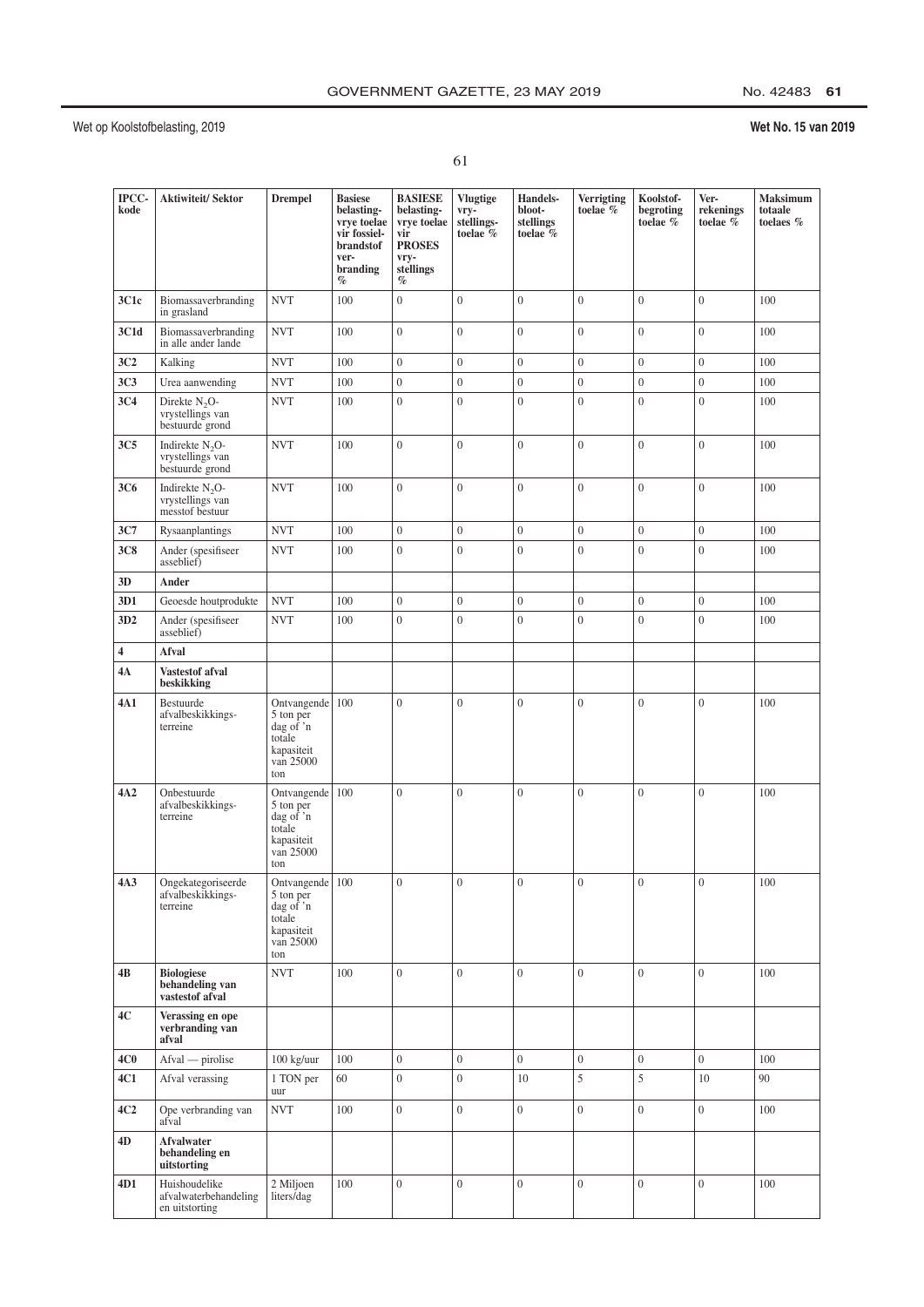| ٠       |
|---------|
| ×<br>۰. |

| <b>IPCC</b><br>Code | <b>Activity/Sector</b>                                                                                             | <b>Threshold</b>                | <b>Basic</b><br>tax-free<br>allowance<br>for fossil<br>fuel com-<br><b>bustion</b><br>emissions<br>$\%$ | <b>Basic</b><br>tax-free<br>allowance<br>for process<br>emissions<br>$\%$ | Fugitive<br>emissions<br>allowance<br>$\mathscr{A}_{\Omega}$ | <b>Trade</b><br>exposure<br>allowance<br>$\%$ | Perfor-<br>mance<br>allowance<br>$\%$ | Carbon<br>budget<br>allowance<br>$\%$ | <b>Offsets</b><br>allowance<br>$\%$ | <b>Maximum</b><br>total allow-<br>ances $%$ |
|---------------------|--------------------------------------------------------------------------------------------------------------------|---------------------------------|---------------------------------------------------------------------------------------------------------|---------------------------------------------------------------------------|--------------------------------------------------------------|-----------------------------------------------|---------------------------------------|---------------------------------------|-------------------------------------|---------------------------------------------|
| 4D2                 | <b>Industrial Wastewater</b><br>Treatment and Dis-<br>charge                                                       | 1000 cubic<br>metres per<br>day | 100                                                                                                     | $\theta$                                                                  | $\theta$                                                     | $\overline{0}$                                | $\theta$                              | $\theta$                              | $\theta$                            | 100                                         |
| 4E                  | Other (please specify)                                                                                             | N/A                             |                                                                                                         |                                                                           |                                                              |                                               |                                       |                                       |                                     |                                             |
| 5                   | <b>OTHER</b>                                                                                                       |                                 |                                                                                                         |                                                                           |                                                              |                                               |                                       |                                       |                                     |                                             |
| 5A                  | Indirect $N_2O$ Emis-<br>sions from the Atmo-<br>spheric Deposition of<br>Nitrogen in $NOx$ and<br>NH <sub>3</sub> | N/A                             | 60                                                                                                      | $\theta$                                                                  | $\Omega$                                                     | 10                                            | 5                                     | 5                                     | 10                                  | 90                                          |
| 5B                  | Other (please specify) $  N/A  $                                                                                   |                                 | 60                                                                                                      | $\mathbf{0}$                                                              | $\theta$                                                     | 10                                            | 5                                     | 5                                     | 10                                  | 90                                          |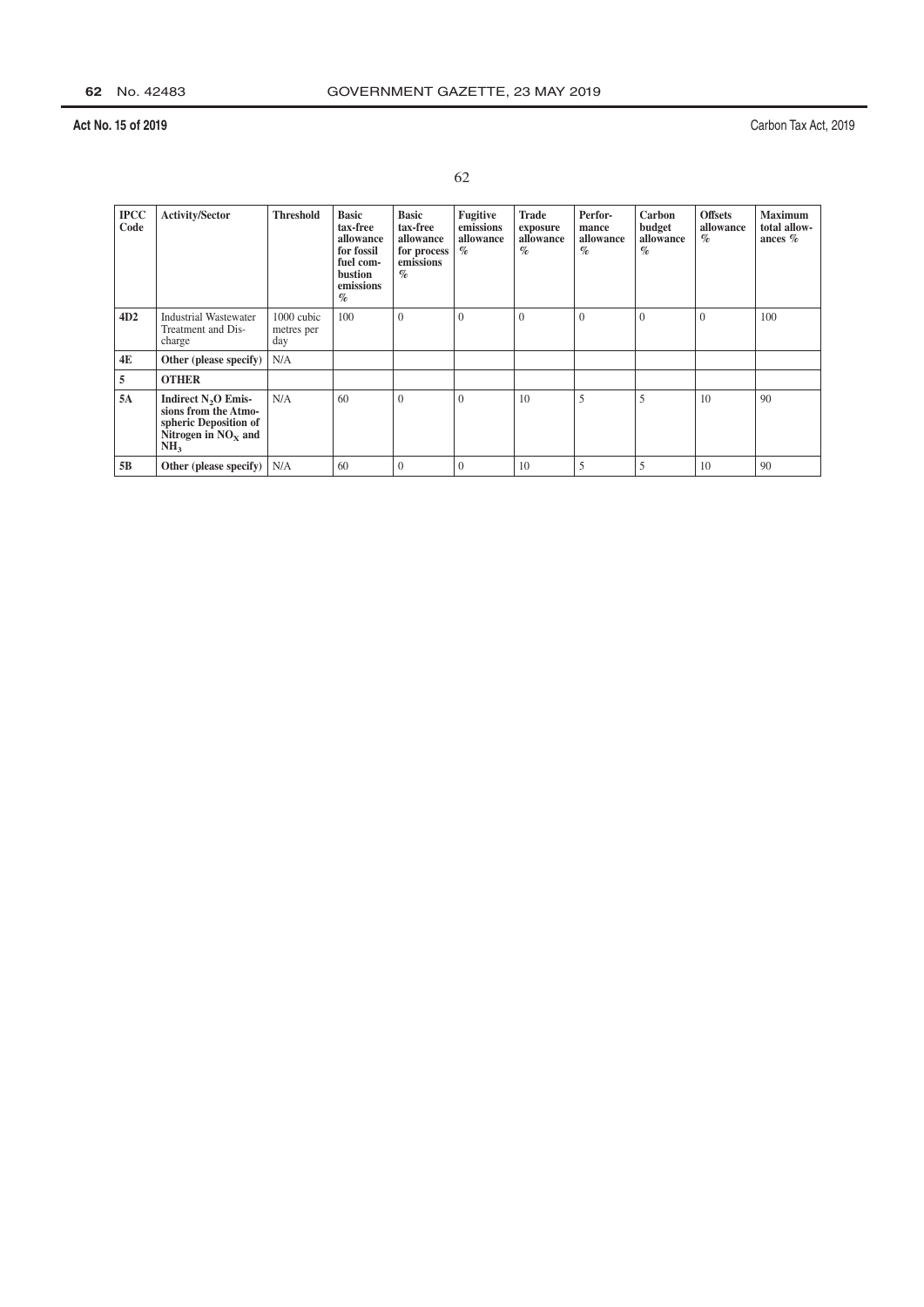## Wet No. 15 van 2019

| IPCC-<br>kode | <b>Aktiwiteit/Sektor</b>                                                                                                   | <b>Drempel</b>                      | <b>Basiese</b><br>belasting-<br>vrye toelae<br>vir fossiel-<br>brandstof<br>ver-<br>branding<br>$\%$ | <b>BASIESE</b><br>belasting-<br>vrve toelae<br>vir<br><b>PROSES</b><br>vry-<br>stellings<br>$\%$ | <b>Vlugtige</b><br>vry-<br>stellings-<br>toelae $%$ | Handels-<br>bloot-<br>stellings<br>toelae $\%$ | <b>Verrigting</b><br>toelae % | Koolstof-<br>begroting<br>toelae % | Ver-<br>rekenings<br>toelae $\%$ | <b>Maksimum</b><br>totaale<br>toelaes $%$ |
|---------------|----------------------------------------------------------------------------------------------------------------------------|-------------------------------------|------------------------------------------------------------------------------------------------------|--------------------------------------------------------------------------------------------------|-----------------------------------------------------|------------------------------------------------|-------------------------------|------------------------------------|----------------------------------|-------------------------------------------|
| 4D2           | Nywerheid<br>afvalwaterbehandeling<br>en uitstorting                                                                       | 1000<br>kubieke<br>meter per<br>dag | 100                                                                                                  | $\theta$                                                                                         | $\theta$                                            | $\mathbf{0}$                                   | $\theta$                      | $\mathbf{0}$                       | $\theta$                         | 100                                       |
| 4E            | Ander (spesifiseer<br>asseblief)                                                                                           | <b>NVT</b>                          |                                                                                                      |                                                                                                  |                                                     |                                                |                               |                                    |                                  |                                           |
| 5             | Ander                                                                                                                      |                                     |                                                                                                      |                                                                                                  |                                                     |                                                |                               |                                    |                                  |                                           |
| 5A            | Indirekte N <sub>2</sub> O-<br>vrystellings van die<br>atmosferiese afsetting<br>van stikstof in NOX<br>en NH <sub>3</sub> | <b>NVT</b>                          | 60                                                                                                   | $\theta$                                                                                         | $\theta$                                            | 10                                             | 5                             | 5                                  | 10                               | 90                                        |
| 5B            | Ander (spesifiseer<br>asseblief)                                                                                           | <b>NVT</b>                          | 60                                                                                                   | $\theta$                                                                                         | $\theta$                                            | 10                                             | 5                             | 5                                  | 10                               | 90                                        |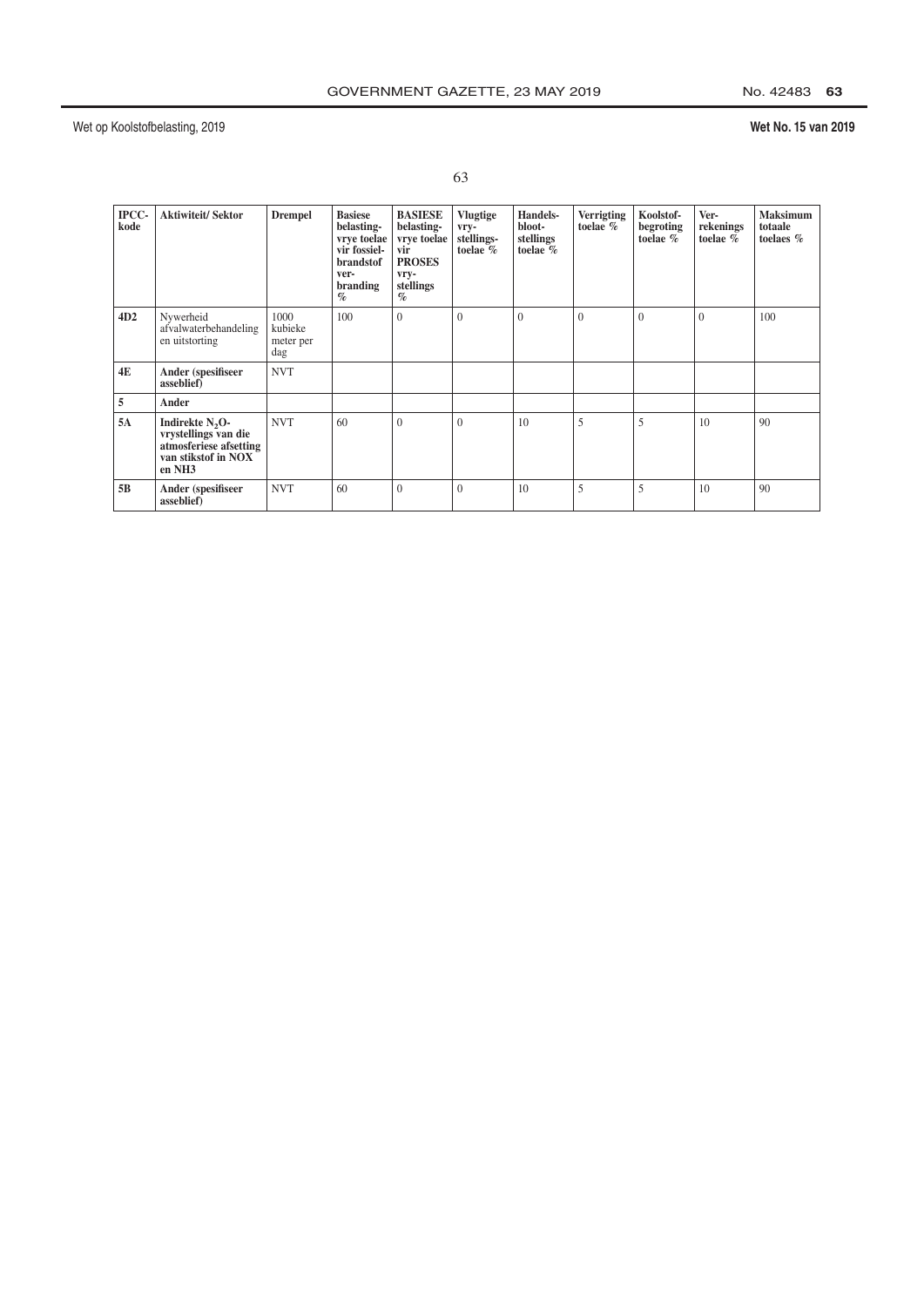Carbon Tax Act, 2019

64

#### Schedule 3

(Section 20)

## **GENERAL EXPLANATORY NOTE:**

 $\mathbf{I}$ 

 $\Gamma$ 

Words in bold type in square brackets indicate omissions from existing enactments.

Words underlined with a solid line indicate insertions in existing enactments.

Amendment of section 1 of Act 91 of 1964, as amended by section 1 of Act 95 of 1965, section 1 of Act 57 of 1966, section 1 of Act 105 of 1969, section 1 of Act 98 of 1970, section 1 of Act 71 of 1975, section 1 of Act 112 of 1977, section 1 of Act 110 of 1979, sections 1 and 15 of Act 98 of 1980, section 1 of Act 89 of 1984, section 1 of Act 84 of 1987, section 32 of Act 60 of 1989, section 51 of Act 68 of 1989, section 1 of Act 59 of 1990, section 1 of Act 19 of 1994, section 34 of Act 34 of 1997, section 57 of Act 30 of 1998, section 46 of Act 53 of 1999, section 58 of Act 30 of 2000, section 60 of Act 59 of 2000, section 113 of Act 60 of 2001, section 131 of Act 45 of 2003, section 66 of Act 32 of 2004, section 85 of Act 31 of 2005, section 7 of Act 21 of 2006, section 10 of Act 9 of 2007, section 4 of Act 36 of 2007, section 22 of Act 61 of 2008 and section 1 of Act 32 of 2014

1. Section 1 of the Customs and Excise Act. 1964, is hereby amended by the insertion in subsection  $(1)$  after the definition of "bulk goods terminal operator" of the following definition:

" 'Carbon Tax Act' means an Act of Parliament that makes provision for a carbon  $\text{tax};$ ".

#### Amendment of section 54A of Act 91 of 1964, as inserted by section 139 of Act 45 of 2003 and renumbered by section 32 of Act 16 of 2004

2. The following section is hereby substituted for section 54A of the Customs and Excise Act. 1964:

#### "Imposition of environmental levy

54A. A levy known as the environmental levy shall be—

- $(a)$  leviable on such imported goods and goods manufactured in the Republic as may be specified in any item of Part 3 of Schedule No.1; and
- $(b)$  collected and paid in respect of carbon tax imposed in terms of the Carbon Tax Act, 2019.".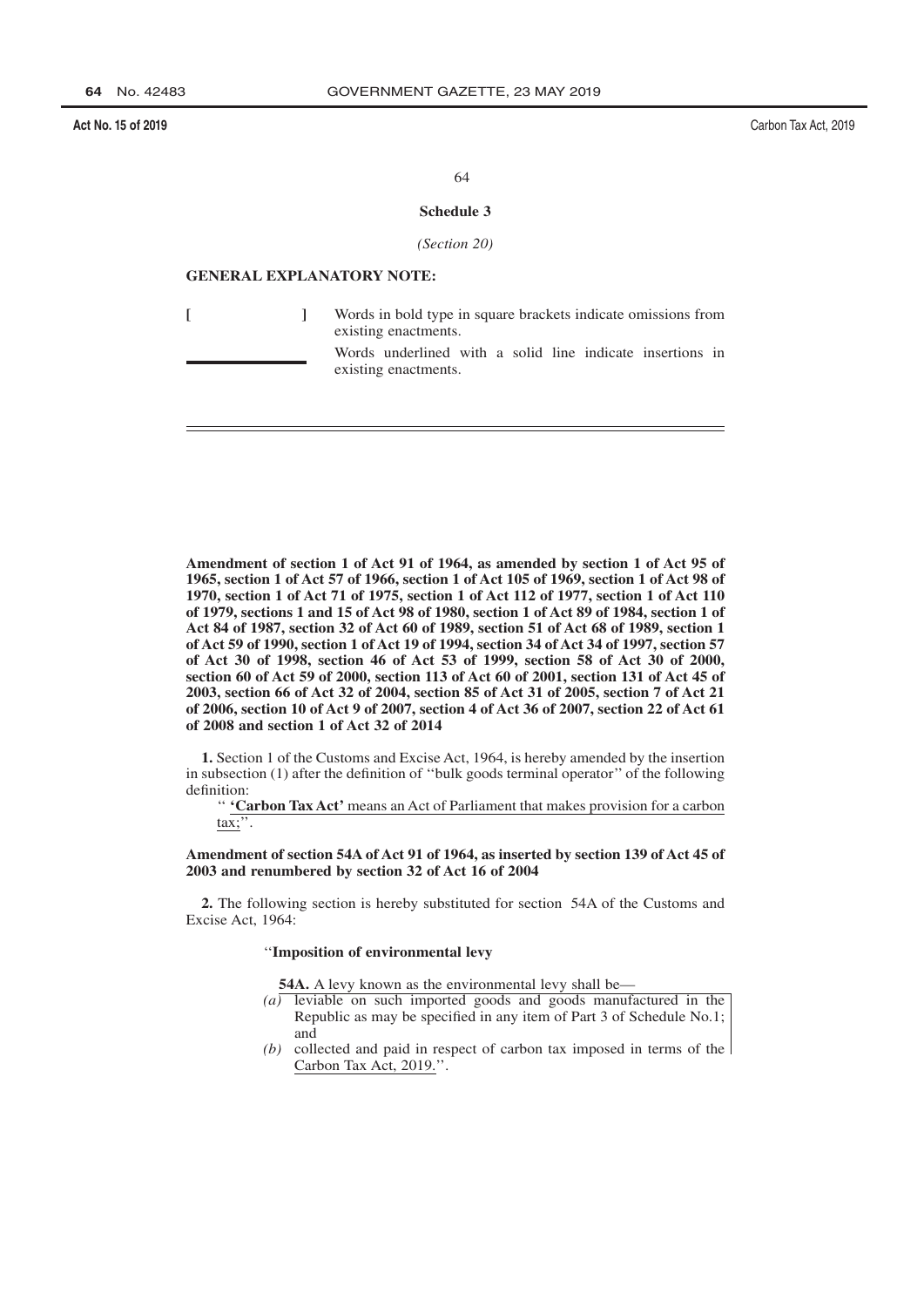Wet No. 15 van 2019

65

## **Bylae 3**

 $(Aritikel 20)$ 

## **ALGEMENE VERDUIDELIKENDE NOTA:**

Woorde met 'n volstreep daaronder dui invoegings in bestaande verordenings aan.

Wysiging van artikel 1 van Wet 91 van 1964, soos gewysig deur artikel 1 van Wet 95 van 1965, artikel 1 van Wet 57 van 1966, artikel 1 van Wet 105 van 1969, artikel 1 van Wet 98 van 1970, artikel 1 van Wet 71 van 1975, artikel 1 van Wet 112 van 1977, artikel 1 van Wet 110 van 1979, artikels 1 en 15 van Wet 98 van 1980, artikel 1 van Wet 89 van 1984, artikel 1 van Wet 84 van 1987, artikel 32 van Wet 60 van 1989, artikel 51 van Wet 68 van 1989, artikel 1 van Wet 59 van 1990, artikel 1 van Wet 19 van 1994, artikel 34 van Wet 34 van 1997, artikel 57 van Wet 30 van 1998, artikel 46 van Wet 53 van 1999, artikel 58 van Wet 30 van 2000, artikel 60 van Wet 59 van 2000, artikel 113 van Wet 60 van 2001, artikel 131 van Wet 45 van 2003, artikel 66 van Wet 32 van 2004, artikel 85 van Wet 31 van 2005, artikel 7 van Wet 21 van 2006, artikel 10 van Wet 9 van 2007, artikel 4 van Wet 36 van 2007 en artikel 22 van Wet 61 van 2008 en artikel 1 van Wet 32 van 2014

1. Artikel 1 van die Doeane- en Aksynswet, 1964, word hierby gewysig deur in subartikel (1) na die omskrywing van "voorgeskryf" die volgende omskrywing in te voeg:

" 'Wet op Koolstofbelasting' 'n Parlementswet wat voorsiening maak vir 'n koolstofbelasting;".

#### Wysiging van artikel 54A van Wet 91 van 1964, soos ingevoeg deur artikel 139 van Wet 45 van 2003 en hernommer deur artikel 32 van Wet 16 van 2004

2. Artikel 54A van die Doeane- en Aksynswet, 1964, word hierby deur die volgende artikel vervang:

#### "Oplegging van omgewingsheffing

54A. 'n Heffing bekend as die omgewingsheffing, word-

- (a) invorderbaar teen sodanige ingevoerde goedere en goedere vervaardig in die Republiek soos gespesifiseer mag word in enige item van Deel 3 van Bylae  $No.1$ ; en
- (b) ingevorder en betaal ten opsigte van koolstofbelasting opgelê ingevolge die Wet op Koolstofbelasting, 2019.".